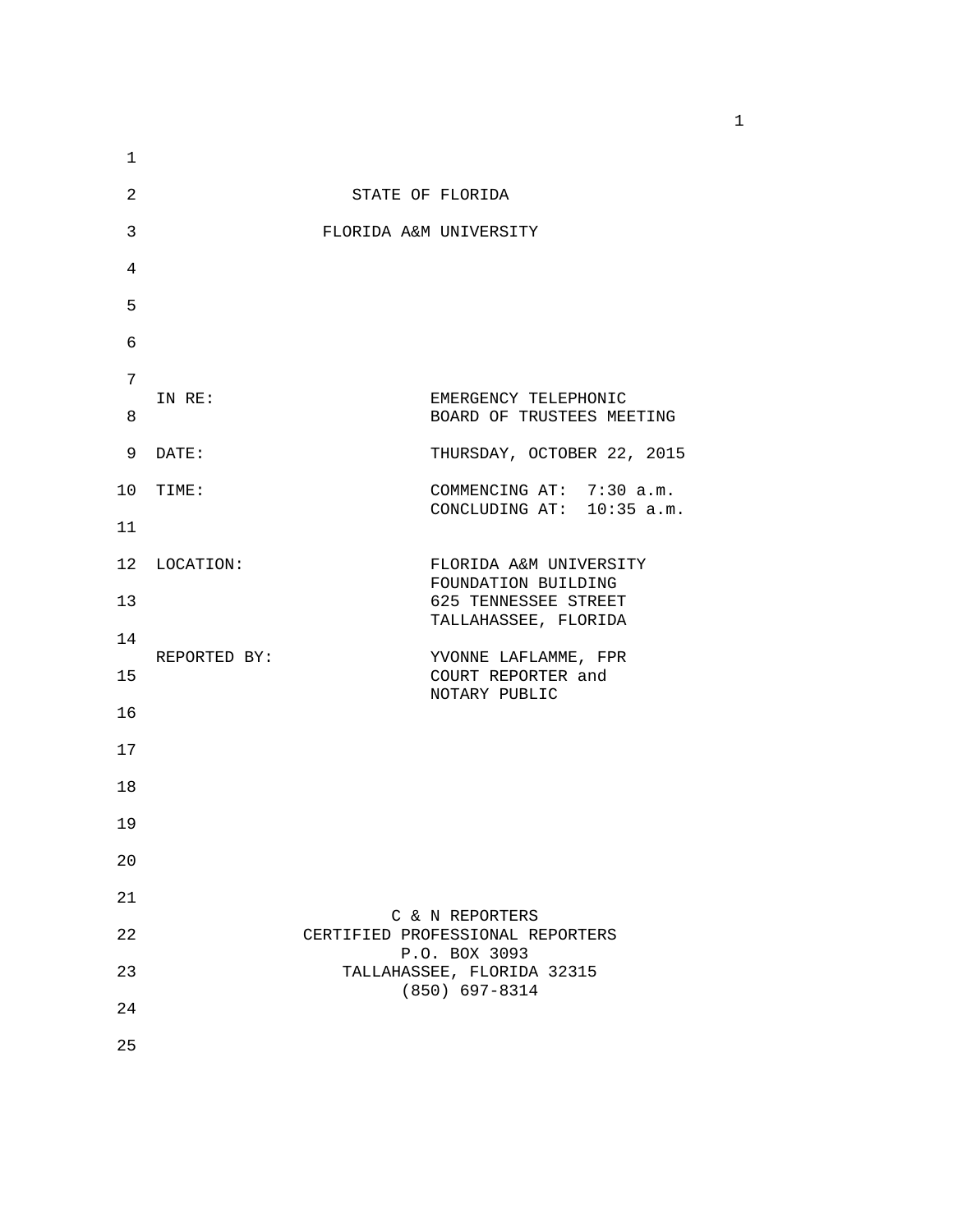1 \*\*\*\*\*\*\*\*\*\*\*\*\*\*\*\*\*\*\*\*\*\*\*\*\*\*\*\*\*\*\*\*\*\*\*\*\*\*\*\*\*\*\*\*\*\*\*\*\*\*\*\*\*\*\*\*\*\* CHAIRMAN MONTGOMERY: Good morning, and welcome 2 to this meeting of the Florida A&M University Board of 3 Trustees. I call this meeting to order. 4 Attorney Barge-Miles, please call the roll. 5 ATTORNEY BARGE-MILES: Trustee Alston? 6 Trustee Grable? 7 TRUSTEE GRABLE: Here. 8 ATTORNEY BARGE-MILES: Trustee Graham? 9 TRUSTEE GRAHAM: Here. 10 ATTORNEY BARGE-MILES: Trustee Lawson? 11 TRUSTEE LAWSON: Here. 12 ATTORNEY BARGE-MILES: Trustee McWilliams? 13 TRUSTEE McWILLIAMS: Here. 14 ATTORNEY BARGE-MILES: Trustee Montgomery? 15 CHAIRMAN MONTGOMERY: Here. 16 ATTORNEY BARGE-MILES: Trustee Moore? 17 TRUSTEE MOORE: Here. 18 ATTORNEY BARGE-MILES: Trustee Shannon? 19 Trustee Warren? 20 Trustee Washington? 21 TRUSTEE WASHINGTON: Here. 22 ATTORNEY BARGE-MILES: Trustee White? 23 TRUSTEE WHITE: Here. 24 ATTORNEY BARGE-MILES: Trustee Woody? 25 TRUSTEE WOODY: Here.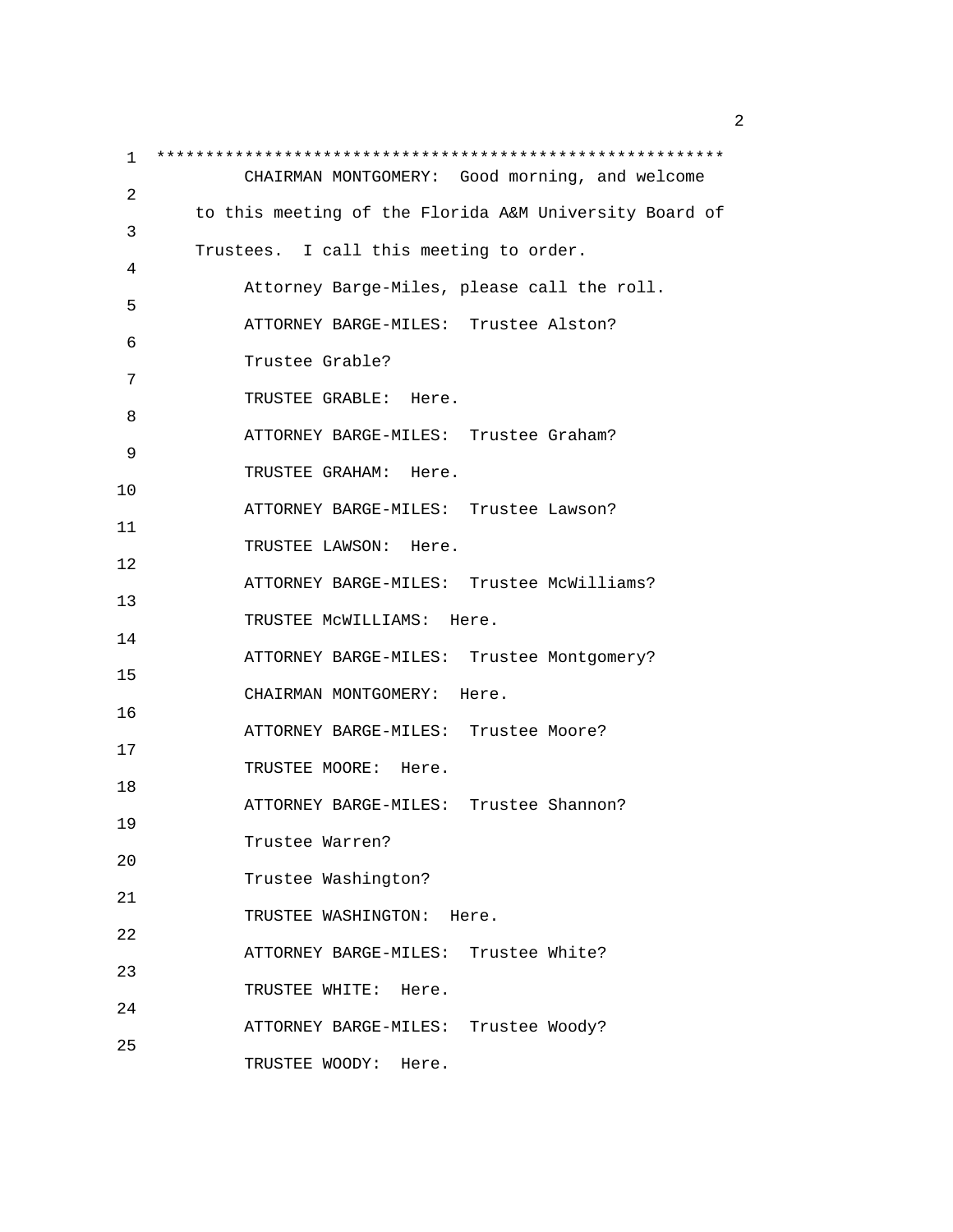1 ATTORNEY BARGE-MILES: Mr. Chair, you have a 2 quorum. 3 TRUSTEE ALSTON: I'm sorry, this is Trustee 4 Alston. I'm on. 5 CHAIRMAN MONTGOMERY: Thank you. Good morning, 6 sir. 7 TRUSTEE ALSTON: Good morning. 8 CHAIRMAN MONTGOMERY: Members of the Board, thank 9 you for being responsive to the call for this 10 emergency meeting. 11 On Tuesday morning, Vice Chair Lawson e-mailed a 12 request to hold an emergency meeting for the purpose 13 of addressing financial irregularities and 14 improprieties that have been brought to the attention 15 of the Board. 16 Part of the process that I determine the need for 17 an emergency meeting involves communication with the 18 University's General Counsel. My conversation with 19 him led me to conclude that an emergency meeting was 20 warranted, and that's how we ended up this morning. 21 He specifically cited two areas: One, section 2.3 of 22 our Operating Procedures; and then, also, the 23 Emergency Meeting Procedures. 24 And I'll briefly read to you from Section 2.3, 25 Powers and Duties of the Board:

 $\sim$  3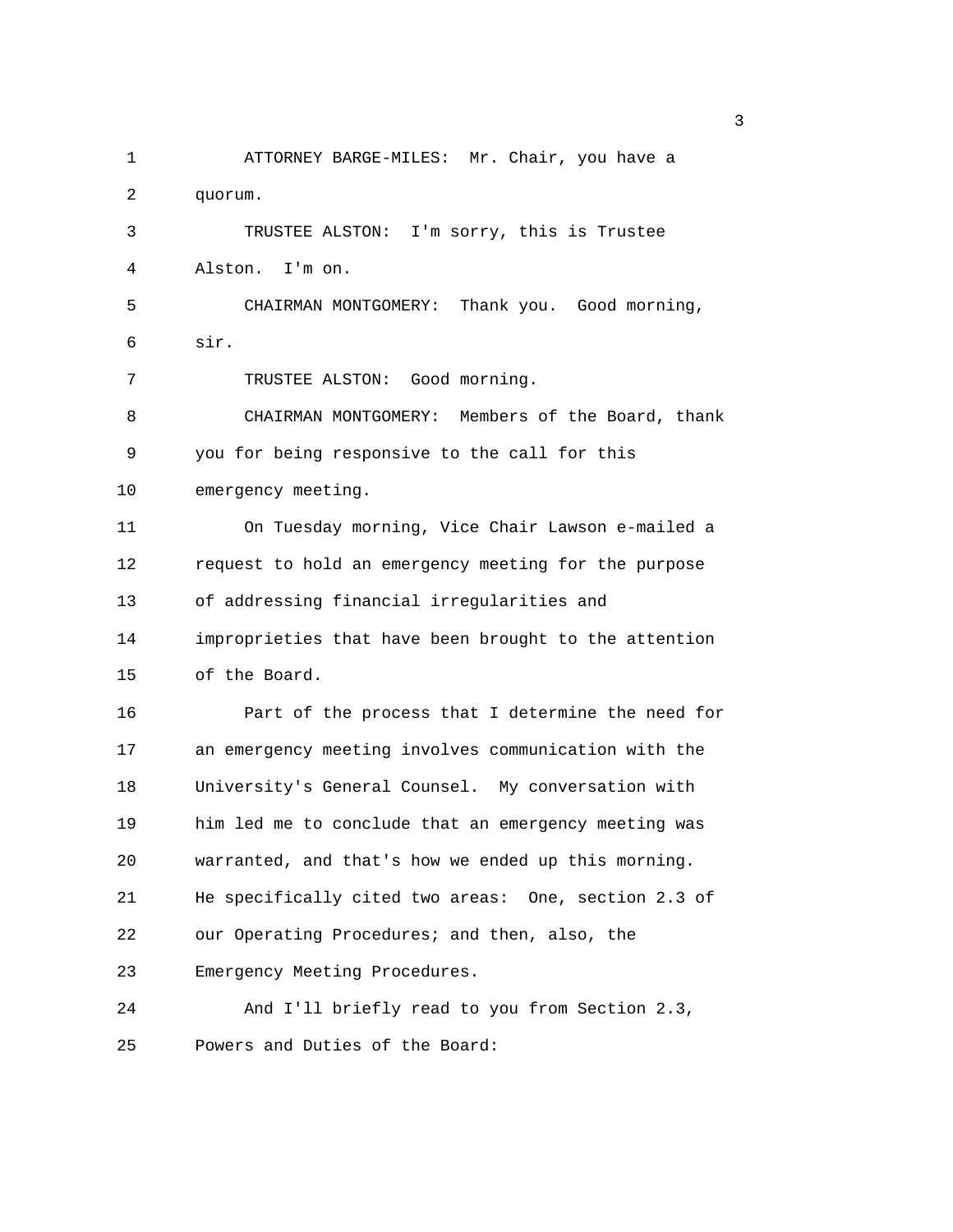1 "The Board shall serve as the governing body as 2 the governing body of the Florida Agricultural and 3 Mechanical University. It shall select the President 4 of the Florida Agricultural and Mechanical University 5 to serve at the pleasure of the Board, and shall hold 6 the President responsible for the University's 7 operation, management, performance, its fiscal 8 accountability, and its compliance with federal and 9 state laws and rules and regulations of the Board of 10 Governors. 11 "This is the lens through which we need to view 12 the issues that have been brought to our attention; as 13 part of the audit function by the Auditor of the State 14 of Florida." 15 And with that, I will turn this over to the 16 member who actually requested the meeting. 17 **I** recognize Vice Chair Lawson. 18 TRUSTEE LAWSON: Good morning, again. Thank you, 19 Mr. Chair. I'll be brief in my opening remarks. We 20 made an attempt to share with everyone on the board 21 all of the detailed information that I had been able 22 to access, such that everyone would then be on the 23 same page. So a quick summary of where we are. And 24 again, everyone has the documentation, and there was 25 additional documentation provided, I believe, around 9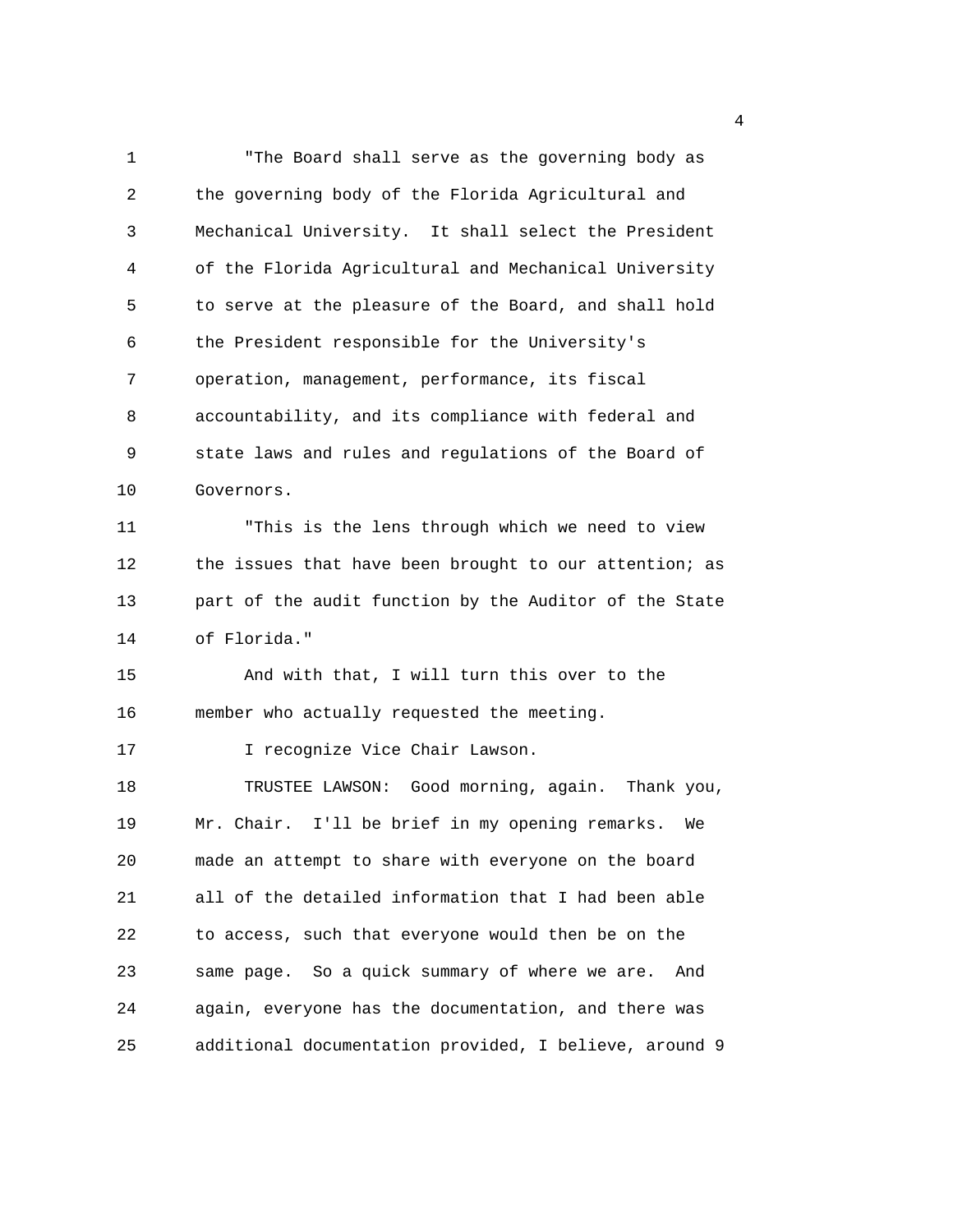1 p.m. last night. We're in a situation where it was 2 clear that use of E&G funds to pay sign-on bonuses, 3 which is a violation of Section 215.425 of Florida 4 Statutes.

5 The next bulletpoint is Item 6.2 of the 6 employment contract of the President states that any 7 renovations to the President home require approval of 8 the Board if that expense is in excess of \$10,000, and 9 without going into great detail, you all have the 10 back-up to support that particular situation.

11 We have been able to determine via help of 12 Mr. Givens' team that there are no records of any 13 approval via the Board of Trustees. We have spent 14 somewhere in excess of 400,000 between the house and 15 the garage. You know, some of the expenditures as you 16 look through the detail, are very appropriate; others 17 are, you know, you can form your own opinion.

18 As a result of this, and also as a result of 19 learning there were one-time raises given to at least 20 one member of the leadership team in excess -- well, 21 at the level of 25,000; as we challenge ourselves with 22 giving raises to faculty, at this point, I hereby move 23 to terminate Dr. Mangum's employment agreement, due to 24 incurable cause, and in accordance with portions or 25 part of 11.1 of section of her employment contract.

 $\sim$  5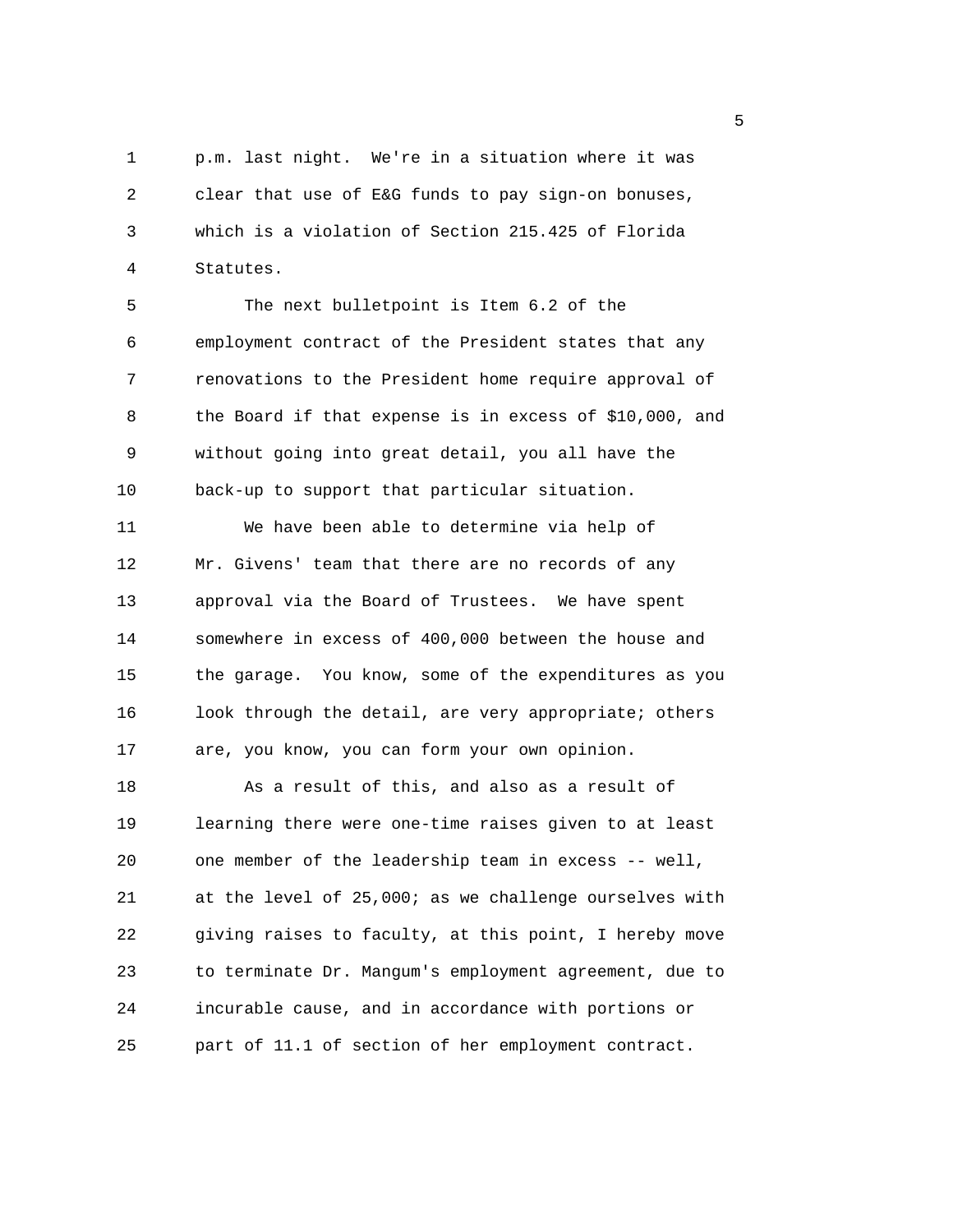1 TRUSTEE WOODY: Trustee Woody. Second,

2 Mr. Chair.

3 CHAIRMAN MONTGOMERY: A motion has been made and 4 there has been a proper second. We'll move to the 5 discussion phase. Is there any discussion with regard 6 to the motion? 7 TRUSTEE MOORE: Chair Montgomery? 8 CHAIRMAN MONTGOMERY: Who is that? 9 TRUSTEE MOORE: This is Trustee Moore. 10 TRUSTEE WARREN: And Trustee Warren. 11 CHAIRMAN MONTGOMERY: Okay. As we proceed, I 12 will -- as I hear you, I'll make notes in the cue and 13 we'll proceed accordingly. So I heard Trustee Moore, 14 Trustee Warren, and I have Trustee White. 15 Trustee Moore, you're recognized. 16 TRUSTEE MOORE: Just to make sure that I 17 understand the background information on this. The 18 request itself and the information that's been 19 provided to us, this came as a result of an Auditor 20 General review, and during that review, most of us and 21 I'm probably sure all of us are aware, that through 22 that process, there is an opportunity for staff 23 engaged in the review to provide supporting 24 documentation to address any of the areas of concern. 25 Is that an accurate assessment or picture being

entration of the contract of the contract of the contract of the contract of the contract of the contract of t<br>The contract of the contract of the contract of the contract of the contract of the contract of the contract o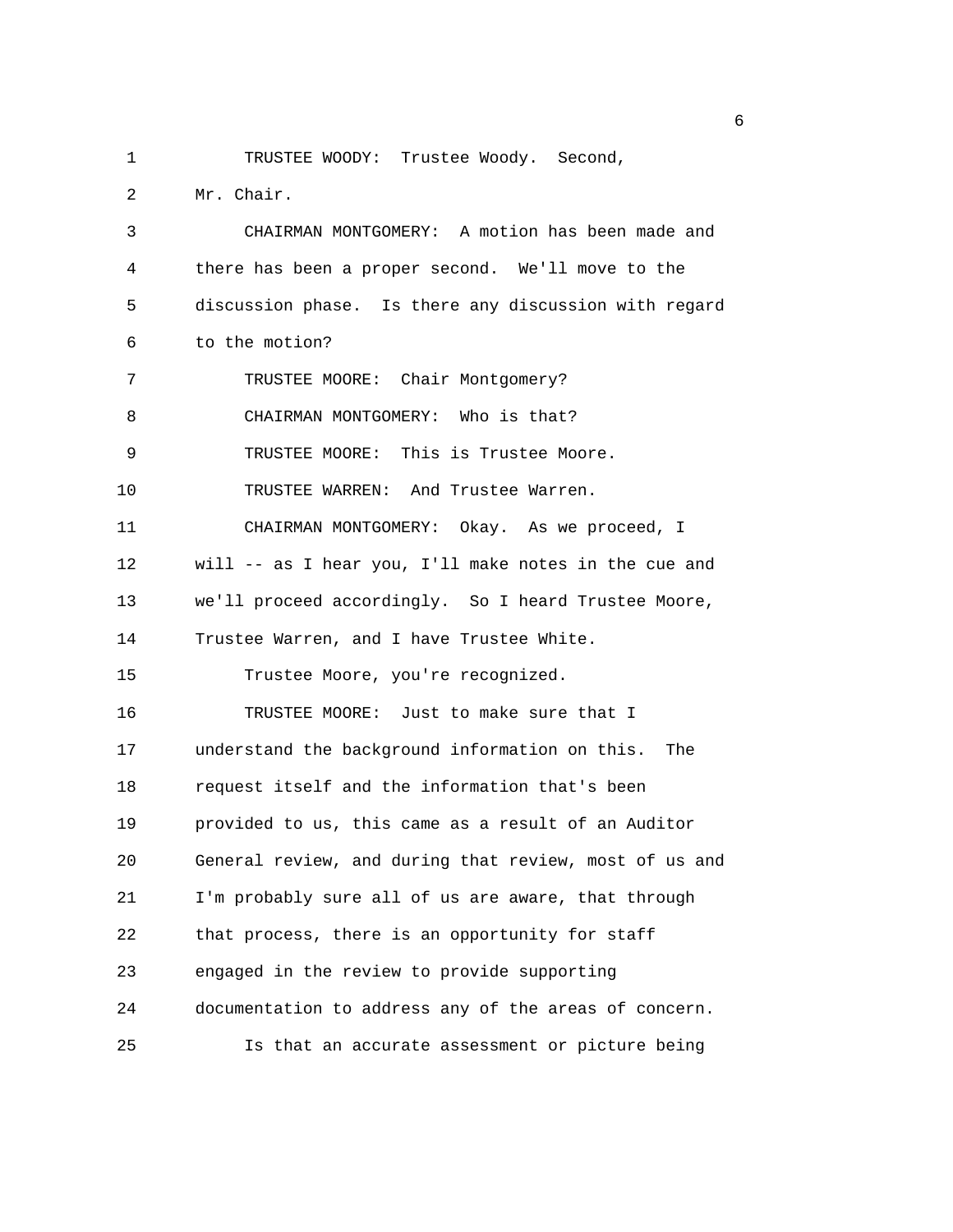1 painted, in terms of how I'm realizing and believing

2 that this came to where we are today? 3 CHAIRMAN MONTGOMERY: Trustee Moore, I appreciate 4 your question. VP Givens, are you on the line? 5 VP GIVENS: Yes, I'm here. 6 CHAIRMAN MONTGOMERY: I'm going to ask you to 7 respond to Trustee Moore's question, please. 8 VP GIVENS: Actually, I believe the initial 9 request came through OPPAGA, which was the -- it's not 10 the auditors. 11 CHAIRMAN MONTGOMERY: I'm sorry for interrupting, 12 Mr. Givens, I can barely hear you. Can you speak into 13 the microphone? 14 VP GIVENS: Yes. Is this a little better? 15 CHAIRMAN MONTGOMERY: Yes, sir. Thank you. 16 VP GIVENS: Yeah, my understanding is this 17 initially came through the OPPAGA agency, where they 18 were gathering information from a number of 19 universities, mostly the smaller universities; where 20 they sent out a survey and sent a list of questions 21 and information they wanted, and part of that had to 22 do with providing bonus information. 23 Once that information was provided, I think the 24 only question started raising about bonuses. And

25 then -- but yeah, typically in the audit process --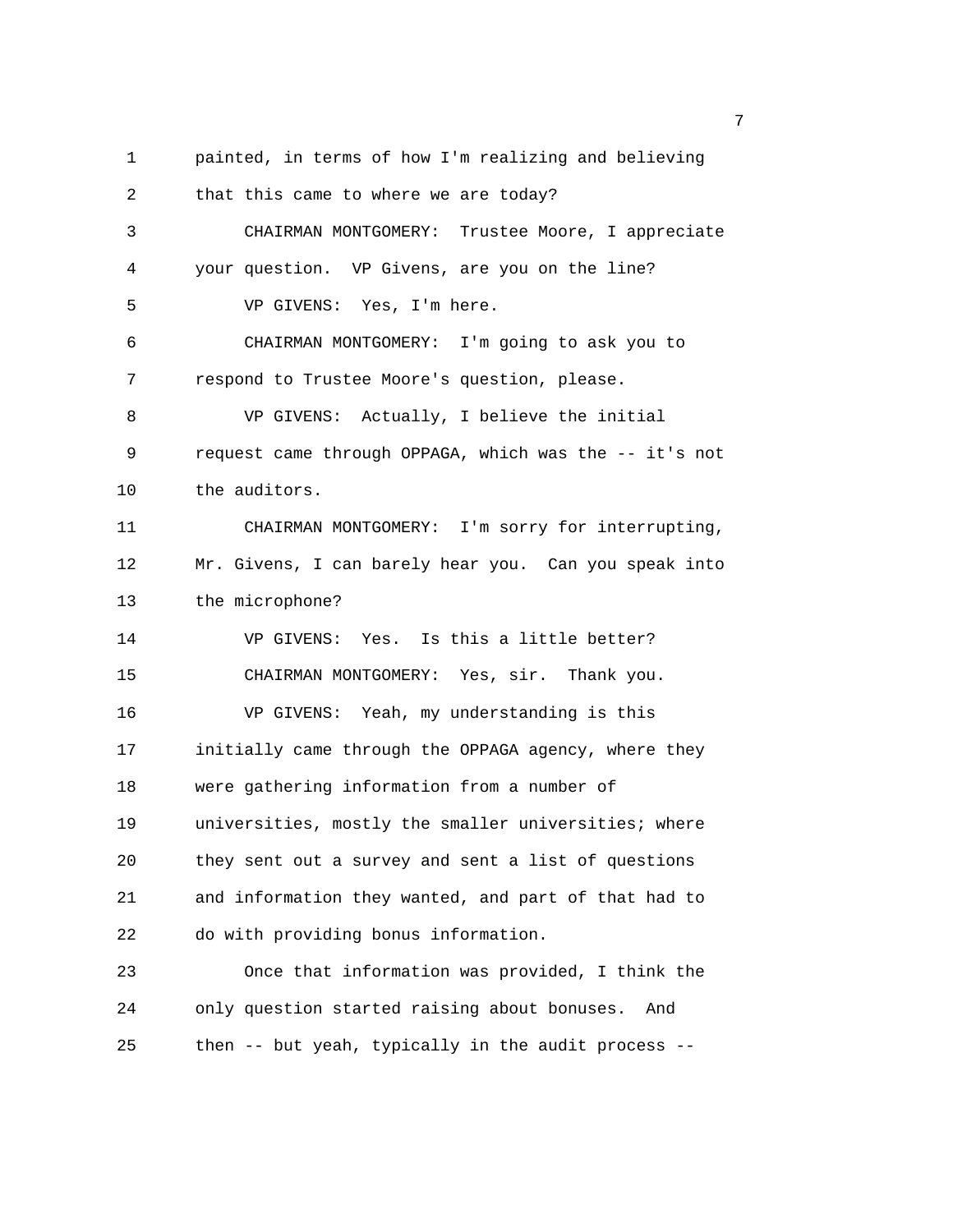1 and what OPPAGA is doing is not an audit. Right now 2 it's just an inquiry. The University has just been 3 asked to provide information. OPPAGA has had no 4 finding related to it and I think it's just -- and 5 that's just where it is right now. 6 CHAIRMAN MONTGOMERY: Two things, VP Givens. Can 7 you tell us the acronym; can you tell us what that 8 stands for, OPPAGA? 9 VP GIVENS: It's Office of Program Policy 10 Accountability For Governance. 11 CHAIRMAN MONTGOMERY: The Florida Legislature's 12 Office of Program Policy Analysis and Government 13 Accountability. 14 The second point to address was Trustee Moore's 15 question, would be the memo that was received, I 16 believe from the State of Florida, Office of the 17 Auditor General; would that be correct? 18 VP GIVENS: No. That relates to the renovations 19 at the President's house. Now, that part is -- the 20 Auditor General is looking at it as part of the audit 21 that they have in process now. It would not 22 ordinarily be part of a financial audit because 23 they're not doing an operational audit. 24 To date, they have requested that information. 25 They've reviewed it and at that point, that's when the

en de la construction de la construction de la construction de la construction de la construction de la constr<br>La construction de la construction de la construction de la construction de la construction de la construction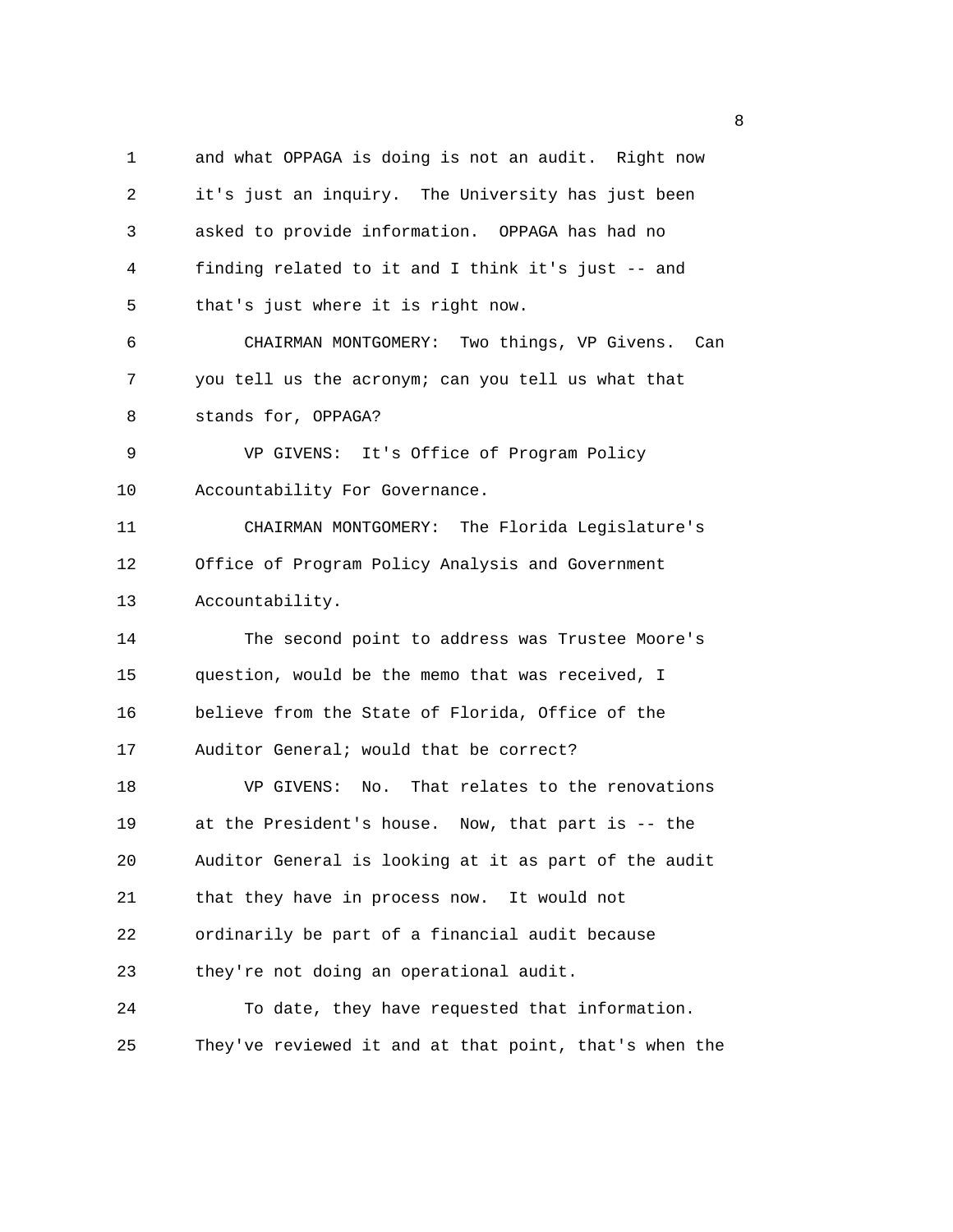1 memo was generated that was addressed to me to just 2 confirm or provide information or documentation that 3 the Board had approved the renovation in excess of 4 \$10,000. But to-date, there's been no finding. 5 There's been no report issued.

6 And when I talked with the Auditor General, what 7 they indicated they thought would happen at this 8 point, would be any finding that was found during this 9 audit, they would include as part of the financial 10 audit of the University. As an other matter, that the 11 net audit would probably be released -- historically 12 it's been released in February or March of every year. 13 CHAIRMAN MONTGOMERY: Okay. There's some 14 feedback; someone is moving around, so if you could 15 mute your phones, that would be very helpful with the 16 process.

17 Trustee Moore, does that answer your question? 18 TRUSTEE MOORE: Yes, thank you.

19 CHAIRMAN MONTGOMERY: Trustee Warren, you're 20 recognized.

21 TRUSTEE WARREN: Thank you, Mr. Chair. My 22 questions are in line with Trustee Moore's and would 23 be best probably addressed by Mr. Givens as well. 24 Mr. Givens stated that the auditors have issued

25 no findings, and that's a critical point. I would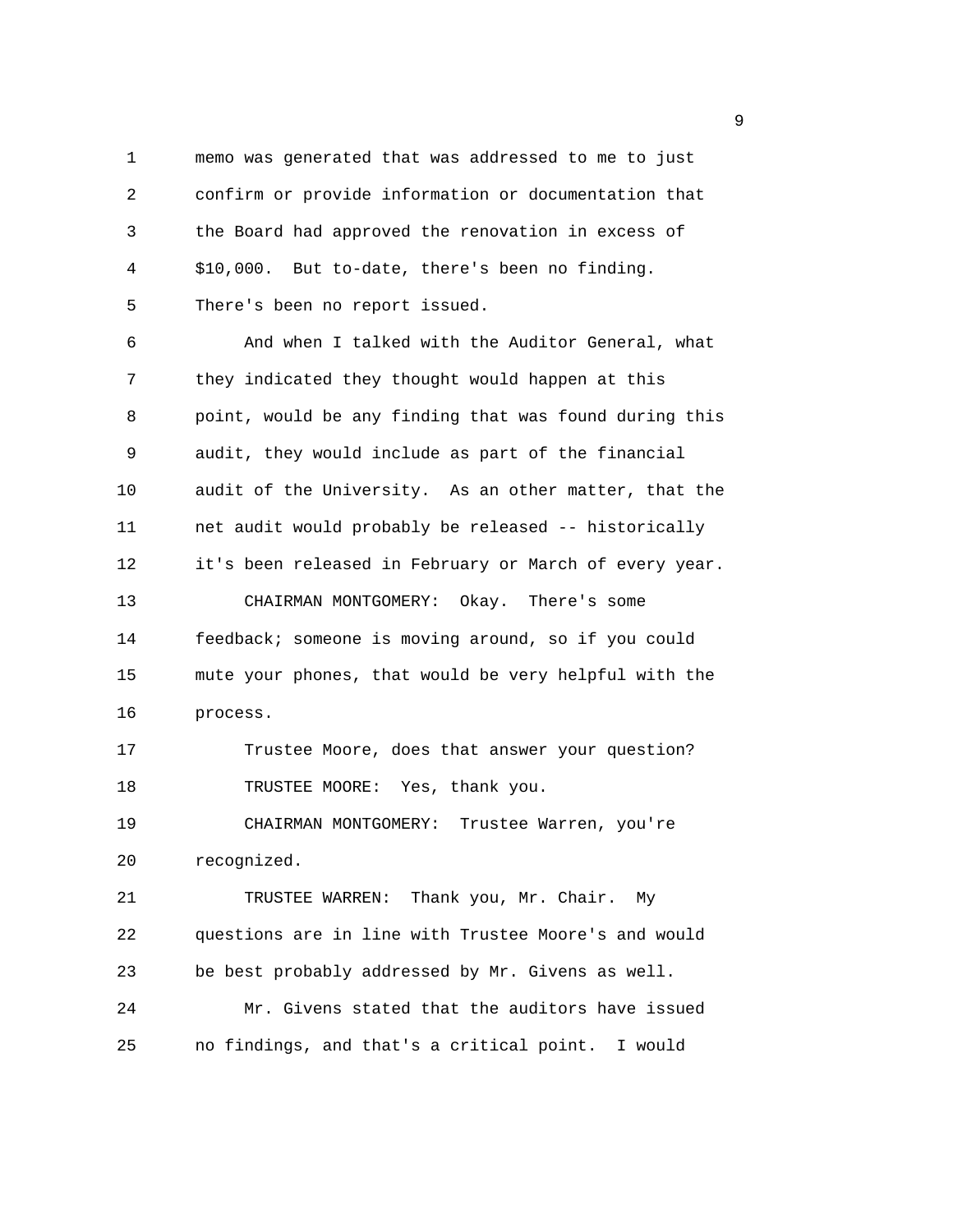1 like for him to come back as I finish my inquiry to 2 explain what that in fact means.

3 Secondly, the work that was done on the 4 President's home was initiated in the scope of work 5 that was set in place before the President was hired, 6 and I would like to know from Mr. Givens, did he have 7 that discovery in his research on this issue, and was 8 that issue brought forward to Trustee Lawson, and more 9 importantly, to the Chair of the Audit Committee. 10 The third thing is the issue of the bonuses were 11 issued. As I recall, at a time when a series of 12 bonuses being issued. In this case, the one posted to 13 a Fund 1 account, as I understand, was later 14 discovered and posted to the correct account, but the 15 journal entry has been made and corrected as it was 16 discovered by the staff and auditor overview. 17 So I'm really curious to know from Mr. Givens if 18 Mr. Givens has shared that information and that kind

19 of detail with Trustee Lawson and others who would 20 declare this action to be solely that of the 21 President, a responsibility of the President, and 22 hence, to seek to making a motion as to one we're 23 making this morning.

24 CHAIRMAN MONTGOMERY: So Mr. Givens, before you 25 respond, I want to make sure we capture and provide a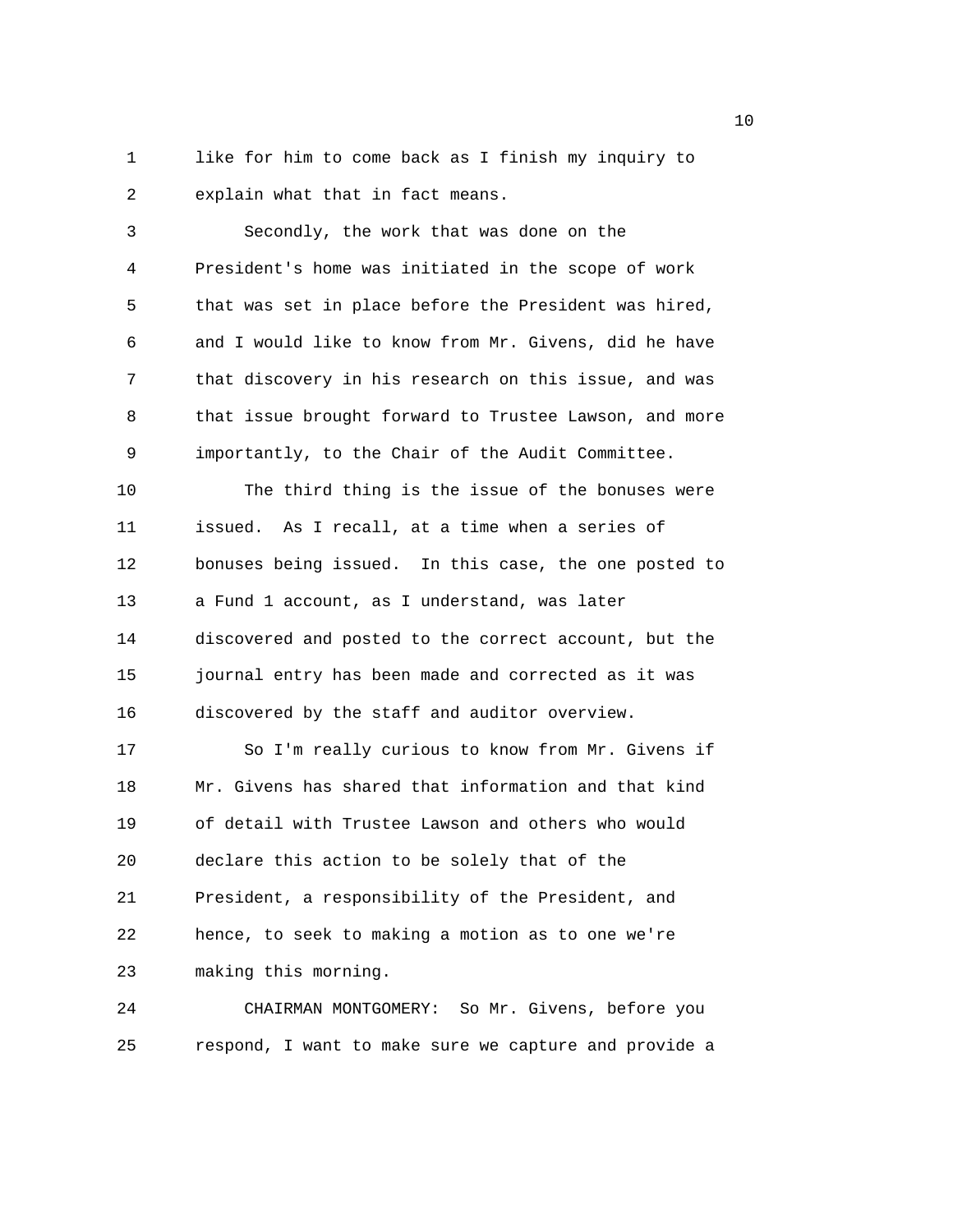1 response to each of your questions.

| $\overline{2}$ | Trustee Warren, I don't have all of those so I'm       |
|----------------|--------------------------------------------------------|
| 3              | going to go in reverse order. I believe there was a    |
| 4              | question about -- well, I'll let you restate that. If  |
| 5              | you'll restate the questions individually, we'll ask   |
| 6              | for a response from Mr. Givens.                        |
| 7              | TRUSTEE WARREN: Well, the first question was           |
| 8              | whether or not -- I asked for Mr. Givens to explain    |
| 9              | the depth and magnitude of the fact that he said his   |
| 10             | comments that the auditor had no findings, that OPPAGA |
| 11             | had no findings, and what that does in fact mean to    |
| 12             | this discussion we're having this morning.             |
| 13             | CHAIRMAN MONTGOMERY: And if you'll allow,              |
|                |                                                        |
| 14             | Mr. Givens, you would respond to that question,        |
| 15             | please.                                                |
| 16             | VP GIVENS: Well, when they say there's no              |
| 17             | findings, there's been no report issued on either one  |
| 18             | of these matters. The OPPAGA that's looking at the     |
| 19             | bonus issue is basically an inquiry. They're           |
| 20             | gathering information. They haven't said exactly what  |
| 21             | the objective is in gathering this information,        |
| 22             | because it's not an audit. OPPAGA does perform         |
| 23             | certain audits -- primarily program-type audits -- and |
| 24             | they have not issued any engagement letter or notified |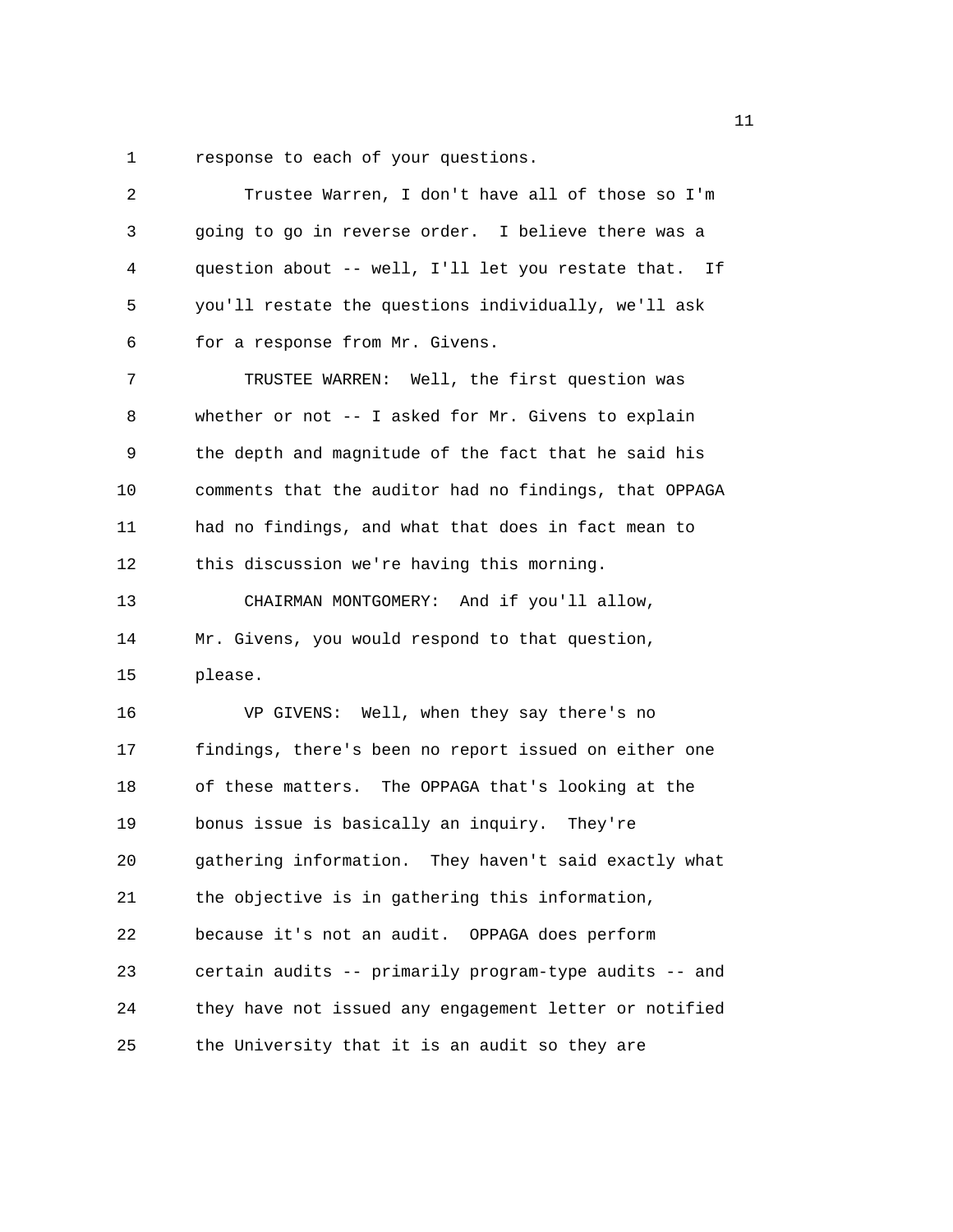1 basically gathering information.

| 2  | I could speculate to say it's in response to an        |  |
|----|--------------------------------------------------------|--|
| 3  | issue that's come through the Legislature, but nobody  |  |
| 4  | knows for sure but they have asked similar questions   |  |
| 5  | to other universities.                                 |  |
| 6  | CHAIRMAN MONTGOMERY: And so, to your point, I          |  |
| 7  | feel the need to interject something here.             |  |
| 8  | Trustee Warren, to your question and your              |  |
| 9  | point --                                               |  |
| 10 | TRUSTEE WARREN: Just a comment.                        |  |
| 11 | CHAIRMAN MONTGOMERY: It is the Board's                 |  |
| 12 | responsibility. So for example, if any outside entity  |  |
| 13 | was looking at a problem at Florida A&M, we are not    |  |
| 14 | bound to wait until the outside entity makes its       |  |
| 15 | finding of what's going on at our university. You      |  |
| 16 | know, we're responsible. So whereas OPPAGA, the        |  |
| 17 | Auditor General, or anyone else who was looking at     |  |
| 18 | what's going on with Florida A&M, the Board is not     |  |
| 19 | bound in any way, shape, or form to wait until some    |  |
| 20 | action is taken by them.                               |  |
| 21 | What's more troubling is that our internal             |  |
| 22 | processes did not find this and present it to the      |  |
| 23 | There was not a process that led this to the<br>Board. |  |
| 24 | This only occurred as a result of outside<br>Board.    |  |
| 25 | entities looking at what was occurring at the          |  |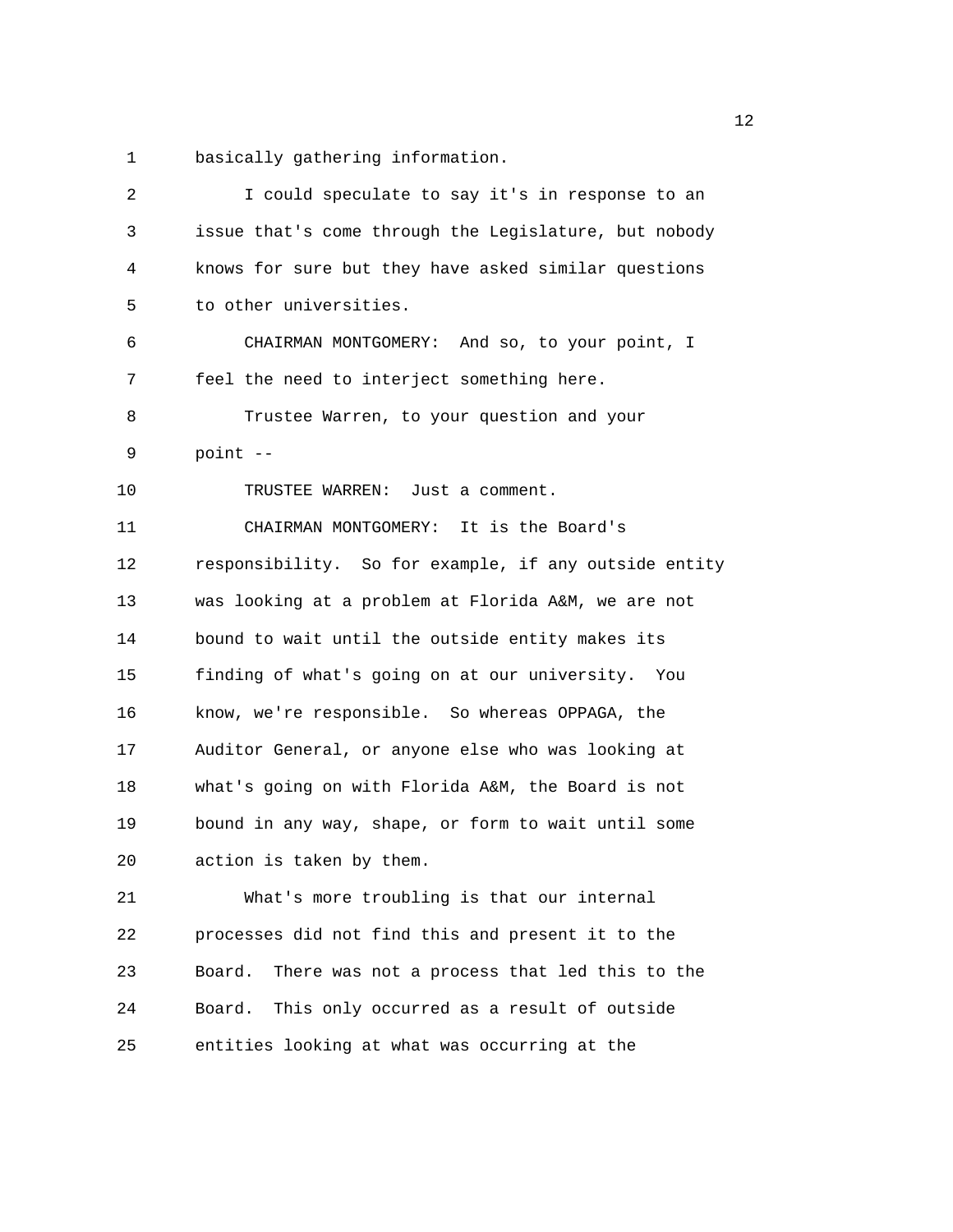1 institution, and that's how it came to our attention. 2 TRUSTEE LAWSON: Mr. Chair, may I interject one 3 piece of information to Trustee Warren's question, if 4 I may.

5 CHAIRMAN MONTGOMERY: Here's my -- here's -- 6 here's where we are.

7 One at a time. Trustee Warren had a question. I 8 sent the order in which we would have responses to the 9 question. There was a response to the question. I 10 used my discretion as Chair to interject, which I'm 11 allowed to do.

12 Now, here's where we are in this part of the 13 conversation. There was a question. There was a 14 response. I'm now asking you to proceed with your 15 second -- I believe you had three questions. I'm now 16 asking if you would please proceed with your second 17 question that you would direct to VP Givens, Trustee 18 Warren.

19 TRUSTEE WARREN: I will do that. I would point 20 out, however, that Mr. Givens is obligated to provide 21 the base amount of detail as necessary to insure that 22 the examiners, auditors, and wherever, they are have 23 clarity when they do their research and come to their 24 conclusions.

25 My second question relates to the depth of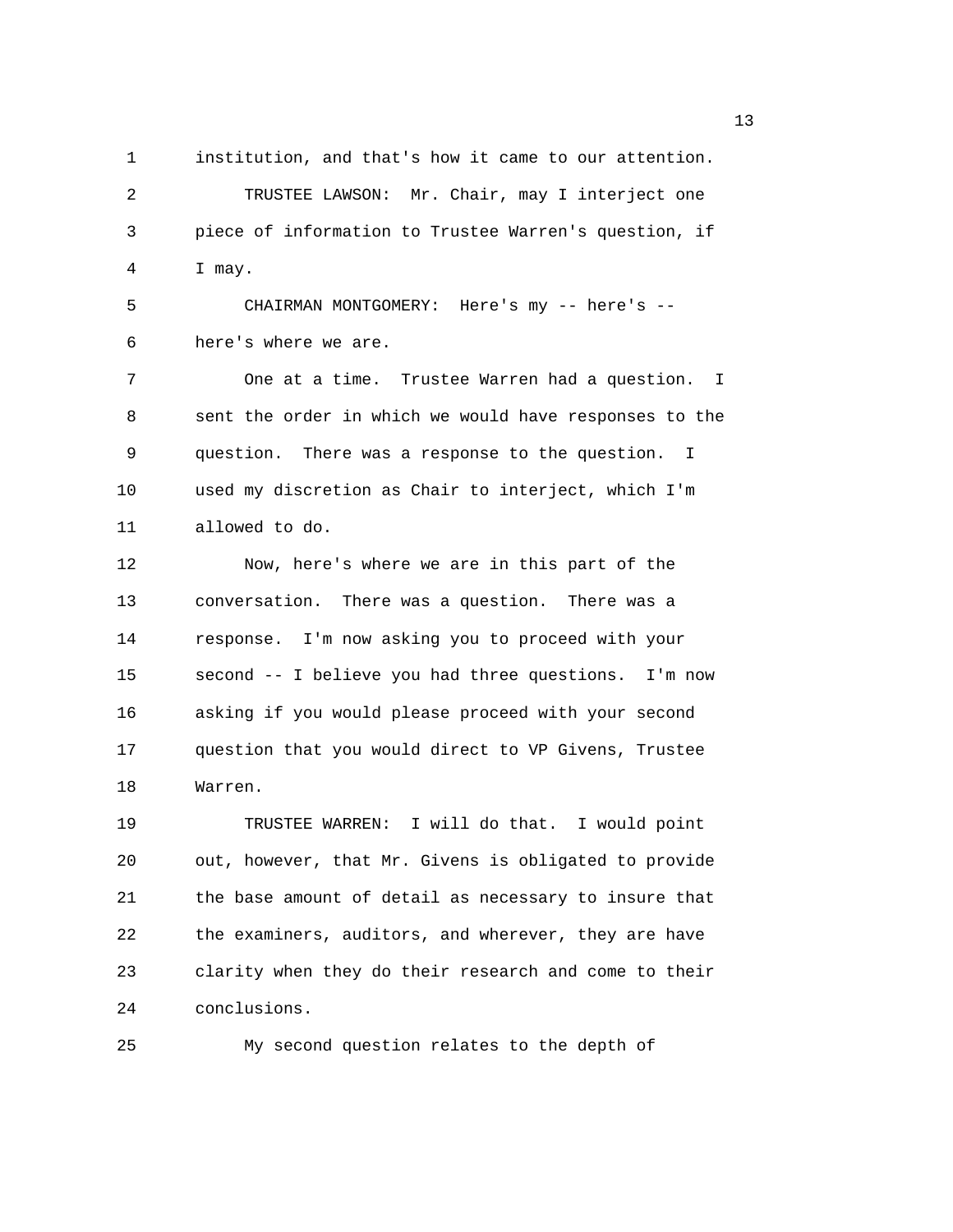1 Mr. Givens' background work on the work on the house. 2 It appears that the work was started before Dr. Mangum 3 came to work and was engaged with the University by 4 way of a contract, under a scope of work that was 5 defined before she came on board. 6 So, I'm interested in how we're holding 7 Dr. Mangum accountable for a one dollar or \$10,000 or 8 \$398,000 of work on the home that was initiated with 9 us prior to engaging as President of the University. 10 CHAIRMAN MONTGOMERY: And I'm going to direct the 11 -- I'm going to ask Attorney McKnight, University 12 Counsel. 13 TRUSTEE WARREN: My question is -- 14 CHAIRMAN MONTGOMERY: Please, Trustee Warren. 15 Vice-President McKnight, if you would respond to 16 that question, and I'll ask Mr. Givens to provide a 17 response and then we'll proceed. 18 Attorney McKnight? 19 ATTORNEY McKNIGHT: What specifically would you 20 like response for? Because I think that Trustee 21 Warren was asking a factual question. 22 CHAIRMAN MONTGOMERY: Trustee Warren had a 23 question about the application of responsibility, and 24 I thought it spoke to the requirements under or the 25 contractual requirements with regard to where the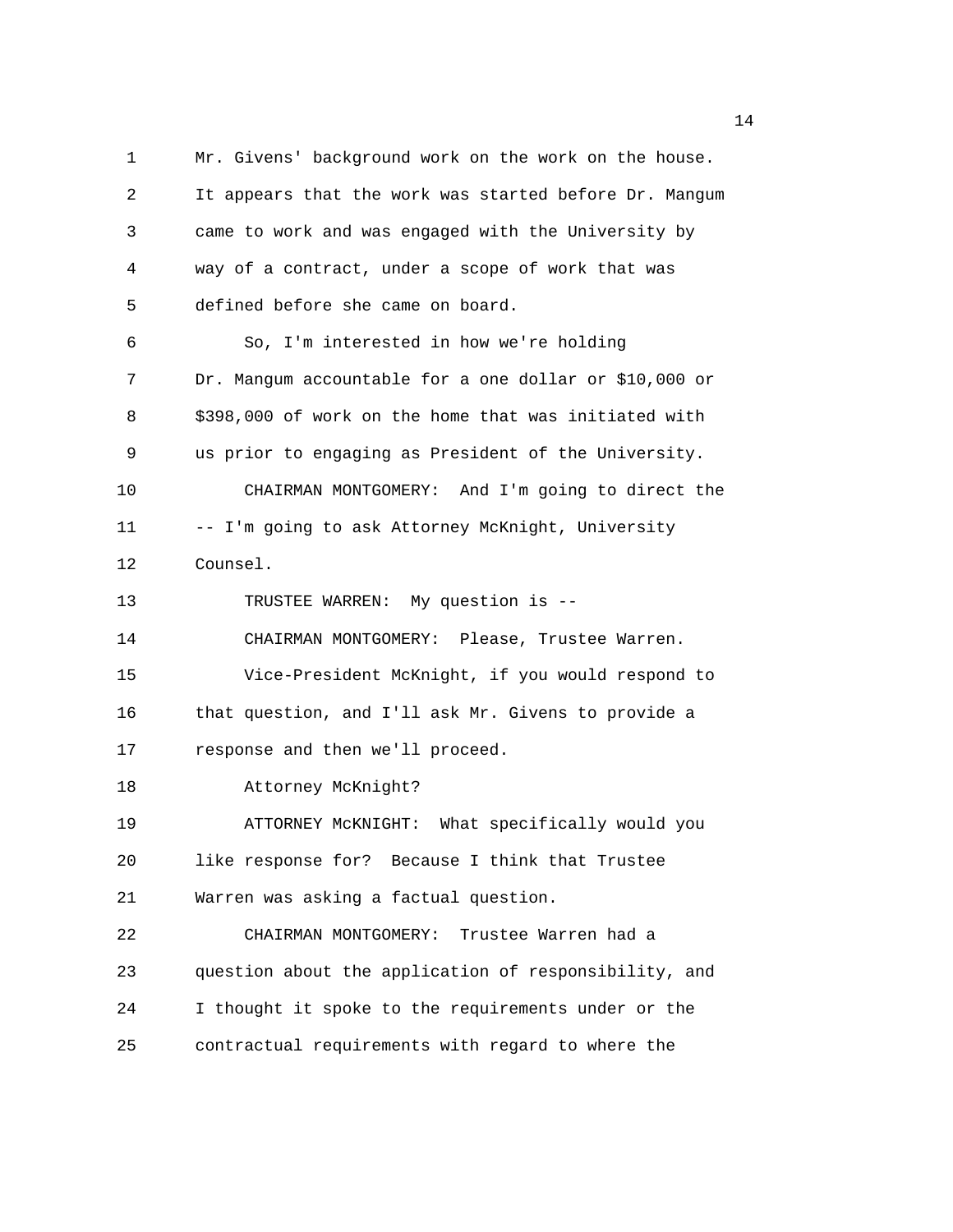1 responsibility lies for the particular issue and I was 2 asking for the legal interpretation of that.

3 ATTORNEY McKNIGHT: Well, based upon the 4 contract, there was an affirmative duty and I'm going 5 to -- paragraph in the contract is 6.2, and what it 6 says is "Dr. Mangum shall obtain prior approval from 7 the Board or its designee for any capital improvements 8 or repairs to the home or its grounds which have a 9 project cost of over \$10,000."

10 Based upon documents that have been shared with 11 General Counsel's Office, there's a matrix entitled 12 "President's House Renovations," and I think it's 13 associated expenses. And on page 2 of 3 there are 14 one, two, three, four -- at least four projects 15 between May 5th of 2014 and January 14th of 2015 that 16 certainly is over that \$10,000 threshold, and should 17 have been --

18 TRUSTEE WARREN: So is --

19 CHAIRMAN MONTGOMERY: Please continue, Attorney 20 McKnight.

21 TRUSTEE WARREN: And that was established 22 before --

23 CHAIRMAN MONTGOMERY: I'm sorry. I'm going to 24 have enforce the quorum here. We have a speaker who 25 has been recognized. I'm going to ask you to please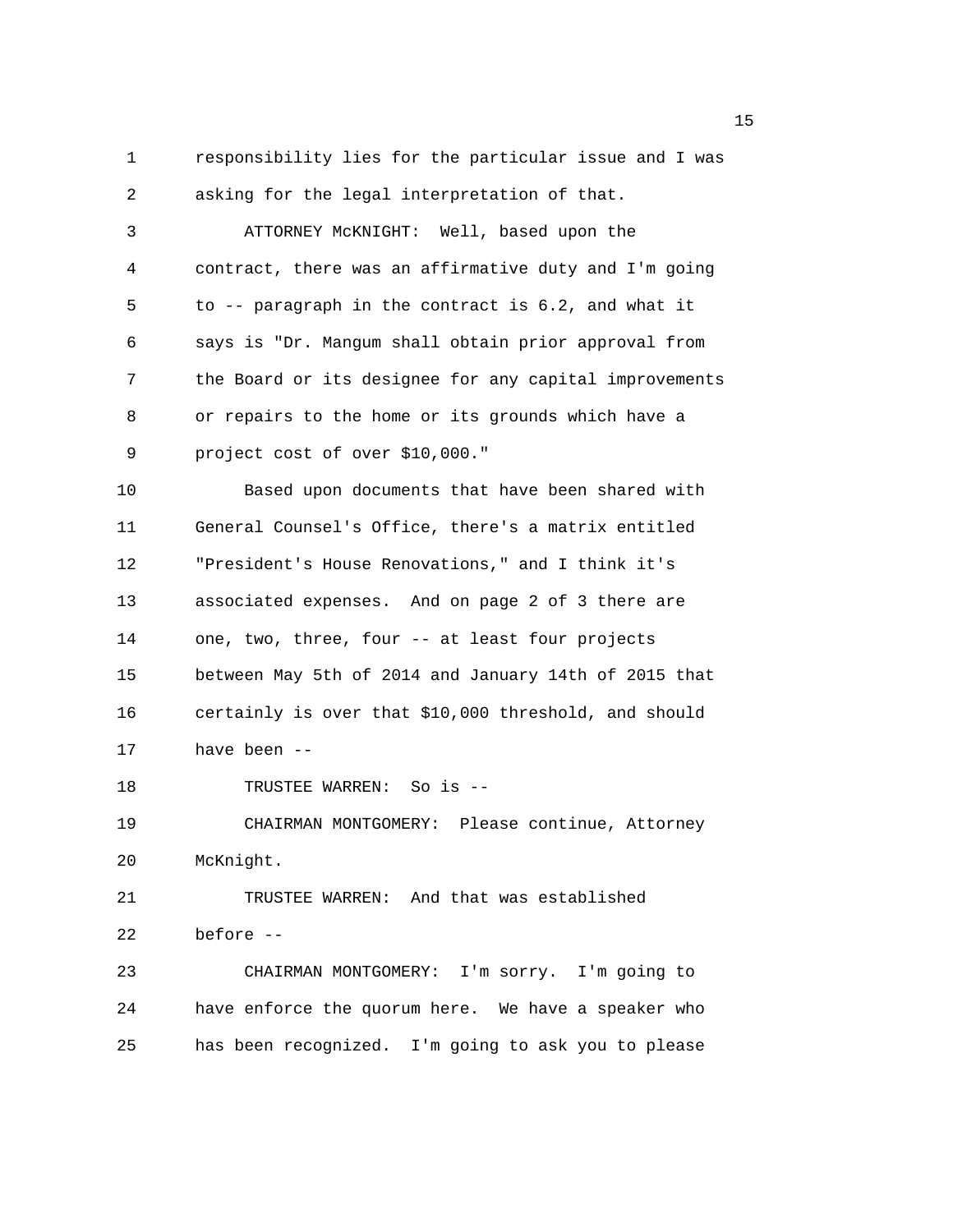1 refrain from comment to allow the speaker to conclude

2 his remarks and then we shall proceed.

3 Attorney McKnight.

4 Thank you.

5 Attorney McKnight?

6 ATTORNEY McKNIGHT: Thank you. So pursuant to 7 those line items, based upon what I'm reviewing right 8 now on page two of three, as such, should have been 9 based upon the contract approved by the Board. 10 CHAIRMAN MONTGOMERY: Thank you, Attorney

11 McKnight.

12 VP Givens, did you have additional information 13 that you want to share with regard to Trustee Warren's 14 question?

15 VP GIVENS: Well, I can maybe provide some 16 clarity in the process that was used in renovation. 17 When the Board was trying to hire a President, there 18 was some discussion in a meeting regarding getting the 19 President's house ready for someone to occupy. Based 20 on that, the Facilities Planning engaged someone, a 21 house inspector, to come in. They inspected the 22 house, they identified a number of deficiencies, some 23 structural damage, and they at that time engaged a 24 construction manager. Between the construction 25 manager and the architect, a scope of work for the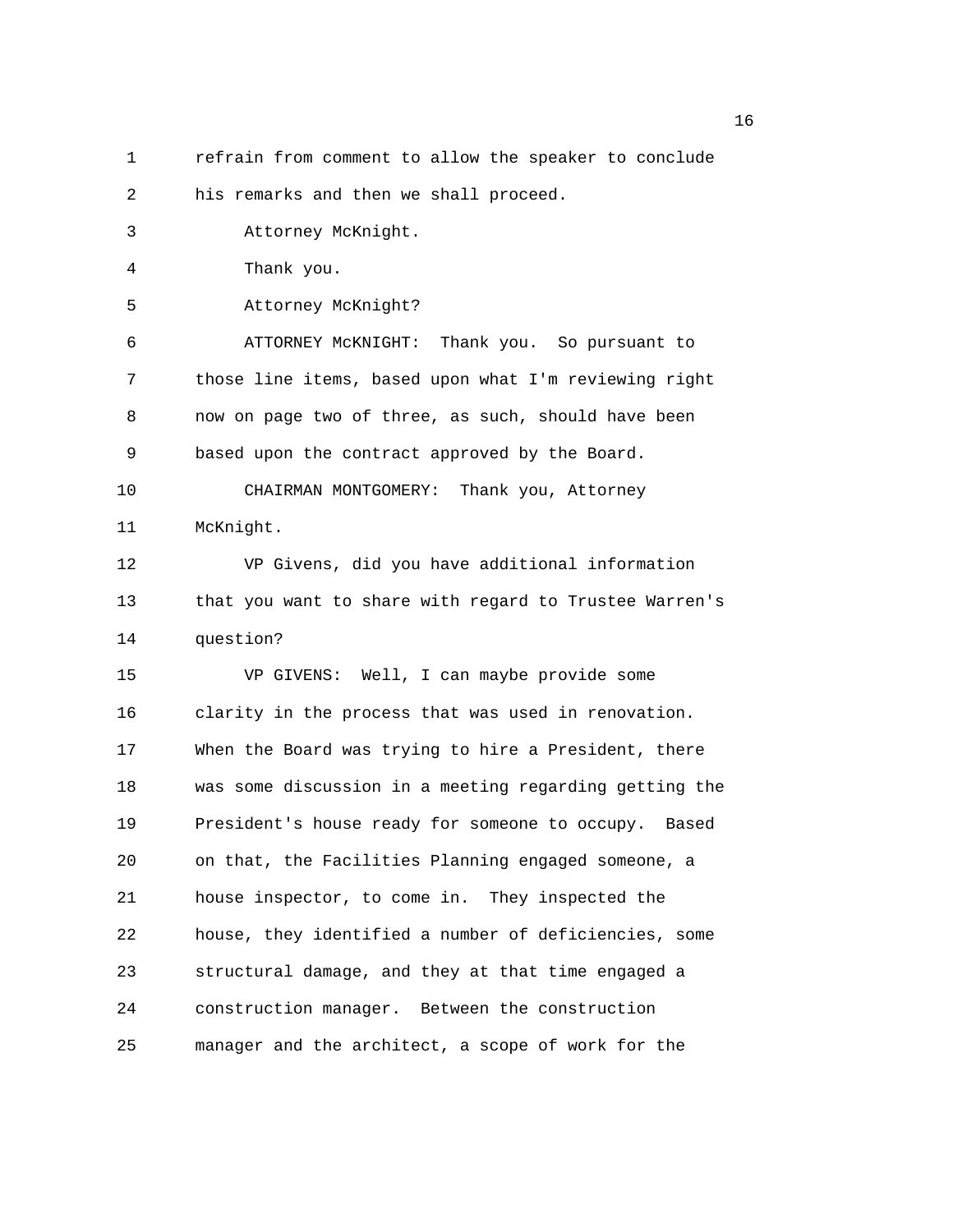1 renovation was developed and the initial purchase 2 order for that was issued in February of 2014. 3 TRUSTEE WOODY: What date was that? VP Givens, 4 what date was that? 5 VP GIVENS: That was in February of 2014. 6 CHAIRMAN MONTGOMERY: Were the University's 7 procurement processes followed for that purchase 8 order? 9 VP GIVENS: The architect engineer was on a 10 continuous service contract, but when the work for the 11 construction was not bid, the scope of work was at 12 that time I think \$165,000, and that's in excess of 13 the bid limit and that work should have been bid and 14 was not. We were told that the time frame was tight 15 and they got -- received some written quotes but those 16 we have not been able to locate. 17 CHAIRMAN MONTGOMERY: So, in an effort to insure 18 there's clarity here, the University's policies 19 regarding purchases and bids were not properly 20 followed? 21 VP GIVENS: That's correct. 22 CHAIRMAN MONTGOMERY: That's correct? 23 Okay, now, in the interest of where we are, 24 Trustee Warren, you had three questions. There have 25 been two questions. We're going to move along to your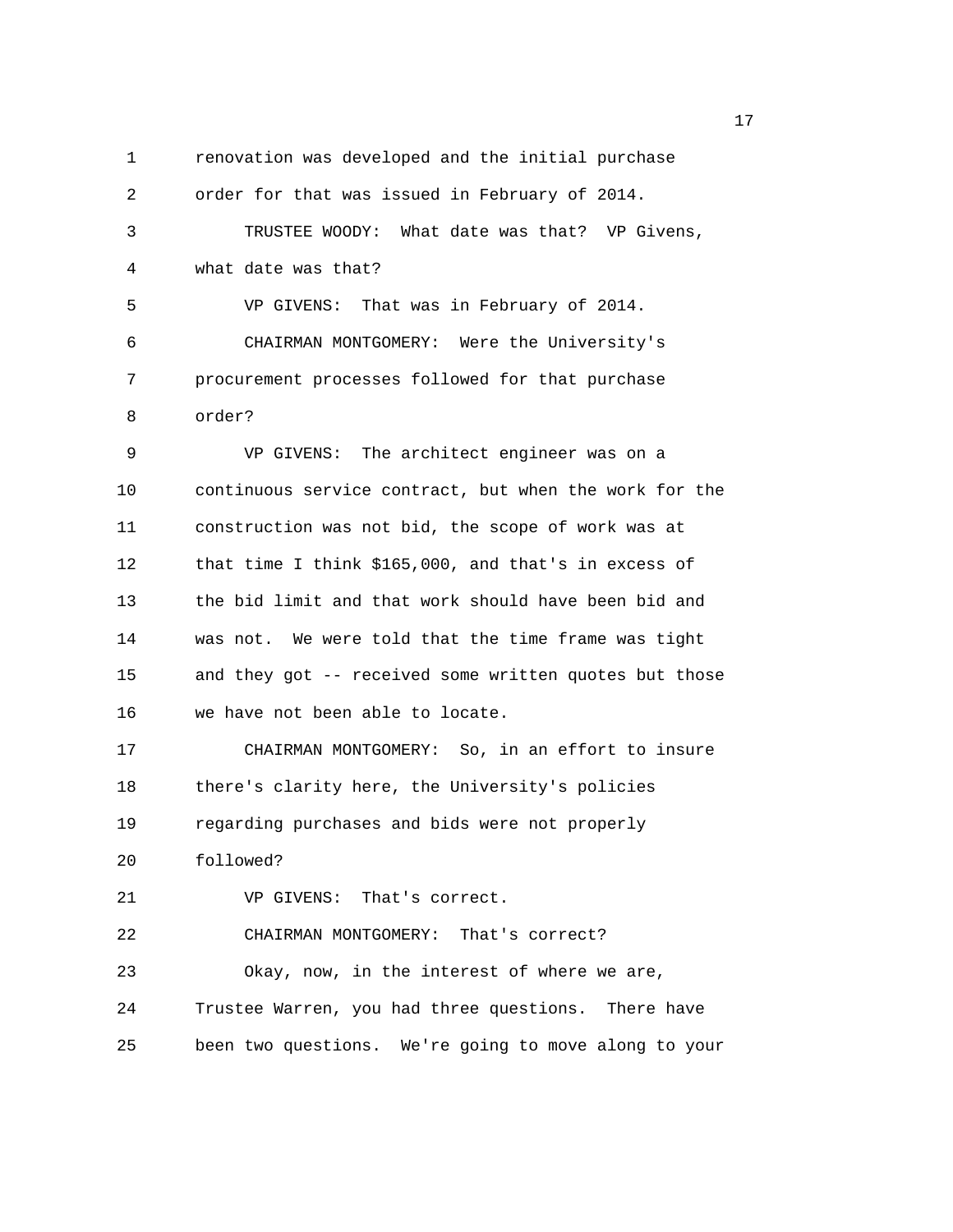1 third question, if I may, and then I'm going to 2 recognize the next Trustee in the cue.

3 If you would please state your third question. 4 TRUSTEE WARREN: My third question related to the 5 bonuses. There was the allegation of misuse of funds, 6 or malfeasance, or whatever term might be applicable 7 here. It's been used -- not necessarily applicable 8 but at least been used -- to suggest that the posting 9 of the bonus to an erroneous fund account, the wrong 10 account, was intentional and intended to deceive.

11 And in my discussions with staff, particularly 12 the CFO, that it was in fact an error -- one among 13 several that might occurred over the course of a 14 business year and that's happens everywhere, even in 15 your business -- and when discovered, the error was 16 corrected.

17 So I'm wondering for Mr. Givens again, how the 18 issue rises to the point of an accusation about the 19 misuse of funds.

20 CHAIRMAN MONTGOMERY: VP Givens?

21 VP GIVENS: Yes. Our review of this situation 22 and it's just mostly just through inquiries, but we 23 talked with different people, some within the 24 Provost's office and we were told that at the time the 25 bonus was to be paid. The Provost's Office had no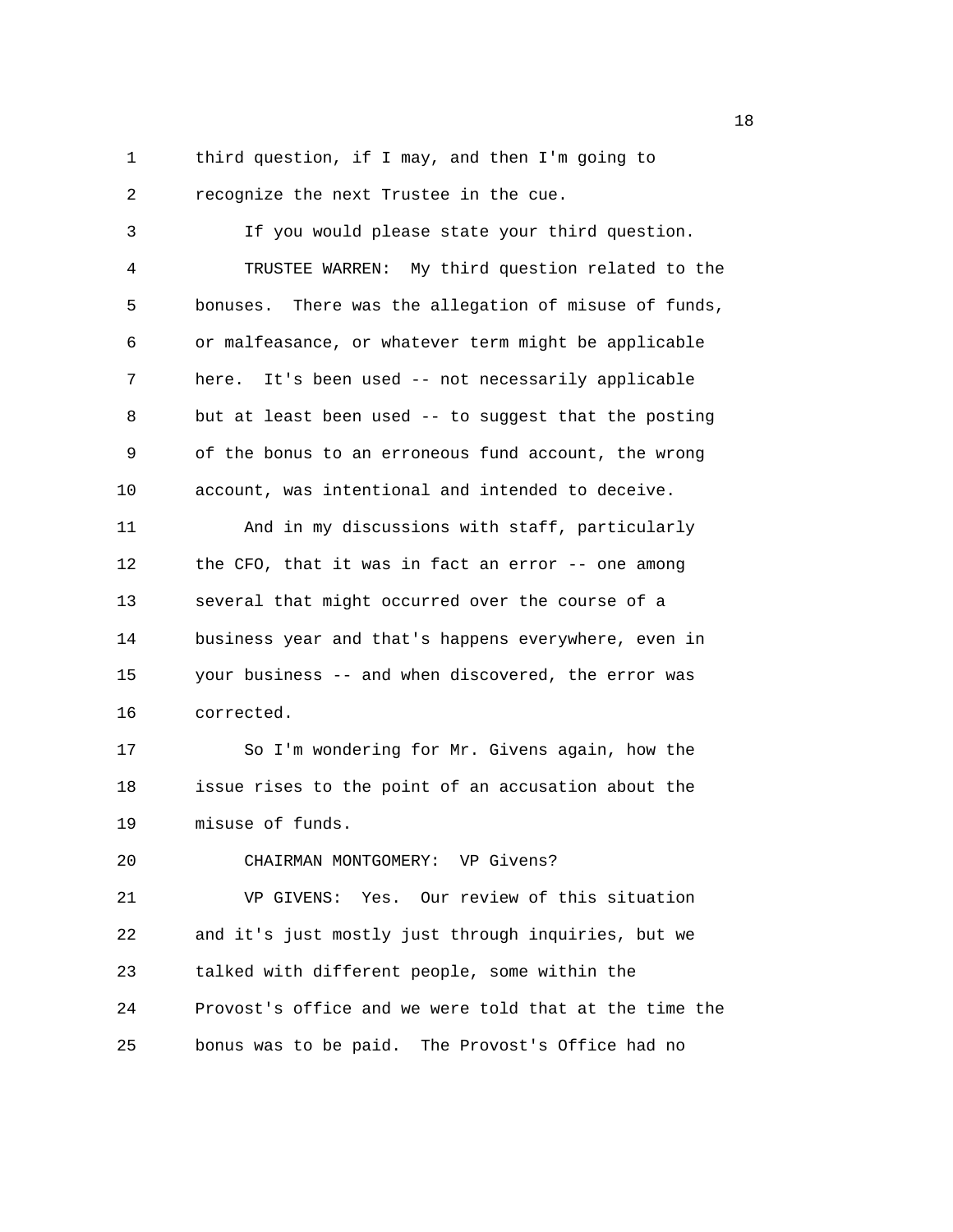1 discretionary funds within the Foundation, and the 2 bonuses were paid for the E&G funds at that time. 3 We haven't been able to find any documentation 4 from the source of the funds. The authorization to 5 pay was in the offer letter that was made. Now, from 6 our perspective, is that -- or since, the bonus was 7 paid from what was determined to be the only source of 8 funds available at that time. But the University had 9 no process in place to insure that there was follow-up 10 that was done to identify an appropriate source of 11 funds. 12 But you are correct. The transfer from the 13 Foundation to the University to reimburse the 14 University for the bonus. 15 CHAIRMAN MONTGOMERY: VP Givens, was what 16 occurred a violation of state law? 17 VP GIVENS: Yes, in my opinion, it does. 18 CHAIRMAN MONTGOMERY: Is it curable? 19 VP GIVENS: Well, it's good to have the transfer 20 made, but I don't believe in the audit world that it 21 would result in a no finding, primarily because was 22 there was no control in place to insure that it was 23 corrected in time. In controls would either prevent 24 or detector errors, and in this case, you know, there 25 was no detection. And so there was a time period in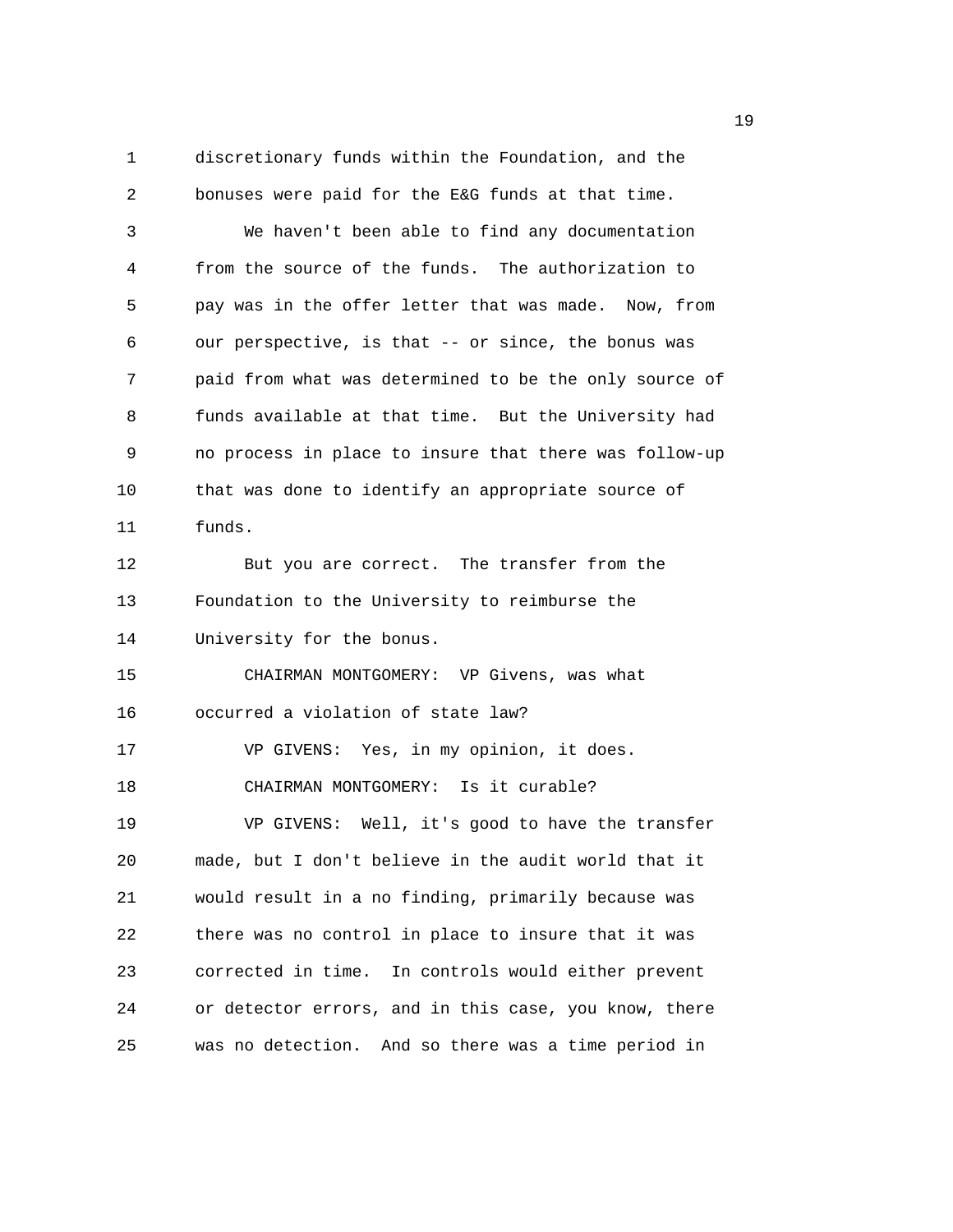1 which it was lapsed, and we basically saw there's no 2 -- we didn't see any documented effort to follow up on 3 it.

4 CHAIRMAN MONTGOMERY: And so, to Trustee Warren's 5 question as to why does this rise to the level of 6 importance: One, it's a violation of state law; two, 7 is it yes or no likely to result in a finding? 8 VP GIVENS: Based on my experience with the 9 Auditor General, when I was there, I would say 10 typically it would result in a finding. 11 CHAIRMAN MONTGOMERY: So as a result of -- just 12 to provide clarity, I wanted to make sure the third 13 question was addressed with regard to why this is 14 important: It's a violation of state law; based upon 15 experience of our Inspector General, it is likely to 16 result in the finding, and at the end of the day, this 17 board is responsible and will be held accountable for 18 the actions. 19 If you would, who is that? 20 Trustee Shannon. 21 TRUSTEE WASHINGTON: This is Trustee Washington. 22 I need clarification.

23 I actually report to the Governor's CFO on this 24 matter, and he said it is not uncommon for 25 universities to pay out of E&G funds and then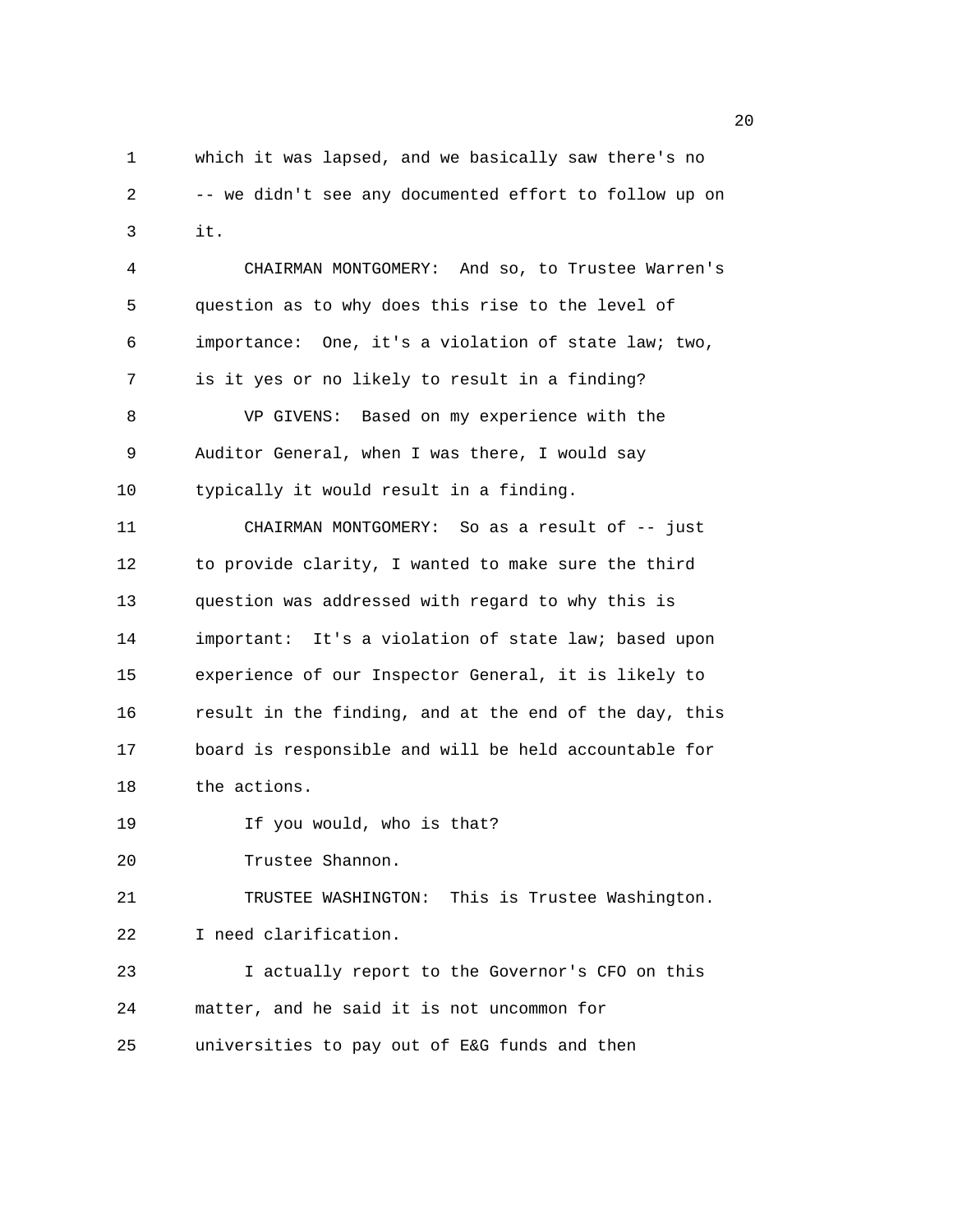1 reimburse at the end or before the close of the fiscal 2 year. And he said as long as the money is 3 transferred, he did not believe that it would rise 4 above the level of a finding. So I actually did some 5 outreach on that item as well. 6 CHAIRMAN MONTGOMERY: Thank you, Trustee. 7 We're going to get back in to the order. Thank 8 you, Trustee Washington, for sharing your point. 9 We've heard from our VP for Audit and Compliance. 10 Trustee White is next in the cue. Trustee White, if 11 you'll allow me to indulge at the end of Trustee 12 Warren's comment. I had a request for clarification 13 from Trustee Lawson. Vice Chair Lawson, if you'll 14 state your point and then I will proceed with Trustee 15 White. 16 TRUSTEE LAWSON: Thank you, Mr. Chair. There 17 were just two points and hopefully I didn't get lost 18 in the conversation. Regarding the cure of the 19 dollars that were taken from E&G, my understanding was 20 that was addressed this week, when this situation 21 happened about a year ago. So yes, it was cured, but 22 I think clearly this most recent round of conversation 23 has precipitated that cure. And, you know, we didn't 24 spend of time on the raise to one staff member, and we

25 can come back to that, but I just did want to clarify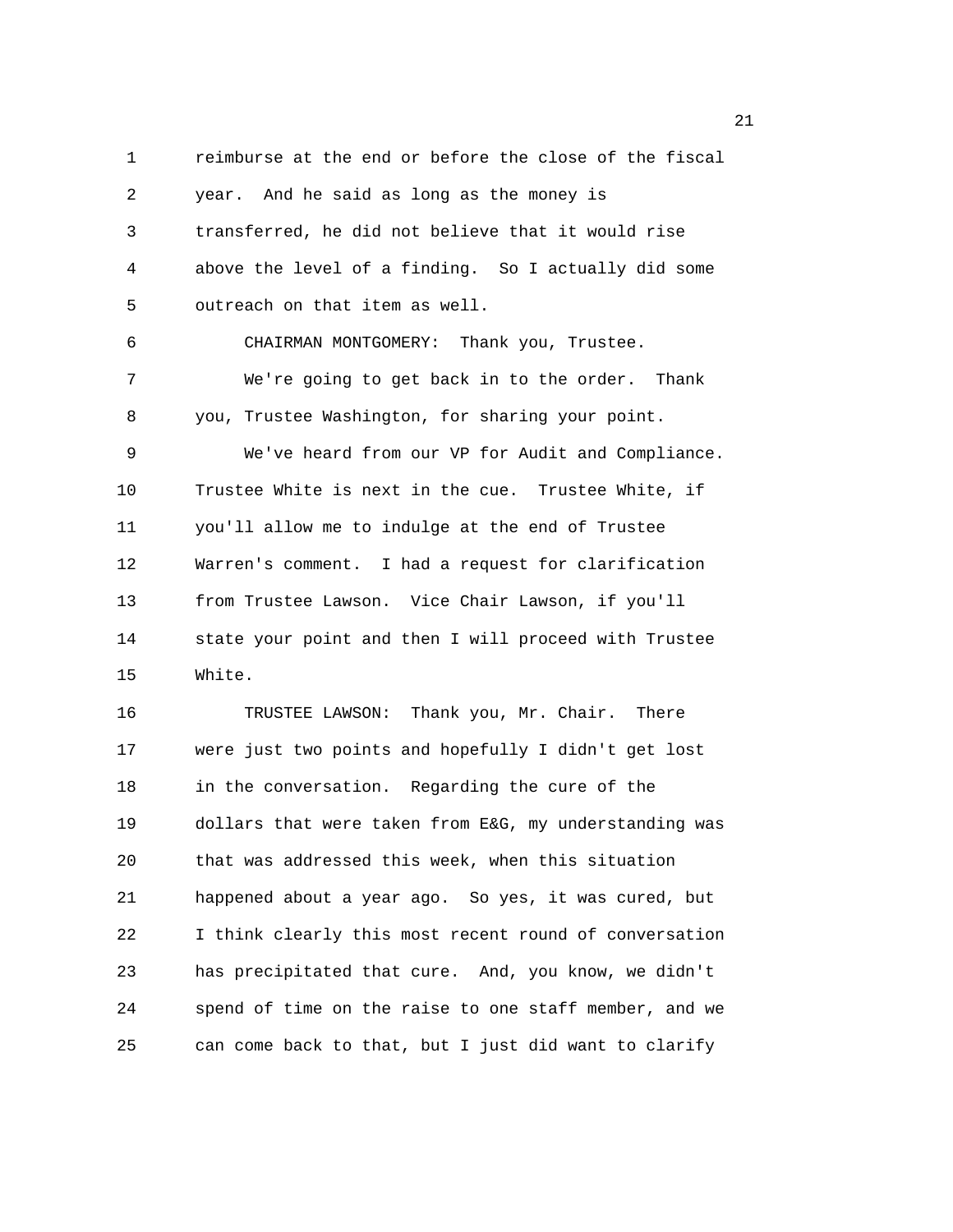1 the timeline of when those funds were redeposited.

2 CHAIRMAN MONTGOMERY: Thank you, Trustee Lawson. 3 Trustee White, you're recognized. 4 TRUSTEE WHITE: Thank you. So again, just 5 another question for Vice President Givens. 6 So in terms of these reviews, have you concluded 7 a report or do we have a final report from internal 8 audit around these activities? 9 VP GIVENS: No, there is no report. The request 10 came to us to review the situation and gather some 11 documents. I guess the closest we have to a report 12 would be the memo that where I do say that the payment 13 of the bonus is from the E&G funds would be in 14 violation of the law. 15 CHAIRMAN MONTGOMERY: Thank you, Vice President 16 Givens. Are there any members who have not -- are 17 there any member who has not spoken to the motion who 18 wishes to speak at this time? 19 PRESIDENT MANGUM: This is Elmira. I would like 20 to speak at some point, sir. 21 CHAIRMAN MONTGOMERY: Dr. Mangum, yes. Duly 22 noted, Dr. Mangum. Are there any members of the Board 23 who have not spoken to the motion who wish to speak at 24 this time? 25 TRUSTEE McWILLIAMS: Yes, there is Trustee

22 and 22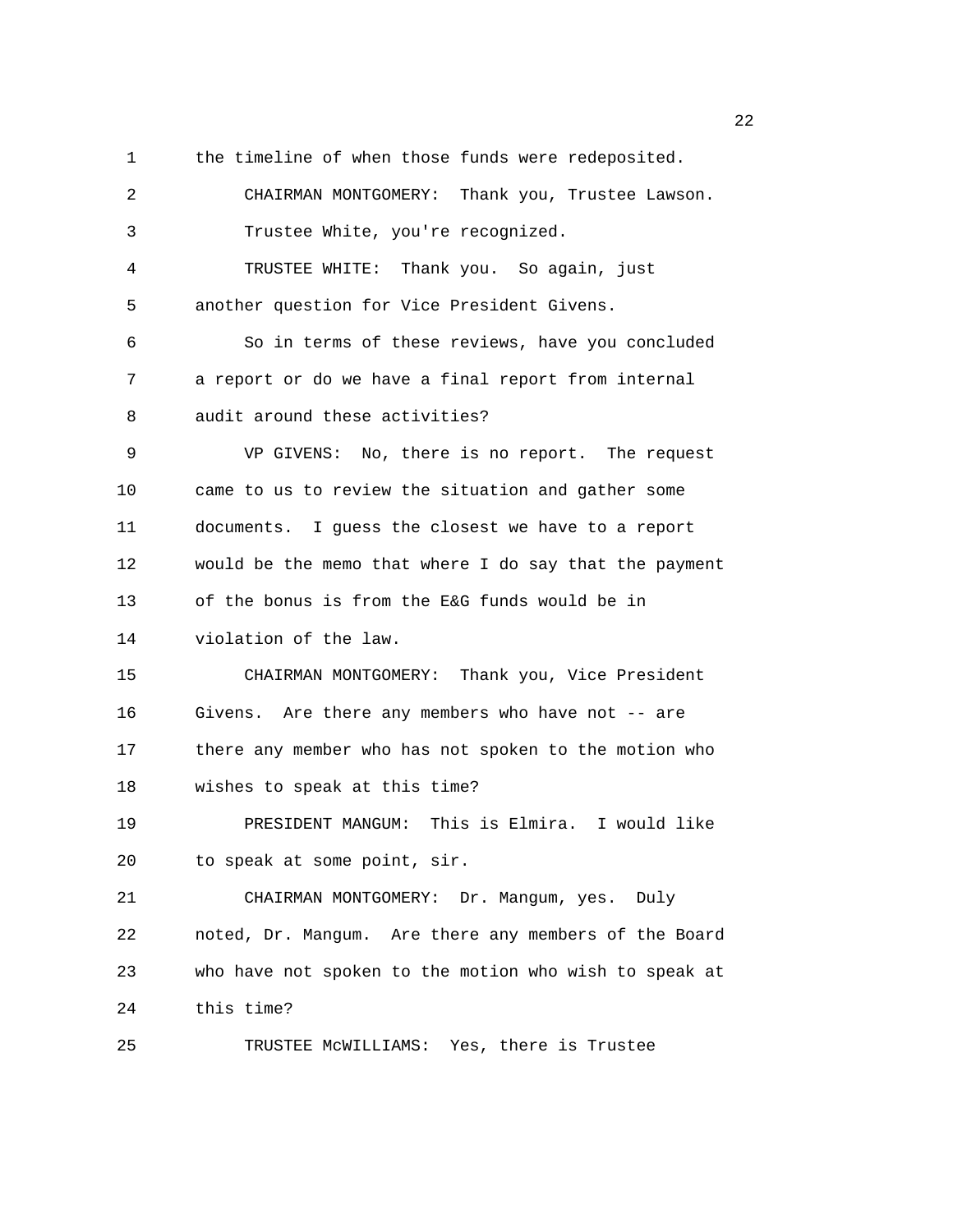1 McWilliams.

2 CHAIRMAN MONTGOMERY: Trustee McWilliams, you're 3 recognized.

4 TRUSTEE McWILLIAMS: Yes. Mr. Chair, I think 5 it's important to note the response that has put out 6 there to the press. It sounds as if it's the Board 7 that's doing something to her, but none of this was 8 generated by the Board. This is generated from 9 legislative inquiry that went out to FAMU and several 10 other institutions, asking for a lot of information 11 about bonuses, about hires, about compensation and the 12 like, and these are findings, preliminary findings, 13 that were generated by this inquiry. Not the Board. 14 So it's not that the Board is doing something to 15 the President. And I read she said this is a last 16 stage effort to get along with the Board; the Board 17 was overreaching. These are clearly fiduciary issues 18 and when they come to the attention of the Board, the 19 Board has an obligation to address them. And for the 20 President to feel this is something that the Board 21 shouldn't do and it's operational, I just don't 22 understand that kind of thinking, but that's just my 23 opinion.

24 I think that's the more dangerous thing here, 25 because this is just the first of a series of things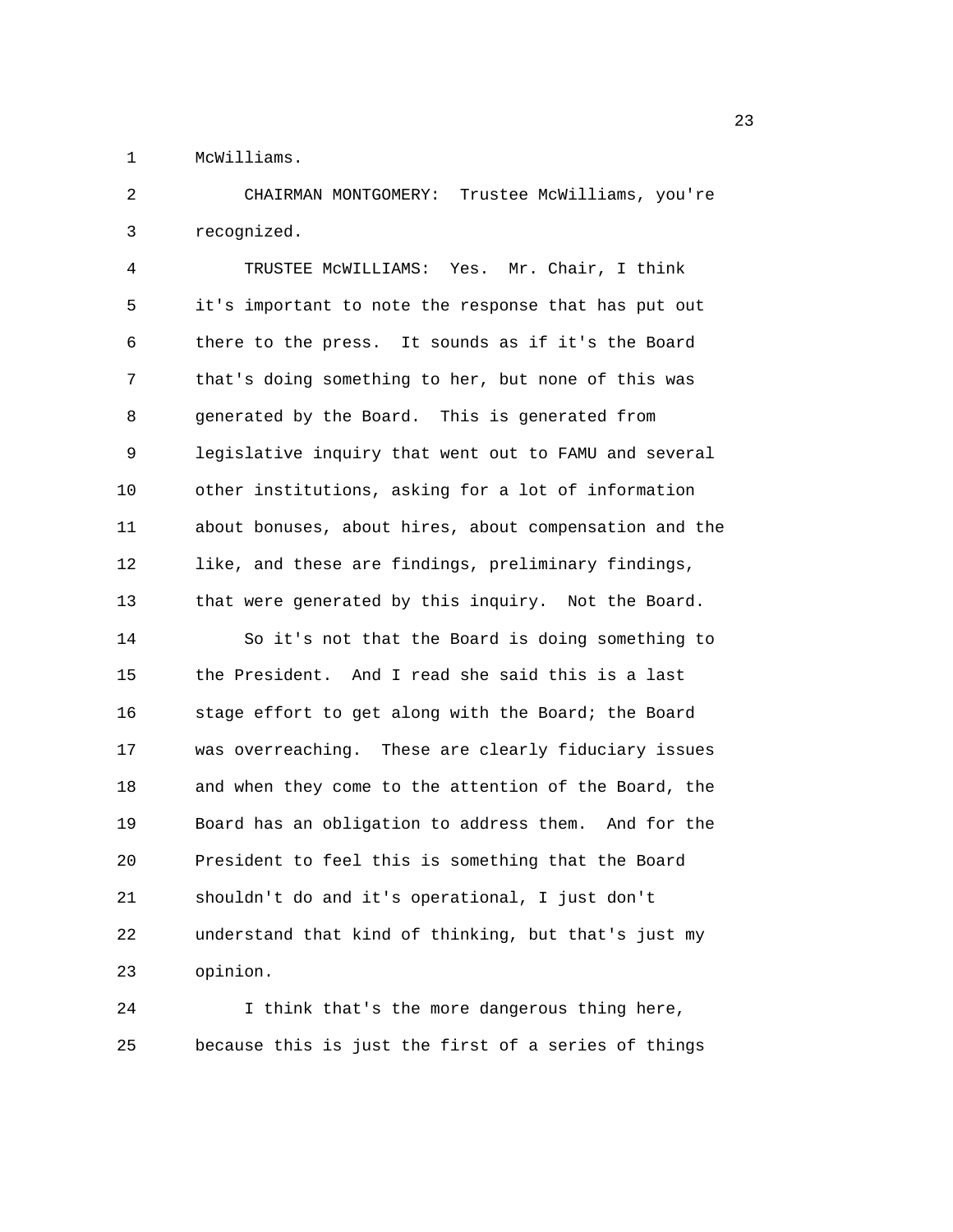1 that are likely to come out and be evaluated, either 2 by us or by the auditor or by somebody else who is in 3 a governance position, and if this is her reaction to 4 this, then I feel we're in for a long haul of 5 difficulty.

6 CHAIRMAN MONTGOMERY: Thank you, Trustee 7 McWilliams.

8 Members of the Board, I feel compelled to share 9 that the memorandum from the Auditor General was dated 10 October 1st, and so this information wasn't brought to 11 our information -- or at least it was brought to my 12 attention verbally by the Vice President of Audit and 13 Compliance on Sunday of this week and in writing on 14 Monday. And so, a potentially greater concern is one 15 that has continued to be one for this Board in that we 16 don't have the information. So we don't know what we 17 don't know, but we would likely not be here today had 18 it not been for outside folks to look at what's going 19 on.

20 So the responsibility lies with the Board and is 21 something that I'm going to insure that we address 22 very directly in our upcoming Audit and Compliance 23 Committee meeting and also in our Governance Committee 24 meetings, but to Trustee McWilliams's point, these 25 things were heard by outside inquiries.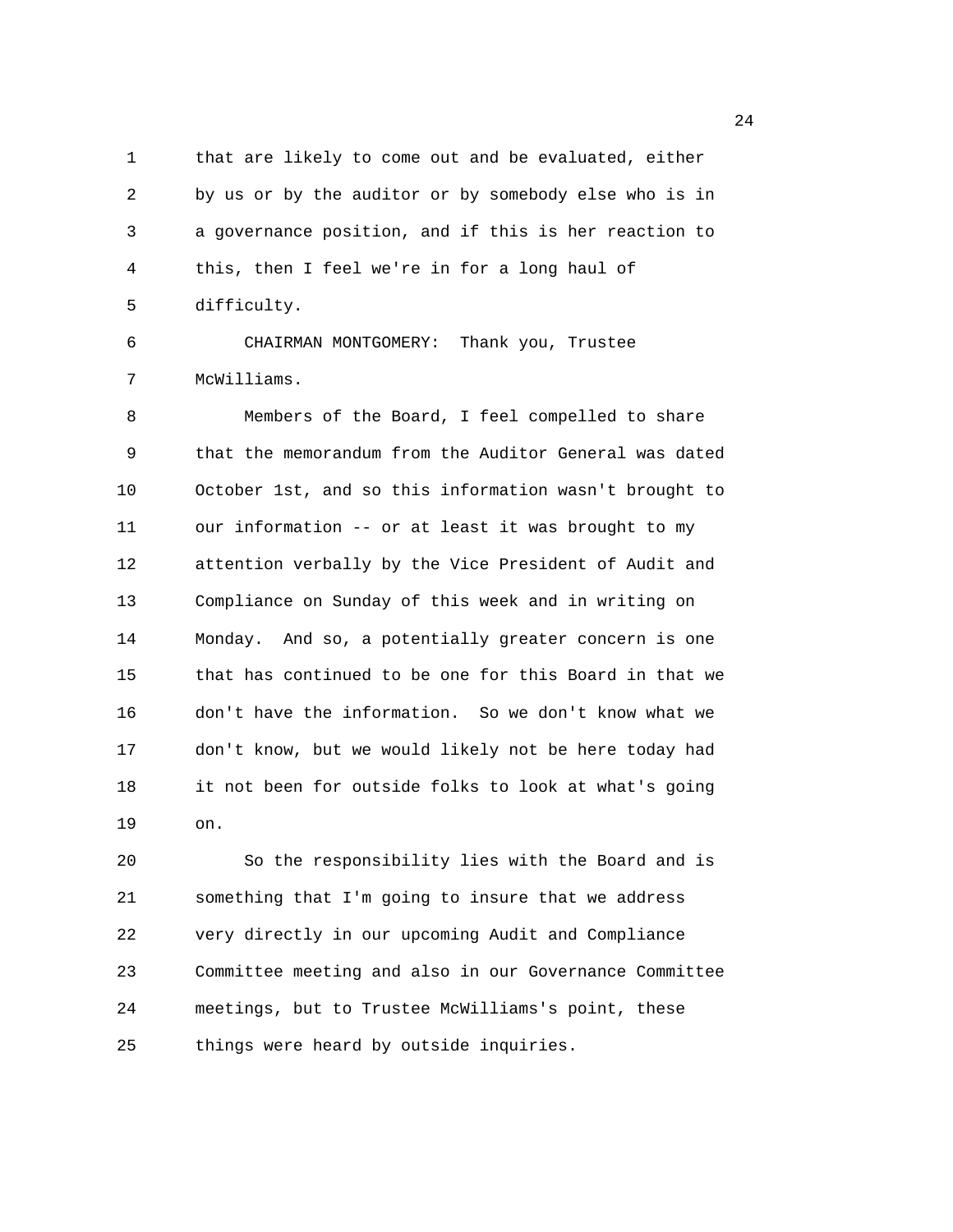1 I had a request from the President to speak. I 2 am following Robert's Rule, of course, by allowing 3 Board members to speak. 4 At this time, unless there is another board 5 member who wishes to speak before her -- I'm sorry. 6 Who is that? 7 ATTORNEY BARGE-MILES: This is Linda. 8 TRUSTEE GRAHAM: Chairman Montgomery? 9 ATTORNEY BARGE-MILES: Trustee Alston indicated 10 that he wanted to speak. He had to step off of the 11 call for a moment. I just texted him. I don't know 12 if he's back on the line yet. 13 CHAIRMAN MONTGOMERY: Okay. Thank you, Attorney 14 Barge-Miles. I'm going to put Trustee Alston in the 15 cue, and we'll recognize him when he gets back. And I 16 think I heard Trustee Graham. 17 TRUSTEE GRAHAM: Yes, sir. Good morning, Chair. 18 CHAIRMAN MONTGOMERY: Good morning. 19 TRUSTEE GRAHAM: I have a question for VP Givens. 20 Can you provide clarity on how it works through 21 Trustee Washington's comments about this regularly 22 happening with E&G funds and it being reimbursed; how 23 does that work or what's the common practice for that 24 across the SUS? 25 VP GIVENS: Yeah. For work like that, it is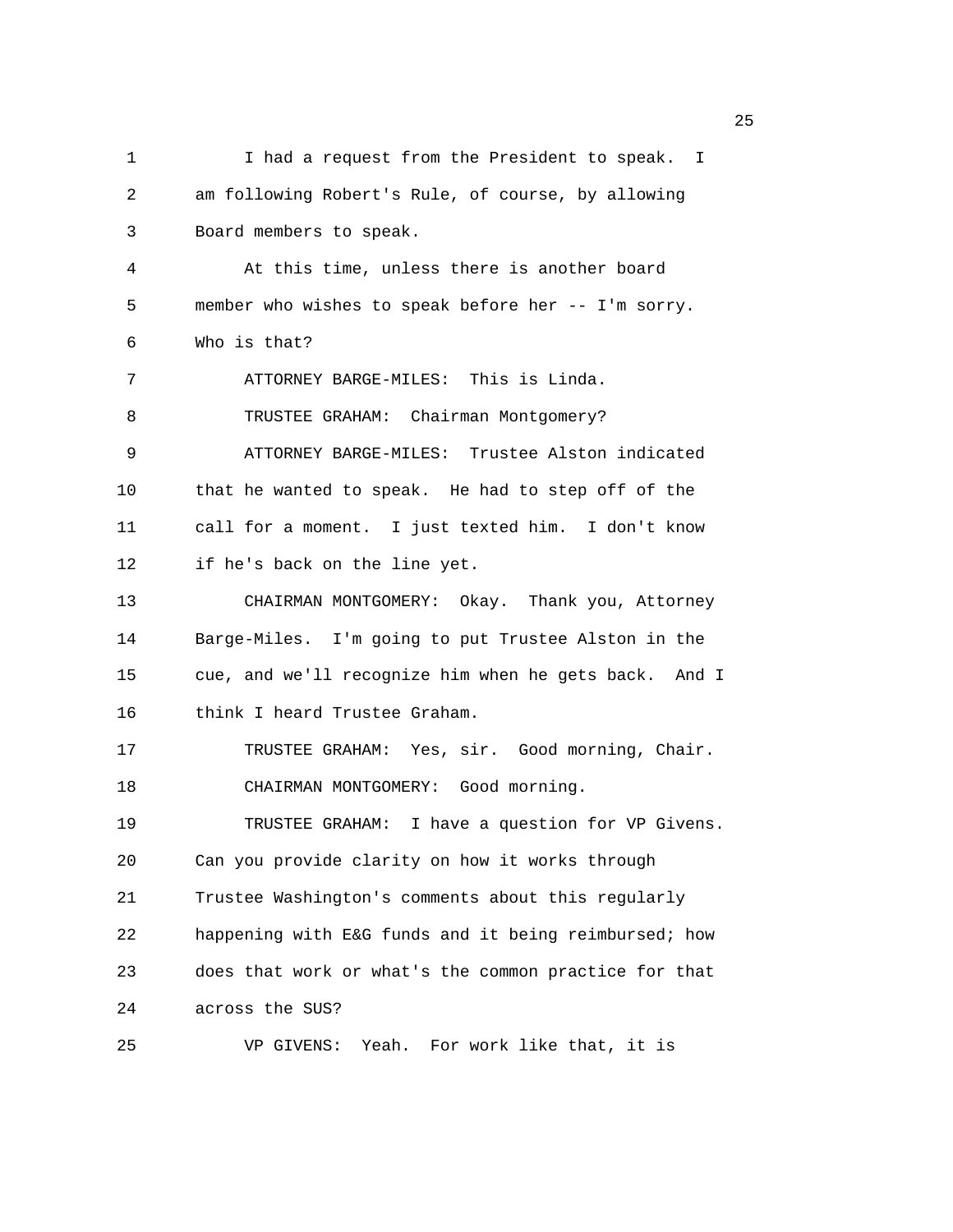1 acceptable. A number of the universities have paid 2 bonuses, and the bonuses typically are paid from the 3 Foundation funds, and if it was reimbursed timely and 4 there was a process in place, I mean, that's a factor 5 in determining whether or not it would be a finding or 6 not, and any findings are subjective and it's up to 7 the judgment of the auditors in some cases, and so you 8 would have some difference there. 9 And the University has in some cases followed 10 process where the Foundation is to reimburse the 11 University for -- (inaudible) and reimbursed, so 12 that's not the issue here. It's the collateral 13 control. 14 CHAIRMAN MONTGOMERY: Trustee Graham, does that 15 answer your question? 16 TRUSTEE GRAHAM: Yes. 17 Okay, Attorney McKnight, I have a question for 18 you; are you on the line? 19 ATTORNEY McKNIGHT: Yes, ma'am. 20 TRUSTEE GRAHAM: Thank you. In your professional 21 opinion did Dr. Mangum violate her employment contract 22 with respect to the renovation? 23 ATTORNEY McKNIGHT: In terms of if you go to page 24 two of three of the matrix, and I don't know if you 25 have that in front of you.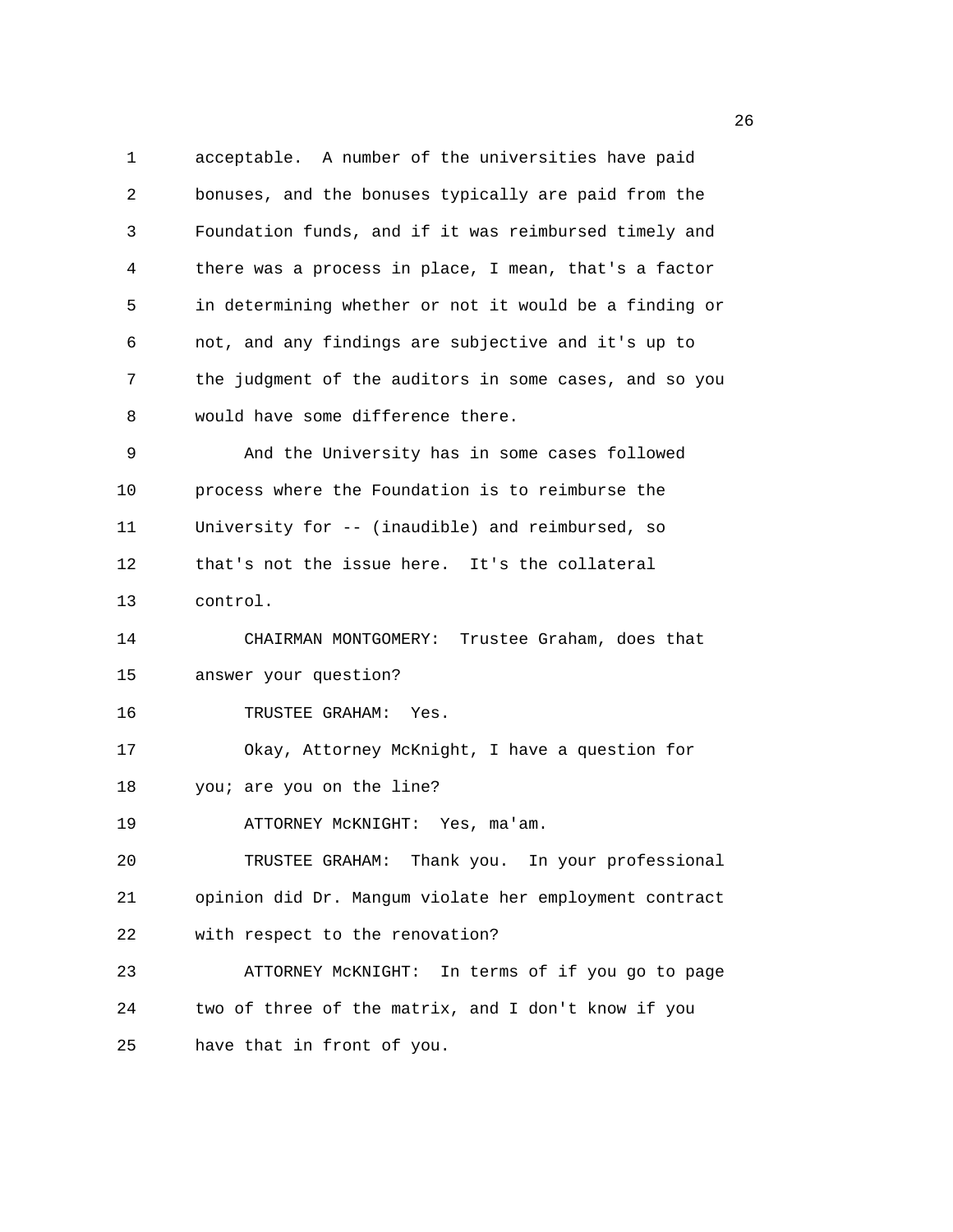1 TRUSTEE GRAHAM: Yes.

| 2  | CHAIRMAN MONTGOMERY: Attorney McKnight, sorry,           |
|----|----------------------------------------------------------|
| 3  | this is Montgomery. You're referring to the matrix.      |
| 4  | For clarity's sake, for Board members, are you           |
| 5  | referring to the document we see labeled as COIP, the    |
| 6  | Capital Outlay and Implementation Plan?                  |
| 7  | ATTORNEY MCKNIGHT: There is a document, it's             |
| 8  | three pages, and I'm in my car.                          |
| 9  | CHAIRMAN MONTGOMERY: That's it. Yeah, that's             |
| 10 | Board members, he's referring to the document you<br>it. |
| 11 | received, labeled COIP the Capital Outlay                |
| 12 | Implementation Plan. He's referring to the second,       |
| 13 | third and fourth pages with, which are labeled one,      |
| 14 | two and three.                                           |
| 15 | Please proceed, Attorney McKnight.                       |
| 16 | ATTORNEY MCKNIGHT: Yeah, so on that second page,         |
| 17 | you will see for line items -- all of which have a       |
| 18 | date on President's Employment Contract and in light     |
| 19 | of what is written in the contract itself, there was     |
| 20 | affirmative duty to report any projected cost over       |
| 21 | \$10,000, right?                                         |
| 22 | And then there was a separate, of course, which          |
| 23 | was not reported in that document, but it was also the   |
| 24 | car garage in the tune of what, \$71,000 itself, so      |
| 25 | those things, based upon the contract, should have       |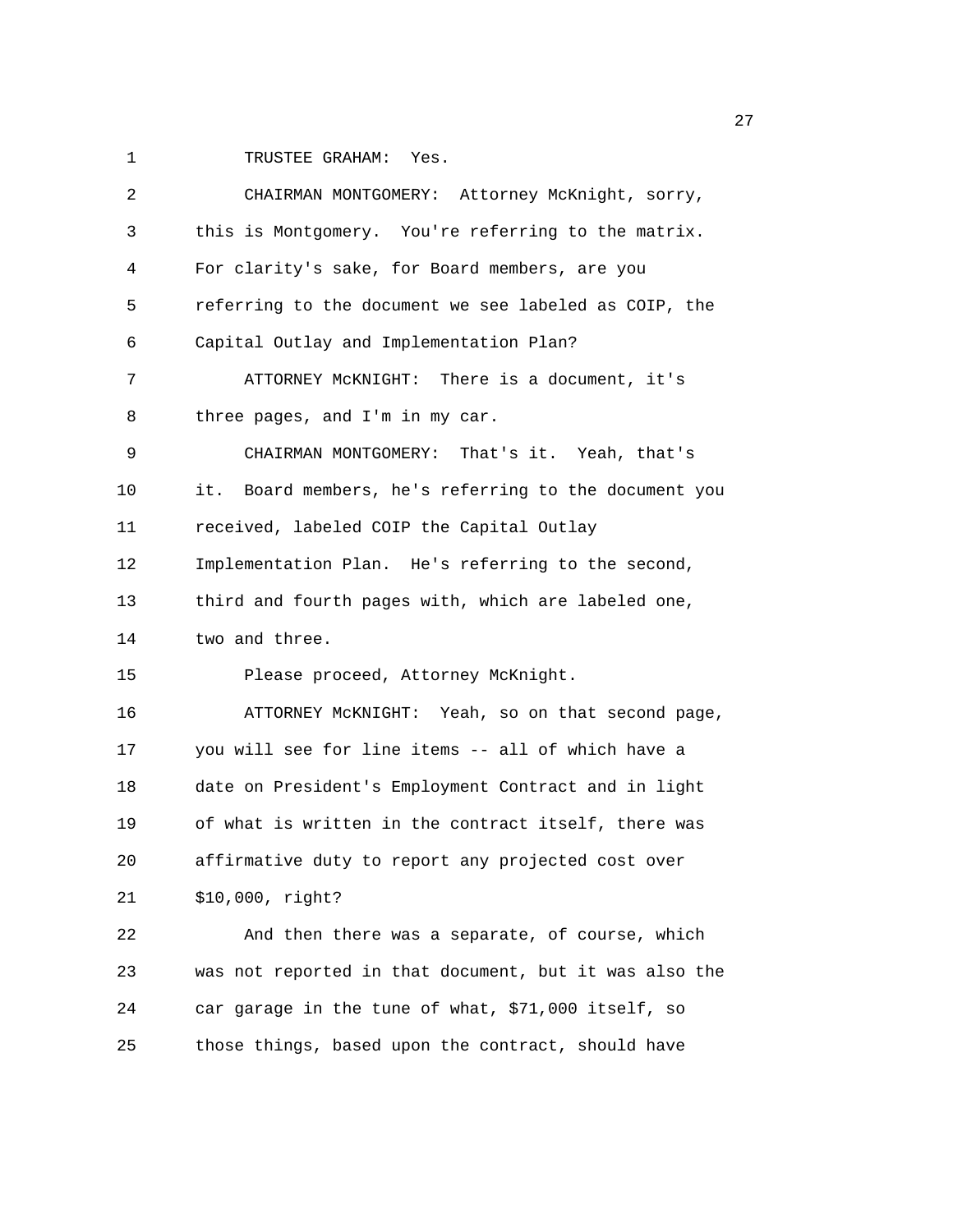1 been reported to the Board for prior approval.

2 TRUSTEE GRAHAM: Okay, so to answer my question 3 directly: Was she in violation of her contract, yes 4 or no? 5 ATTORNEY McKNIGHT: Based upon the documents as 6 reflected, yes, it appears so. 7 TRUSTEE GRAHAM: Thank you. 8 CHAIRMAN MONTGOMERY: Trustee Alston, you're 9 recognized? 10 Okay, Trustee Alston is not there. 11 ATTORNEY BARGE-MILES: Chair Montgomery, Trustee 12 Washington sent me a text message that she wants to be 13 recognized. 14 CHAIRMAN MONTGOMERY: Okay. Trustee Alston, are 15 you there? Okay, I'll put you back in the cue. 16 Trustee Washington, you're recognized. 17 TRUSTEE WASHINGTON: Just to follow up on Trustee 18 Graham's point. Attorney McKnight, the breach would 19 be -- as we determine the scope of work was filled out 20 before President actually arriving on campus, would 21 she have any -- like, what is her responsibility or 22 purview? Or did she sign off on the purchase orders 23 that have already been authorized? Like, how do we 24 hold her accountable? 25 Obviously, she's the president and there are a

<u>28 and 28</u>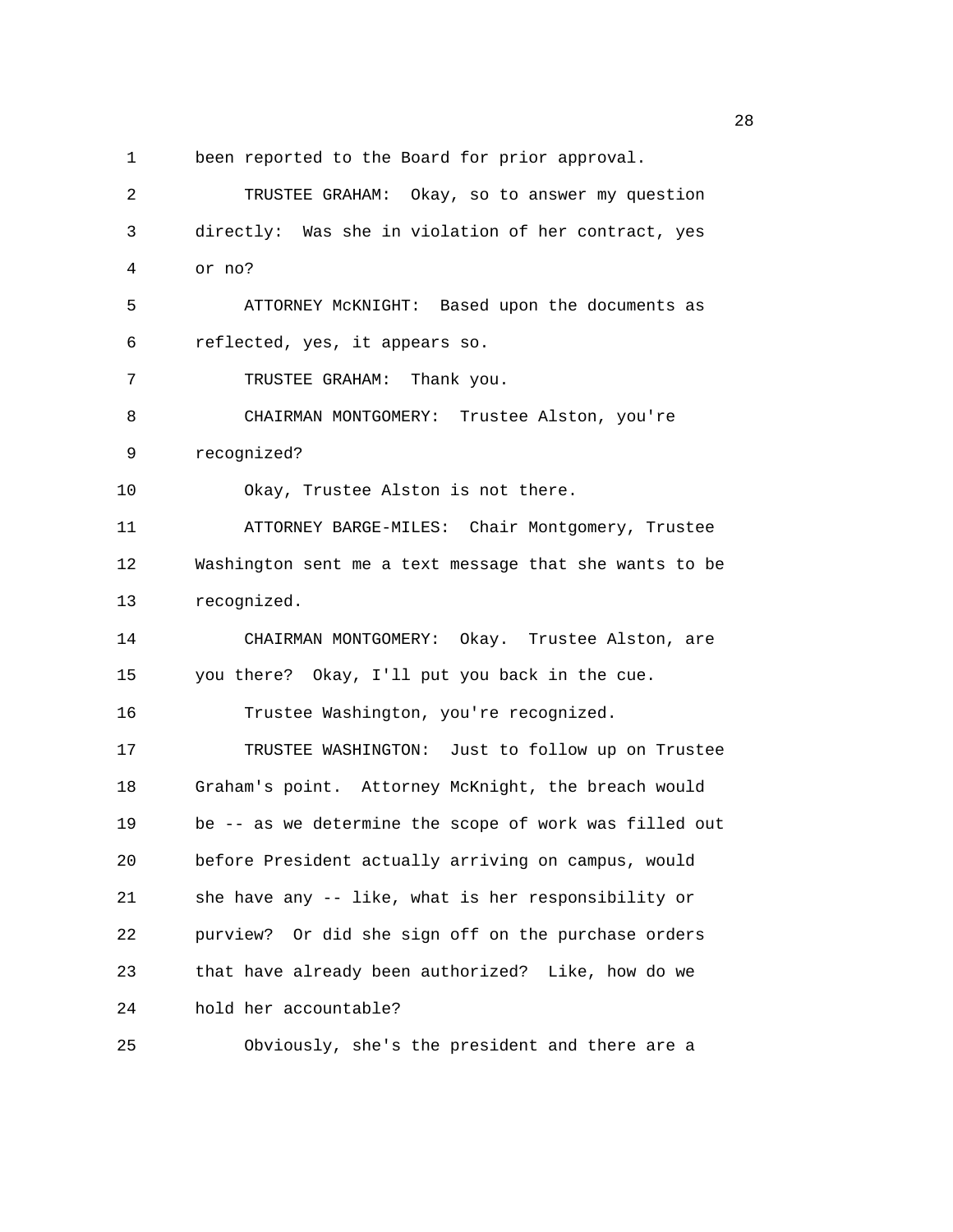1 number of things going on. These are large line 2 items, but how do we hold her accountable? How would 3 she know or would these the items pass by her desk? 4 CHAIRMAN MONTGOMERY: Trustee Washington, I'm 5 going to ask you, I think I heard five or six 6 questions. For clarity's sake and for the Board, if 7 you would -- and I'm going to let you ask each of the 8 questions, but could you state your questions one at a 9 time? 10 TRUSTEE WASHINGTON: Sure. The question is for 11 the work that began in the scope that was authorized 12 in February, 2014, what -- how would the President be 13 authorized or involved in purchase orders pertaining

15 ATTORNEY McKNIGHT: Well, I think that question

14 to that scope of work?

16 would probably be more appropriate directed to the 17 President.

18 But in light of the documents, right, that you 19 had before you, there was a parking garage on that 20 property to the tune of \$71,000 after April of 2014. 21 On page two of three, there two separate entries 22 that you will see. One was in September of 2014 that 23 dealt with doors, front doors, and there was also a 24 separate entry in February of this year.

25 So I don't know if that answers your question but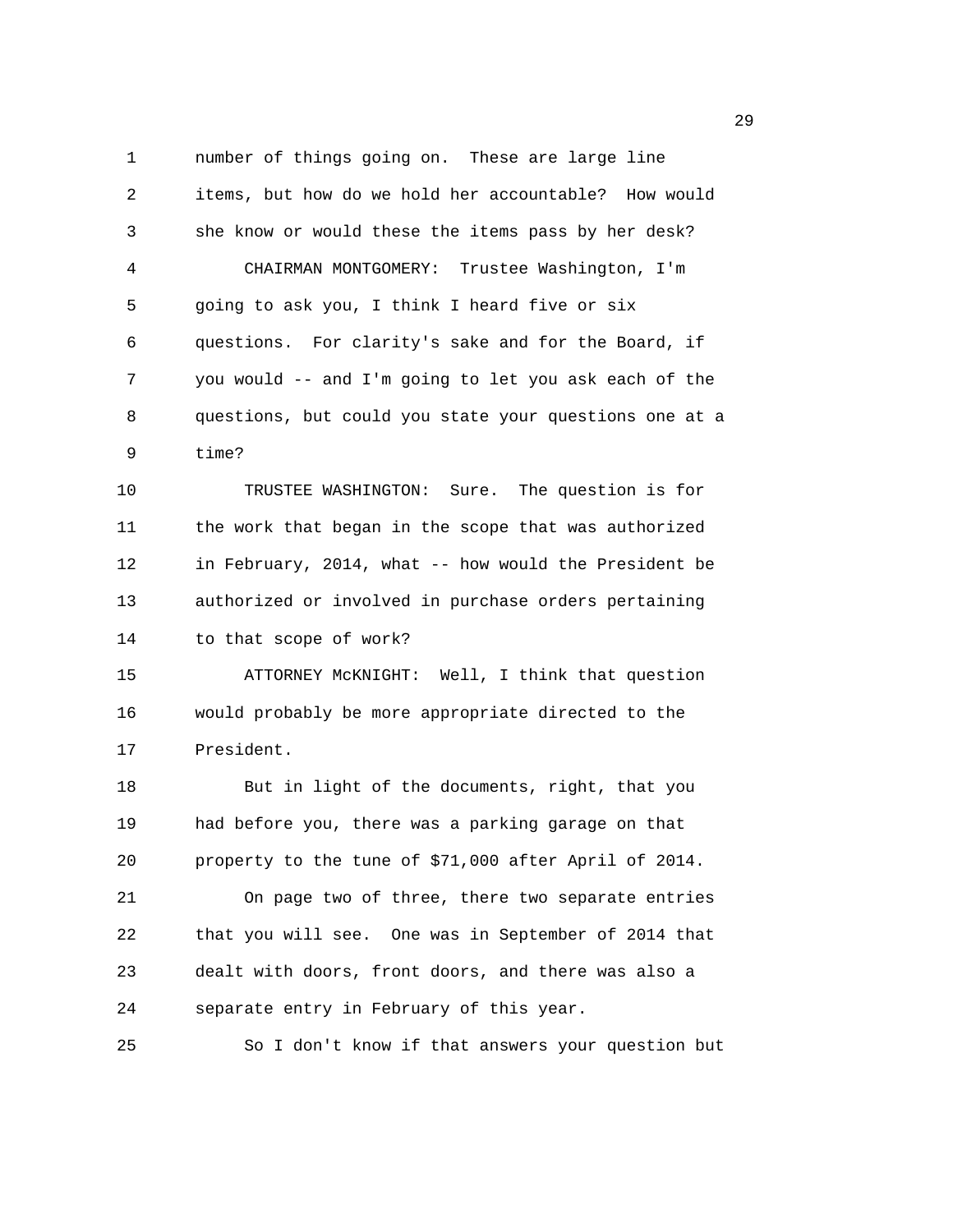1 that seems to be work post-employment, not

2 pre-employment, for those two items. 3 TRUSTEE WARREN: Mr. Chair, may I speak? 4 CHAIRMAN MONTGOMERY: Okay. Unless you have a 5 point of order or point of information, I'm going to 6 proceed with allowing Trustee Washington to ask her 7 questions, as I did with you, and I'm going to put you 8 in the cue. 9 Trustee Washington, please proceed with your 10 questions. 11 TRUSTEE WASHINGTON: Thank you. So that sort of 12 answers my question. It make it a lot less egregious

13 that it's not the 300, \$400,000; it's a much smaller 14 amount that the President may be involved in, but I 15 would like to hear from the President if she had 16 knowledge of or -- because her signature is not on any 17 of these documents, so I would like to know what her 18 involvement is in the process for these series of 19 invoices.

20 CHAIRMAN MONTGOMERY: Okay. Two things here. 21 Trustee Washington, I plan to recognize Dr. Mangum 22 upon conclusion of your remarks.

23 Did you have any additional questions that 24 aren't addressed to Dr. Mangum, and if you do, you can 25 ask them at this time and then we'll proceed.

 $30<sup>2</sup>$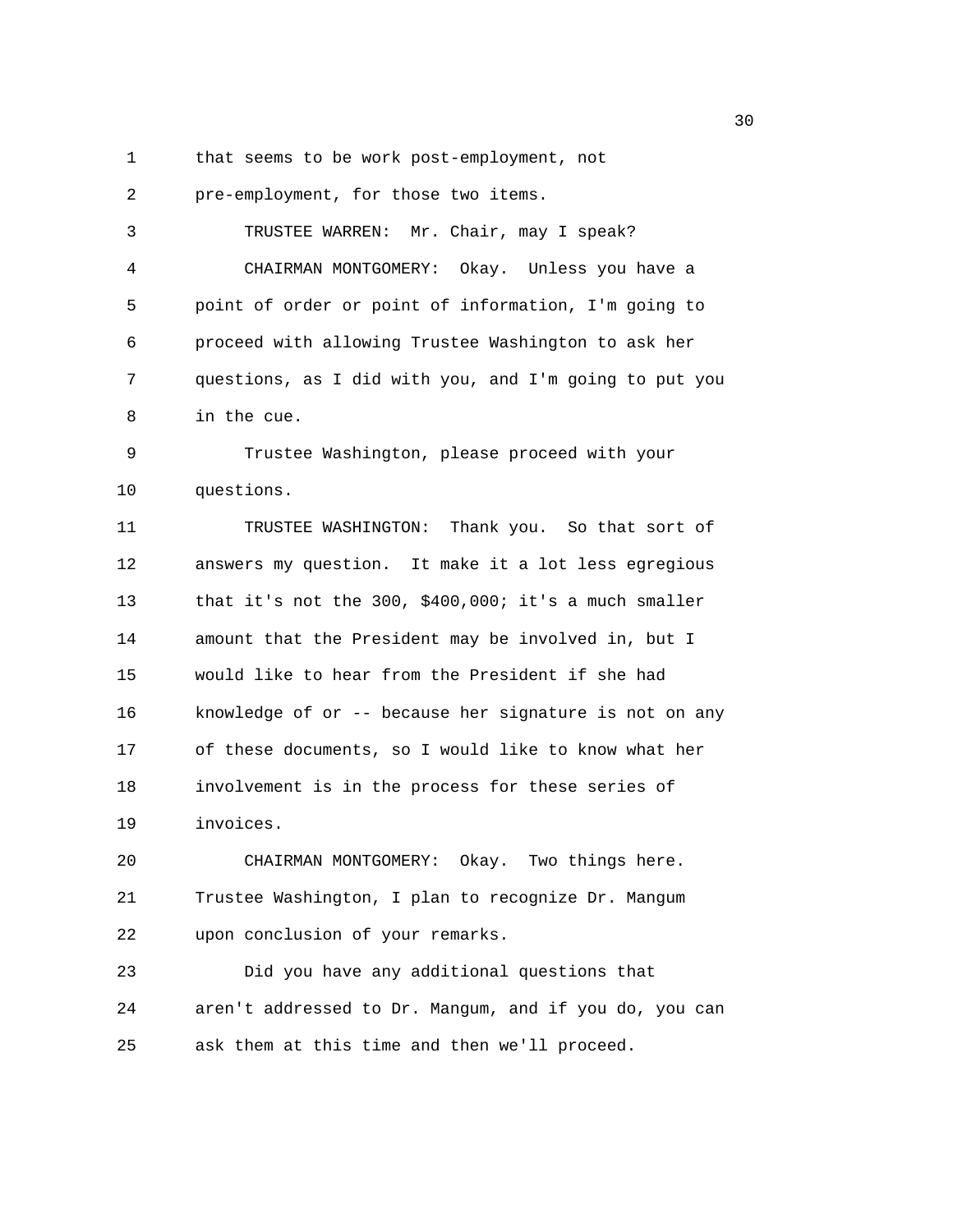1 TRUSTEE WASHINGTON: Just a point of order. If 2 these were authorized prior to -- the following 3 VP Given's point, if the work wasn't bid, I would like 4 to know who is responsible for authorizing this and 5 what the policy and processes moving forward with 6 these so that this does not happen in the future. 7 CHAIRMAN MONTGOMERY: I'll apply Chairman's 8 discretion to address an ultimate point, and that is, 9 we are responsible. Through the policies and 10 procedures, through our responsibility as the 11 governing body, this Board is ultimately responsible 12 for what happens with Florida A&M University. 13 The Board employs or has one employee, the 14 President, and through the President, we're 15 responsible for the management of the University. 16 We're responsible for -- the Board, according to our 17 operating procedures, "Shall hold the President 18 responsible for University's operation and management, 19 performance, its fiscal accountability, and its 20 compliance with federal and state laws, rules and 21 regulations of the Board of Governors." 22 So directly to your question, there would be 23 several responsible. Ultimately, the Board. As far 24 as the operations of the institution, that 25 responsibility would lie with the President. And then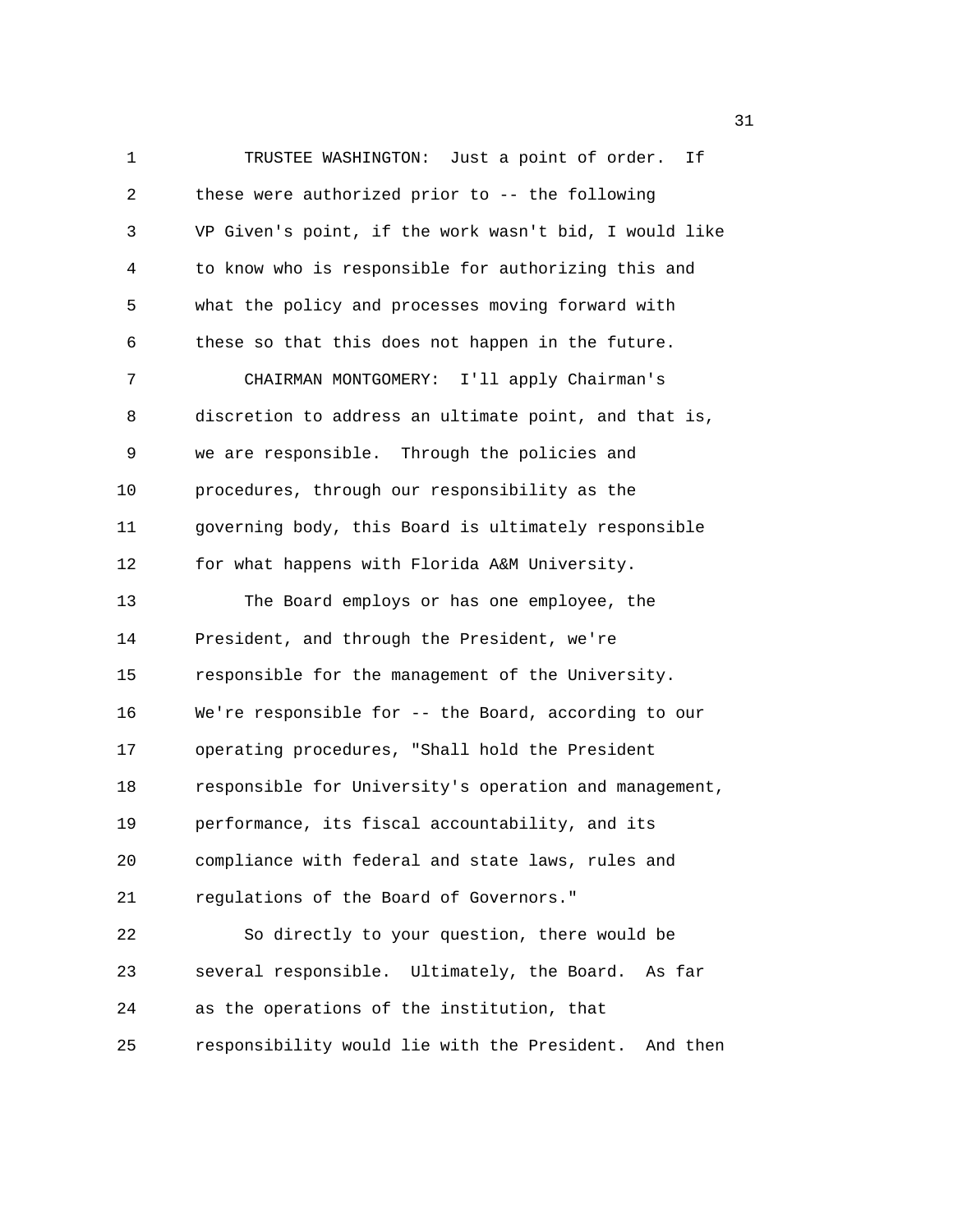1 with regard to how that is handled on campus and with 2 university operations, that still lies within the 3 purview of the President of the University. 4 I'm going to -- 5 TRUSTEE LAWSON: I would like to speak once 6 before we move to Dr. Mangum because hopefully 7 post-Dr. Mangum, we can call questioning. 8 CHAIRMAN MONTGOMERY: Here's where we are. 9 Here's where we are. And I hear someone in the 10 background. I just made what I believe to be a 11 clarifying point. I'm going to recognize Attorney 12 McKnight with the validity of my statement. I'm going 13 to ask VP Givens to address the question from Trustee 14 Washington. 15 Trustee Warren, you're in the cue. 16 Trustee Alston, is in the cue. 17 Trustee Lawson, you're asserting parliamentary 18 privilege as a member who has the right to speak prior 19 to any recognized presenters; however, Trustee 20 Washington has addressed a question to a potential 21 speaker or presenter, and so I'm actually going to 22 move that up and then ask the speaker to specifically 23 address Trustee Washington's concerns. 24 And after that, there was a request from the 25 President to speak. I do intend to recognize the

 $\frac{32}{2}$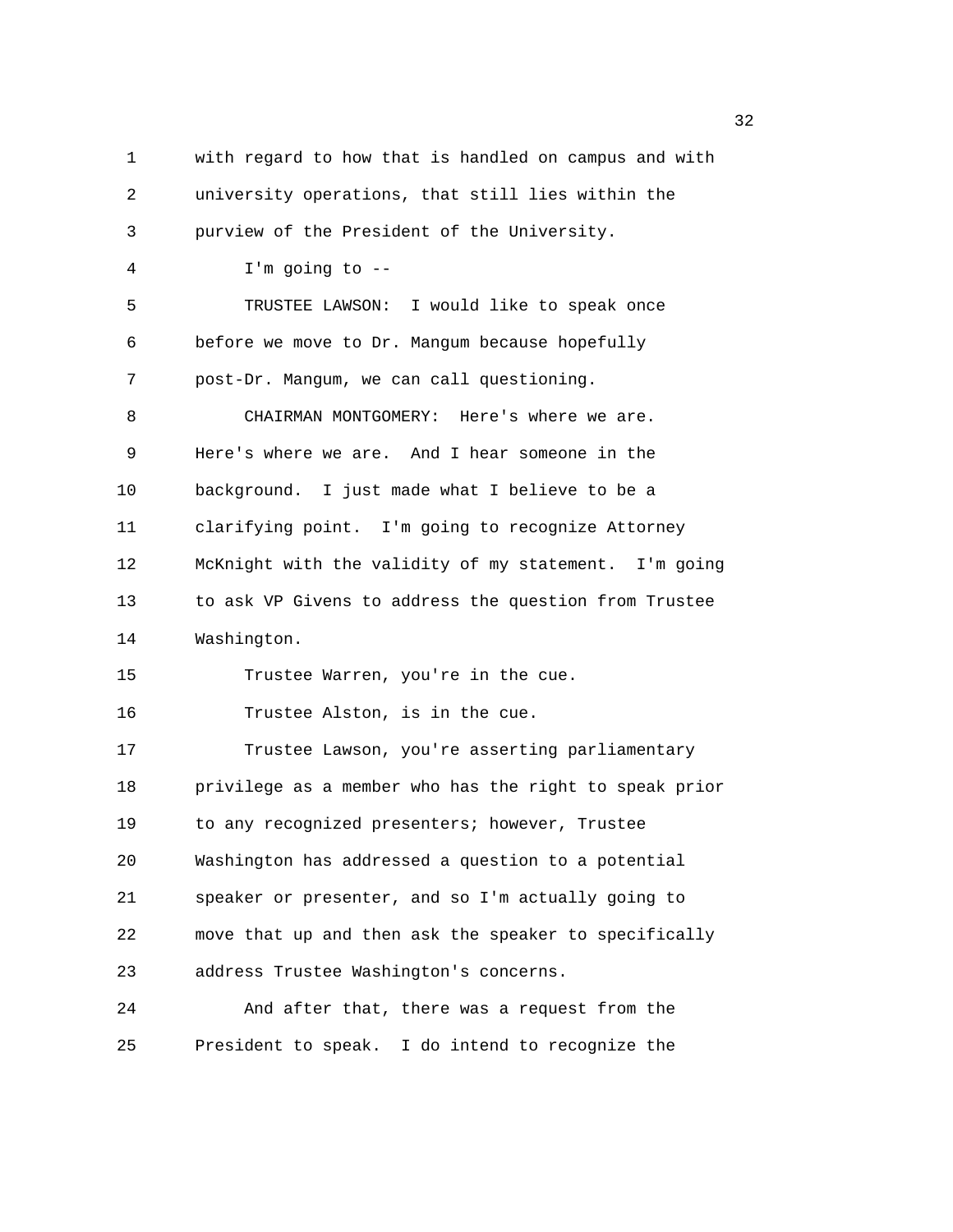1 President, and then we will get to Trustee Lawson. 2 And so in that order, VP McKnight, is there 3 anything that I have just stated that is a point of 4 order or point of information? 5 Hearing none, we're going to proceed. 6 VP McKnight, was there any question as to the 7 validity of what I stated with regard to operating 8 procedures? 9 ATTORNEY McKNIGHT: I think it's consistent with 10 the duties line-itemed in Article 2.3 of the Operating 11 Procedures. 12 CHAIRMAN MONTGOMERY: Okay, thank you. 13 VP Givens, would you Trustee Washington's 14 question. 15 VP GIVENS: Yes. With regard to the 16 responsibility for bid, that would primarily fall to 17 the facilities planning -- 18 CHAIRMAN MONTGOMERY: And I apologize again. If 19 everyone would please mute their phones. We're 20 getting a lot of feedback and it makes it very 21 difficult to hear the speaker. So unless you're 22 speaking, if you would please mute your phones to 23 allow us to proceed without interruption, I would 24 greatly appreciate it.

 $33$ 

25 VP Givens?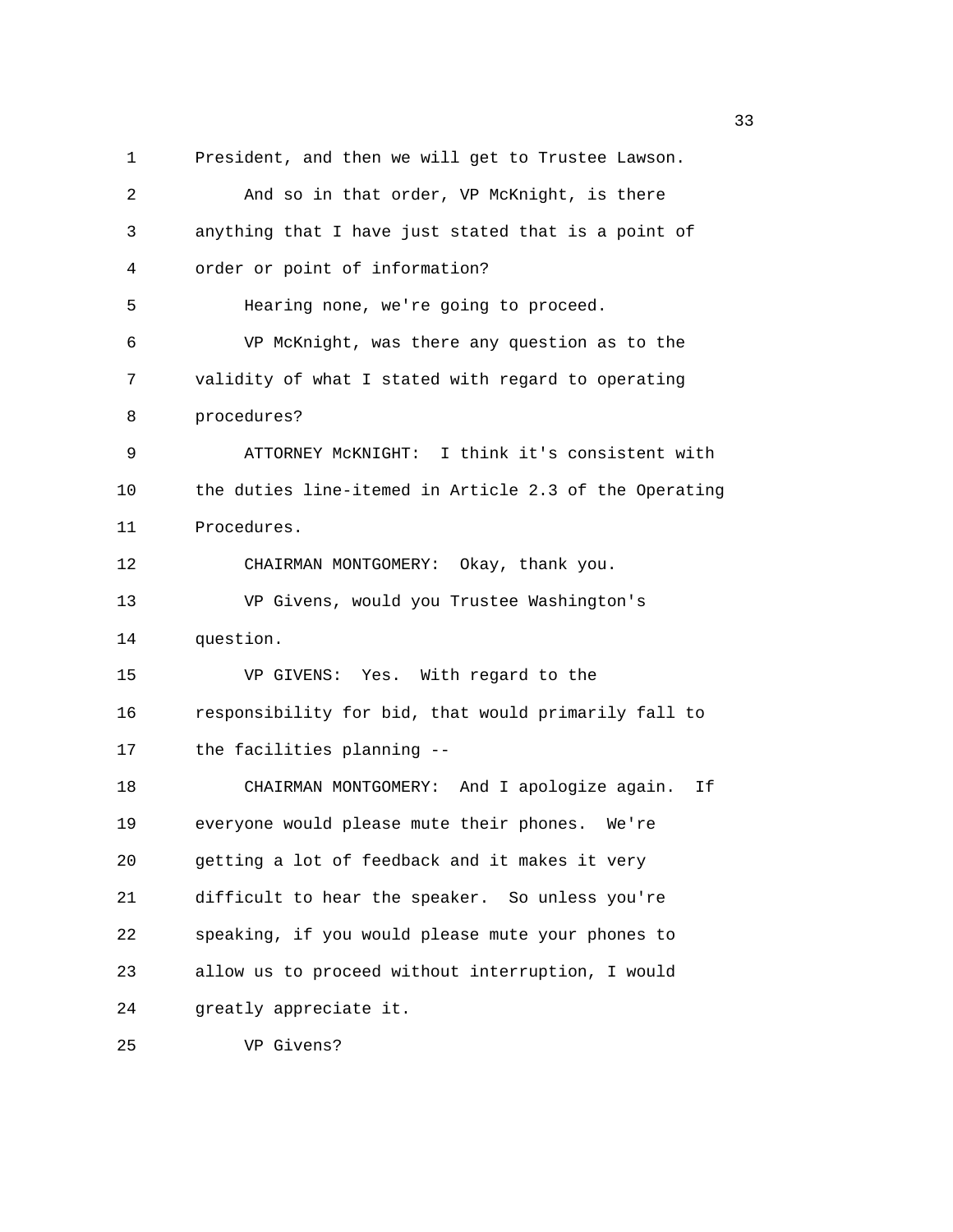1 VP GIVENS: Yeah. The responsibility for bidding 2 the construction projects would fall under the 3 Facilities Planning and construction department. When 4 they are doing the work and determine the scope of the 5 work, they would be responsible for advertising to get 6 the bids. 7 Was there anything else for Trustee Washington's 8 questions? 9 TRUSTEE MCWILLIAMS: Mr. Chairman? 10 CHAIRMAN MONTGOMERY: I think I hear Trustee 11 McWilliams? 12 TRUSTEE McWILLIAMS: Yes, I just wanted to speak 13 to that little bit as Chair of the Facilities Planning 14 Committee. 15 CHAIRMAN MONTGOMERY: Sure. And prior to that, 16 Trustee Washington, did that answer your question? 17 TRUSTEE WASHINGTON: In a way, but it doesn't 18 answer how -- what's the oversight? If obviously we 19 did not approve this, how did it continue to move the 20 system, I guess is a better question? 21 CHAIRMAN MONTGOMERY: I'm sorry. Can you say 22 that again? 23 TRUSTEE WASHINGTON: That did answer that 24 question, but there's the larger question, which is if 25 the Board did not approve these repairs and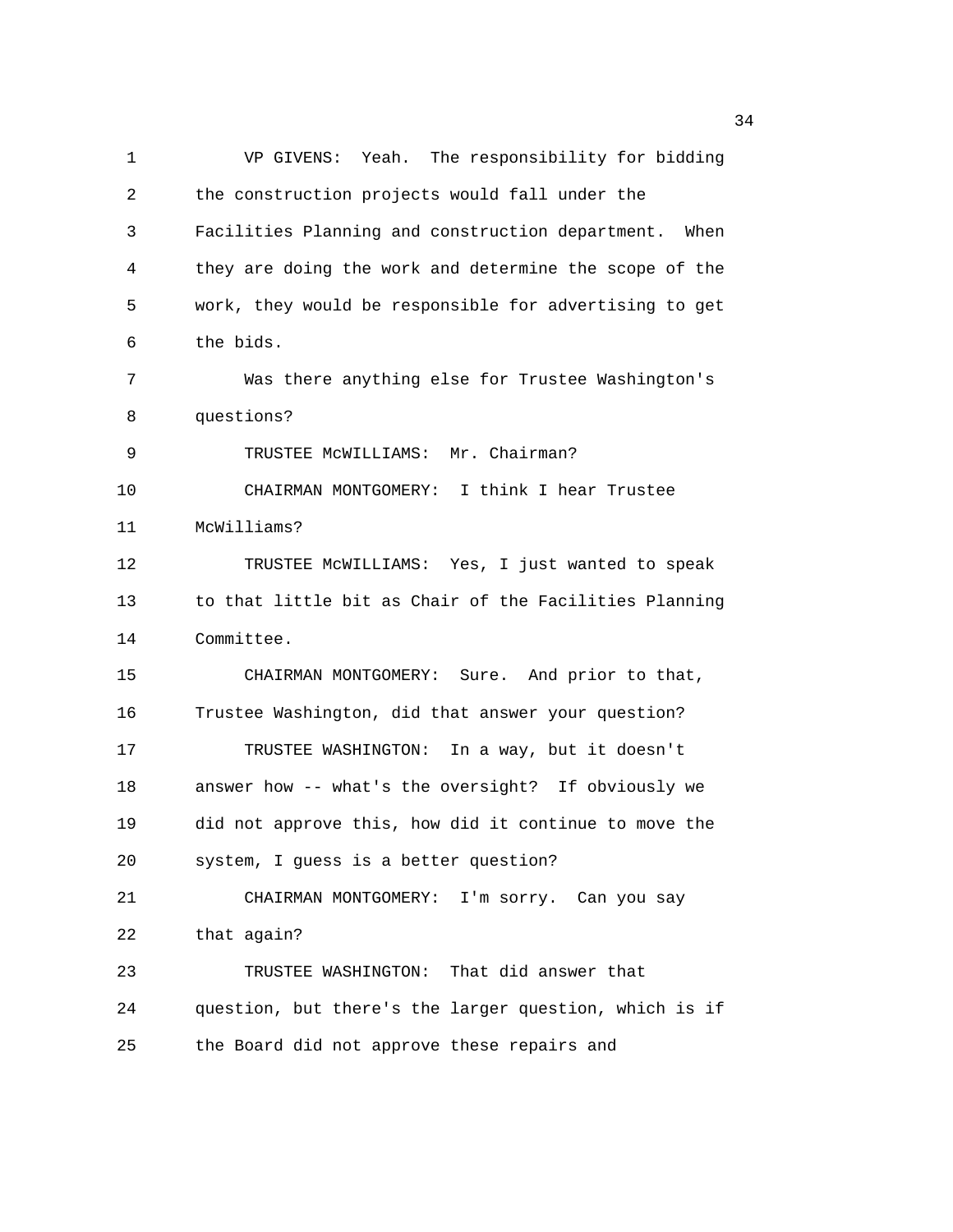1 renovations, how did they continue to move through the 2 system and get ultimate approval and to actually 3 occur?

4 CHAIRMAN MONTGOMERY: Okay. So there's two 5 points here. You had a direct question to Dr. Mangum. 6 I also believe that your question at this point 7 involves many working pieces outside of legal and 8 outside of Audit and Compliance, so I'm going to do 9 two things here. In precedence, I'm going to allow 10 Trustee McWilliams as in his capacity of the Chair of 11 the Facilities Committee to make his comments. And 12 then we're going to Dr. Mangum, to ask her to respond 13 directly to your request questions -- just to those 14 questions -- and then we'll proceed and get to the 15 point where she can be recognized for the comments she 16 requested before. But I recognize -- 17 TRUSTEE ALSTON: Mr. Chair? 18 CHAIRMAN MONTGOMERY: Yes. 19 TRUSTEE ALSTON: I'm sorry. This is Trustee 20 Alston. I have been on and off. I would like to make 21 a comment, and I do have another meeting I need to 22 attend momentarily. 23 Can you put me in the cue? 24 CHAIRMAN MONTGOMERY: You are in the cue, Trustee 25 Alston.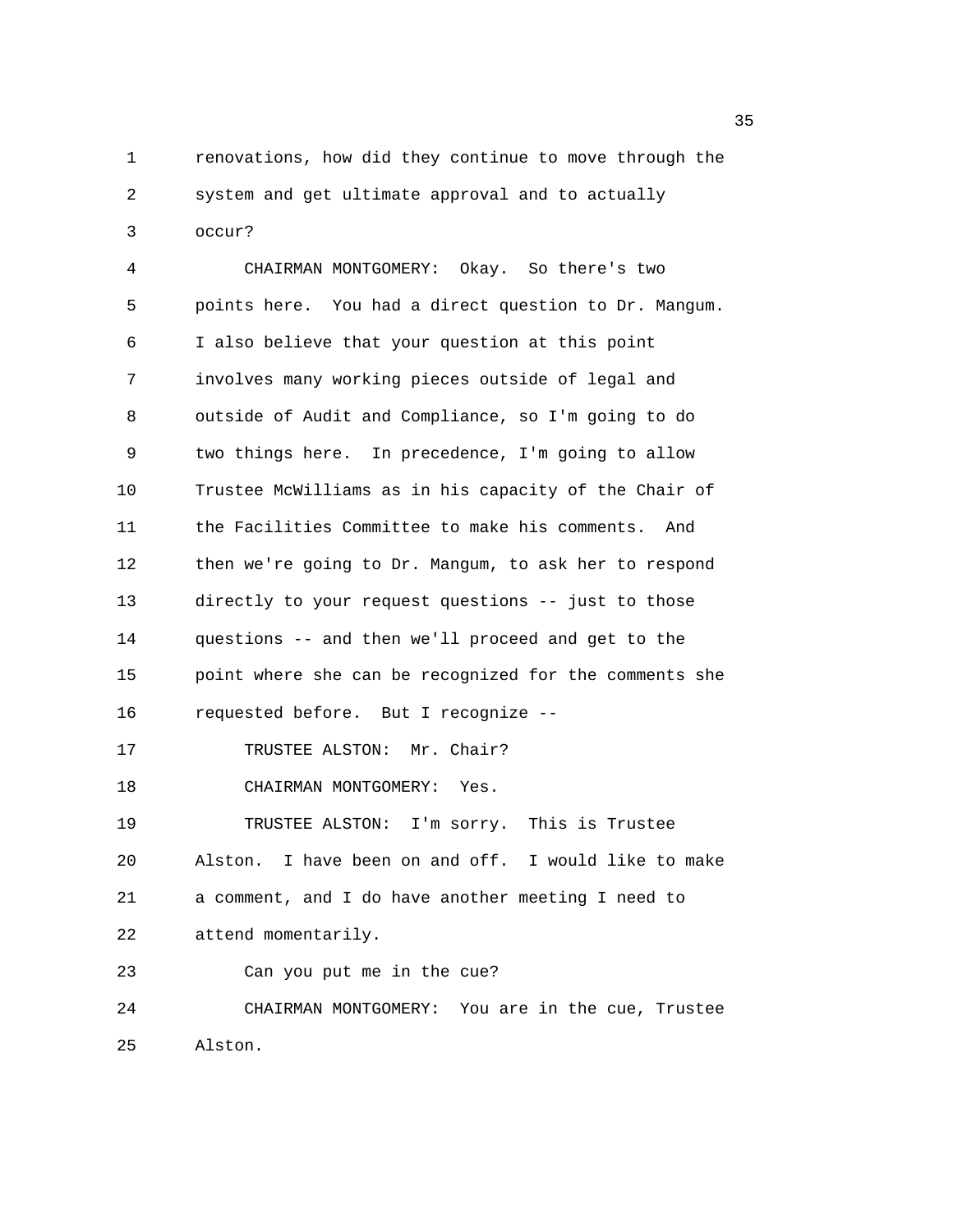1 Trustee McWilliams, please proceed.

2 TRUSTEE McWILLIAMS: Thank you, Mr. Chair. I 3 know that some of the board members were not on the 4 Board for a long time and maybe some of these 5 questions emanate from that. But generally, something 6 like a garage that was well into the tenure of the 7 President -- I'm not talking about the house 8 renovations. 9 We're talking about the garage, which is a 10 separate entity. It should have gone through our 11 committee. The facilities people should have 12 presented it. For example, had that been presented as 13 a safety issue for the President, it probably wouldn't 14 be a freestanding facility. It probably would be 15 attached in some way to the main dwelling to allow for 16 safety and so forth. So it probably been presented to 17 the Board as such, and it probably would have been 18 approved as such. 19 But what we have there is a freestanding

20 facility. It doesn't address a safety concern, you 21 know, and so, I don't know whether or not that would 22 have gotten through. But the process would have been 23 to come to the Committee to present it, and we would 24 have talked about how it should be done, how much it 25 was going to cost and so forth, and then present that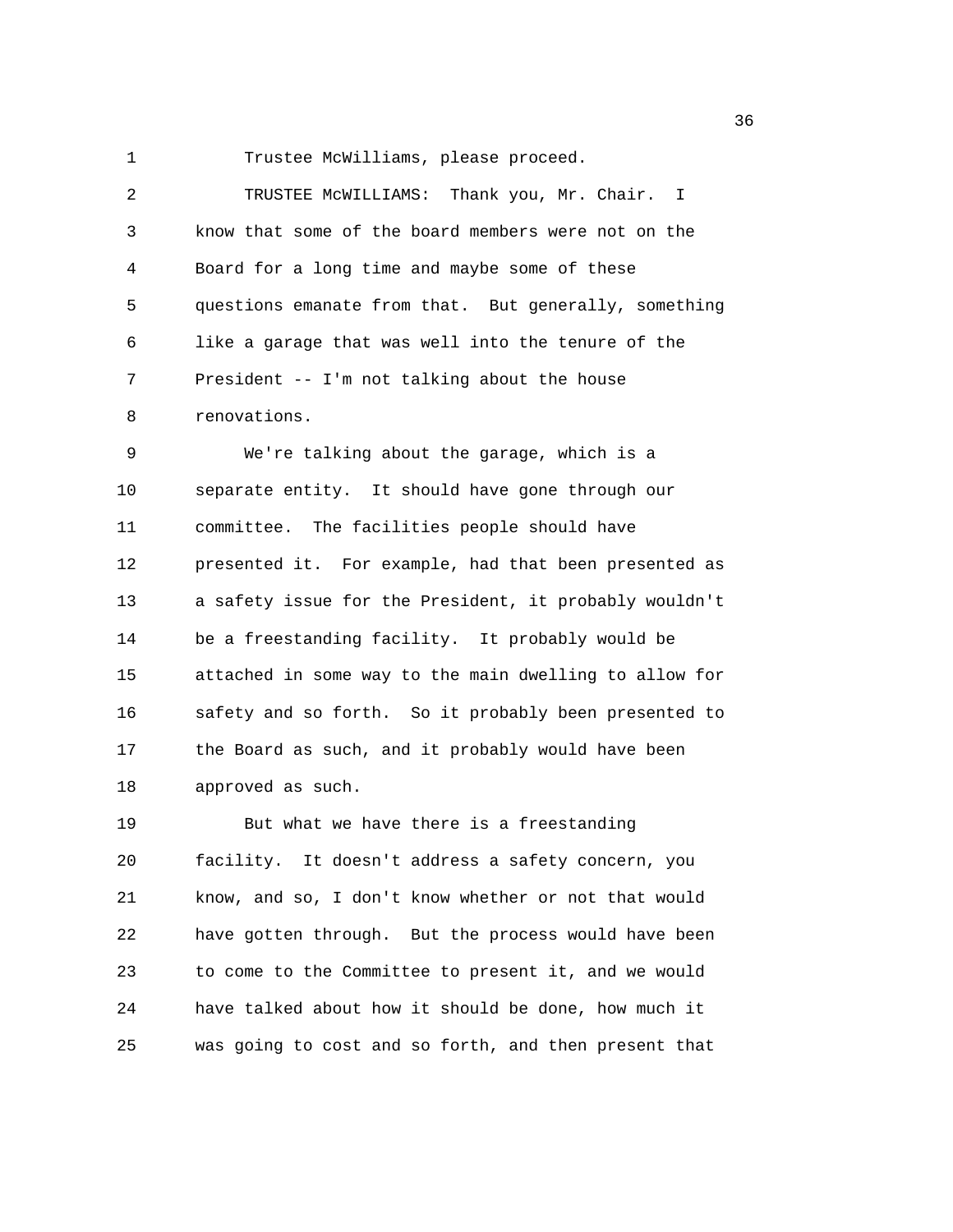1 usually to me first and then to the committee. The 2 committee would talk to -- the committee would approve 3 it and then it would go to the Board. 4 But there's no way to go out and build a garage 5 on state ground without any going through any kind of 6 process -- going through the Board or going to the 7 committee or doing anything -- and that's what looks 8 what's happened here. How it happened, I don't know, 9 but it certainly didn't go through my committee and it 10 hasn't been presented to the Board. 11 CHAIRMAN MONTGOMERY: Thank you, Trustee 12 McWilliams. I'm going to recognize Trustee Alston. 13 TRUSTEE GRAHAM: Mr. Chair, this is Trustee 14 Graham. I would just like to get in cue to speak 15 after Trustee Alston, please. 16 CHAIRMAN MONTGOMERY: I have you in the cue, 17 Trustee Graham. 18 Trustee Alston. 19 TRUSTEE ALSTON: Okay, thank you, Mr. Chair. And 20 let me be honest, I actually missed a lot of the 21 dialogue. I was on initially and I need to also leave 22 momentarily as well, so I appreciate the opportunity 23 just to speak. 24 You know, to be clear, for me, I'm really sick 25 and tired of the back and forth between the President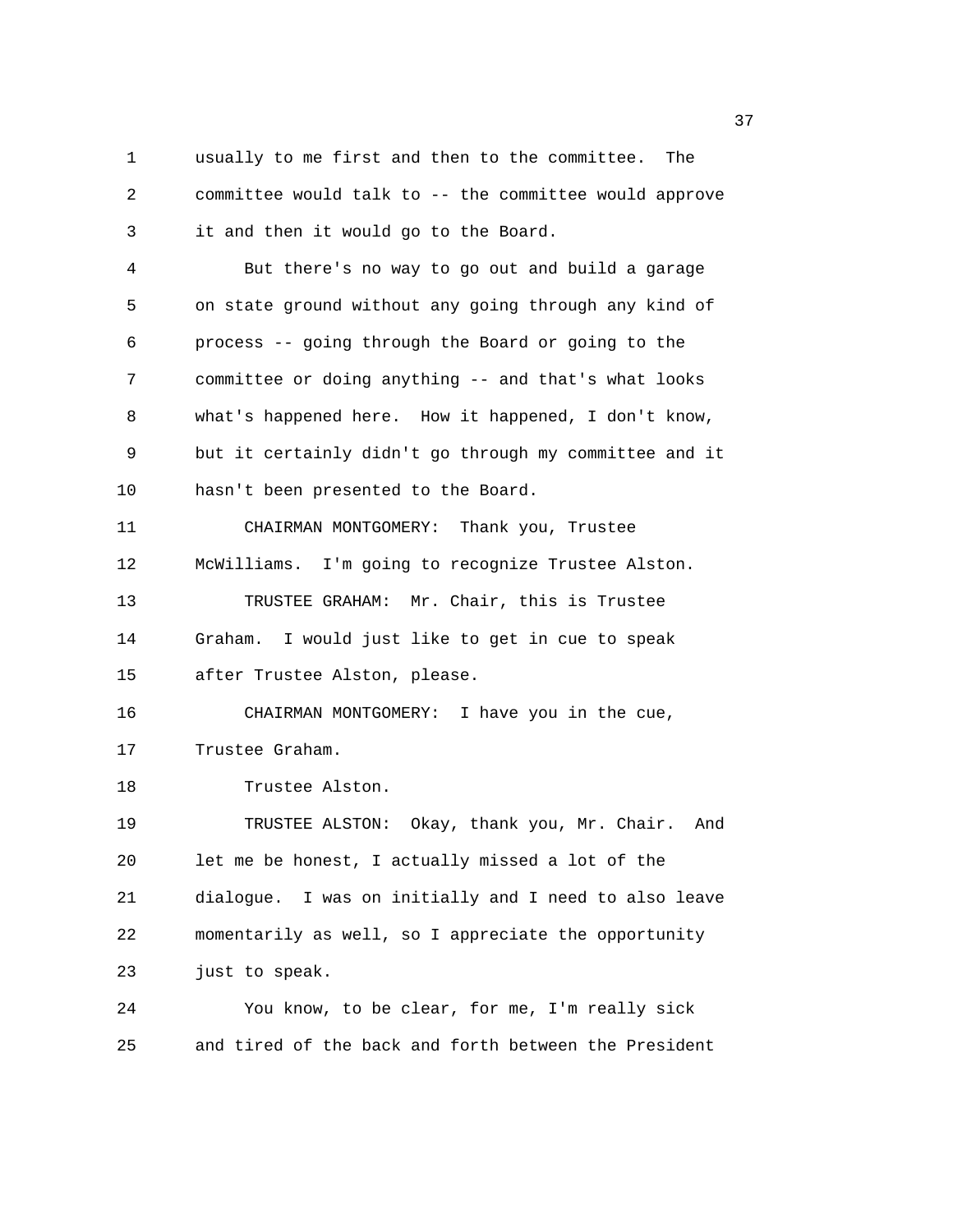1 and the Board. I think the ongoing negative press 2 about our University really hasn't been good. I know 3 that many of us have received the e-mail hits or the 4 press hits, from over the last 24 hours, and even 5 prior to now. At least me, personally speaking, I've 6 received calls, e-mails, text messages, social media 7 messages; I think that everyone really is focusing in 8 on the governance issue between the Board and the 9 President.

10 For me, this is not an easy decision. I don't 11 know where we stand at this point, but for me, it 12 comes down to the question of, do we continue this 13 ongoing back and forth, truly keeping up on the front 14 page of the headlines? I think if you look at any 15 outlet today, I think that is what everyone is focused 16 on.

17 Or, do we bring this to a professional end today? 18 You know, clearly there are ongoing issues, some that 19 have been raised over the last 24 hours, some that we 20 have talked about at our recent workshop, prior to 21 this, that came out during the evaluation.

22 I know that many of us who took the evaluation 23 stood at that point, and I know ultimately what was 24 the Board decision and what we ultimately decided. 25 I think our governance and credibility is truly

and the state of the state of the state of the state of the state of the state of the state of the state of th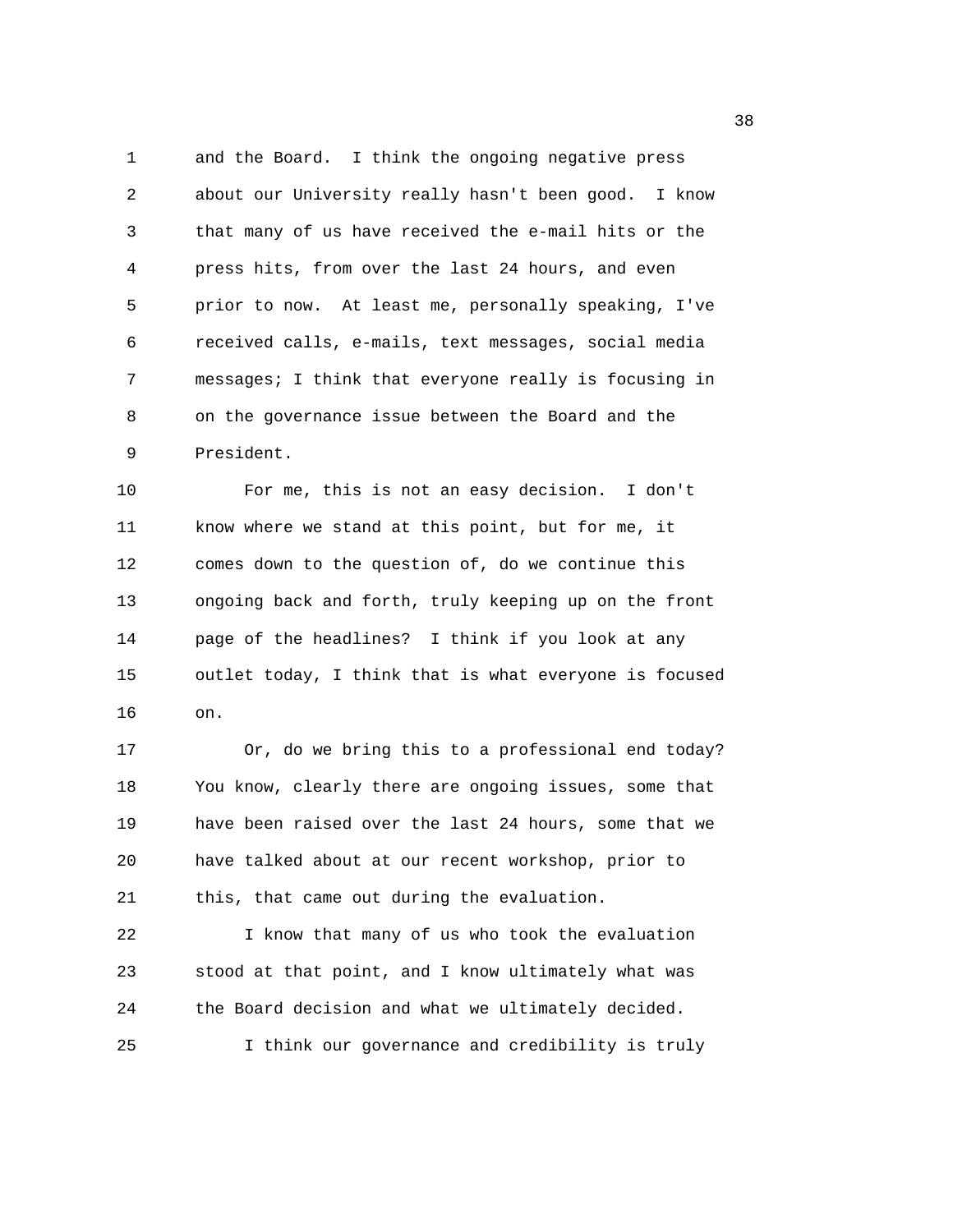1 at stake and I think we really need to bring this to a 2 friendly end. I've heard some of the back and forth. 3 I appreciate the various points of view. I'm just 4 hopeful that we can truly do this professionally, do 5 this, as we say, "excellence with caring."

6 I think that we really need to truly try to bring 7 this to a friendly end, be professional, and that's 8 pretty much the gist of my comments. I mean, I think 9 the back and forth between many of us, the back and 10 with the President that keeps us on the front page 11 really is damaging us. As we talk about our brand, as 12 we talk about continuing to make FAMU great, I don't 13 know if this is the right step.

14 So I hope that we all think about this, you know; 15 what is the best way to truly move the University 16 forward, and that's what I'll be thinking about 17 hopefully before we end this call.

18 CHAIRMAN MONTGOMERY: Thank you, Trustee Alston. 19 Members of the board, I have -- we were at the point 20 in which Trustee Washington had asked some with 21 questions. In the cue, I have Trustee Warren, Trustee 22 Lawson, and Trustee Graham. Before I recognize either 23 of the three, I am going to again ask if there are any 24 trustees who have not spoken to the motion who wish to 25 speak, and if there aren't, we will proceed to those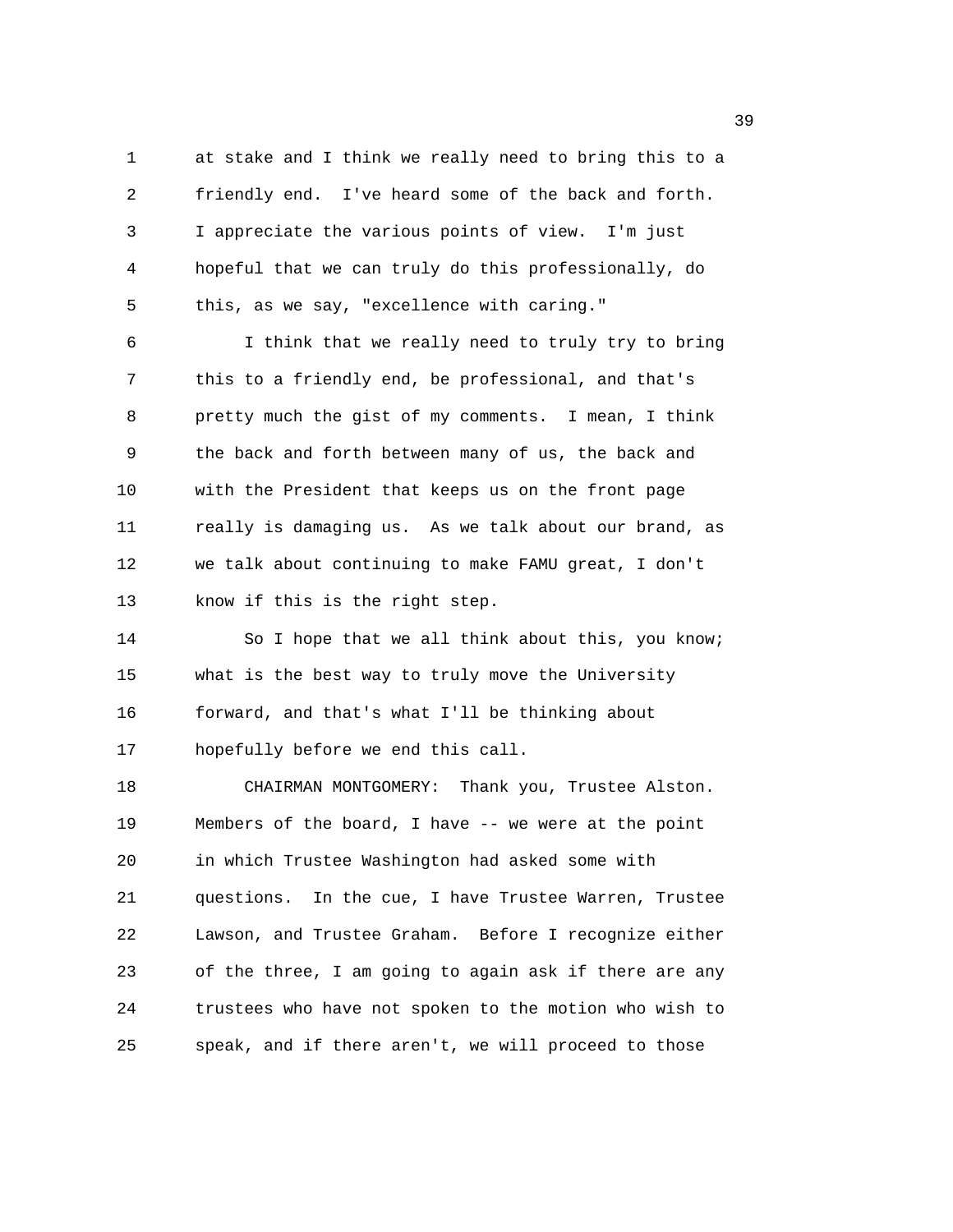1 three.

| 2  | We're actually going to move this along. But           |
|----|--------------------------------------------------------|
| 3  | back to Trustee Washington's question, she had a       |
| 4  | specific question about I believe the area of          |
| 5  | responsibility. Trustee Washington, if you would       |
| 6  | state that question again, and we'll direct it to      |
| 7  | Dr. Mangum.                                            |
| 8  | I would ask, Dr. Mangum, that you answer that          |
| 9  | question directly and reserve the questions for which  |
| 10 | you requested to speak until you're recognized for     |
| 11 | that purpose.                                          |
| 12 | Trustee Washington?                                    |
| 13 | TRUSTEE WASHINGTON: Thank you, Chair.<br>Мv            |
| 14 | question was specifically to after the scope of work   |
| 15 | was completed, President, what is the process -- did   |
| 16 | these items come across your desk? I notice your       |
| 17 | signature is not on them, but were you made aware of   |
| 18 | what was going on prior to these findings?             |
| 19 | PRESIDENT MANGUM: Good morning. Thank you for          |
| 20 | the opportunity to address that question.              |
| 21 | I will begin by saying, none of the information        |
| 22 | came across my desk, with regard to the details of the |
| 23 | renovation of Building 13 or what is now being         |
| 24 | occupied by the President.                             |
| 25 | The information with regard to renovations on the      |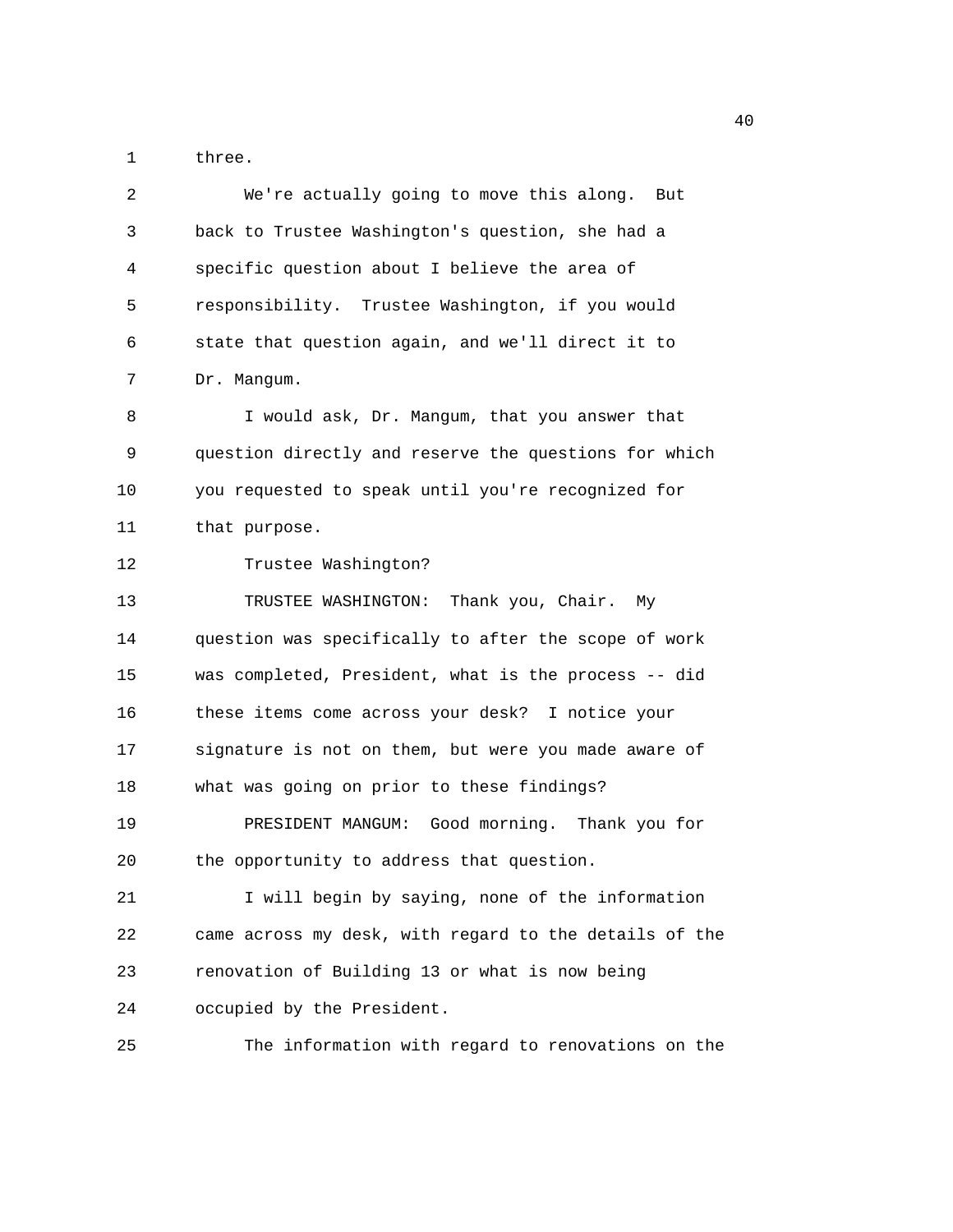1 house, and everything associated with it, when I 2 received my contract, the final contract that I signed 3 indicated that the renovations on the house were 4 authorized and being made -- I'm assuming by the 5 Trustees since they signed the contract -- and part of 6 my contract indicated it allowed me to occupy 7 temporarily some other space until the house was 8 ready.

9 So the fact that there's no record of the 10 Trustees approving the renovations on the house is 11 interesting, because my contract, in fact, suggested 12 someone approve renovations because they allowed for 13 me to move in later; an allowance for me to stay some 14 other place while the house was being repaired. 15 CHAIRMAN MONTGOMERY: Attorney McKnight, with 16 regard to Dr. Mangum's assertion, regarding the 17 contract, would you term her assertions to be 18 accurate, or would you please address her -- would you 19 please address that issue?

20 ATTORNEY McKNIGHT: I can't address the factual 21 issues. The only thing I can address is pursuant to 22 the contract -- and I would say that after April 1st 23 of 2014 -- that based upon looking at page two of the 24 matrix that I referred to before and based upon the 25 building of the garage after April 1, 2014, that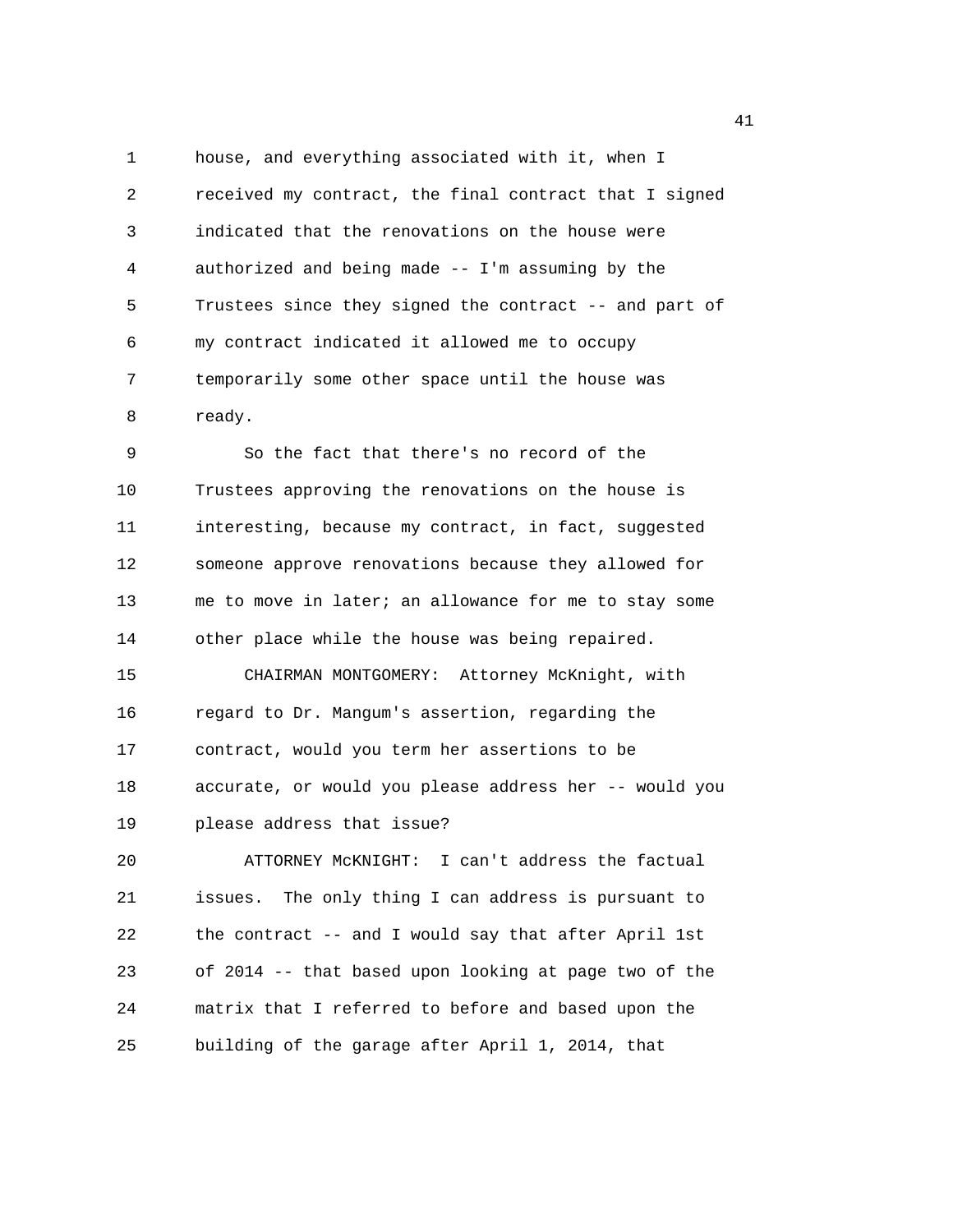1 appears to be in contradiction to the requirement that 2 all projected costs totaling \$10,000 would be approved 3 by the Board. 4 And based upon what the Chair, at this point, 5 based upon the documents, there was no approval by the 6 Board. Whether that was prior approval or post 7 approval, there has been no approval by the board. 8 PRESIDENT MANGUM: Trustee --9 CHAIRMAN MONTGOMERY: This is Montgomery. So my 10 question is, is the President correct in stating 11 that -- I thought I heard that the President stated 12 that the Board approved this. I was not aware of such 13 -- is that a correct assertion? 14 PRESIDENT MANGUM: Ask him to read the language 15 in the contract that refers to my move-in; that should 16 clarify it. 17 CHAIRMAN MONTGOMERY: Okay. For the benefit of 18 members of the Board, I believe you're all in 19 possession of the contract. We just had a request 20 from the President to read a portion. 21 What I'm going to do here, Attorney McKnight, do 22 you have the contract in front of you? 23 ATTORNEY McKNIGHT: Yes. 24 CHAIRMAN MONTGOMERY: If you would, for the 25 Board, if you would simply read 6.2 in the contract in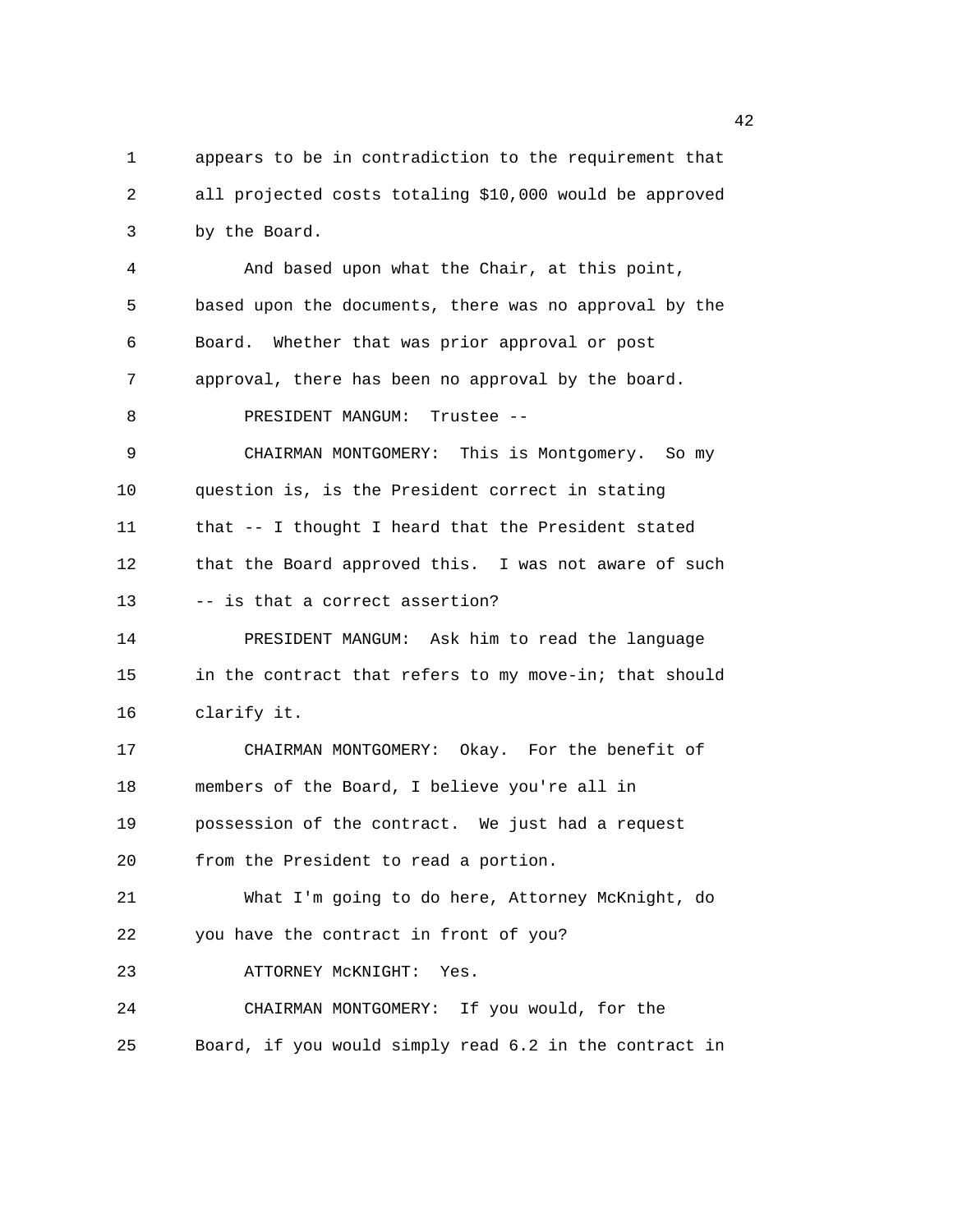1 its entirety, please.

| 2  | ATTORNEY MCKNIGHT: Okay.                               |
|----|--------------------------------------------------------|
| 3  | "For the benefit and convenience of the                |
| 4  | University and as a term and condition of her          |
| 5  | employment, as President of the University, Dr. Mangum |
| 6  | shall reside at an on-campus building designated as    |
| 7  | President's Residence on a rent-free basis. The        |
| 8  | University shall pay for all maintenance and operating |
| 9  | expenses, including grounds keeping, general           |
| 10 | maintenance, housekeeping, and all utilities including |
| 11 | telephone, cable, Internet, electric, gas and water.   |
| 12 | "The University shall be responsible for any real      |
| 13 | estate tax liabilities. Dr. Mangum shall maintain      |
| 14 | insurance for any personal property being maintained   |
| 15 | at the residence.                                      |
| 16 | "Dr. Mangum shall obtain prior approval, from the      |
| 17 | Board or its designee, any capital improvements or     |
| 18 | repairs to the home or its grounds which has a project |
| 19 | cost over \$10,000. The Board and Dr. Mangum shall     |
| 20 | meet prior to her employment to review and assess      |
| 21 | refurbishments needed for the home, which the          |
| 22 | University shall arrange for completing, prior to      |
| 23 | Dr. Mangum's occupancy of the residence.               |
| 24 | "For the convenience of the University, the            |
| 25 | President's Residence shall be reasonably available    |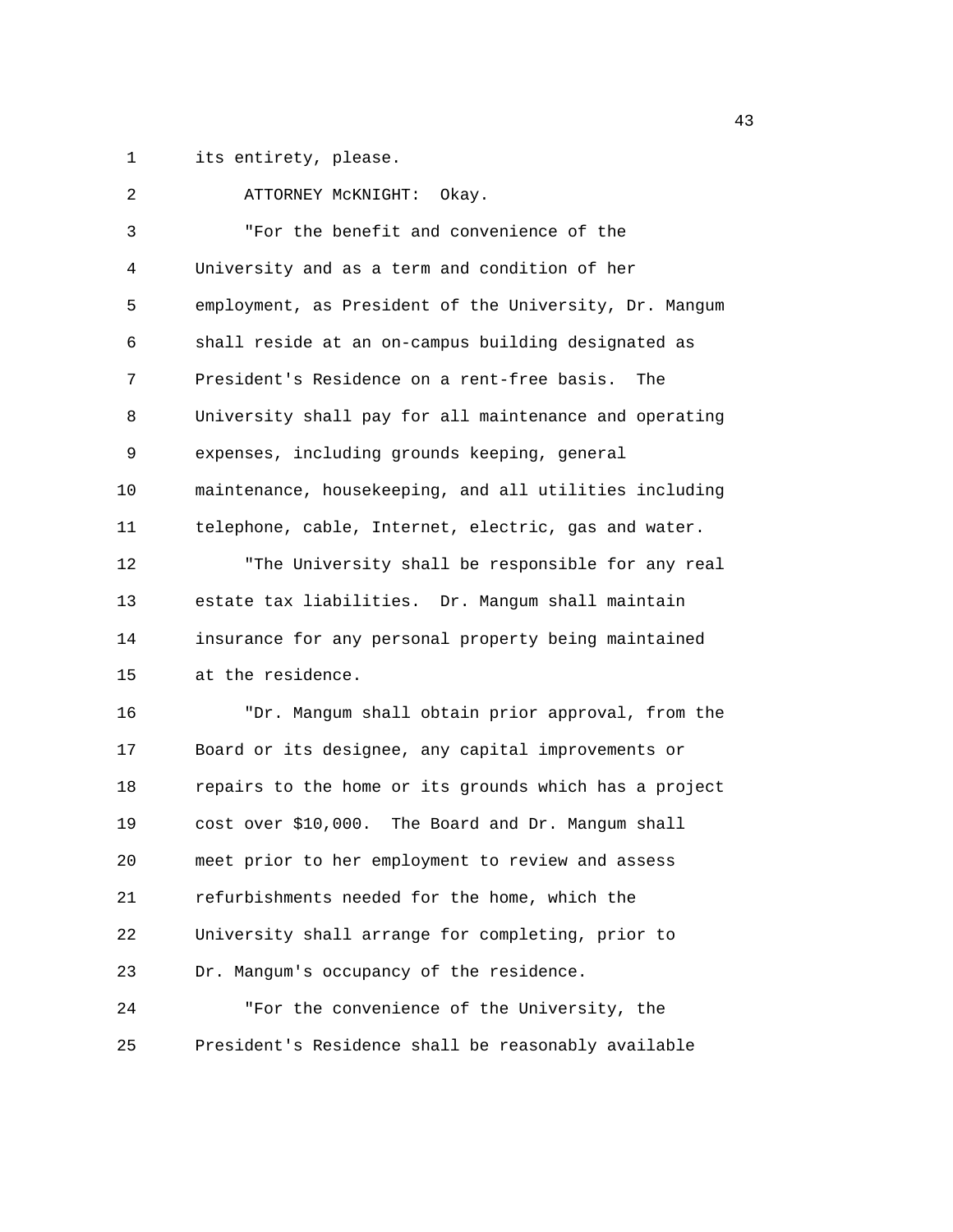1 and shall be used for University-related business and 2 entertainment on a regular and continual basis and the 3 University and Dr. Mangum shall coordinate on a set of 4 hosting events at the President's residence. All 5 costs of such events shall be paid by the University 6 or FAMU Foundation as appropriate. 7 "Dr. Mangum --" do you want me to continue to 8 read on? 9 PRESIDENT MANGUM: Excuse me? 10 CHAIRMAN MONTGOMERY: Dr. Mangum, I'm just going 11 to please ask in you would follow our procedure and 12 request to be recognized. 13 Attorney McKnight has been recognized and he is 14 speaking. If you would allow him, and if he's 15 concluded, he's asked a question and if you would 16 allow us to get to the conclusion of the remarks, then 17 I'm in the posture to recognize the next speaker. 18 Attorney McKnight? 19 ATTORNEY McKNIGHT: "Dr. Mangum and her family 20 shall vacate the President's residence not later than 21 30 days from the effective date of termination or 22 expiration of this agreement, including all renewable 23 extensions. In the event of termination of 24 Dr. Mangum's employment due to death or disability, 25 any members of her family who lived in the President's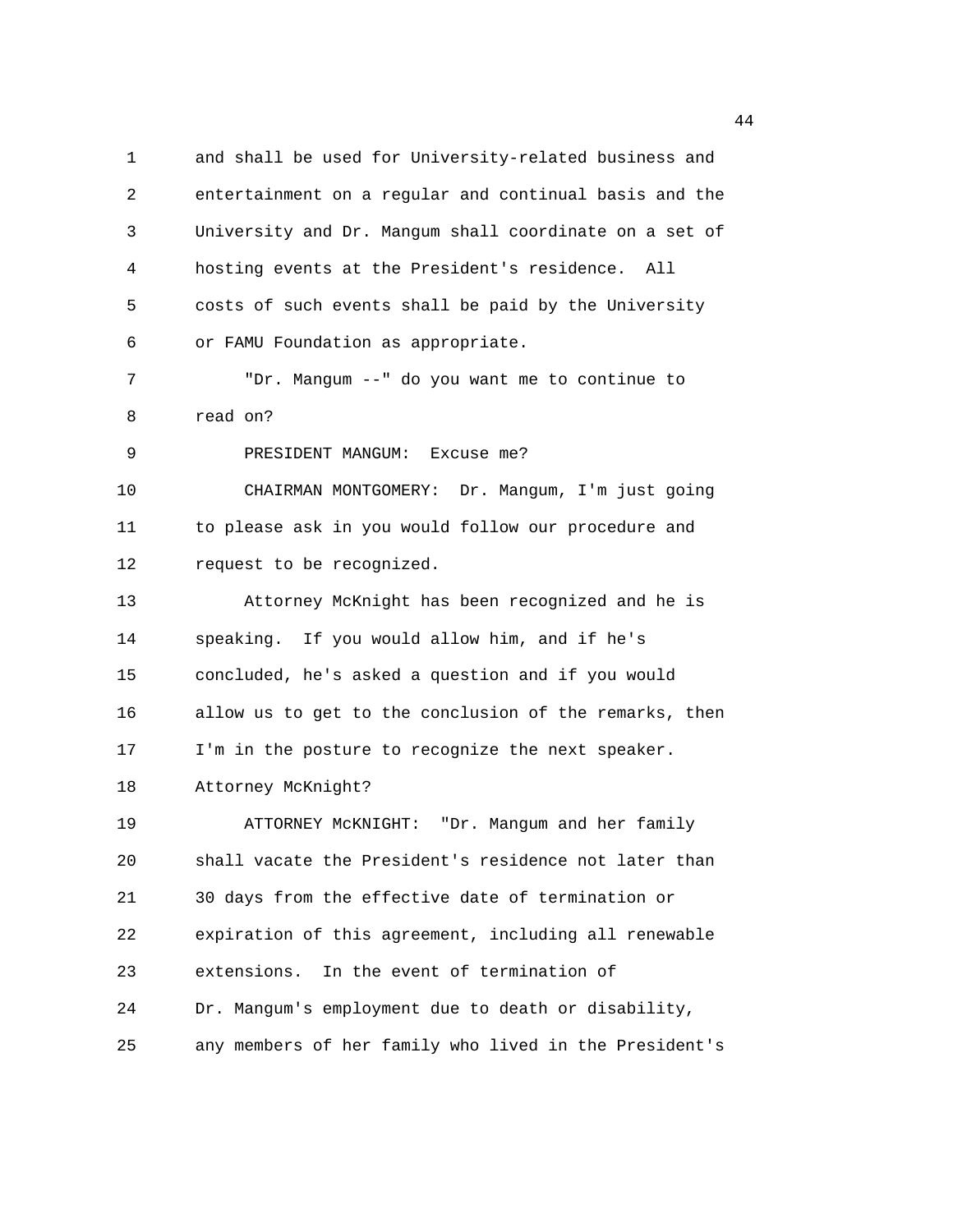1 Residence and even prior thereto, may continue or live 2 in the residence, up to 90 days following such 3 termination. 4 "If the University fails at any period to make 5 the President's Residence ready for occupancy by 6 Dr. Mangum at any time, beginning April 1st, 2014, she 7 will receive a housing allowance of \$3,000 each month 8 for such period." 9 CHAIRMAN MONTGOMERY: Thank you, Attorney 10 McKnight. That is the section on housing. 11 I did have a question: What date did Dr. Mangum 12 occupy the President's Residence? 13 Dr. Mangum? Hello? 14 PRESIDENT MANGUM: Yes. 15 CHAIRMAN MONTGOMERY: On what date did you occupy 16 the President's Residence? 17 PRESIDENT MANGUM: I'm not sure of the exact 18 date. I think I moved in on March 26th or 27th, but 19 in the spirit of having a conversation on getting 20 clarity, the portion of the statement that was just 21 read at the very end of it -- I don't have the 22 contract in front of me -- that allowed for me to stay 23 in a temporary place until the house was ready, 24 implies that everyone that was party to the contract 25 understood that renovations were going on at the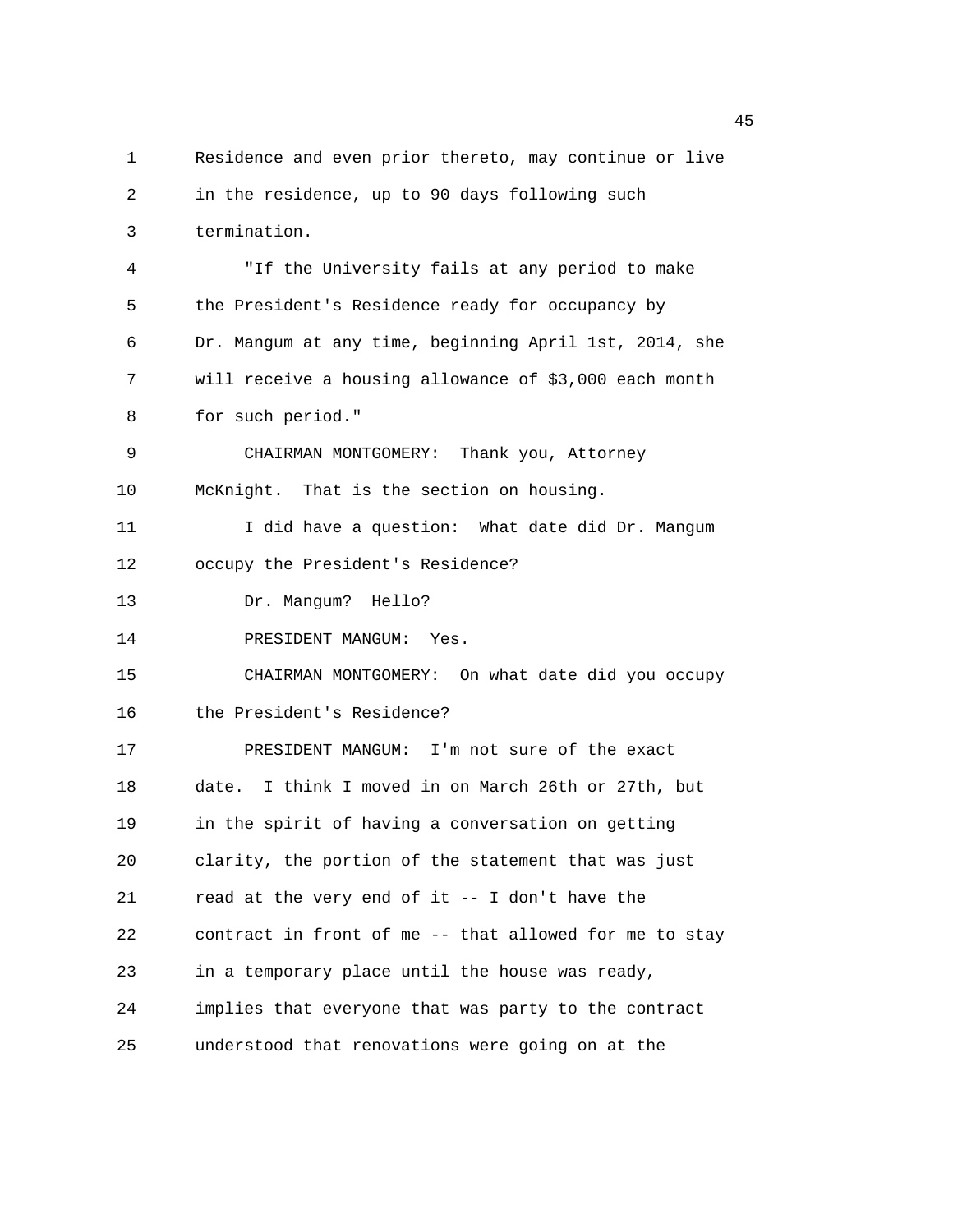1 house.

| 2  | That's the part I'm not understanding; how it's        |
|----|--------------------------------------------------------|
| 3  | my responsibility when renovations were going on at    |
| 4  | the house the date that I moved in and for several     |
| 5  | weeks after.                                           |
| 6  | CHAIRMAN MONTGOMERY: Okay. Well, thank you.<br>I       |
| 7  | think we had clarification there.                      |
| 8  | I have Trustees Warren, Lawson, Graham in the          |
| 9  | Is there any member who has not spoken who<br>cue.     |
| 10 | wishes to speak at this time to the motion?            |
| 11 | Okay. Hearing none, Trustee Warren, and being          |
| 12 | mindful, you've had an opportunity. And then we're     |
| 13 | going to move to Lawson and then to Graham.<br>So      |
| 14 | Trustee Warren you're recognized.                      |
| 15 | PRESIDENT MANGUM: Trustee Montgomery, I haven't        |
| 16 | had a chance to speak yet.                             |
| 17 | CHAIRMAN MONTGOMERY: Okay. Again, Dr. Mangum,          |
| 18 | if you would respect our protocol and procedure here.  |
| 19 | I am following Robert's Rules of Order, and in         |
| 20 | Robert's Rules of Order, the members of the Board have |
| 21 | precedence over any non-members of the Board.          |
| 22 | And so, I'm enforcing the quorum here. I have          |
| 23 | heard your request. I've noted it several times, but   |
| 24 | what I'm doing here is I'm allowing the members --     |
| 25 | this is a Board meeting -- what I'm doing here is I'm  |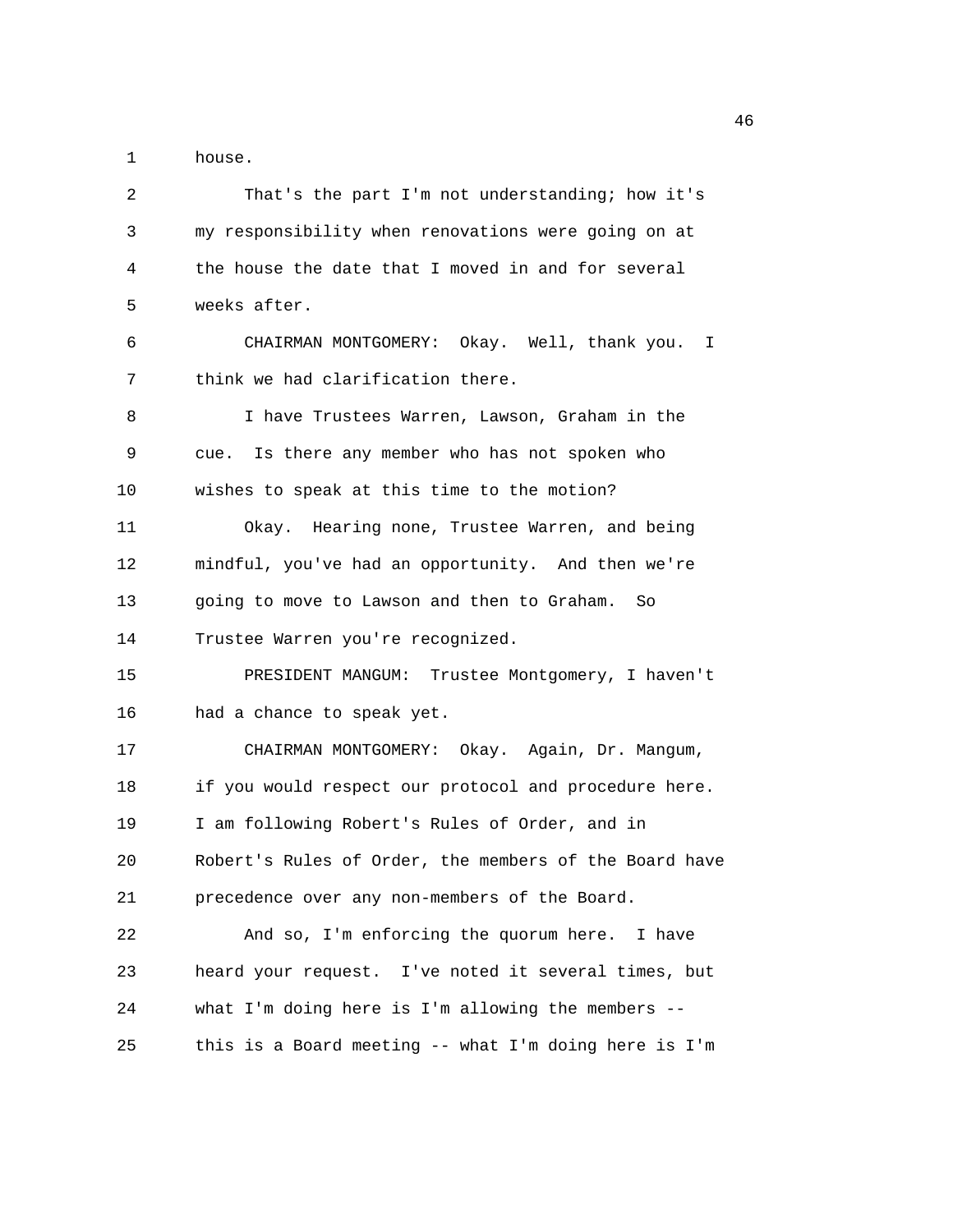1 allowing -- we're receiving a lot of feedback. Again, 2 if everyone would mute your phones, again, so we can 3 proceed without interruption. It's a disruptive noise 4 that's not allowing us to proceed. 5 So what we're doing here, Dr. Mangum, is allowing 6 members of the Board to speak in order of precedence, 7 and then I will recognize -- and I have stated that 8 several times -- but I am enforcing the quorum by 9 allowing members of the Board to actually speak. 10 So with that, if you would please refrain from 11 interrupting. This is the second time. If you would 12 please refrain from interrupting when members are 13 being recognized to speak. 14 Trustee Warren, you're recognized. 15 TRUSTEE GRAHAM: Mr. Chair. This is Trustee 16 Graham. A quick comment, please? 17 CHAIRMAN MONTGOMERY: Is it a point of 18 information or point of order, Trustee Graham? 19 TRUSTEE GRAHAM: It's a point of order. I 20 respect you as Chair in trying to follow Robert's Rule 21 of Order, but with all due respect, Mr. Chair, this is 22 a serious conversation and this woman's job is on the 23 line, so if you could allow her to respectfully and 24 tactfully at least address each question as they are 25 presented directly to her, I think that could make a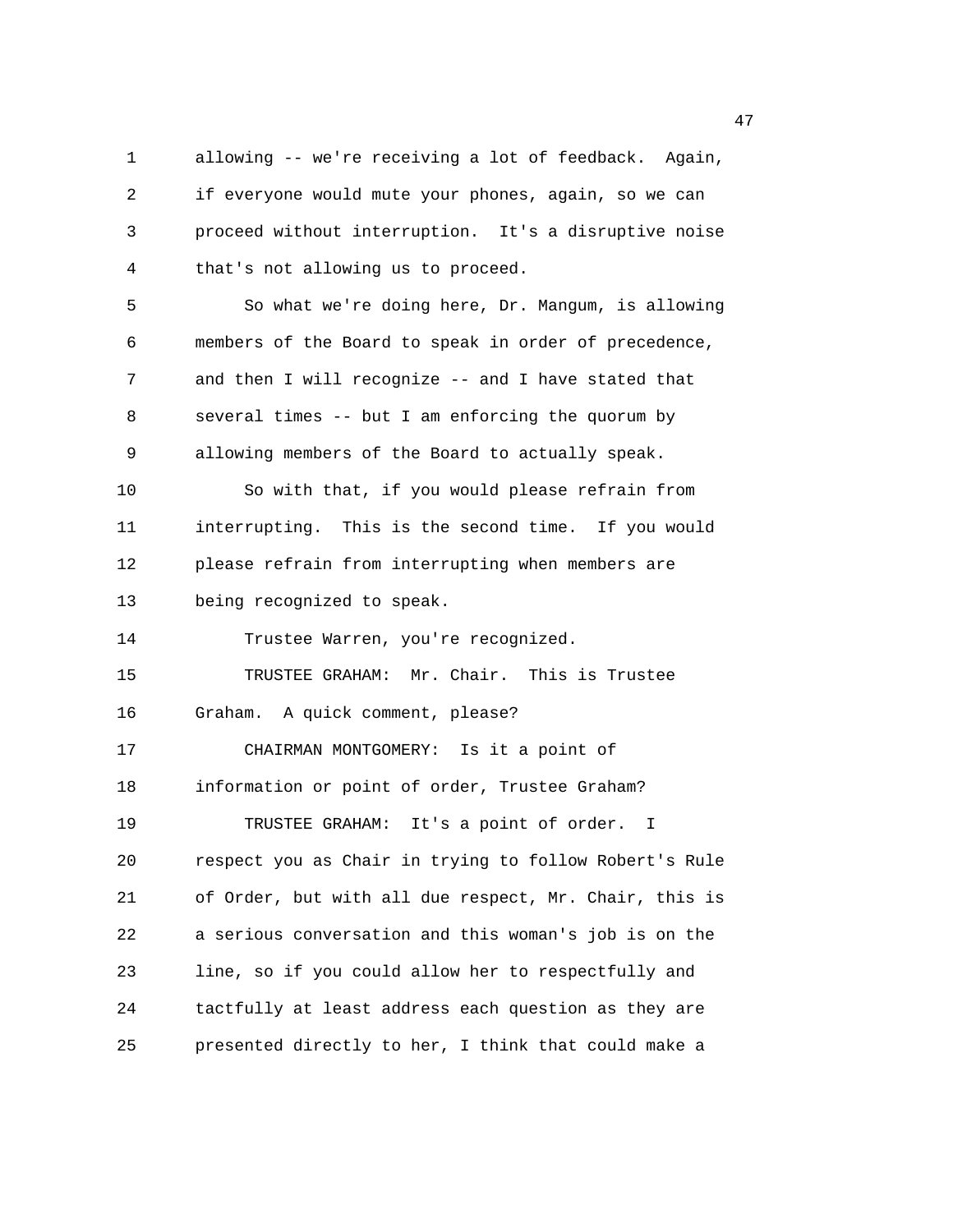1 fruitful conversation to move this thing forward, with 2 no disrespect to you, Mr. Chair.

3 CHAIRMAN MONTGOMERY: I appreciate your comments, 4 Trustee Graham.

5 In the cue, we have Trustee Warren, Trustee 6 Lawson and Trustee Graham. It is your prerogative to 7 defer at this point if any of the three should choose 8 to do so.

9 I'll begin first with Trustee Warren.

10 TRUSTEE WARREN: Thank you, Mr. Chair. I think 11 as we noted in the comments that have been given just 12 immediately before my opportunity here, the contract 13 that we did with Dr. Mangum, one, acknowledges the 14 fact that we had work to do on the residence that we 15 required her by way of the contract to live in, and 16 that work was undertaken for clarity -- for Trustee 17 Washington's purposes -- was done under a contract 18 that we had with contractors to do work for us. 19 We have -- I recall a contract with a minor 20 contractor to do work up to a million dollars; that 21 can be initiated by the Facilities Department and 22 executed without having it come back to the Board, and 23 it's my understanding that the work on the house was 24 done under that one-million-dollar latitude.

25 CHAIRMAN MONTGOMERY: Thank you.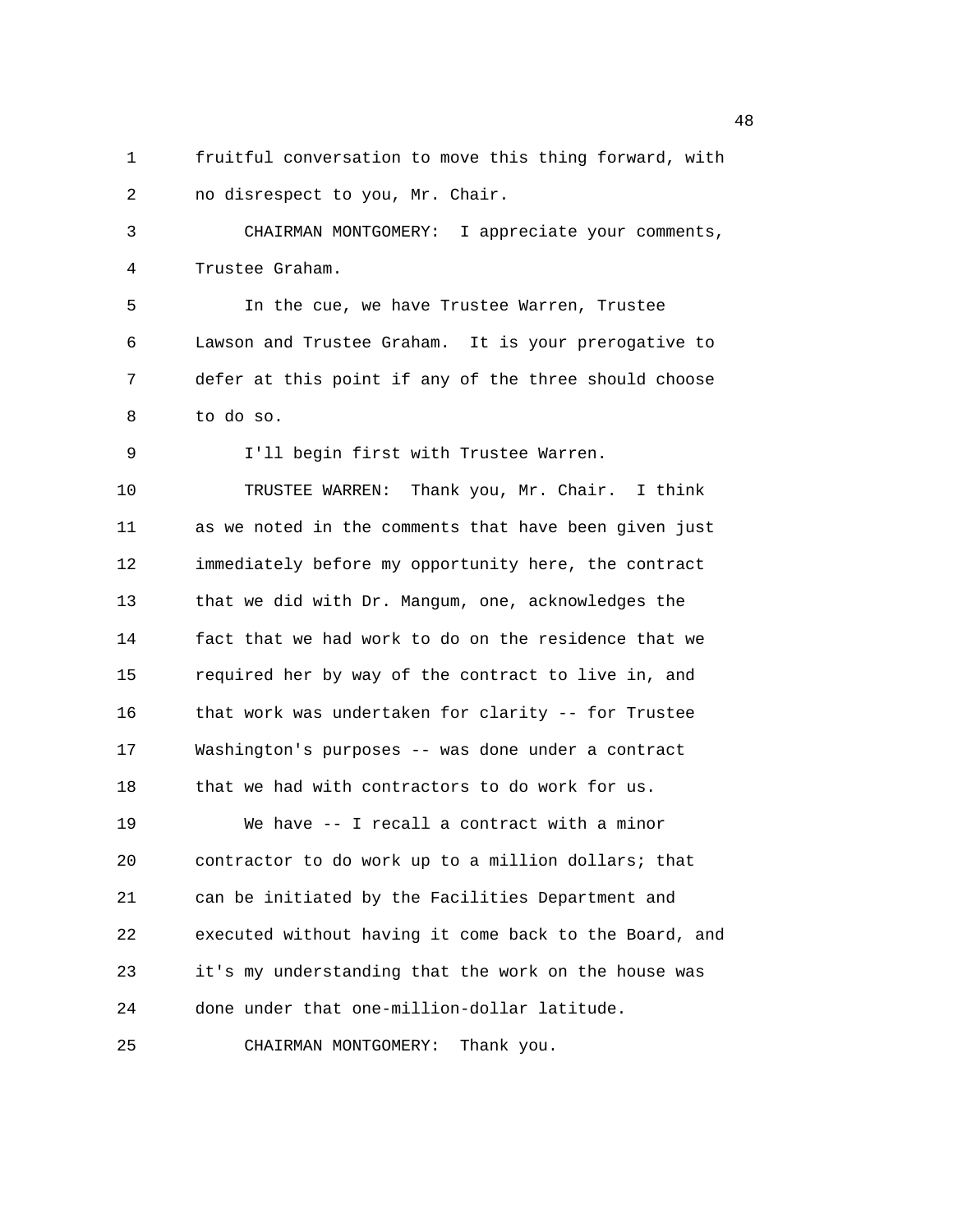1 TRUSTEE WARREN: But back to the issue of the 2 contract itself, acknowledging the fact that there is 3 work to be done. And quite frankly, we as the 4 University, should be embarrassed by the fact that we 5 allowed the house to deteriorate to the extent that it 6 would take nearly \$400,000 to fix it, to make it 7 liveable by our University President.

8 But the contract acknowledges that work being 9 done; that she might have to wait until it was 10 finished before moving in. And I view the \$10,000 11 inclusion in the contract for her that she would have 12 to come to us for permission, on us anticipating that 13 there might be things about it that she would want 14 done, and where those things were \$10,000 or more, she 15 would have to bring them back to us.

16 I don't think that Dr. Mangum -- to my knowledge, 17 anyways -- has asked for or initiated anything to be 18 done to the house that would require her to bring it 19 to us for Board approval. But the scope of work that 20 was outlined by the facilities quote, to get the work 21 done on the house done prior to her arrival, prior to 22 her being an employee of the University, is beyond the 23 scope of her duty to us as Attorney McKnight has read 24 in the contract.

25 I'm appalled, quite frankly, by his counsel to us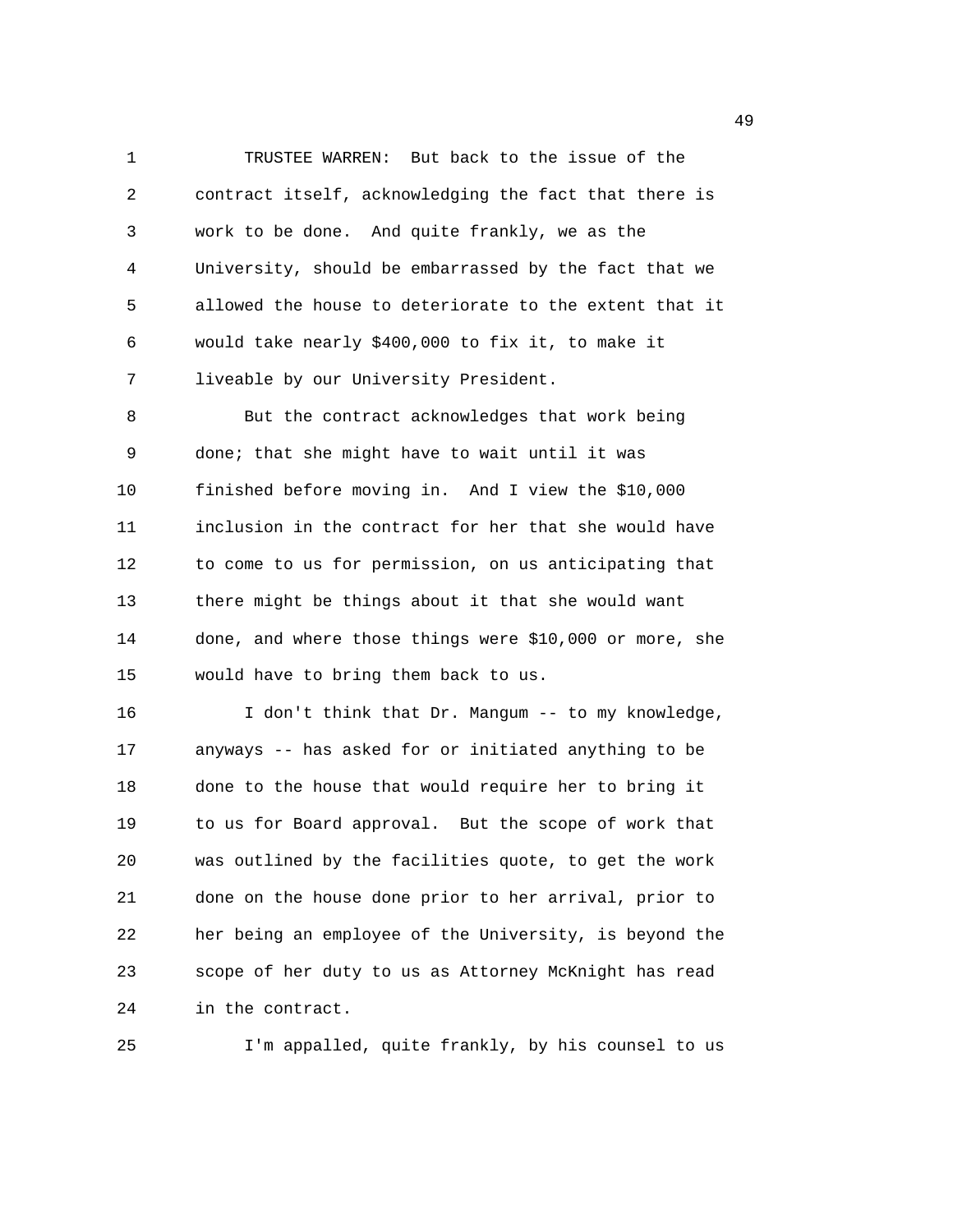1 than Dr. Mangum would be obligated or be responsible 2 for an activity of the University that preceded her 3 arrival. 4 CHAIRMAN MONTGOMERY: Trustee Lawson. You're 5 recognized. 6 TRUSTEE LAWSON: Thank you, sir. I'll be brief. 7 We have heard a lot of back and forth here. I'll 8 focus on two points. 9 What we're dealing with here is a breach of 10 fiduciary responsibility with respect to the 11 University. It is spelled out painfully clear in the 12 contract that anything above 10,000 needs approval. 13 There are items such as front doors and counter tops 14 that were approved above 10,000, that are in this 15 document that everyone has that I would ask that you 16 please refer to that were proved well beyond the date 17 of the contract, between the University and the 18 President, which the President signed on 2/14, and the 19 former Chairman Badger signed it on 2/20, so that's 20 clear to me. 21 Funds from E&G were used, such that it's a clear 22 violation of state statute, and those funds were not

24 transferred this week.

25 We have had ongoing issues, whether it be the

23 transferred in the same fiscal year. They were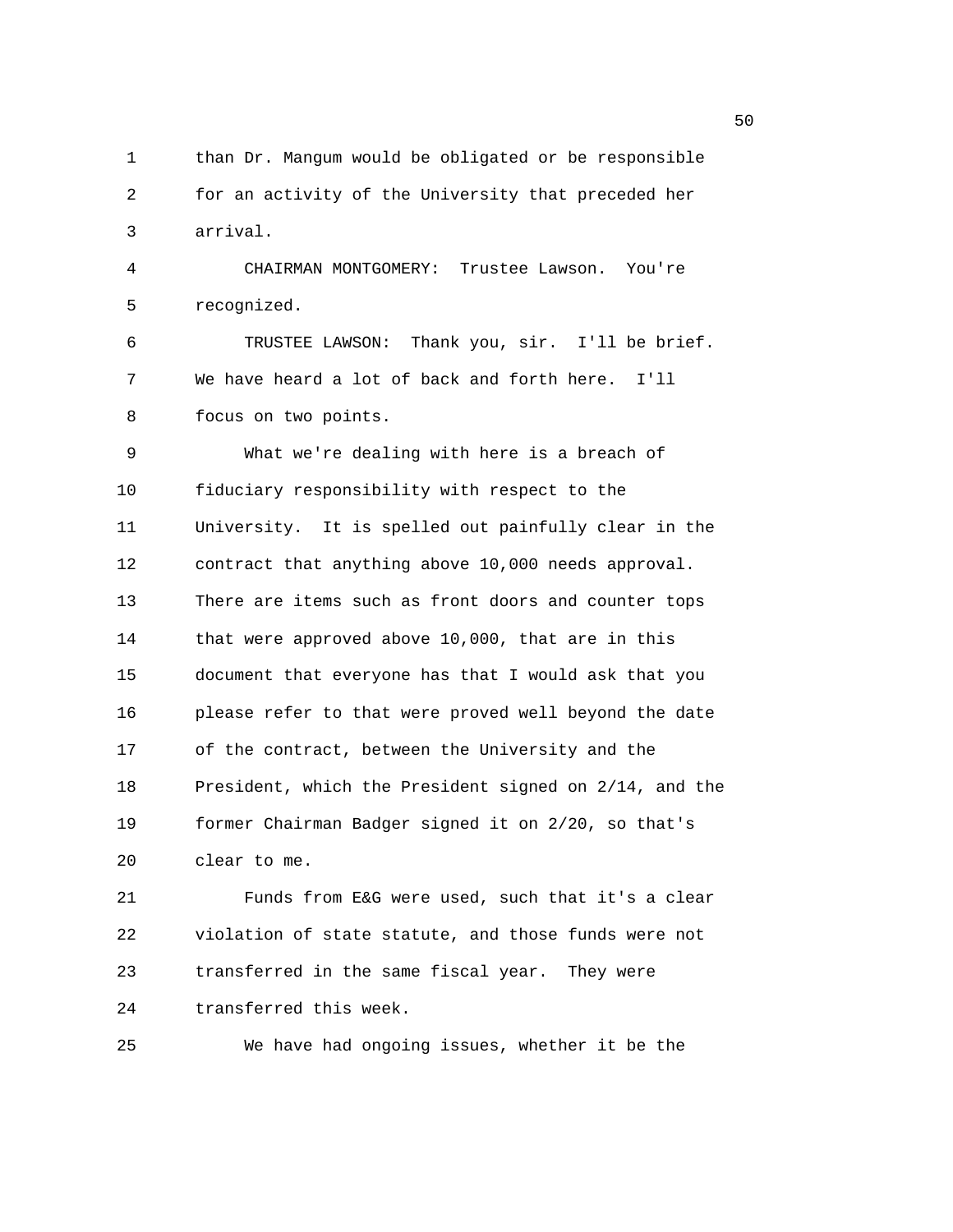1 alumni students, Board of Trustees or Board of 2 Governors, around a number of issues, most recently -- 3 I should say largely around the engineering school as 4 well. 5 So I feel at this point, given that multitude of 6 issues, in addition to the financial improprieties. 7 CHAIRMAN MONTGOMERY: Trustee Graham, you're 8 recognized. I had Trustee Graham as next in cue. 9 Trustee Graham, you're recognized, if you wish to 10 speak at this time. 11 TRUSTEE GRAHAM: Thank you, Mr. Chair. 12 12 I want to be perfectly clear. Can someone please 13 tell me, as a matter of fact, is Dr. Mangum the agent 14 responsible for violating the provisions of her 15 contract, or is it someone else? If so, who is that 16 person? 17 CHAIRMAN MONTGOMERY: I'll ask General Counsel 18 and Vice President. Let me start with VP Givens and 19 then VP McKnight. 20 VP Givens, would you address Trustee Graham's 21 question, please. 22 VP GIVENS: Yeah. Could she restate the 23 question? 24 TRUSTEE GRAHAM: I know the contract has been 25 violated, but who is responsible for it? Is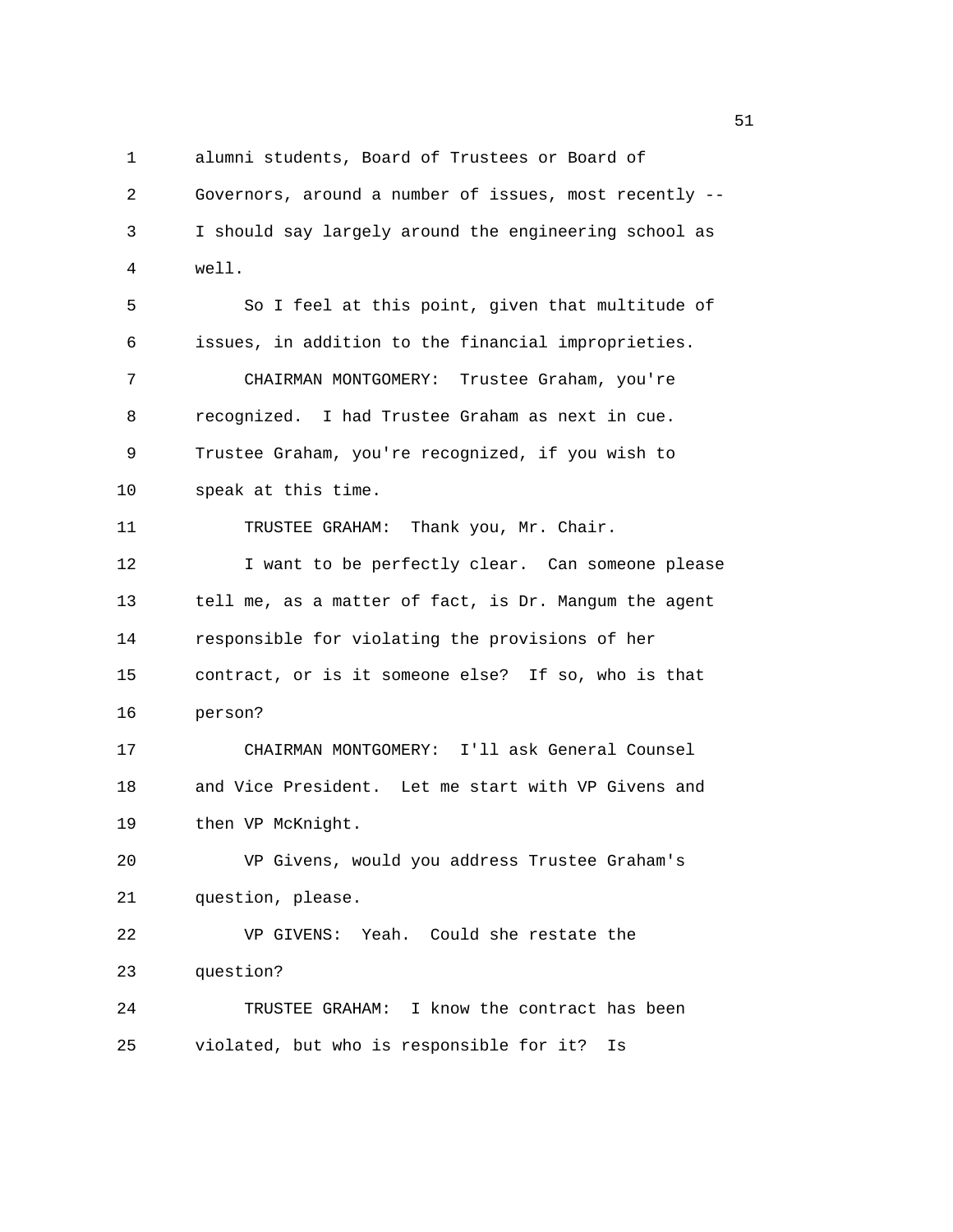1 Dr. Mangum the agent responsible for violating the 2 provisions in the contract? If it's not her, who else 3 is it?

4 CHAIRMAN MONTGOMERY: I'm sorry, I'll direct that 5 to legal counsel. Attorney McKnight? 6 ATTORNEY McKNIGHT: Trustee Graham, what I have 7 before me is simply the language in the contract and 8 what it says in 6.2 is just that, "Dr. Mangum shall 9 obtain prior approval, from the Board or its 10 designees, for any capital improvements or repairs to 11 the home or its grounds which has a projected cost of

12 over \$10,000.

13 Once again, based on those documents that have 14 been reflected and are before this Board, based on the 15 documents, there are at least five occasions that 16 prior approval was not obtained from this Board. 17 CHAIRMAN MONTGOMERY: Okay, Trustee Graham? 18 TRUSTEE GRAHAM: All right. Attorney McKnight, 19 was the garage a part of the original bid?

20 ATTORNEY McKNIGHT: That question might have to 21 be directed to VP Givens.

22 CHAIRMAN MONTGOMERY: Vice President Givens, 23 would you address that question, please? 24 VP GIVENS: Yes. What we were able to determine

25 is the garage was added on towards the end of the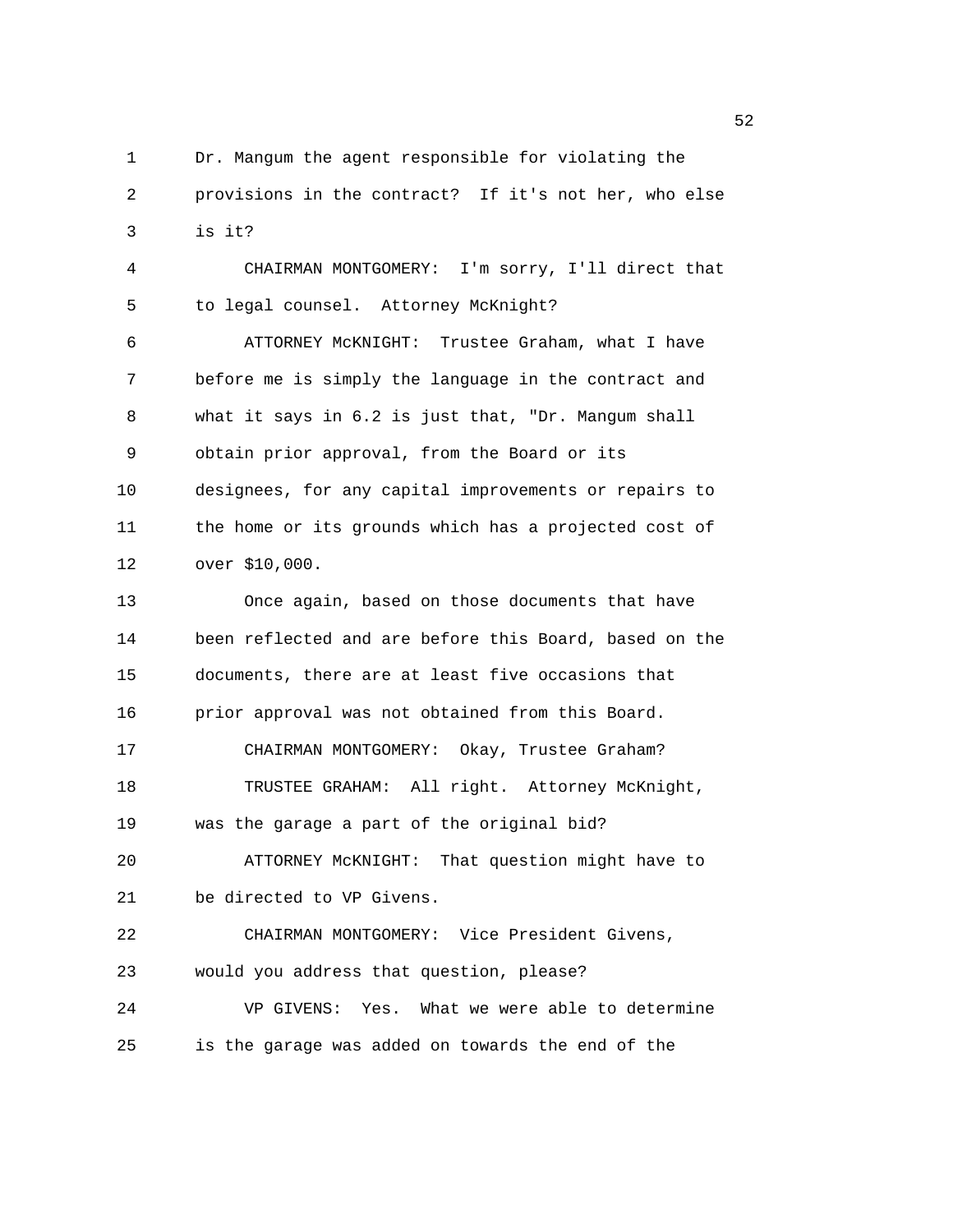1 contract. It was done as an amendment to the 2 contract. It went with the same contractor, based on 3 they felt there needed to be continuity to make sure 4 the garage was properly connected with the house 5 electrically so there's reasons they did that. 6 But the garage was separate. It came towards the 7 end of the contract through an amendment to the 8 construction contract. 9 CHAIRMAN MONTGOMERY: For clarity's sake, VP 10 Givens, what was the date in which it was added? 11 VP GIVENS: I would have -- I don't have it handy 12 right in front of me. 13 CHAIRMAN MONTGOMERY: While you find that 14 information, Trustee Graham -- 15 TRUSTEE WOODY: Mr. Chairman? 16 CHAIRMAN MONTGOMERY: Sorry. Who was that? 17 TRUSTEE WOODY: Trustee Woody. 18 CHAIRMAN MONTGOMERY: All right. Trustee Woody, 19 I'll add you to the cue. 20 Trustee Graham, were there any additional 21 questions? 22 TRUSTEE GRAHAM: I didn't get that question 23 answered. Who is the responsible individual for it? 24 CHAIRMAN MONTGOMERY: Okay. I directed that 25 question to Attorney McKnight, and I believe he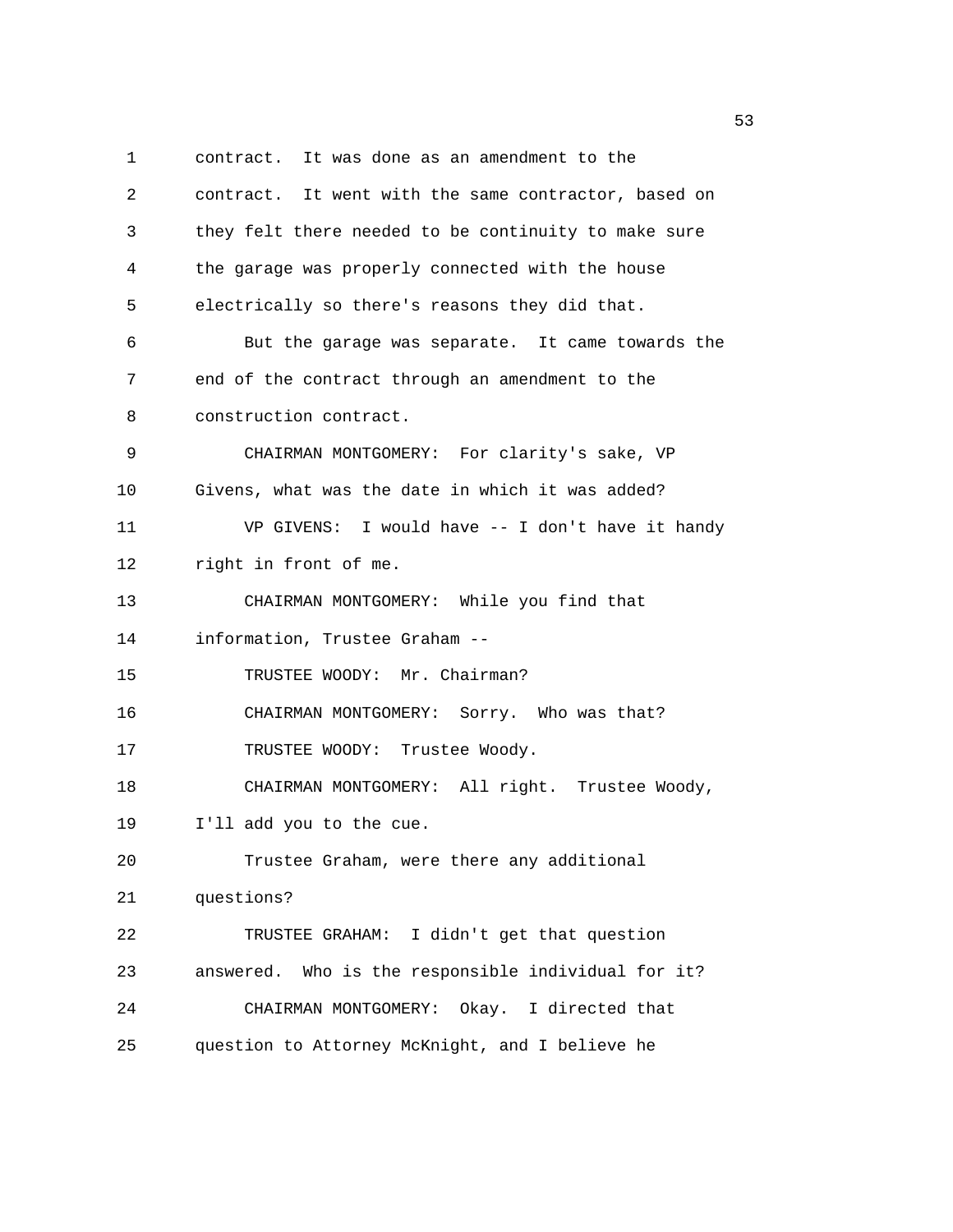1 provided a response.

2 TRUSTEE GRAHAM: I didn't get a name or answer, 3 Mr. Chair. 4 CHAIRMAN MONTGOMERY: VP McKnight, would you 5 answer that question, please. 6 ATTORNEY McKNIGHT: Well, yes. Based on the 7 contract, it is Dr. Mangum's responsibility to obtain 8 prior approval for the Board for any capital 9 improvements to the home or its grounds which have a 10 projected cost over \$10,000. 11 CHAIRMAN MONTGOMERY: Okay. Trustee Graham, does 12 that answer your question? 13 TRUSTEE GRAHAM: Mr. Chair, my question was 14 directed to VP Givens: Who made the amendment for 15 this? I believe that was answered. I understand it 16 was authorized and an amendment was made or whatever, 17 but who did that? 18 VP GIVENS: The amendments were made within the 19 facilities planning construction. So it would have 20 been the individual involved there. 21 TRUSTEE GRAHAM: I'm sorry. Can you speak up? I 22 had trouble hearing you. 23 VP GIVENS: The amendments were made by the 24 Facilities Planning, construction, the project 25 manager, and --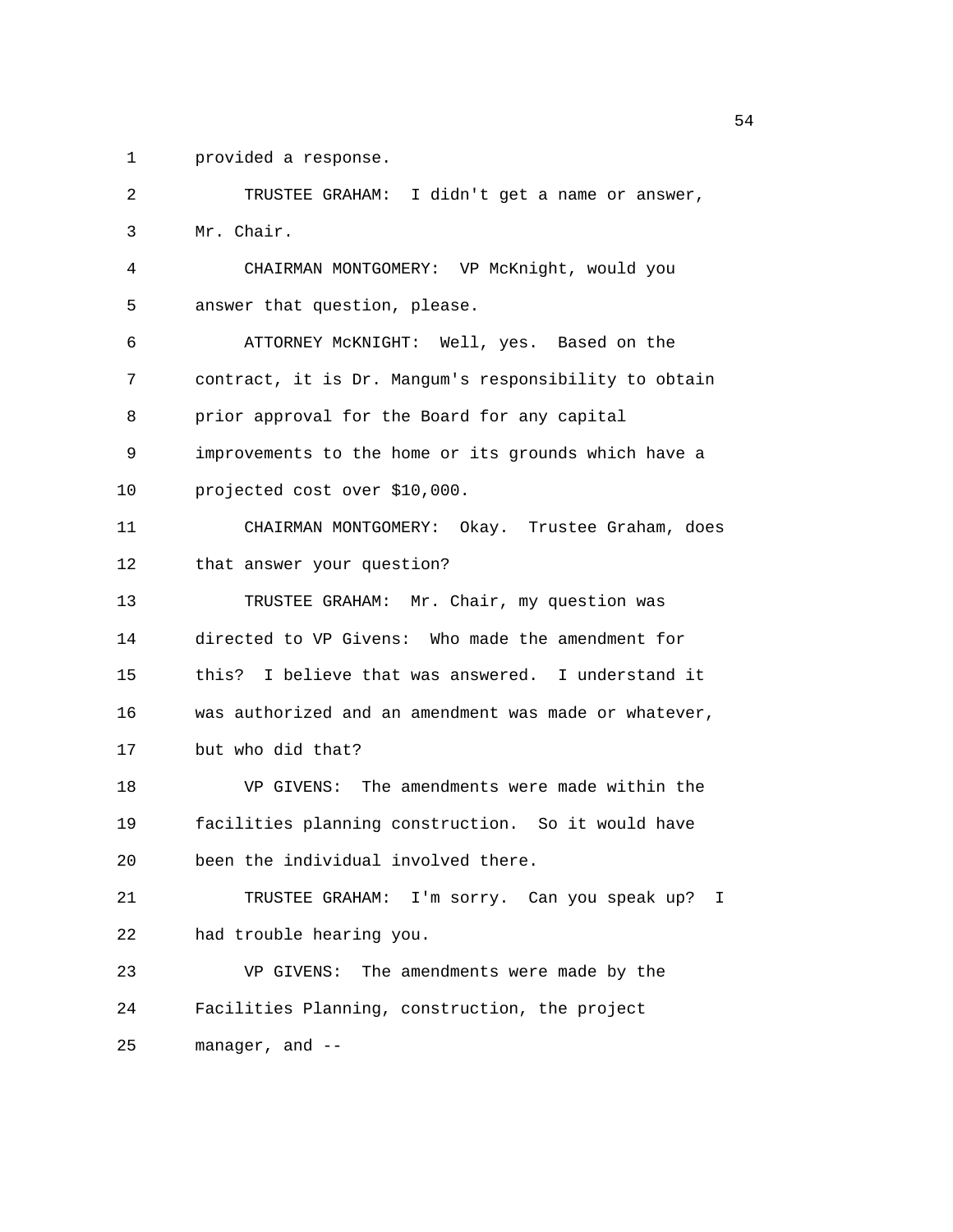1 TRUSTEE GRAHAM: Who was the responsible director 2 or administrator in that area at that time? 3 VP GIVENS: I'm trying to find it. The 4 director -- 5 CHAIRMAN MONTGOMERY: Let me for clarity's sake 6 here -- and I appreciate your question, Trustee 7 Graham -- I'm sticking, or at least keeping us in line 8 with what we're often accused of, being involved in 9 the operations and we don't have the oversight level 10 down to the individual of the specific person. The 11 only point of contact with regard to where the Board 12 had this direct accountability function from a 13 supervisory capacity is with Dr. Mangum and in her 14 capacity as CEO. 15 So I appreciate the question with regard to 16 specifics and who was there. I do believe the Vice 17 President has addressed it from a contractual 18 perspective where the area of responsibility was 19 ultimately placed. I think he answered that question 20 twice. 21 And so, did you have any additional -- I will 22 insure that VP Givens is there, but for the purposes 23 of moving this along, I have Trustee Woody in the cue. 24 I plan on recognizing --

25 TRUSTEE GRAHAM: But Mr. Chair, that still didn't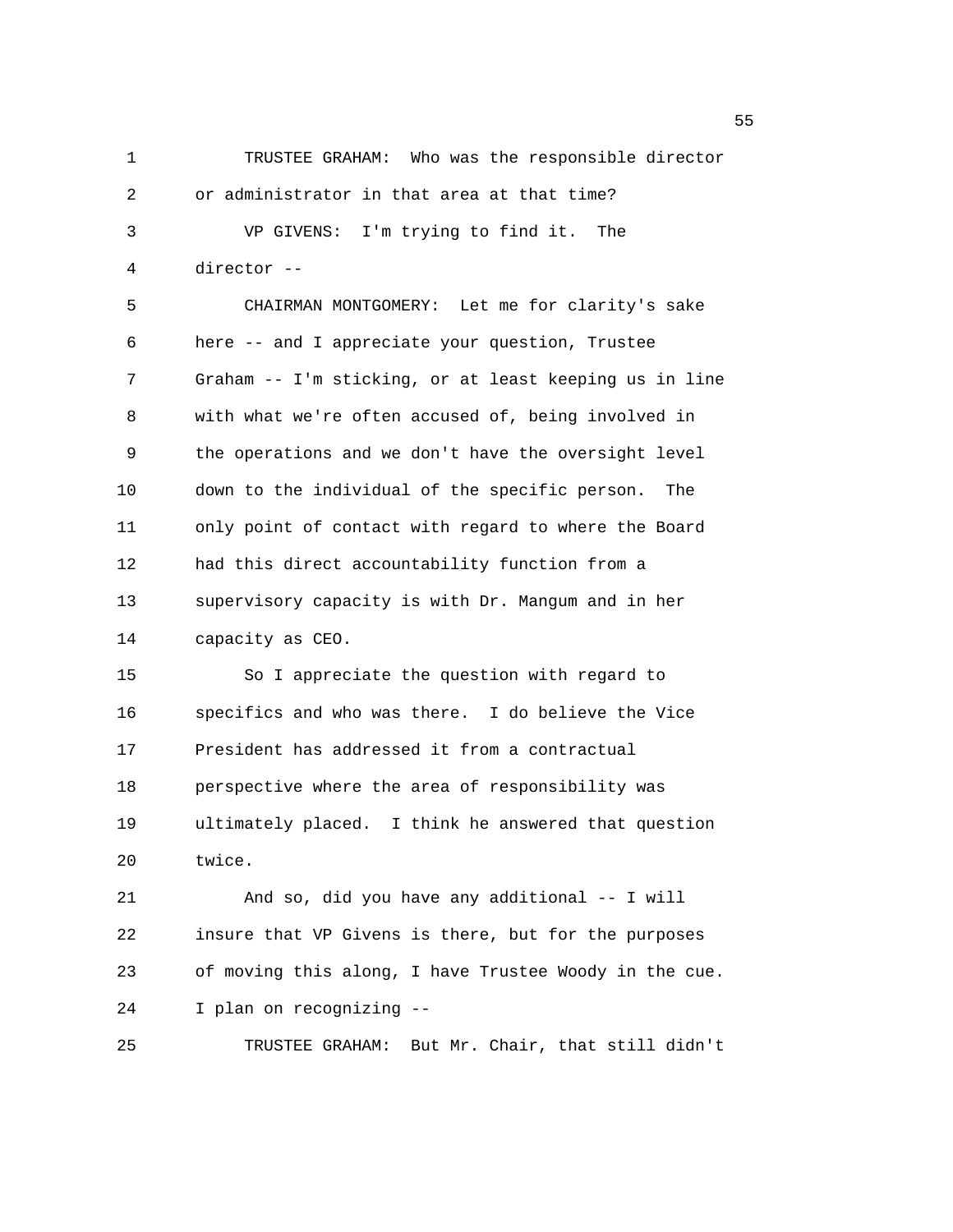1 answer my question. We're getting a lot of details, 2 and sometimes we want to go ten feet deep and 3 sometimes we want to go five, so I'm just trying to 4 provide clarity for myself so that will help me make 5 my decision in the vote moving forward, and I didn't 6 get that.

7 But I have one more question.

8 CHAIRMAN MONTGOMERY: I do want to insure that 9 you got your question answered. There should be 10 someone -- and I'll tell you what. I'll direct the 11 question to Dr. Mangum. And Dr. Mangum, if you would 12 please tell us and answer Trustee Graham's question. 13 Dr. Mangum, you're recognized.

14 PRESIDENT MANGUM: The facility organization, if 15 I understand it, from the information I received from 16 the documents that have signatures on it, come from 17 the Interim Vice-President For Finance and the people 18 within the facilities organization.

19 If you look at the documents I believe that 20 Attorney McKnight continues to reference, you see 21 signatures along the side of each one of those 22 individual items as part of that overall contract, 23 which in the President's House. Both consulting 24 services were signed by the previous president. The 25 consulting contract with LT Building Corporation,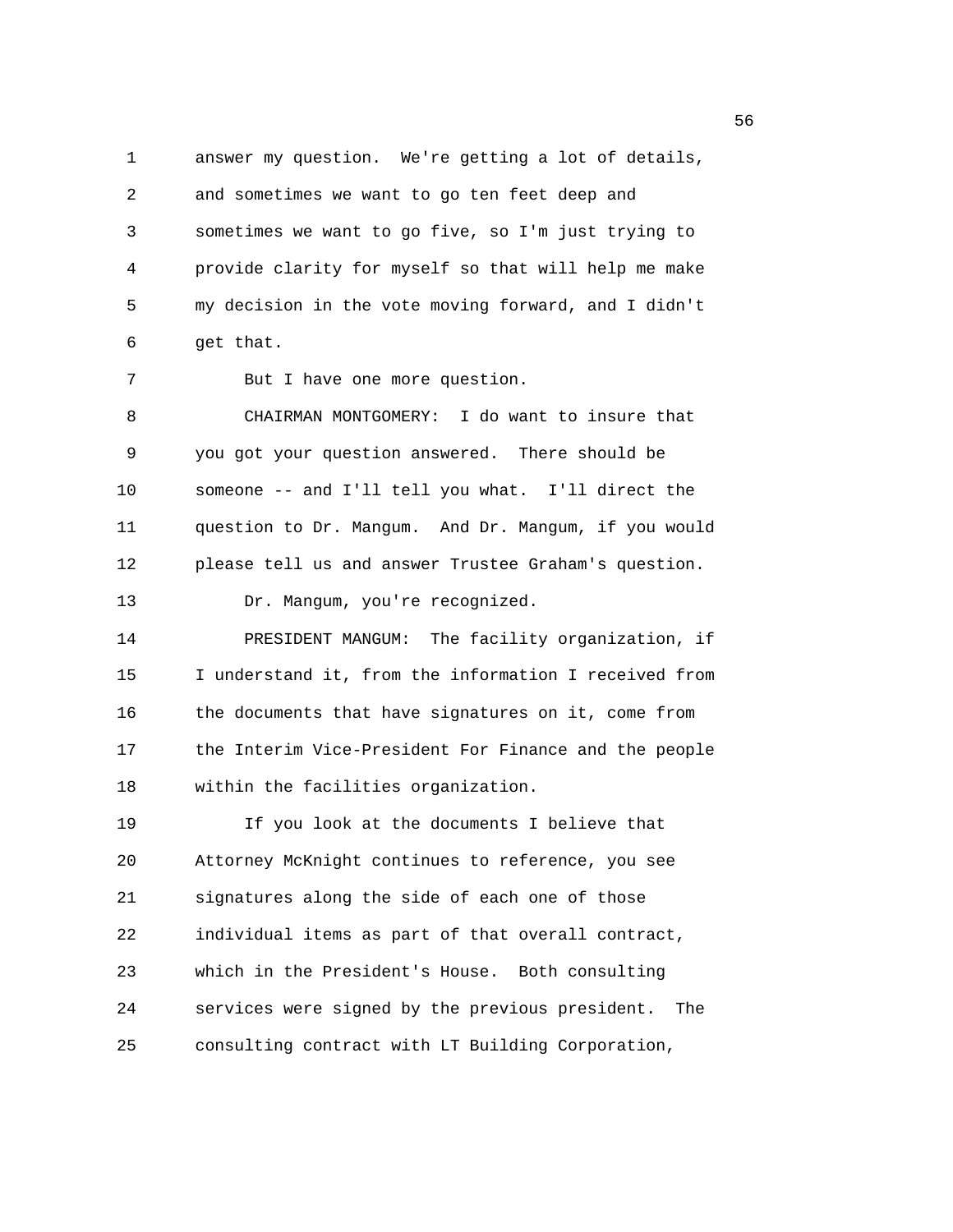1 Louis and Whitlock, the architects, was all signed by 2 previous presidents; the continuous contract that 3 you're referring to under which all of the purchases 4 and construction, et cetera, was made. 5 TRUSTEE GRAHAM: Okay, so I have a follow-up to 6 that. Whose request was the amendment made? 7 PRESIDENT MANGUM: That I don't know. I don't 8 know any of the details regarding the renovation or 9 any of the work on the house. 10 TRUSTEE GRAHAM: Was it made by you, Dr. Mangum? 11 PRESIDENT MANGUM: They were not made by me. 12 CHAIRMAN MONTGOMERY: Okay. We're -- 13 Trustee Woody, you're recognized. 14 TRUSTEE WOODY: In reference to a response from 15 the President, and I just go by my experience as an 16 administrator in how I was trained. 17 Looking at the date, and I'm specifically talking 18 about the garage at this point, Dr. Mangum was on 19 board. Note, it's my opinion she knew that the 20 renovation was going on in the garage, and my point is 21 as simple as this: As an administrator, as someone in 22 the leadership, I was always trained that if you 23 didn't know, you should account, but you can't divorce 24 yourself of that responsibility. The folks that 25 report to you, and like the Chairman said earlier,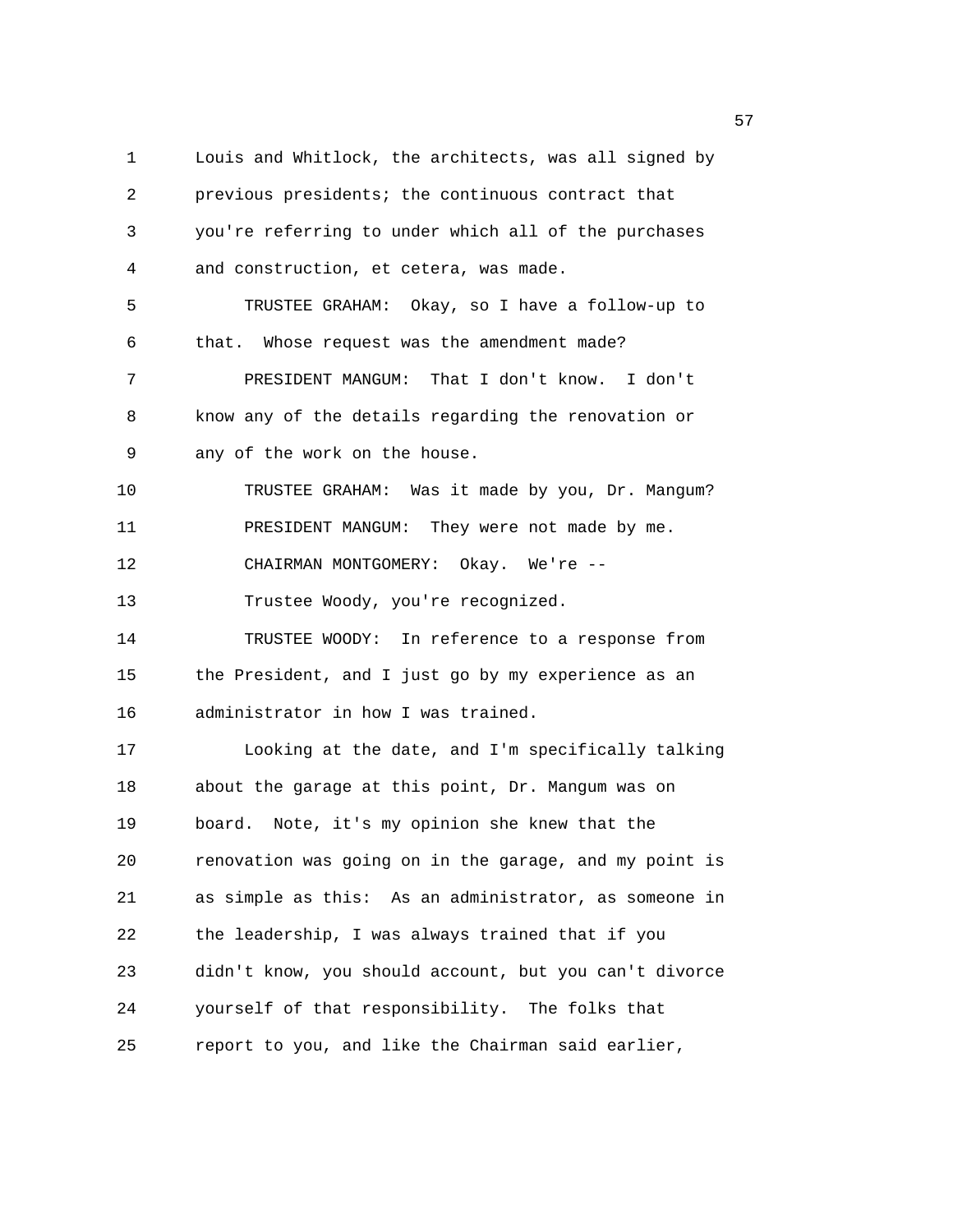1 we're not trying to get in, nor should we get involved 2 in the administration, but as part of your leadership, 3 you should know. So in my opinion as it relates to 4 the garage, in my opinion and to be honest with you, 5 Madam President, and my fellow Trustees, I feel the 6 President is responsible. If didn't know, she should 7 have known.

8 CHAIRMAN MONTGOMERY: Members of the Board, we're 9 going to pull this in. I'm going to recognize 10 Dr. Mangum for the purposes of speaking directly to 11 the issues at hand. And I would ask you, Dr. Mangum, 12 to address it to the specific issues.

13 You are now recognized.

14 PRESIDENT MANGUM: Thank you for the opportunity. 15 As was a letter that I sent to you all last evening, 16 with regard to improprieties and irregularities, first 17 I'm going to start with the repairs to the President's 18 Residence.

19 I didn't authorize anything related to the 20 President's Residence. My understanding from the 21 conversation and from my contract, that the Board of 22 Trustees made the decisions to renovate the residence 23 that was occupied by the Alumni House and used for 24 other business purposes. So to attach that to me is 25 disingenuous, certainly.

the contract of the contract of the contract of the contract of the contract of the contract of the contract o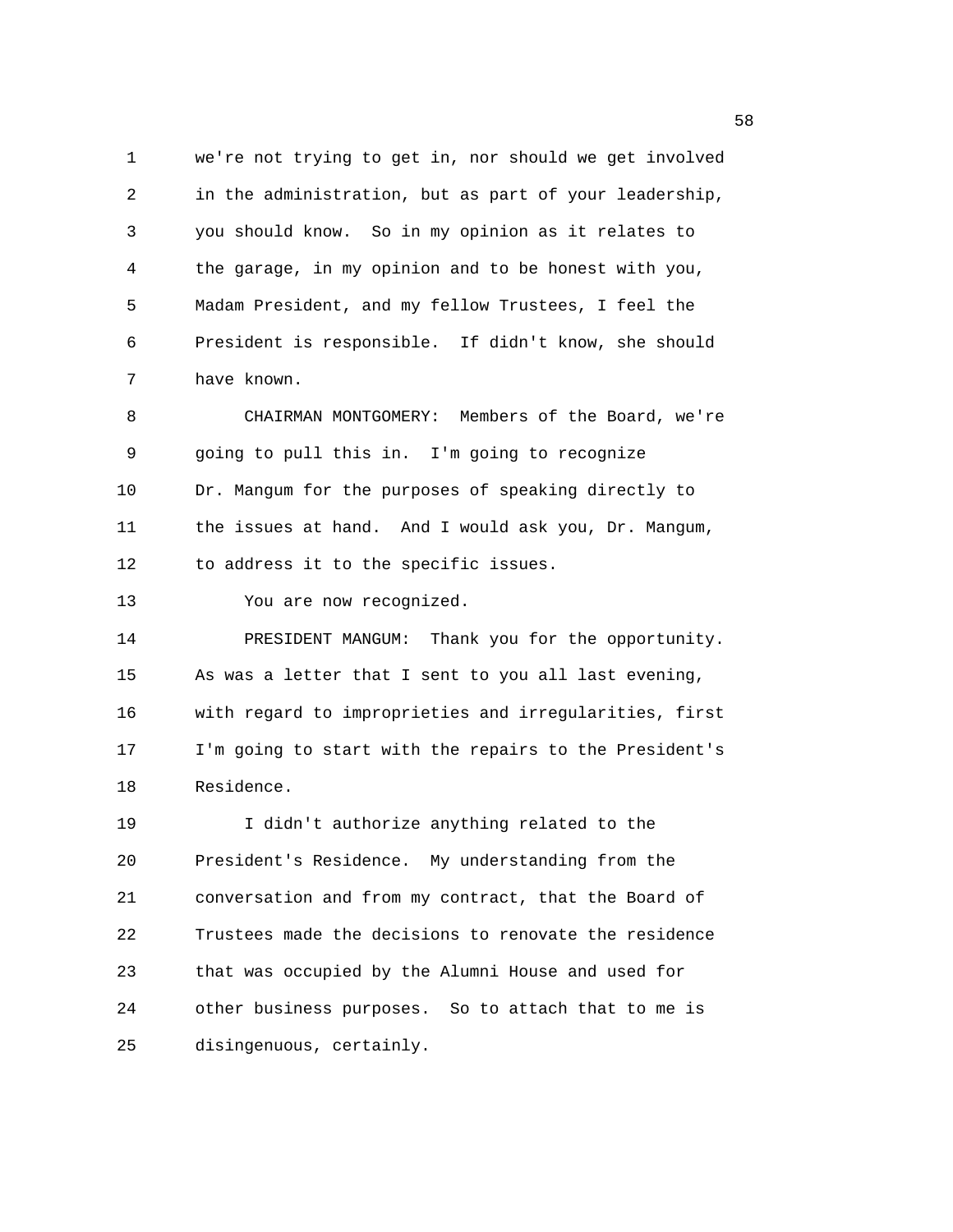1 And I do feel like -- I'm just going to call it a 2 witch hunt for something that was wrong that I had 3 nothing to do with. So I'm going to leave it at that. 4 The contracts were signed in February, and when I 5 moved into the house, there was continuous work going 6 on for several weeks.

7 And as far as the garage is concerned, being that 8 the work that was continuing on the house -- gates 9 being put in, doors being replaced, windows, air 10 conditioning units; a host of other things that made 11 the place liveable for me but still needed work to be 12 done -- that was continuing throughout several months 13 while I was there -- three, four, six months at 14 least -- all the way through August of some points 15 where things were happening. In fact, I had family 16 members staying with me to shepherd my getting settled 17 in during all of the construction that was taking 18 place.

19 So to save the Institution money, I moved into 20 the house while it was still under renovation. None 21 of the decisions with regard to that contract were 22 mine, so attaching it to me... And not knowing that 23 the Trustees approved that the renovation was new to 24 me, as a result of this process.

25 And it indicated as such in the contract where it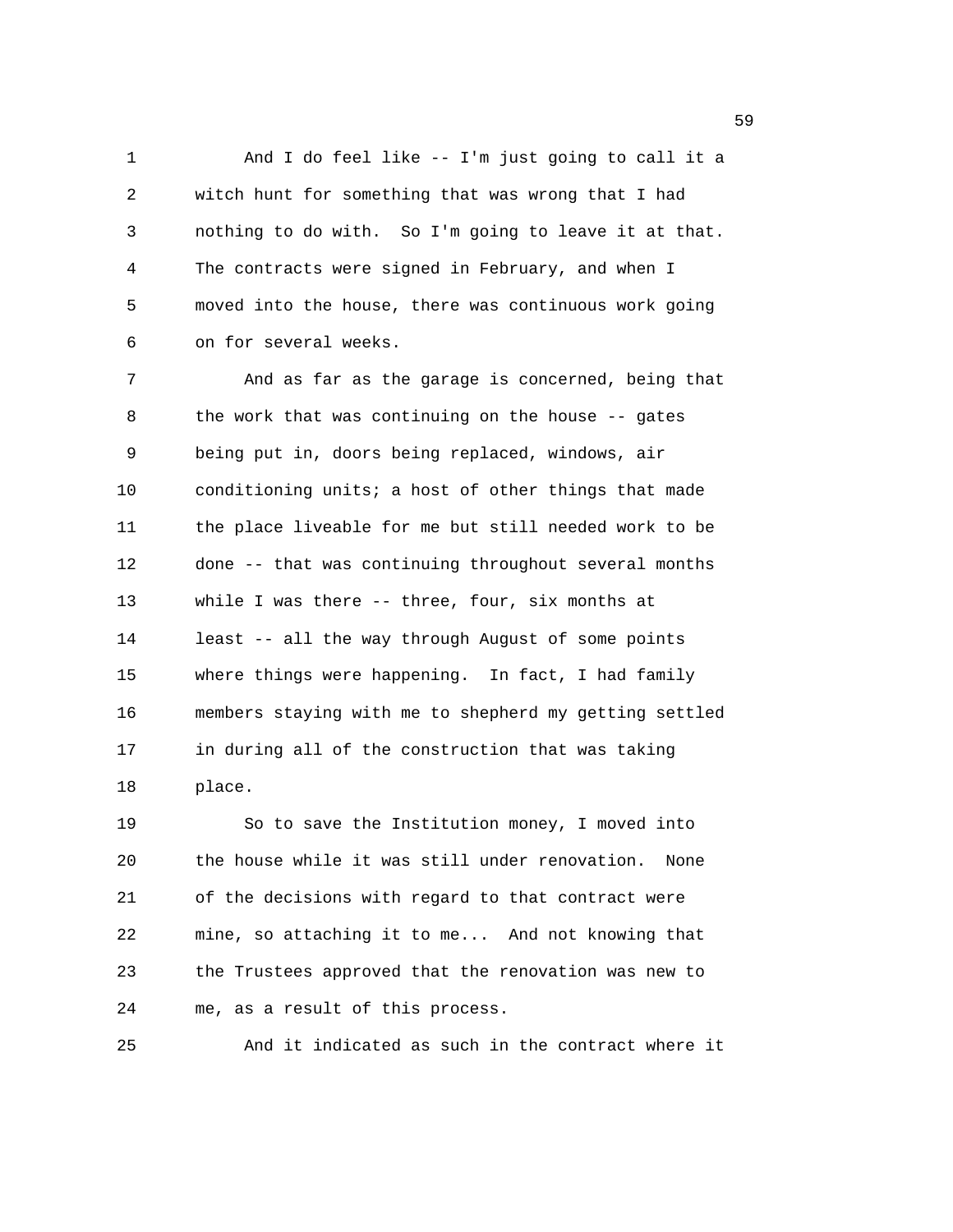1 did allow for me to stay someplace else while the 2 renovation work was being done.

3 I think it speaks to the lack of controls and 4 lack of procedures that the Institute has been plagued 5 with for many, many years. And to lay that at my 6 doorstep and say that I'm breaching my responsibility 7 and been involved in financial improprieties, based on 8 decisions that the Board has made, is a little bit 9 interesting, if not unprofessional.

10 With regard to other bonuses and hiring, we 11 followed normal hiring practices. Many of the bonuses 12 were part of packages that were negotiated as part of 13 hiring and attracting people to Florida A&M 14 University. It's standard industry practice; some of 15 the searches were conducted with external search firms 16 and offers were made, and they were received.

17 With regard to accounting for funds, sources and 18 payment of people, research foundation, activities 19 occur, expenditures occur, placed on E&G funds and 20 moved throughout the projects as we receive 21 reimbursements from external agencies, so it is not 22 abnormal to have an error occur or to have 23 reimbursement be made after it was discovered much 24 later in the process. After processing hundreds of 25 millions of dollars of transfers, these are typical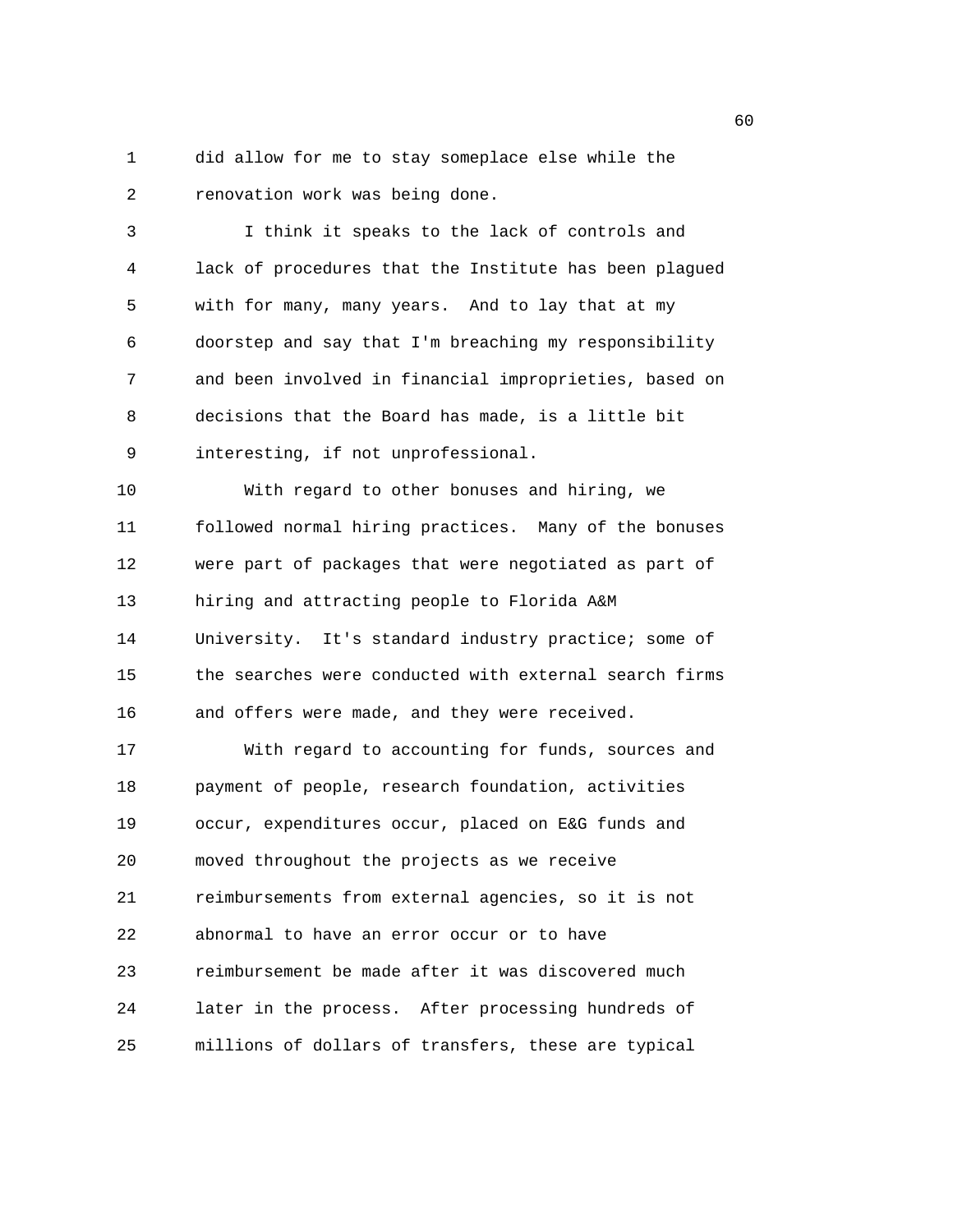1 things that occur. That's why you have an audit and 2 compliance function, and you have a controller.

3 So it's not abnormal, although some may think 4 it's something malicious, I don't believe that to be 5 the case and I don't think staff processed anything 6 with that regard. There was also an issue about a 7 one-time raise that was made. We reorganized the 8 institution and transferred responsibility to 9 different people, and the one person that did receive 10 the raise -- we eliminated three. I think direct 11 reports were vice-president, and put that 12 responsibility under another individual and 13 reorganized the area, which was appropriate, and 14 salaries are competitive and compared to others in the 15 SUS system, as well as in this region, in determining 16 what the salary should be.

17 I would like to as part of my concluding remarks, 18 with regard to the details of the contract, we have a 19 lot to do in terms of competency, and I do think that 20 speaking to issues, with regard to being able to read 21 a contract or interpret it, we have some challenges 22 legally with being able to get information that is 23 accurate from our staff.

24 I think we also have concerns about understanding 25 what accounting terms mean and what actions are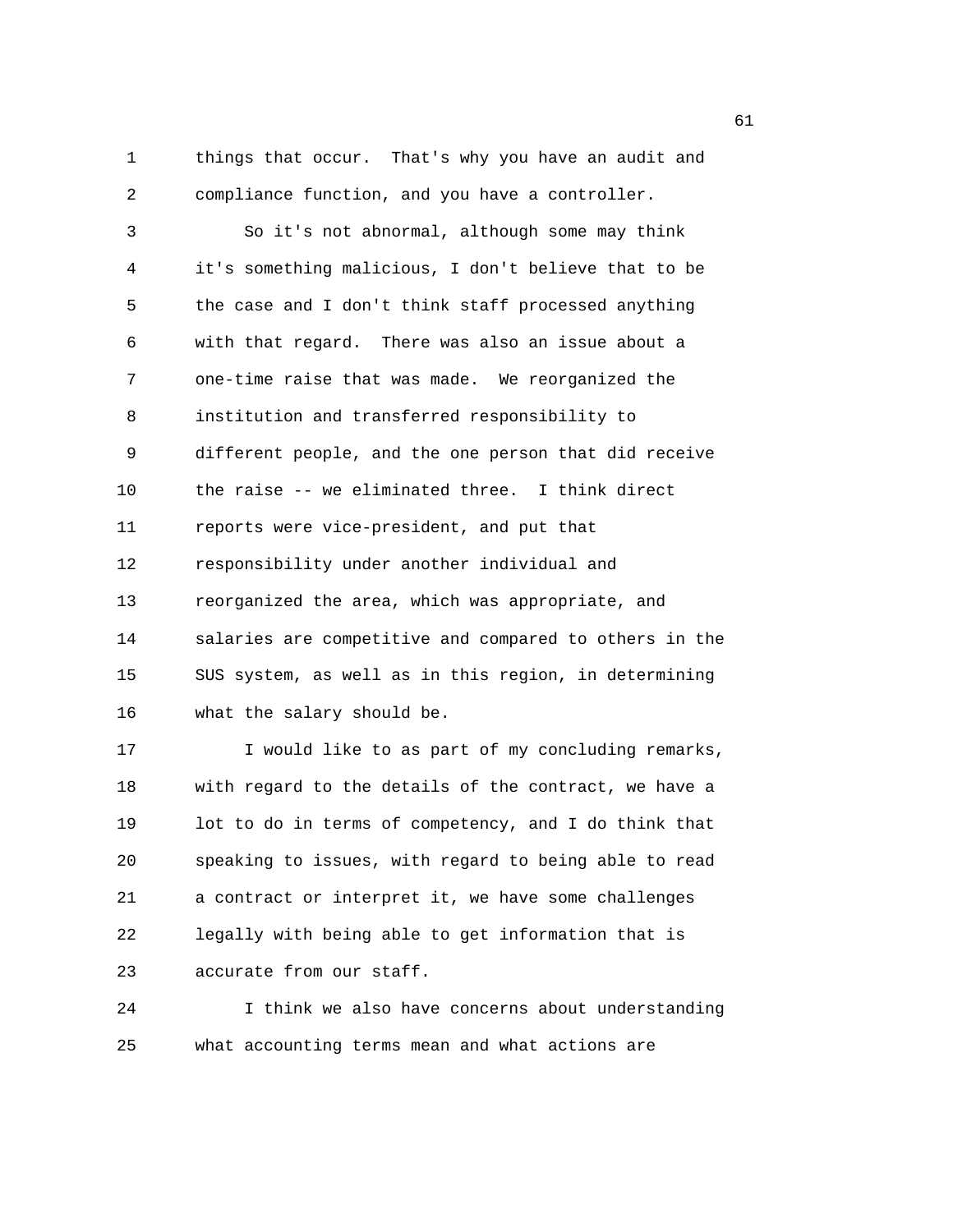1 actually legitimate or legal, what findings are, what 2 inquiries are, and how they're actually made.

3 This has been kind of a mockery, in my opinion, 4 of what takes place when you actually take a 5 operations review or look at operations of what 6 actually happened. There is no intent to get to the 7 truth or make directions. What we're doing is, it 8 appears to me, to destroy rather than to build or take 9 corrective action.

10 There's a big difference in taking corrective 11 action, looking for violations and trying to provide 12 improvement of services. My administration, since I 13 have been here, have for been looking across policies 14 and procedures at the University, and as we find them 15 we try and improve them and establish best practices. 16 And this was another case with regard to the building 17 and constructions area where the Trustees made a 18 decision to do renovation, didn't follow their 19 procedures and now it's sitting at my footsteps as if 20 I did something wrong.

21 I didn't do anything wrong with regard to that, 22 and that's -- and I didn't breach my responsibility, 23 and I don't believe our staff in any way tried to do 24 anything wrong in renovating the property or taking 25 care of the University facility. It is not my house.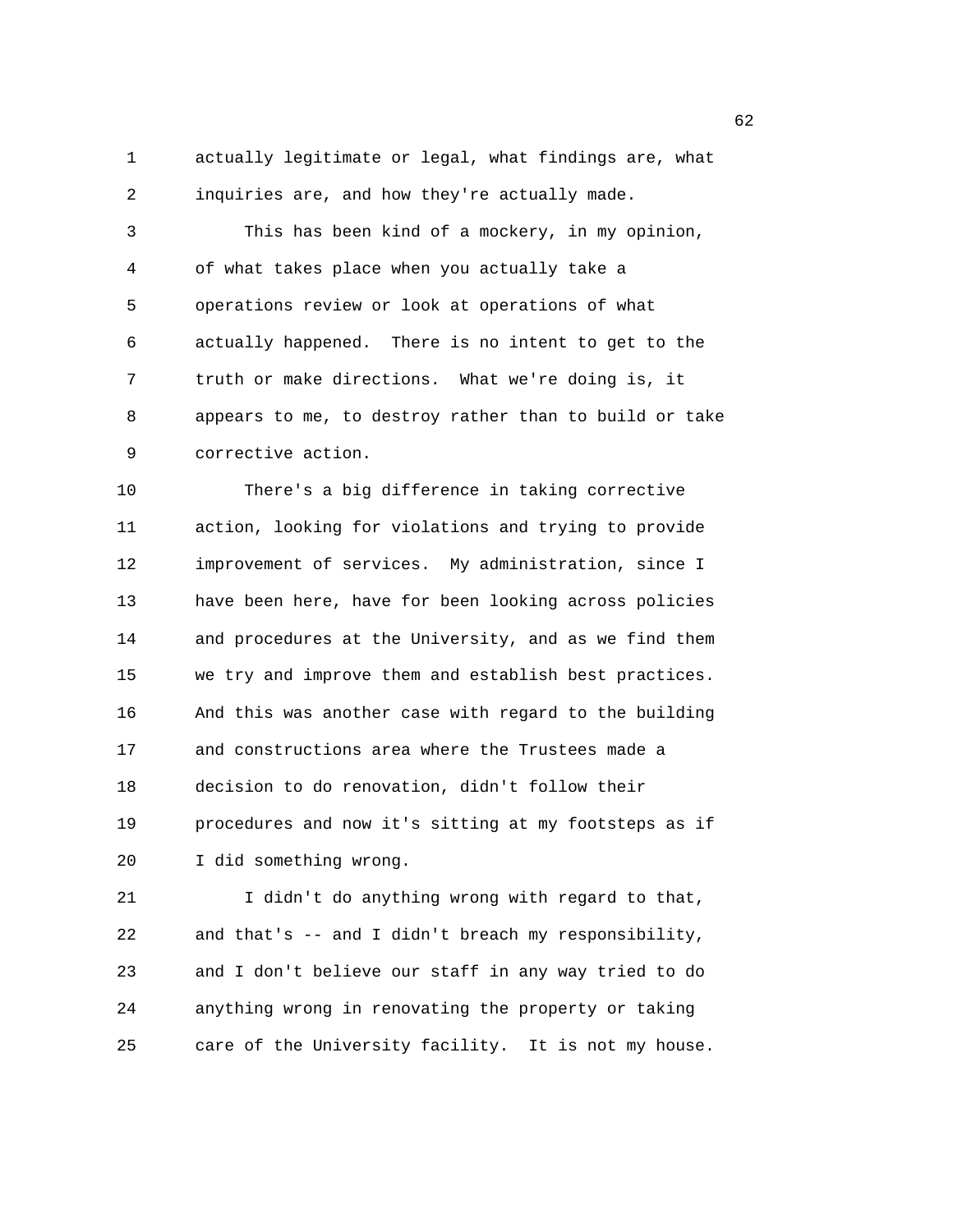1 It is a University facility that requires maintenance 2 and ongoing operations, and I believe that as they 3 found things on the property that needed to be 4 addressed, under the continuous contract, they 5 continued to try and improve and protect the value of 6 the property.

7 So ultimately, I think much of this is 8 defamatory. In terms of saying that improprieties 9 took place, it's premature. There are no audit 10 findings related to any of this. Nothing is official. 11 It's just a lot of conjecture and a lot of talk about 12 hoping to find something and make it stick. I think 13 it's a continuous mud-slinging. And I think 14 continuing to say that there are their communication 15 challenges, when I talk to people on this board 16 weekly; I talk to the Chair three hours a week, most 17 of the time, and in many cases even more than that. 18 So I've been required to do things that other 19 Presidents don't do. I think the Board has delved 20 seriously into operational issues. These are 21 operational issues, all of which were raised maybe by 22 OPPAGA or other people, but there are concerns that 23 were raised, which usually people have an opportunity 24 to take corrective action. Hence, no finding; that's 25 what we do; that's why these positions exist, to make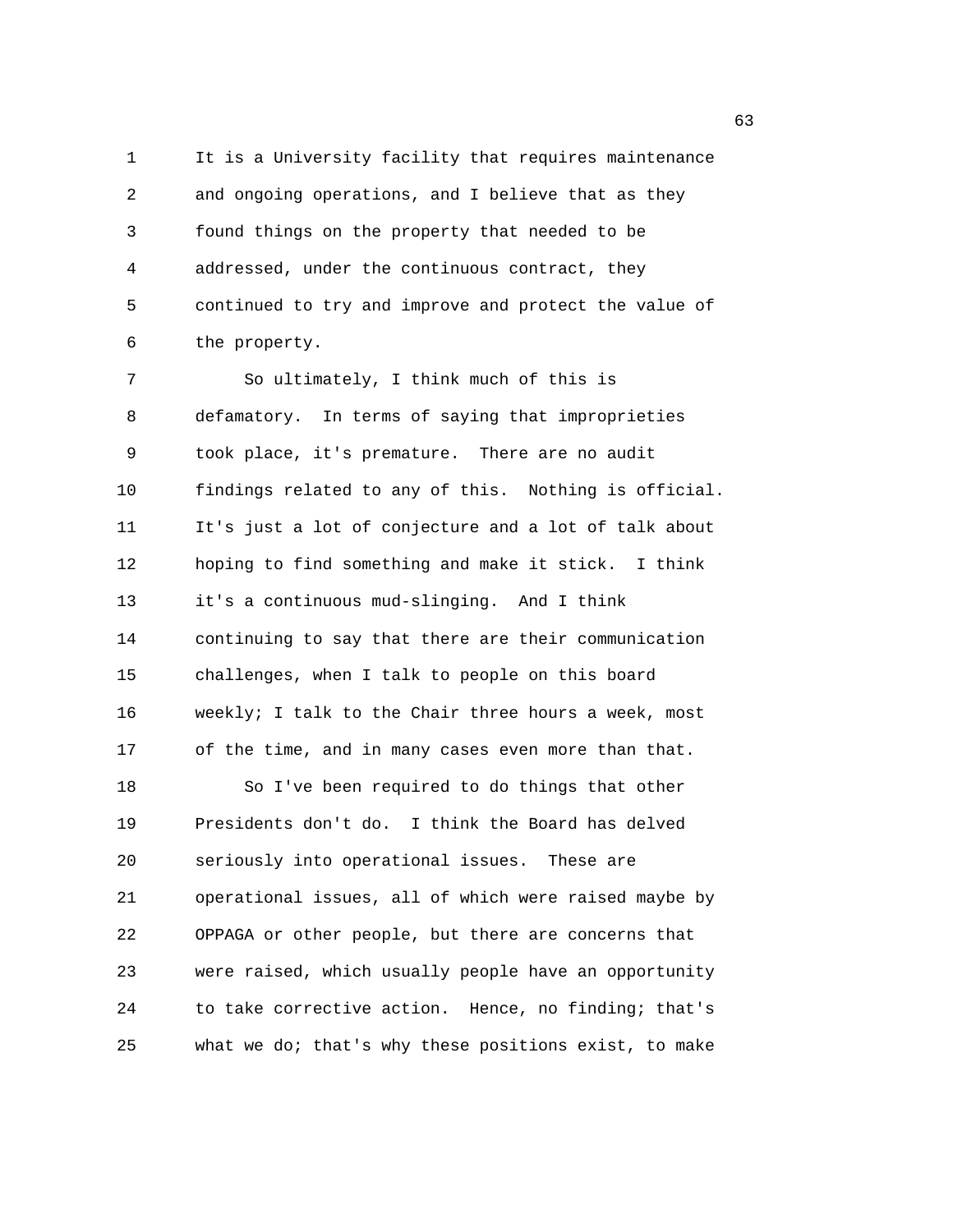1 sure we are compliant. Yes, we still have this 2 constant condemnation.

3 We get up every day and we still come in, my team 4 and I, to continue to work at the University, to push 5 the University forward. And it seems all of the 6 efforts that we take every day that we have a good 7 news story, someone brings a bad news story, and the 8 bad news stories generate from many of the members in 9 the governance part of the institution.

10 So my comment is, it really is sad that we have 11 to continue to have these conversations around things 12 that most universities handle as part of their regular 13 daily operations.

14 I came to Florida A&M University to put in a 15 better place, to raise its level. I think I've raised 16 the level of notoriety. I've raised it to a point of 17 we're respected as an institution, but every day we do 18 this, we have counter-acting forces trying to tear it 19 down. I have no reason, no understanding as to why 20 that is. But the inquiries and feedback that I 21 receive from social media and everybody else as 22 praising the institution, to renew it, and move it 23 from the place it has been from the last several years 24 to a place of honor.

25 And my actions have always been honorable. The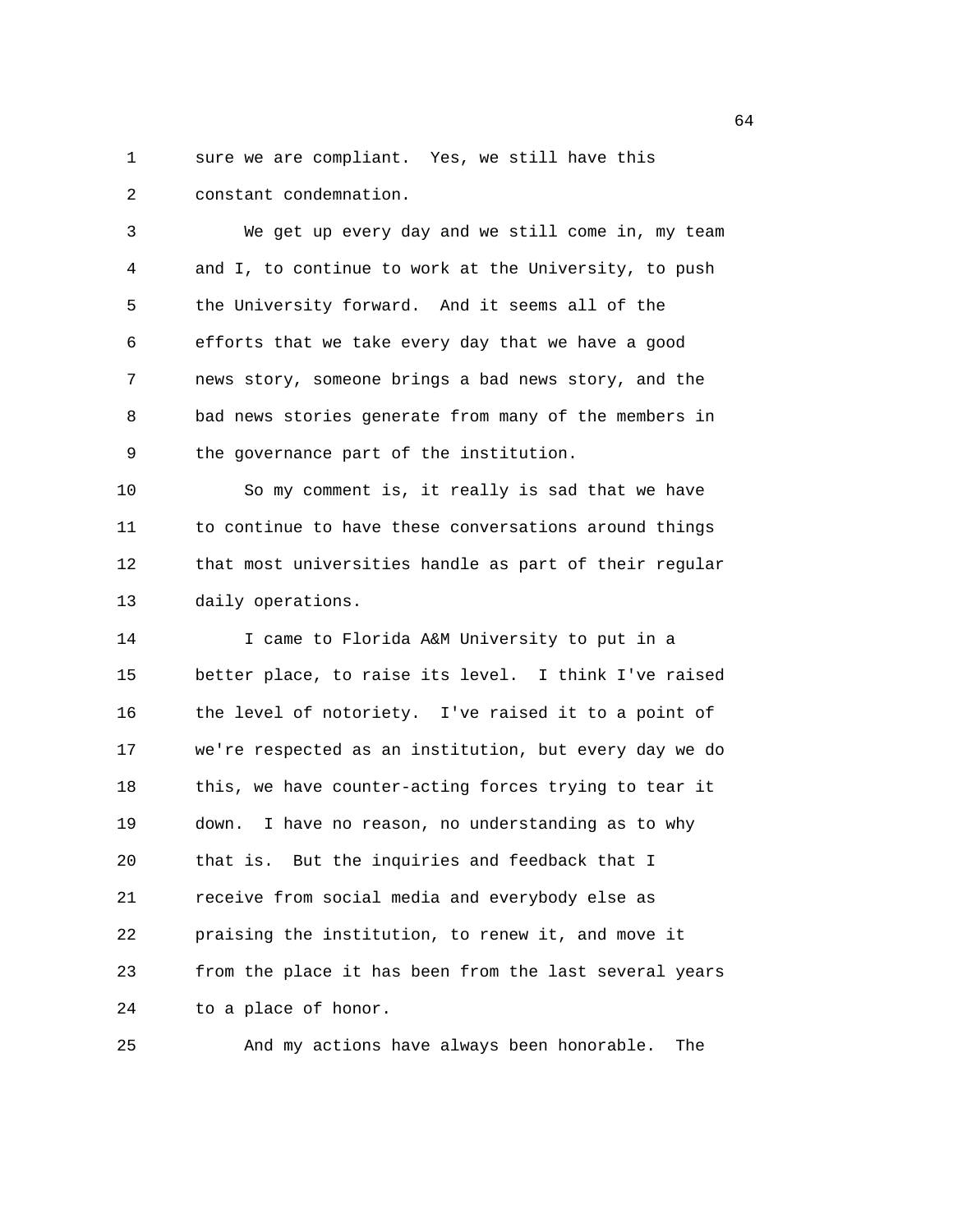1 thing that's most disappointing is that in my entire 2 30 years of service, with regard to budget and 3 planning, I have never been accused of breaching my 4 responsibility or doing anything remotely related to 5 an impeachable offense or anything that is a violation 6 of any law until I came to Florida A&M University and 7 a false narrative has been created and continues to be 8 created. It is insulting to me and to the institution 9 and to higher education community. 10 With that, I will end my remarks. 11 CHAIRMAN MONTGOMERY: Thank you, Dr. Mangum. 12 We're going to pull this in. The author of the 13 motion, I will afford you the opportunity to make the 14 closing comment, and we will proceed to a quorum call 15 and then a roll-call vote. 16 The motion was by Vice Chair Lawson, you are 17 recognized. Is Vice Chair Lawson on the line? 18 ATTORNEY BARGE-MILES: He had to step away for a 19 moment. I just sent him an e-mail. 20 TRUSTEE MOORE: Mr. Chair? 21 CHAIRMAN MONTGOMERY: Who is that? 22 TRUSTEE MOORE: This is Trustee Moore. 23 CHAIRMAN MONTGOMERY: Trustee Moore, you're 24 recognized. 25 TRUSTEE MOORE: I will speak both as a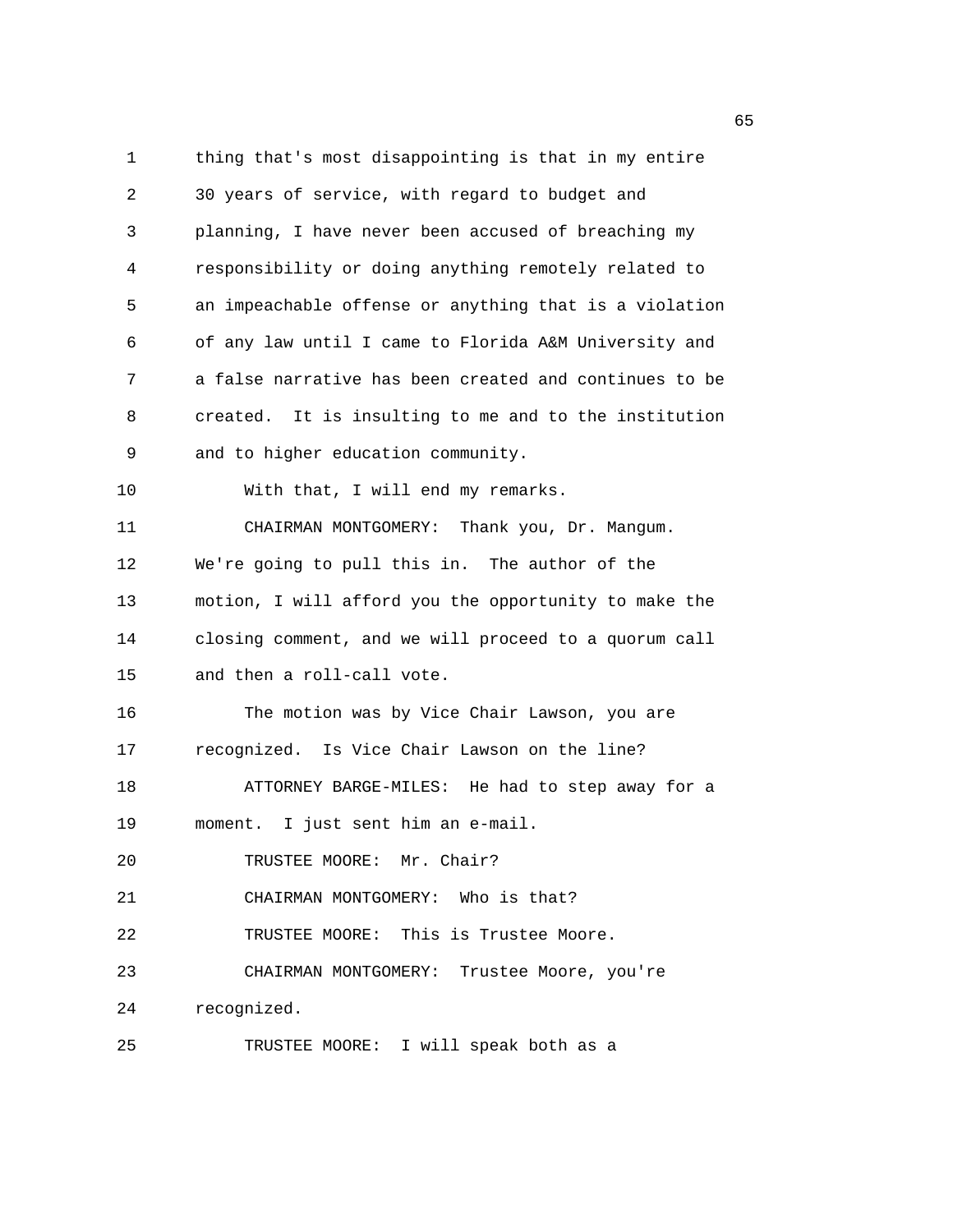1 professional, as well as a member of this board and 2 one that I believe everybody shares in that same 3 commitment.

4 I'm equally disturbed by the comments that have 5 just been shared by President Mangum. I think and 6 believe that we all should carry an open mind and 7 operate with a level of professionalism that speaks to 8 who we are, who the University is, but it's clear that 9 the language and the tone that is taken further 10 divides and separates. Our responsibility for 11 oversight in the conversation that we're having today, 12 did not stem from this Board, yet that is how we are 13 tagged or associated and that creates this challenged 14 environment that President Mangum just spoke of that 15 she would like to have removed. But everybody has to 16 take responsibility and I don't hear that in the 17 communication.

18 The other challenge that I am very much concerned 19 by, there have been repeated, repeated comments in 20 newspapers and whatever other sources that this is 21 indeed a hostile work environment, and there are 22 concerns about the level of communication. What I 23 would add is that the communication concerns were 24 evidenced in the evaluation, so the need to have 25 additional and later conversation now came as a result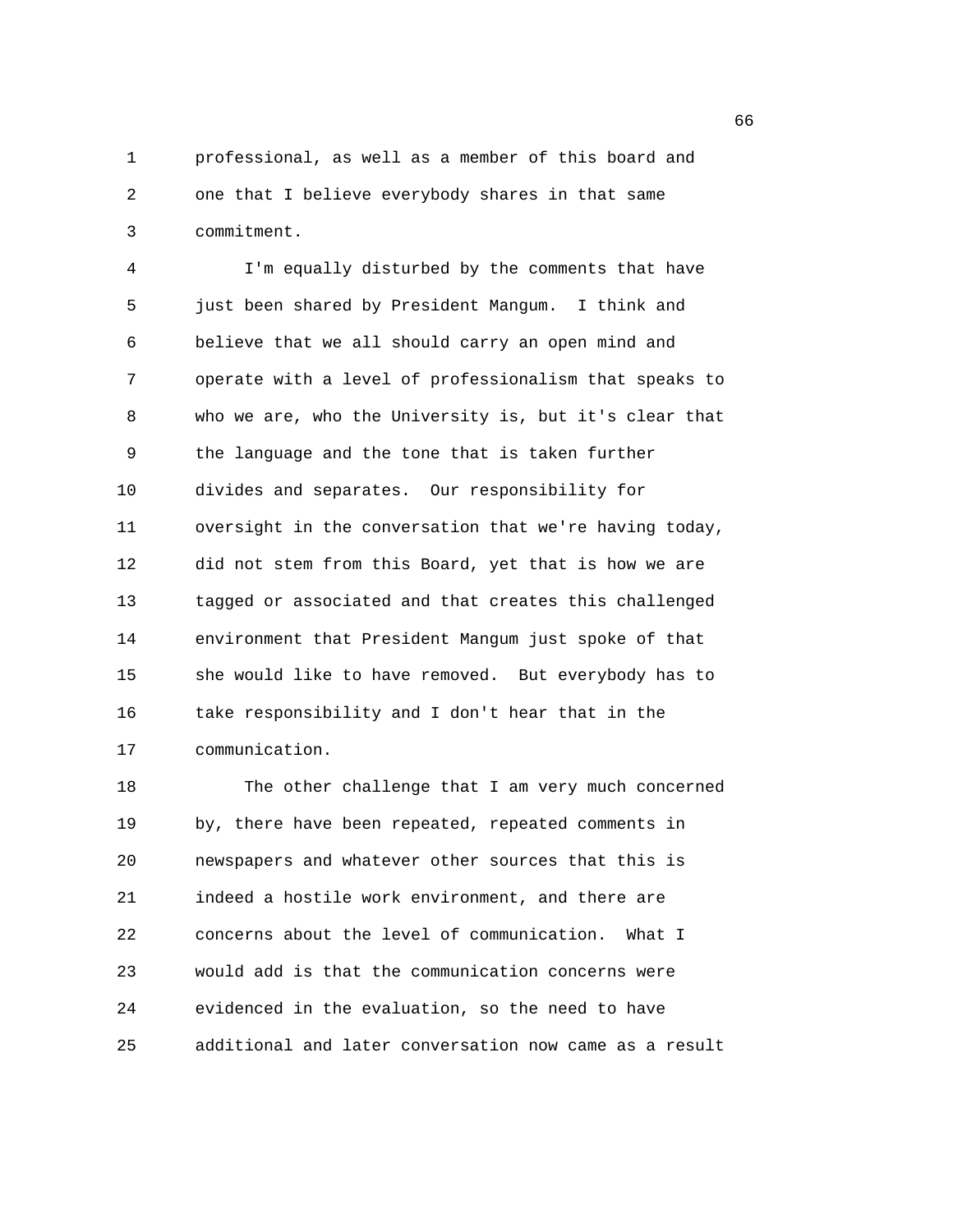1 of what was perceived as not occurring.

| 2  | Additionally, again to point back to the               |
|----|--------------------------------------------------------|
| 3  | environment, there are steps in place that I believe   |
| 4  | were made available relative to; if you firmly believe |
| 5  | this was a hostile environment that did not support    |
| 6  | your ability to move forward, and it is my             |
| 7  | understanding that those ceded to move that forward.   |
| 8  | We all want the same thing. I personally commit        |
| 9  | to each of you, I do not want to spend as much time as |
| 10 | we're spending now. I do not want to move in to        |
| 11 | operational issues, but this continued back and forth, |
| 12 | it just does not speak well to who we are and who we   |
| 13 | can be. And Mr. Chair, that would conclude my          |
| 14 | remarks.                                               |
| 15 | CHAIRMAN MONTGOMERY: Thank you.                        |
| 16 | Trustee Lawson, you're recognized for closing          |
| 17 | comment and then we're going to move to a vote.        |
| 18 | ATTORNEY BARGE-MILES: Trustee Lawson?                  |
| 19 | It's showing he's on.                                  |
| 20 | TRUSTEE WOODY: Mr. Chair?                              |
| 21 | CHAIRMAN MONTGOMERY: Yes. Is that Trustee              |
| 22 | Woody?                                                 |
| 23 | TRUSTEE WOODY: Yes. I'll refrain from my               |
| 24 | comment until he's on.                                 |
| 25 | CHAIRMAN MONTGOMERY: Okay, let me do this.             |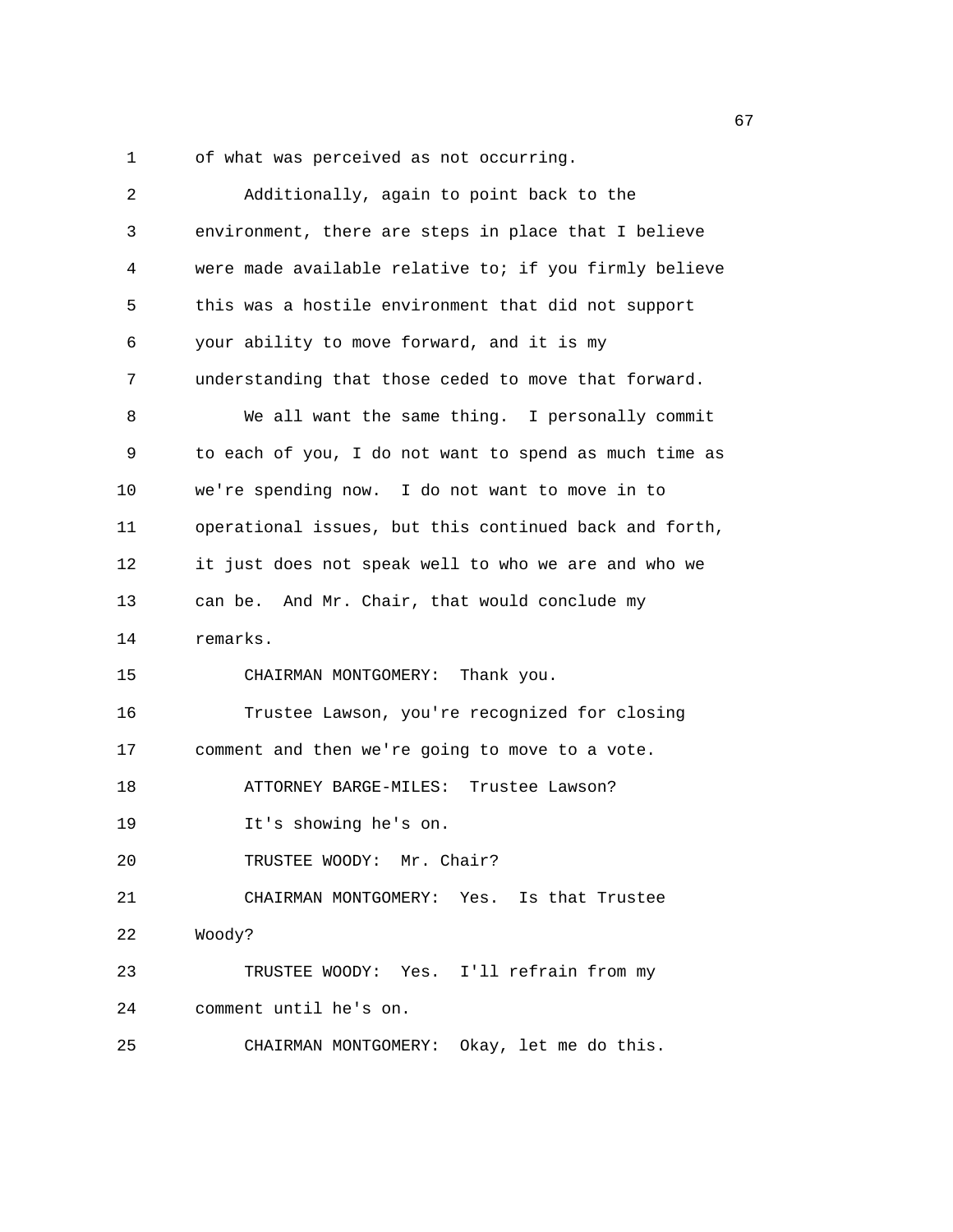| 1  | Attorney Barge-Miles, a quick quorum call. We've     |
|----|------------------------------------------------------|
| 2  | been on for an hour-and-a-half. I want to see who is |
| 3  | on the line, and we'll have a closing vote on the    |
| 4  | motion.                                              |
| 5  | Can you do a quorum call?                            |
| 6  | ATTORNEY BARGE-MILES: Yes.                           |
| 7  | Trustee Alston?                                      |
| 8  | Trustee Grable?                                      |
| 9  | TRUSTEE GRABLE: Here.                                |
| 10 | ATTORNEY BARGE-MILES: Trustee Graham?                |
| 11 | TRUSTEE GRAHAM: Here.                                |
| 12 | ATTORNEY BARGE-MILES: Trustee Lawson?                |
| 13 | Trustee McWilliams?                                  |
| 14 | TRUSTEE MCWILLIAMS: Here.                            |
| 15 | ATTORNEY BARGE-MILES: Trustee Montgomery?            |
| 16 | CHAIRMAN MONTGOMERY: Here.                           |
| 17 | ATTORNEY BARGE-MILES: Trustee Moore?                 |
| 18 | TRUSTEE MOORE: Here.                                 |
| 19 | ATTORNEY BARGE-MILES: Trustee Shannon?               |
| 20 | Trustee Warren?                                      |
| 21 | TRUSTEE WARREN:<br>Here.                             |
| 22 | ATTORNEY BARGE-MILES: Trustee Washington?            |
| 23 | TRUSTEE WASHINGTON:<br>Here.                         |
| 24 | ATTORNEY BARGE-MILES: Trustee White?                 |
| 25 | TRUSTEE WHITE: Here.                                 |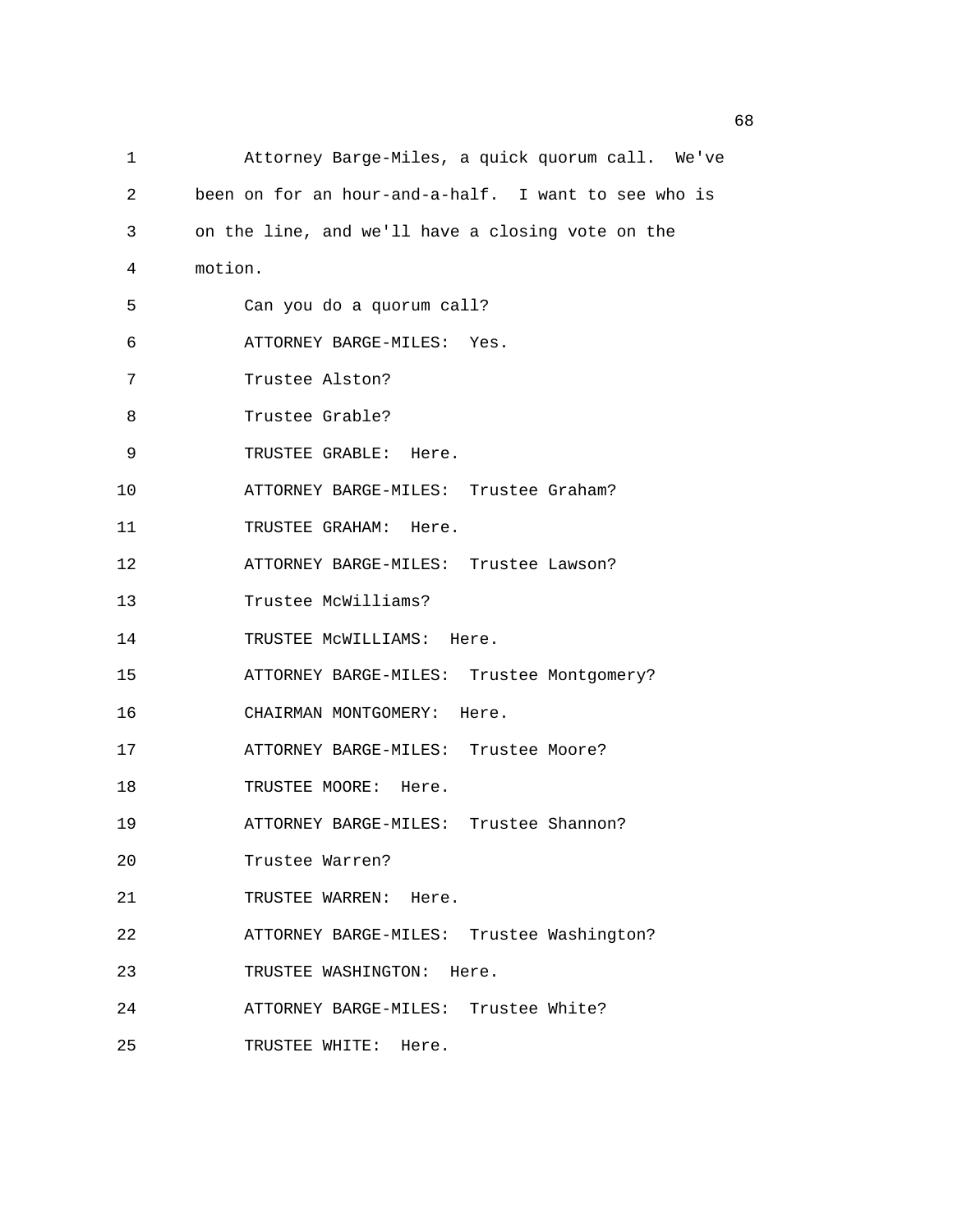- 
- 1 ATTORNEY BARGE-MILES: Trustee Woody?

2 TRUSTEE WOODY: Here.

3 ATTORNEY BARGE-MILES: You still have a quorum. 4 CHAIRMAN MONTGOMERY: We have a quorum.

5 Given the magnitude of this issue, I'm going to 6 ask members for a few minutes and see if we can afford 7 the other trustees an opportunity for them to join us 8 and we will proceed.

9 Attorney Barge-Miles, I think you noted that 10 we've had communication issues, telecommunication 11 issues in the past; I wouldn't want them to miss this 12 for that purpose.

13 If you can attempt to locate Trustees Shannon, 14 Lawson, and Alston, and then we'll proceed, Board. 15 Members, if you would please stand at ease for

16 about 60 seconds. Thank you.

17 ATTORNEY BARGE-MILES: Chair Montgomery?

18 Trustee Lawson should be back.

19 TRUSTEE LAWSON: I'm back on. Sorry about that.

20 Mr. Chair, I know I'm out of order, but I'm

21 running another meeting now with about 15 people; am I

22 allowed to vote now?

23 CHAIRMAN MONTGOMERY: Here's where we are, 24 Trustee Lawson. I simply need to afford -- I asked

25 for 60 seconds to afford the opportunity who had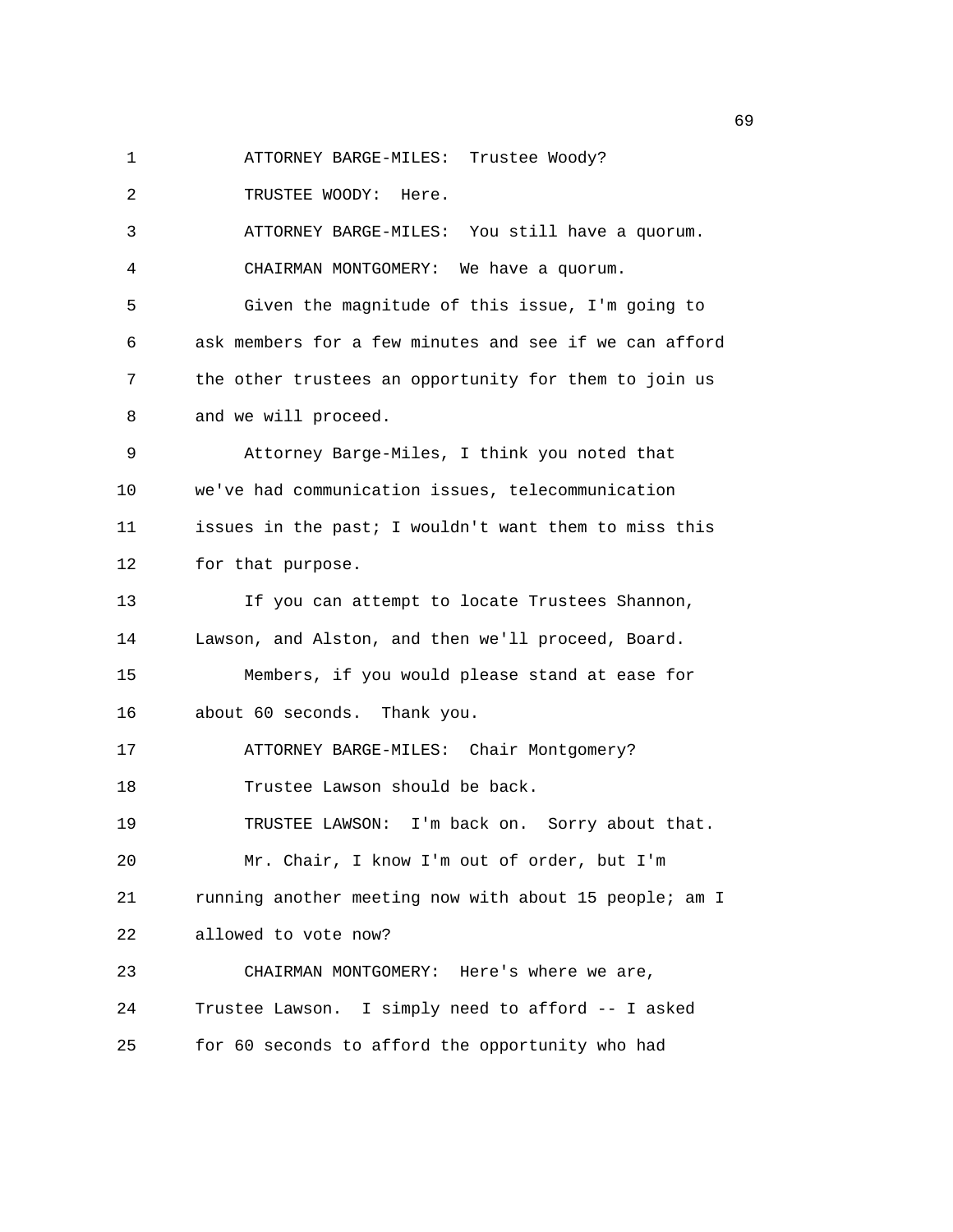1 fallen off of the line.

| 2  | We're missing Trustees Shannon and Alston.<br>If.     |
|----|-------------------------------------------------------|
| 3  | you give us about another 30 seconds, and we're going |
| 4  | to try and locate them and we'll allow you to close   |
| 5  | the conversation and take a vote.                     |
| 6  | Attorney Barge-Miles?                                 |
| 7  | ATTORNEY BARGE-MILES: Trustee Alston is calling       |
| 8  | in right now.                                         |
| 9  | CHAIRMAN MONTGOMERY:<br>Trustee Lawson, you're        |
| 10 | recognized at this time for closing comments as the   |
| 11 | author of the motion.                                 |
| 12 | TRUSTEE LAWSON: Thank you, Mr. Chair. And I'll        |
| 13 | be brief because I do have to run. We've heard a lot  |
| 14 | of good conversation, a lot of good challenge to my   |
| 15 | motion. I appreciate all of the Trustees that dug in; |
| 16 | however, guys please focus on the facts. It's not a   |
| 17 | personal issue. Please focus on the facts.            |
| 18 | We know there's been a violation of policy.<br>We     |
| 19 | know that the contract that we painfully negotiated   |
| 20 | has been violated as recently as early this year,     |
| 21 | 2015. We know funds were taken from E&G accounts      |
| 22 | where they shouldn't have been, and they were repaid  |
| 23 | as recently as this week. You know the ongoing        |
| 24 | challenges we have had.                               |
| 25 | So, if you vote against my motion, I appreciate       |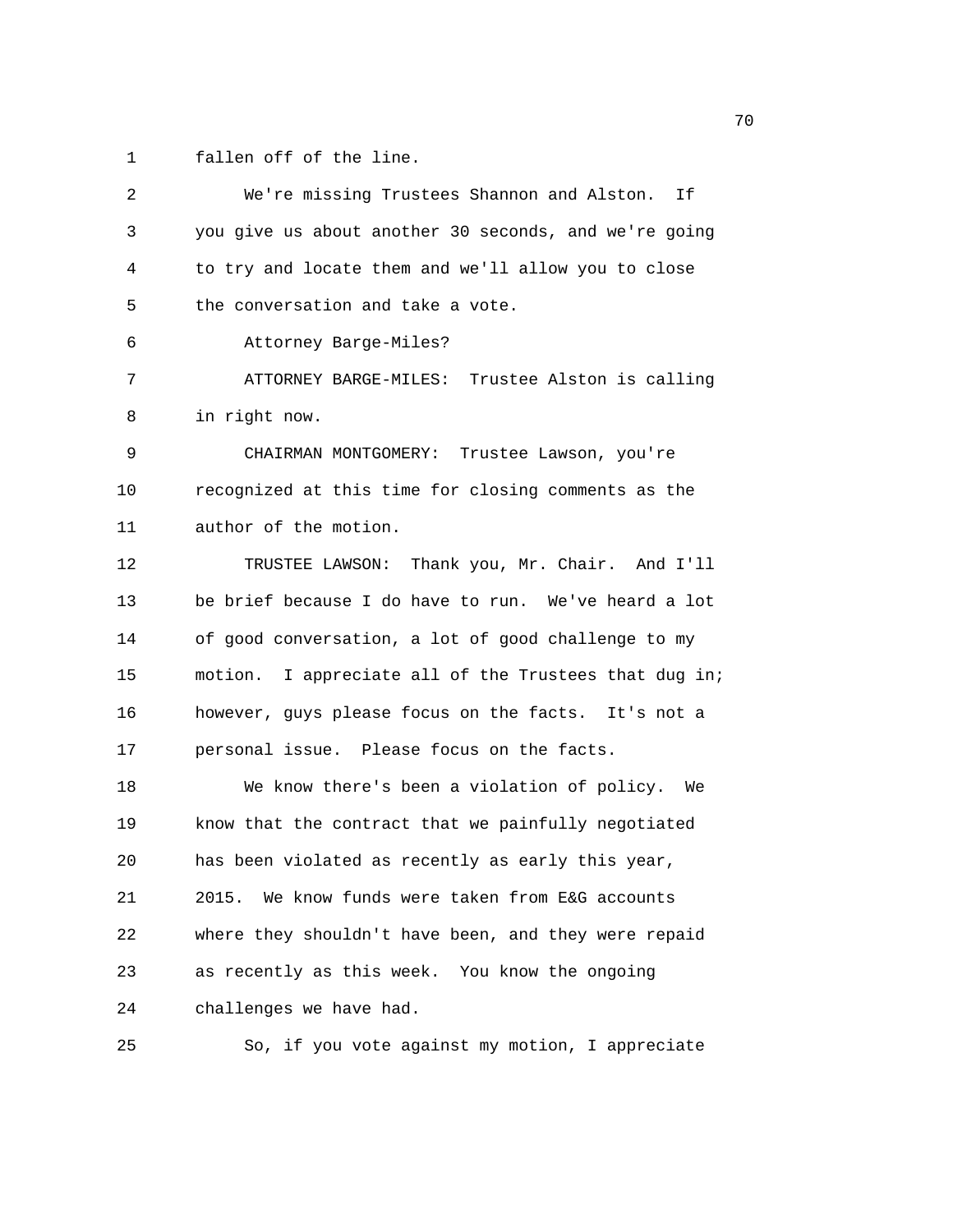1 that. If you vote for my motion, I will appreciate 2 that. But know if you vote against the motion you are 3 condoning the ongoing situations we have at the 4 university that I will continue to work with each and 5 every one of you to address. 6 So Mr. Chair, that concludes my remarks. 7 CHAIRMAN MONTGOMERY: All right. Attorney Barge-8 Miles, the question has been called. 9 TRUSTEE GRAHAM: This is Trustee Graham. 10 CHAIRMAN MONTGOMERY: Trustee Graham. 11 TRUSTEE GRAHAM: Point of order. We publicly 12 notified this meeting as a discussion item, but I 13 don't think it was clarified there would be any 14 action. 15 Are we out of order for this? I think we should 16 give the opportunity for public comment. 17 CHAIRMAN MONTGOMERY: Okay. Trustee Graham, this 18 is an emergency called meeting. It's my 19 understanding, based on conversation with General 20 Counsel, that it has been conducted and called in line 21 of the operating procedures. 22 Attorney McKnight, would you affirm that for me? 23 ATTORNEY McKNIGHT: Pursuant to the Emergency 24 Called Meetings, the Board is able to address all 25 actions that require immediate attention. I think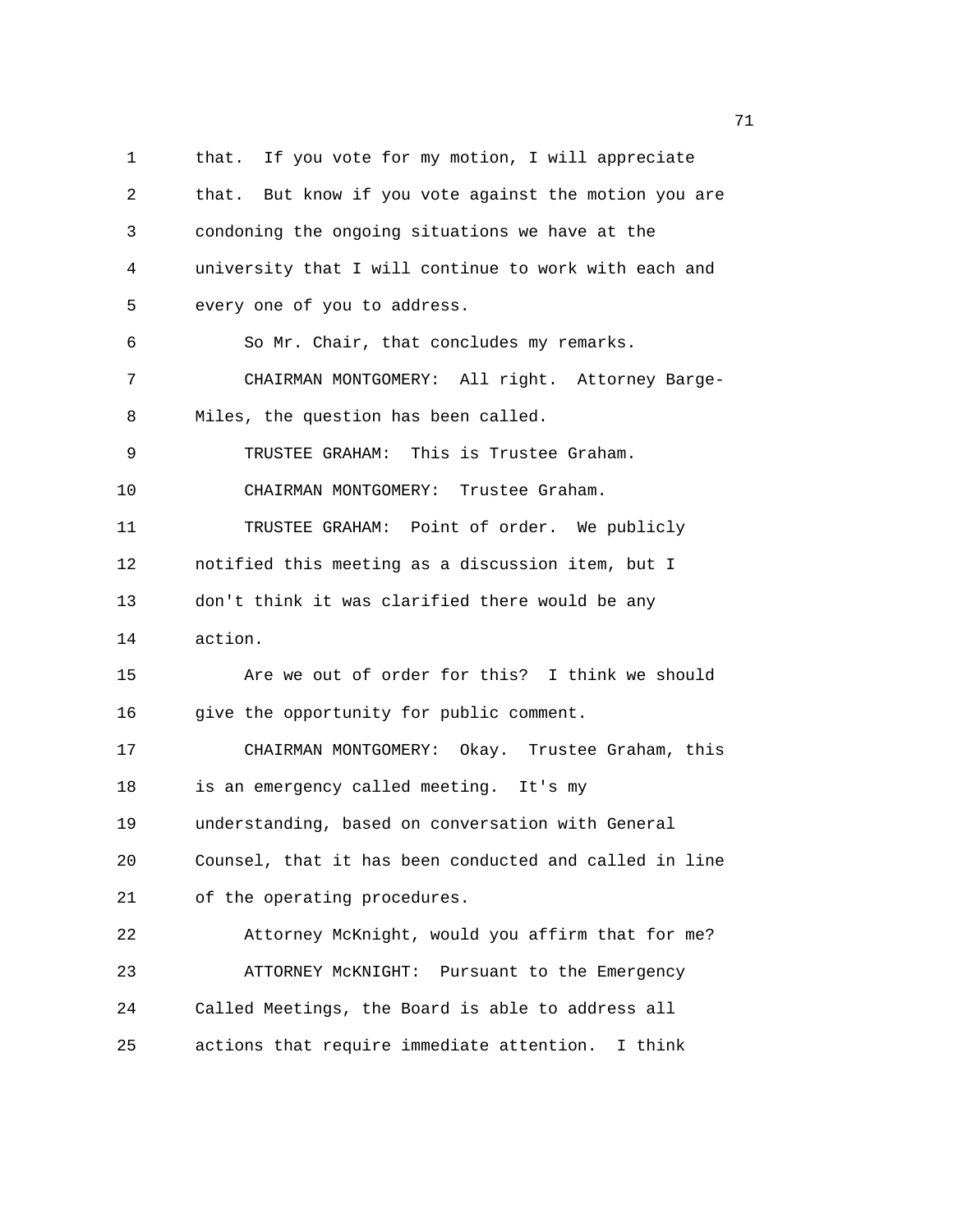1 it's been duly noted as to the Board reporting of

2 financial irregularities or improprieties. 3 CHAIRMAN MONTGOMERY: And with that said, we're 4 going to conduct a roll-call vote. 5 TRUSTEE LAWSON: Mr. Chair, I would ask at that 6 time you please allow me to vote out of order because 7 I have 15 people in a conference that are waiting on 8 me. 9 CHAIRMAN MONTGOMERY: I'll grant the request for 10 the Vice Chair. 11 TRUSTEE GRAHAM: Attorney McKnight? 12 CHAIRMAN MONTGOMERY: We're going to go ahead and 13 conduct the vote. Attorney Barge-Miles, here's where 14 we are. We're going to go ahead and conduct the vote. 15 ATTORNEY BARGE-MILES: Trustee Lawson? 16 TRUSTEE LAWSON: I vote affirmative for my 17 motion. 18 ATTORNEY BARGE-MILES: Trustee Alston? Trustee 19 Alston? 20 TRUSTEE ALSTON: Yes, I'm on the call. 21 ATTORNEY BARGE-MILES: They're voting. 22 TRUSTEE ALSTON: What's the motion? My 23 apologies, is the motion still -- 24 ATTORNEY BARGE-MILES: Yes. Trustee Lawson moved

25 to terminate President Mangum's employment.

процесство производство в село в 1972 године в 1972 године в 1972 године в 1972 године в 1972 године в 1973 го<br>В 1973 године в 1973 године в 1973 године в 1973 године в 1973 године в 1973 године в 1973 године в 1973 годин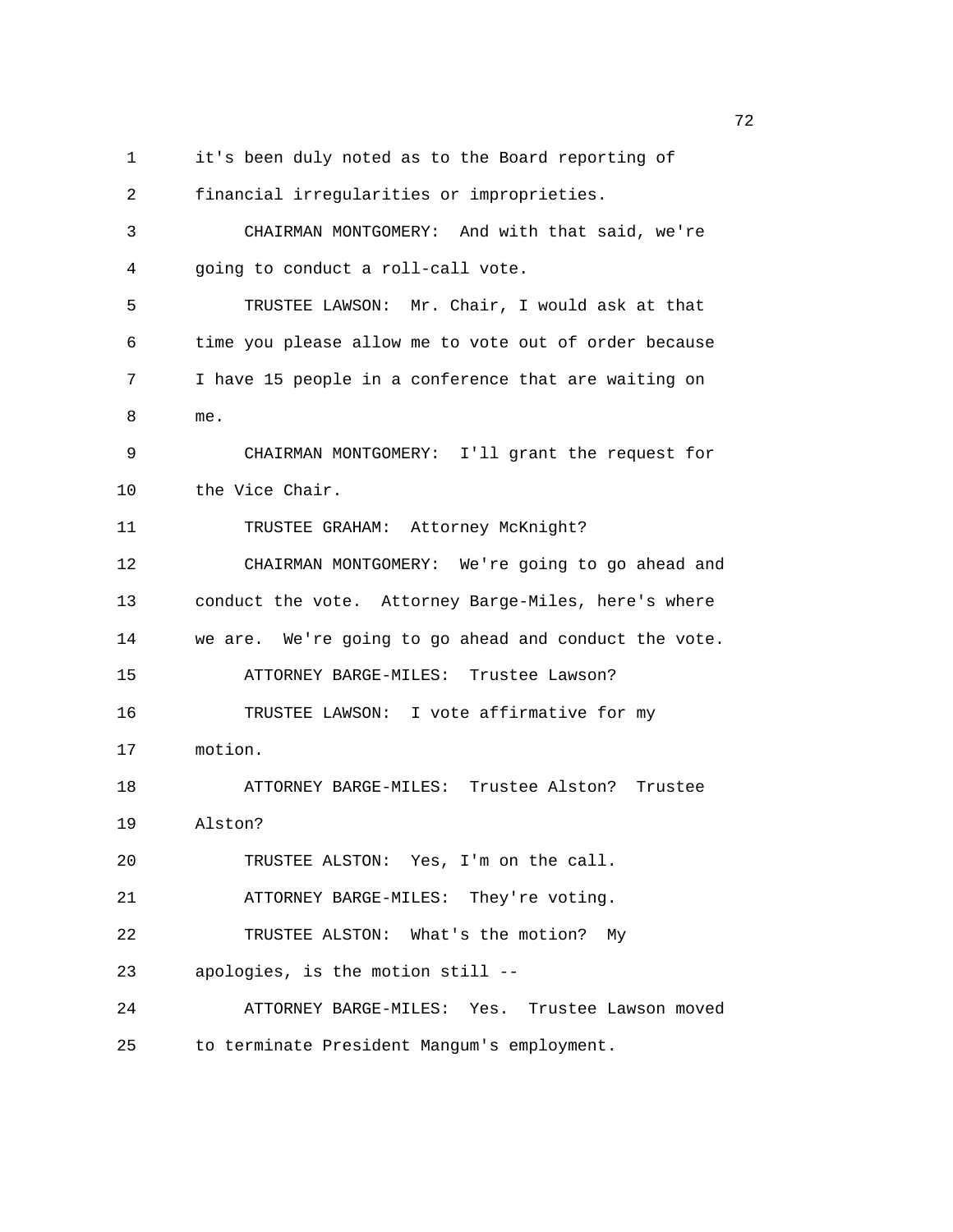1 CHAIRMAN MONTGOMERY: And he was afforded the 2 opportunity to vote first so he has already cast his 3 vote. So please conduct the vote. 4 TRUSTEE ALSTON: Actually, I am going to vote 5 Mr. Chair, but I -- the one piece that is not there is 6 with or without cause; was that conversation held? 7 Again, I'm just getting back on the call. 8 ATTORNEY BARGE-MILES: Trustee Alston? 9 CHAIRMAN MONTGOMERY: I believe it is a point 10 that is a point of information that can be clarified 11 by the author of the motion or the person that 12 seconded. Who seconded the motion? 13 ATTORNEY BARGE-MILES: Trustee Woody seconded the 14 motion. 15 TRUSTEE WOODY: With cause. The answer is, with, 16 my second. 17 ATTORNEY BARGE-MILES: With cause. 18 TRUSTEE GRAHAM: So Mr. Chair, this is Trustee 19 Graham. 20 CHAIRMAN MONTGOMERY: Listen -- 21 TRUSTEE GRAHAM: Can you restate the entire 22 motion? 23 CHAIRMAN MONTGOMERY: Members of the Board, we 24 had entered into a vote. There has been a vote; one 25 vote cast. There was a point of information raised by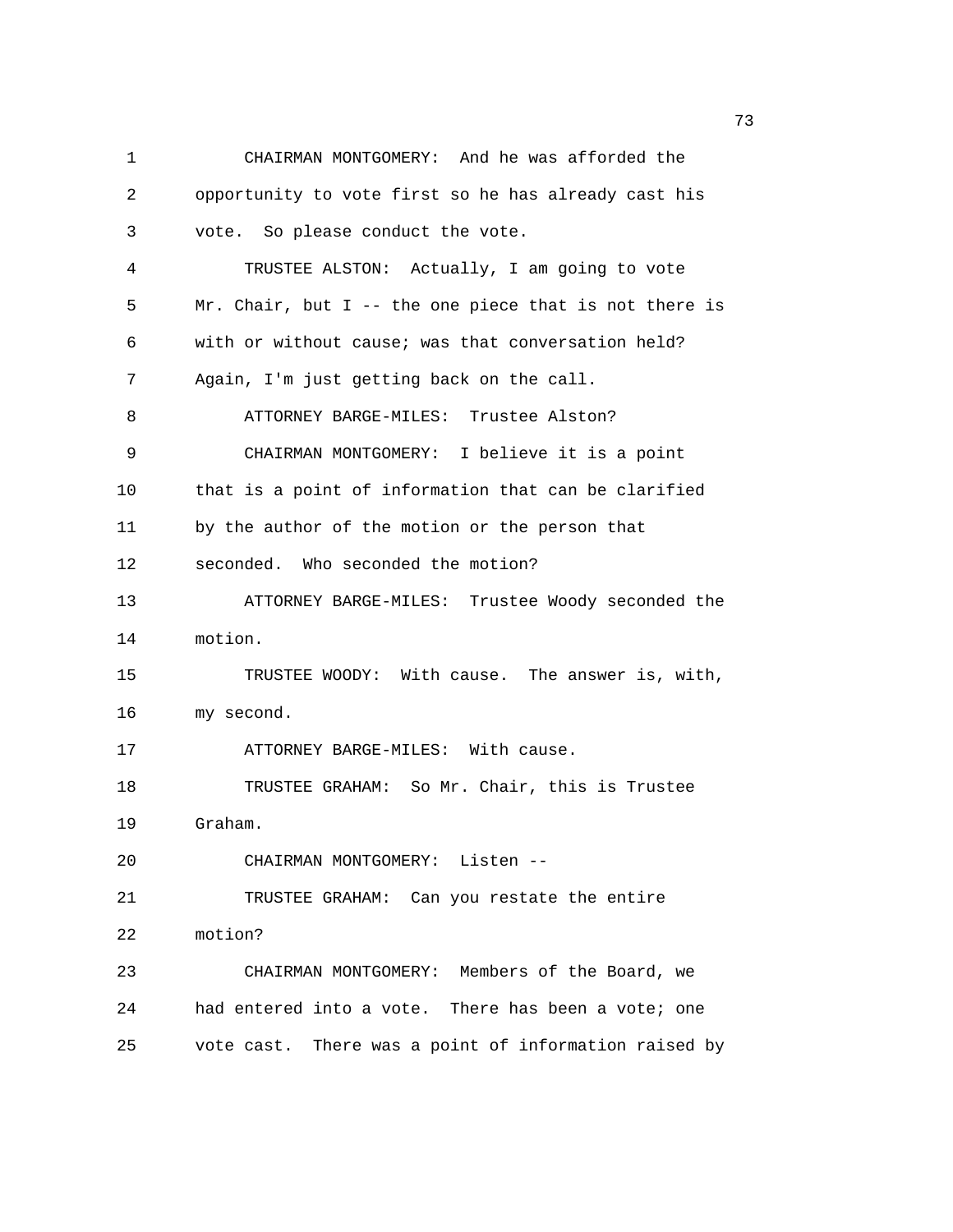1 a member of the Board. The point of information was 2 addressed -- the point of information was actually 3 addressed. If there is a point of order or a point of 4 information we're at -- we're in the voting stage 5 here, so I don't want to be in a posture of not 6 allowing you to have your questions answered, but I 7 think I heard Trustee Graham asking for the motion to 8 be restated? 9 TRUSTEE GRAHAM: Yes. 10 ATTORNEY BARGE-MILES: The motion was Trustee 11 Lawson moved to terminate President Mangum's 12 employment. Trustee Woody seconded the motion and 13 Trustee Woody just indicated that the motion was with 14 cause. 15 CHAIRMAN MONTGOMERY: Attorney Barge-Miles, 16 please proceed with the vote. 17 ATTORNEY BARGE-MILES: Trustee Alston? 18 TRUSTEE GRAHAM: Attorney McKnight, point of 19 order. Attorney McKnight, this is Trustee Graham. 20 Can you provide clarity on with or without cause? 21 What's -- Trustee Lawson stated the motion, so can you 22 restate it since you were the author with everything? 23 This is coming from 10,000 different directions. 24 ATTORNEY BARGE-MILES: I will restate the motion 25 again. The motion is Trustee Lawson moved terminate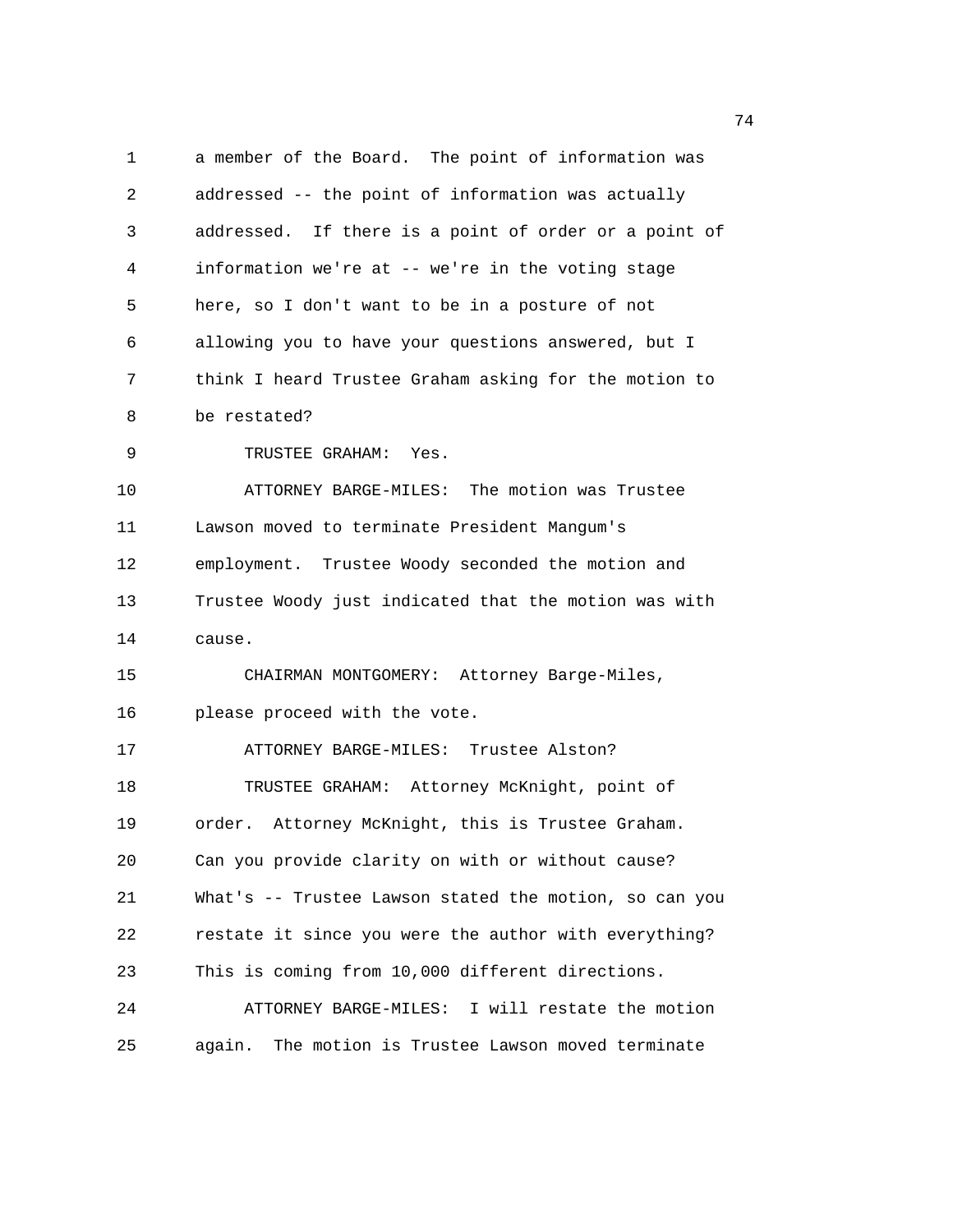1 President Mangum's employment. It was seconded by 2 Trustee Woody. Trustee Woody then indicated as the 3 second, he indicated that it's with cause. 4 TRUSTEE ALSTON: Okay, this is Trustee Alston, 5 again. Point of order, if I could, Mr. Chair? 6 CHAIRMAN MONTGOMERY: Yes. 7 TRUSTEE ALSTON: And I heard Trustee Woody, and 8 if I could, to the maker of the motion, Vice Chair 9 Lawson: It sounds like in your original motion there 10 was no comment on with or without cause. Again, at 11 least in mind with my comments -- and I heard many or 12 some of the conversation -- would you be opposed to 13 accepting that without cause? 14 TRUSTEE WOODY: Mr. Chair, is it possible to go 15 back and read exactly what Trustee Lawson stated at 16 the beginning of the meeting? 17 CHAIRMAN MONTGOMERY: These are all points of -- 18 okay, these are points of information. Trustee Lawson 19 made a motion. The motion by Trustee Lawson has been 20 stated twice by the Board Liaison. I recall him 21 citing passage in the contract for -- in the 22 conversation about the motion. 23 But with that said, I would allow the maker of 24 the motion or the one who seconds the motion to 25 address the potential or the proposed amendment by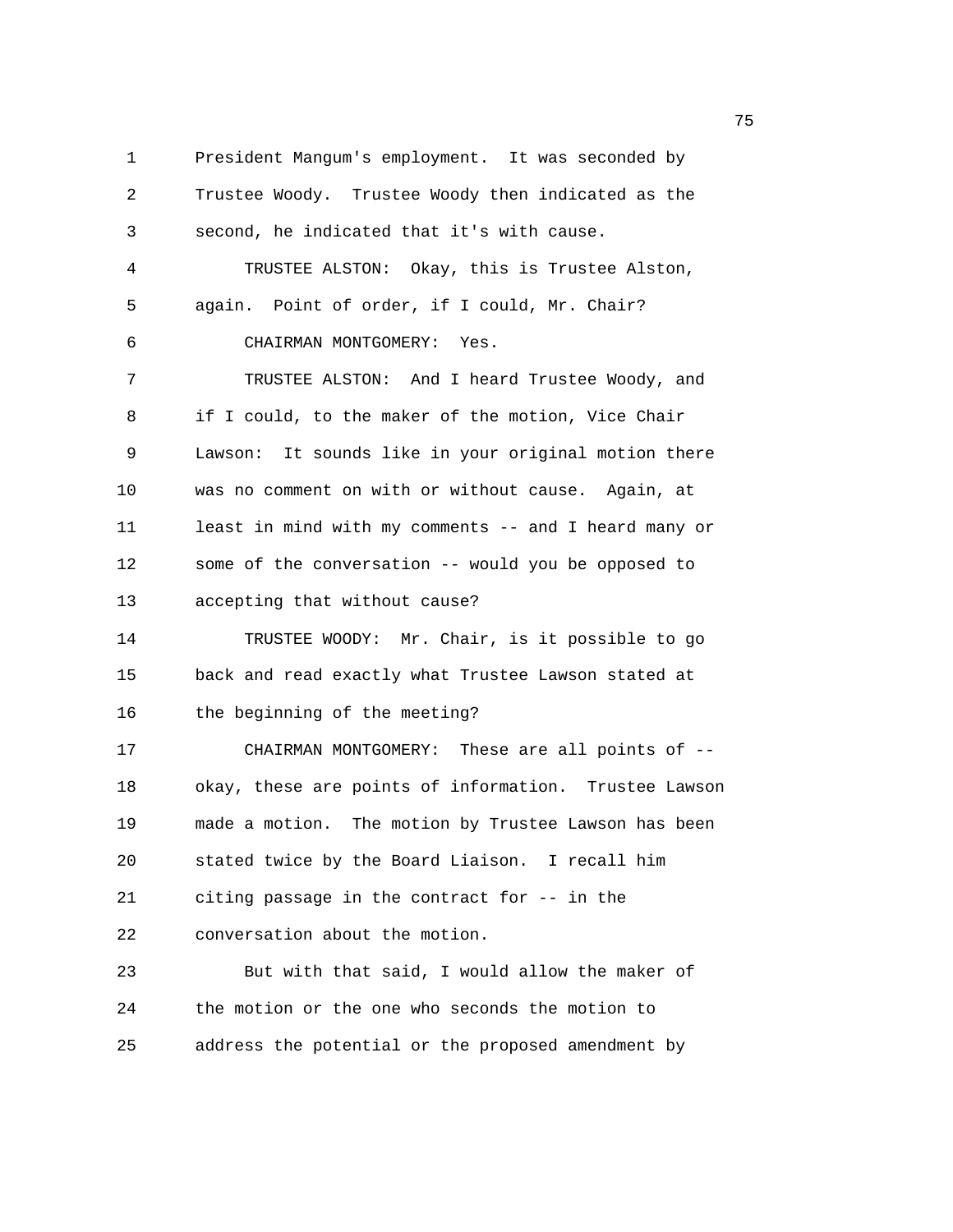1 we're -- I'm sorry. Let me go ahead and enforce the 2 decorum. 3 We have a vote on the table. This is not the 4 appropriate stage for the amendment, so I won't allow

5 the amendment at this time.

6 Attorney Barge-Miles, please proceed.

7 TRUSTEE GRAHAM: Mr. Chair, Mr. Chair, I have a 8 question: When is the appropriate time?

9 CHAIRMAN MONTGOMERY: Okay. Point of

10 information, Trustee Graham. The point of information

11 is that the points of order and the points of

12 information, the time to propose an amendment was

13 prior to the call for a vote.

14 TRUSTEE GRAHAM: Well, we're going to do Trustee 15 Alston --

16 CHAIRMAN MONTGOMERY: Unless you have -- unless 17 you have a point of --

18 TRUSTEE GRAHAM: Mr. Chair, please let me get my 19 comment out. When you're cutting me off, you're 20 cutting off 10,000 stakeholders of this University. 21 I'm sorry, can you please provide clarity,

22 Attorney McKnight, with or without cause? We change 23 motions at any other time; can he restate his motion, 24 included, if we're going to move forward? Please 25 provide clarity. Where is that at? Public comment?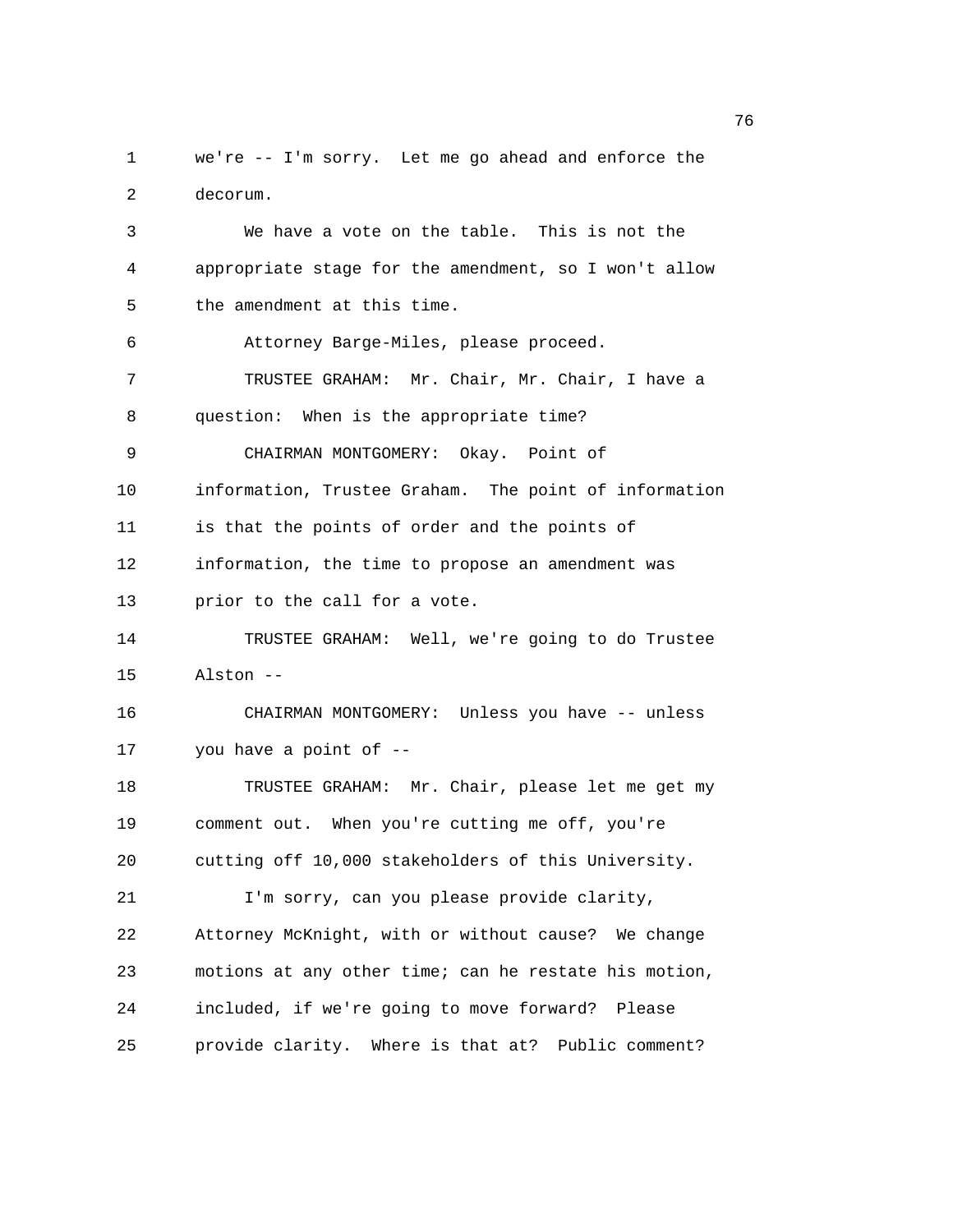1 Can you state where that rule is located, where 2 we can't have any public comment? Or we aren't 3 hearing from the stakeholders, and just moving 4 forward? If we're going to do something, let's do it 5 decent and in order. 6 CHAIRMAN MONTGOMERY: Trustee Graham, your 7 concerns are noted. The appropriate time in which 8 for -- in which proposed changes to the agenda could 9 have been made have passed. You will have an 10 opportunity, upon conclusion of this agenda item, to 11 propose changes to the agenda, so -- 12 TRUSTEE GRAHAM: So point of order -- then it's 13 not right. 14 CHAIRMAN MONTGOMERY: Okay. 15 TRUSTEE McWILLIAMS: Mr. Chair? 16 CHAIRMAN MONTGOMERY: I'm going to enforce the 17 decorum Trustee McWilliams. 18 TRUSTEE McWILLIAMS: Yes, I think we need to 19 clear this up. It was not stated in the motion 20 whether we were talking about with cause or without 21 cause, and I think that's a very important point that 22 the Board -- when people vote, they need to know what 23 that means, with cause or without cause, or what 24 implications would it carry one way or the other, and 25 I think that what Trustee Alston was trying to find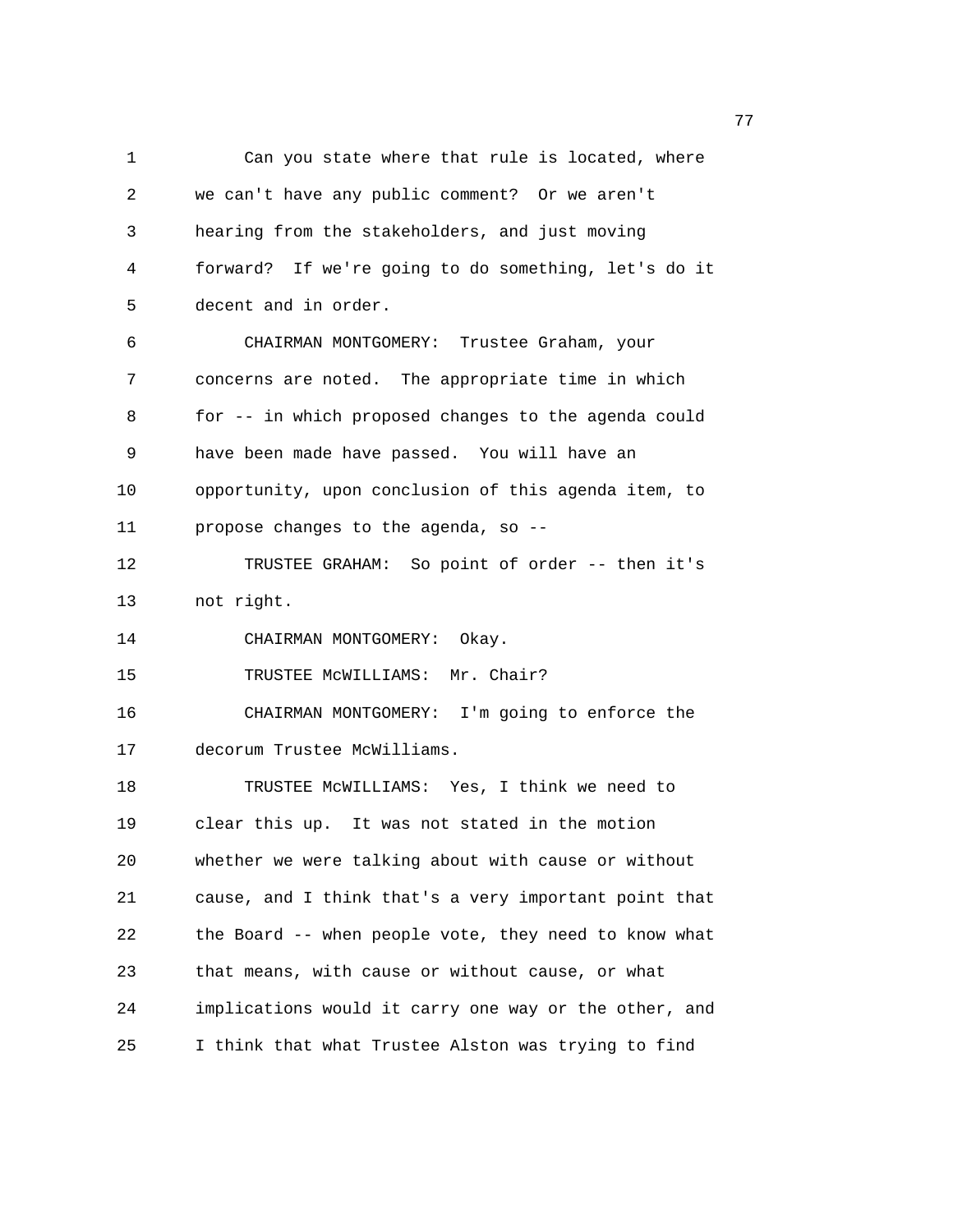1 out and I think it might have some effect on how 2 people vote.

3 TRUSTEE GRAHAM: Thank you, Trustee McWilliams. 4 TRUSTEE McWILLIAMS: And we need to know, and 5 once we clear that up, I think people can comfortably 6 vote.

7 CHAIRMAN MONTGOMERY: I agree, and so for the 8 third time, I'm going to ask the Board Liaison to 9 restate the motion. And with regard to clarity on the 10 with or without cause on the person who made the 11 motion or the person who made the second, I'm going 12 ask you to allow for clarity with regard to whether it 13 was with cause or without cause.

14 Attorney Barge-Miles, will you please restate the 15 motion?

16 ATTORNEY BARGE-MILES: Trustee Lawson moved to 17 terminate President Mangum's employment. It was 18 seconded by Trustee Woody.

19 TRUSTEE WOODY: Yes, I seconded it, and for 20 clarification, I was under the impression it was with 21 cause. But with the caveat, I would suggest we go 22 back and read the motion again; whoever is the 23 secretary whoever recorded the motion, so you can find 24 out exactly whether I'm right or I'm incorrect. But 25 it's my impression that his motion relates to with

na a shekara ta 1972 a 1972 a 1972 a 1972 a 1972 a 1972 a 1972 a 1972 a 1972 a 1972 a 1972 a 1972 a 1972 a 19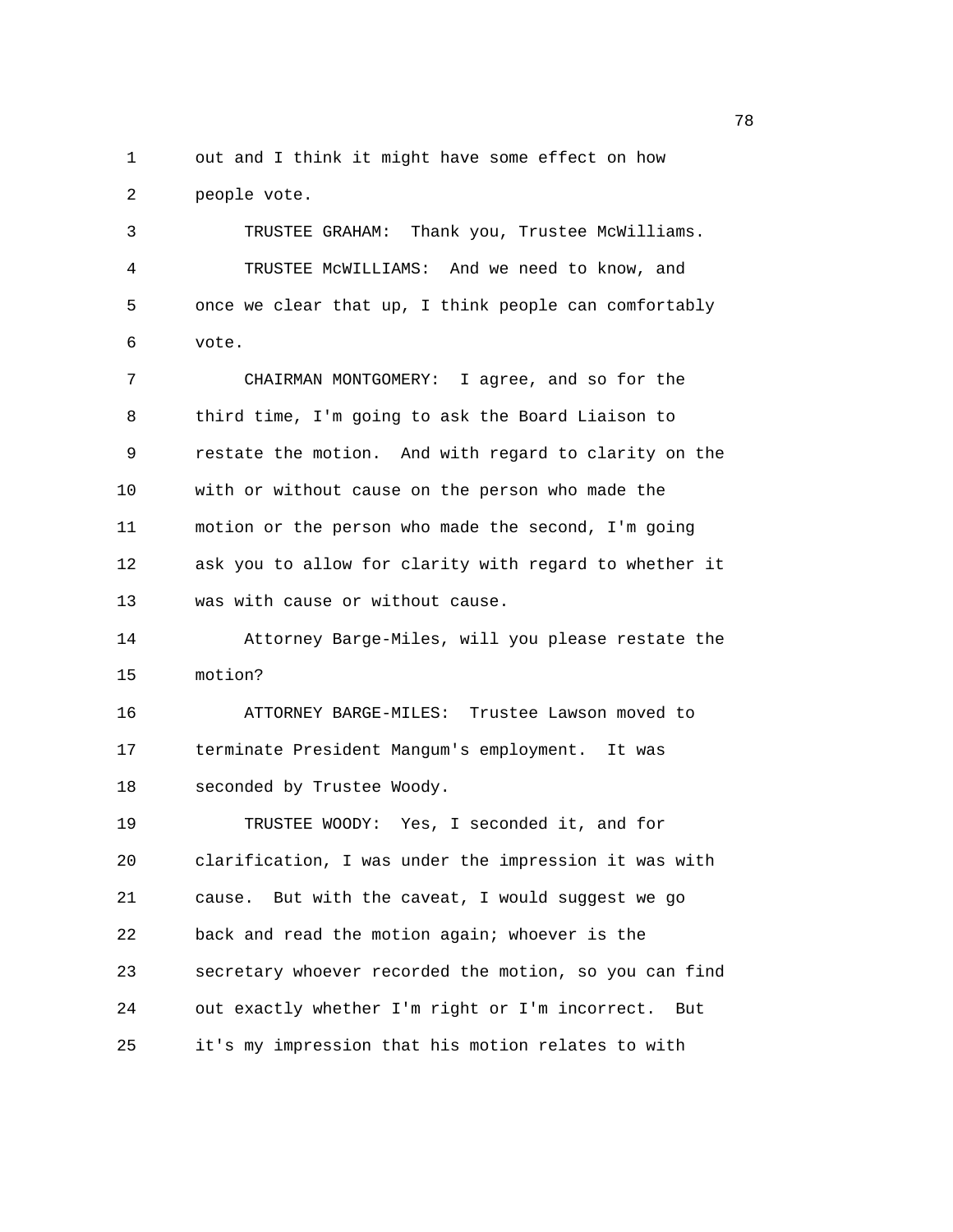1 cause.

| 2  | ATTORNEY BARGE-MILES: We have the court reporter       |
|----|--------------------------------------------------------|
| 3  | looking now, Mr. Chair, if that's your desire.         |
| 4  | CHAIRMAN MONTGOMERY: I will again, for clarity's       |
| 5  | sake, Trustee Graham and Trustee McWilliams and        |
| 6  | Trustee Woody, y'all raised a valid concern.<br>I'm    |
| 7  | going to ask the court reporter to provide the exact   |
| 8  | motion so that it can be restated and we will proceed. |
| 9  | (Thereupon, meeting went off the record for            |
| 10 | reporter to look for said motion.)                     |
| 11 | ATTORNEY BARGE-MILES: The operator is trying to        |
| 12 | contact Trustee Lawson right now.                      |
| 13 | CHAIRMAN MONTGOMERY: Trustee Lawson?                   |
| 14 | TRUSTEE LAWSON: Yes.                                   |
| 15 | CHAIRMAN MONTGOMERY: I just decided to move            |
| 16 | forward by contacting the author of the motion.        |
| 17 | Trustee Graham, I believe had a point of order.        |
| 18 | Trustee Lawson, would you please restate your motion?  |
| 19 | There's a question with regard to the motion. We are   |
| 20 | going to conduct a vote after restatement of the       |
| 21 | motion.                                                |
| 22 | TRUSTEE LAWSON: Yes, sir. Mr. Chairman, I              |
| 23 | hereby move to terminate Dr. Mangum's employment       |
| 24 | agreement, due to incurable cause, and in accordance   |
| 25 | with 11.1, section D and E, of her Employment          |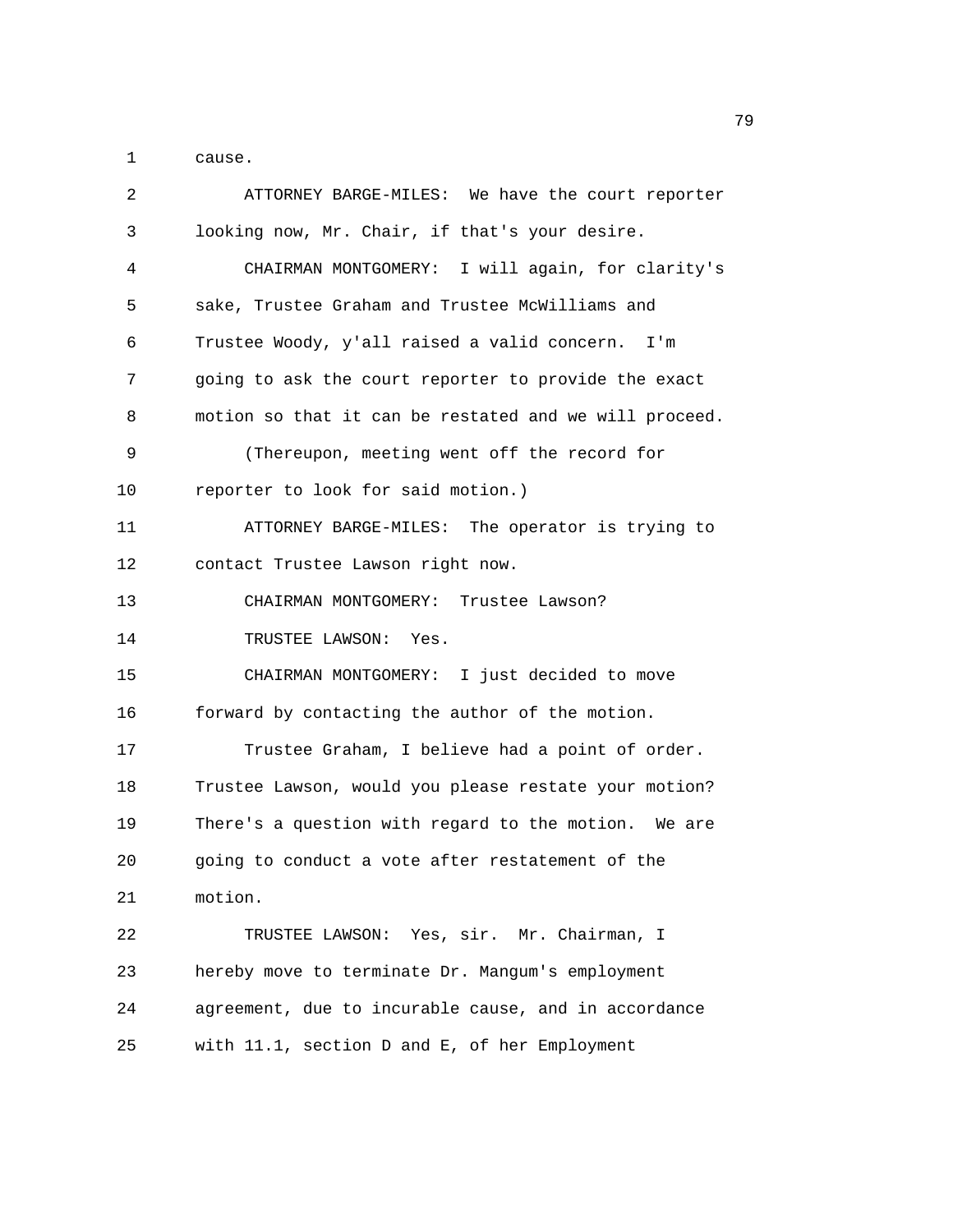1 Contract.

2 CHAIRMAN MONTGOMERY: Okay. The motion has been 3 restated. 4 Trustee Graham, you had a point of order or point 5 of information? 6 TRUSTEE GRAHAM: Again, Chairman Montgomery, is 7 that with or without cause? That's where Trustee 8 Alston and -- 9 TRUSTEE LAWSON: It was with cause; incurable 10 with cause. 11 TRUSTEE GRAHAM: I also have a question, 12 Mr. Chair. 13 When would the termination become effective, if 14 this was to move forward, and how many days? 15 CHAIRMAN MONTGOMERY: VP McKnight? 16 ATTORNEY McKNIGHT: If it's with cause, it would 17 be, given the contract, effective immediately. 18 TRUSTEE GRAHAM: So today, if this moves 19 forwards, the Board if firing the President today, yes 20 or no? 21 CHAIRMAN MONTGOMERY: That's again, accepted as a 22 point of information. I believe that VP McKnight has 23 answered your question, but she asked the question 24 again. 25 VP McKnight?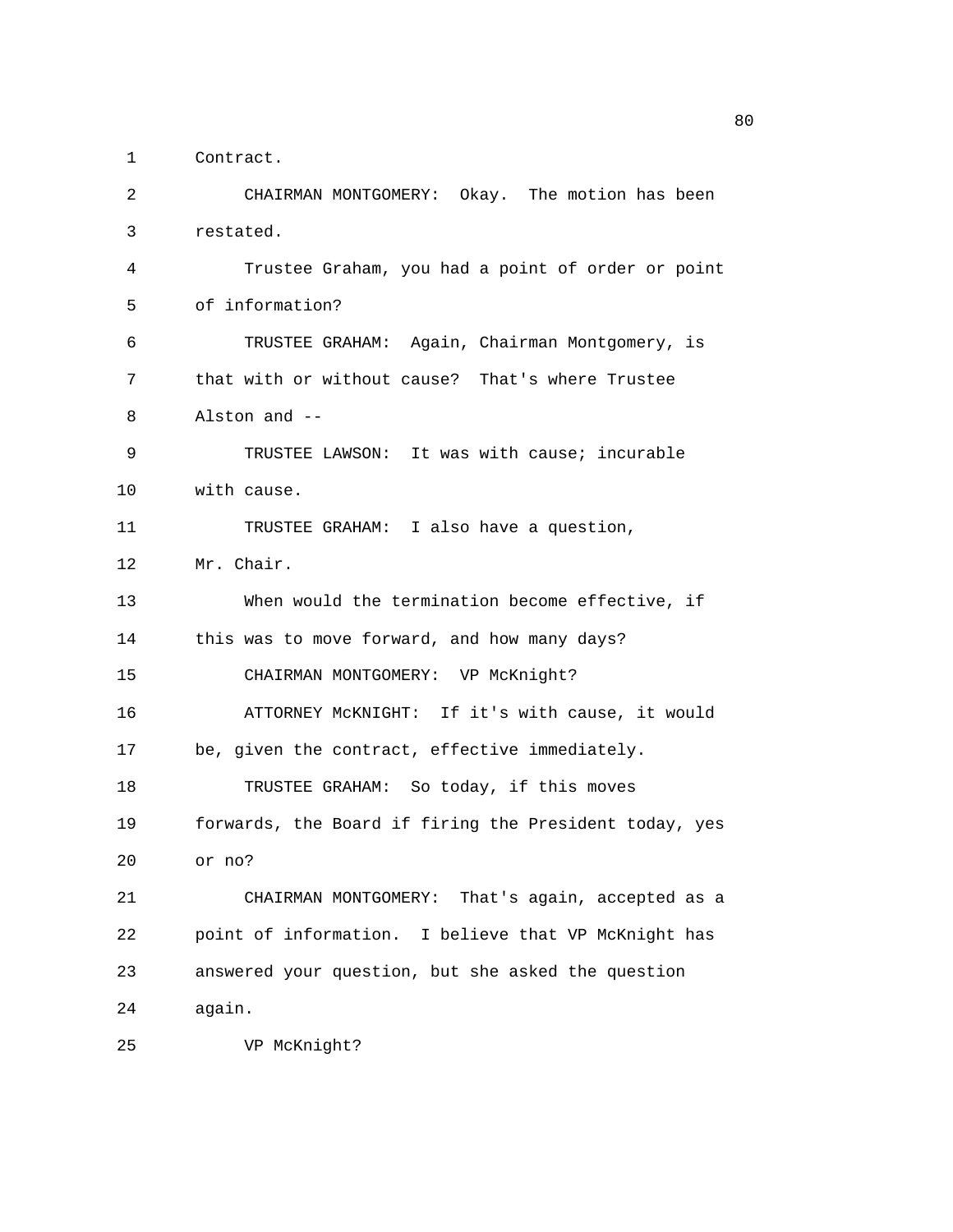1 ATTORNEY McKNIGHT: Based upon the motion and the 2 contract, with cause would mean effective immediately. 3 CHAIRMAN MONTGOMERY: Okay. Members of the 4 Board, we're going to proceed with a vote. 5 Attorney Barge-Miles, please conduct the vote 6 with regard to the motion. That has been made and 7 seconded -- 8 TRUSTEE GRAHAM: Point of order. 9 CHAIRMAN MONTGOMERY: We're going to move -- 10 TRUSTEE GRAHAM: Point of order, Mr. Chair. I 11 would ask for a friendly amendment, Vice Chair Lawson, 12 to the maker of the motion, that we will at least give 13 the President through midnight tonight, if this was to 14 move forward. 15 TRUSTEE LAWSON: Less I hear in form -- 16 CHAIRMAN MONTGOMERY: I'm sorry, Trustee Lawson, 17 we can barely hear (inaudible). 18 TRUSTEE LAWSON: (Inaudible). 19 CHAIRMAN MONTGOMERY: I'm sorry. Trustee Lawson? 20 ATTORNEY BARGE-MILES: I think he's presenting 21 something. This is Linda. 22 CHAIRMAN MONTGOMERY: Okay. A point of 23 information was raised by -- excuse me -- an 24 amendment. Was that in the form of a proposed 25 friendly amendment through the process, Trustee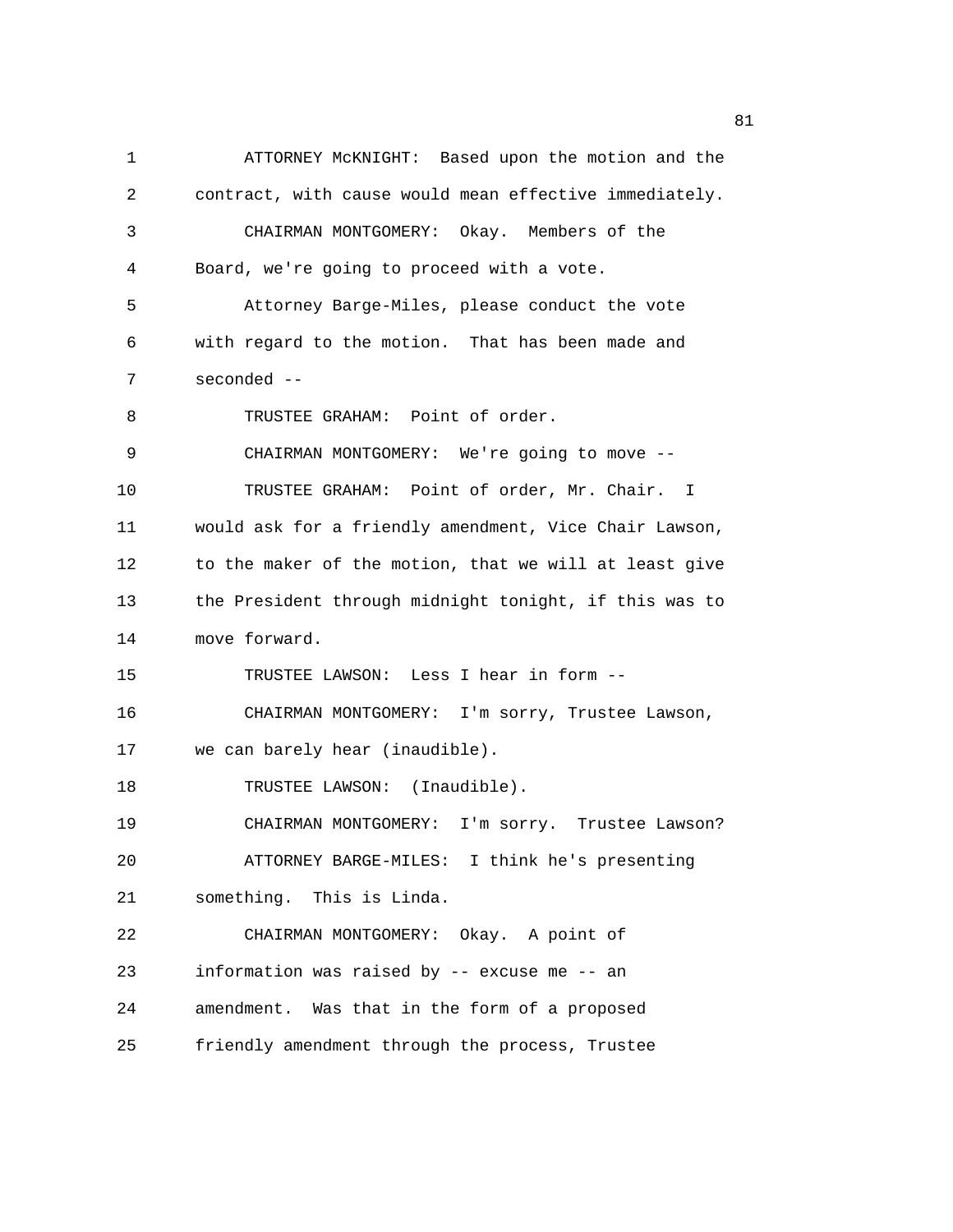1 Graham?

| 2  | TRUSTEE GRAHAM: Yes, sir.                              |
|----|--------------------------------------------------------|
| 3  | CHAIRMAN MONTGOMERY: And so for clarity, you're        |
| 4  | asking that the motion be amended to allow for a       |
| 5  | termination to go into effect at midnight tonight?     |
| 6  | I'm just restating your friendly amendment.            |
| 7  | In the event that this was to<br>TRUSTEE GRAHAM:       |
| 8  | move forward, please, at least allow her till midnight |
| 9  | tonight.                                               |
| 10 | CHAIRMAN MONTGOMERY:<br>Trustee Lawson, do you         |
| 11 | accept the friendly amendment?                         |
| 12 | Trustee Lawson? Given the magnitude of this, and       |
| 13 | insuring that we are procedurally moving forward       |
| 14 | correctly with this, I do want to have the opportunity |
| 15 | for your amendment to be addressed, Trustee Graham.    |
| 16 | We have experienced technical difficulties             |
| 17 | before, so I do want to allow the author the           |
| 18 | opportunity to respond.                                |
| 19 | Attorney Barge-Miles, can you facilitate --            |
| 20 | ATTORNEY BARGE-MILES: I'm trying to reach him          |
| 21 | now. He's still connected. I'm trying to call his      |
| 22 | office now. He's coming back on.                       |
| 23 | CHAIRMAN MONTGOMERY:<br>Hello?                         |
| 24 | TRUSTEE LAWSON: Hello?                                 |
| 25 | CHAIRMAN MONTGOMERY: Hello, Trustee Lawson,            |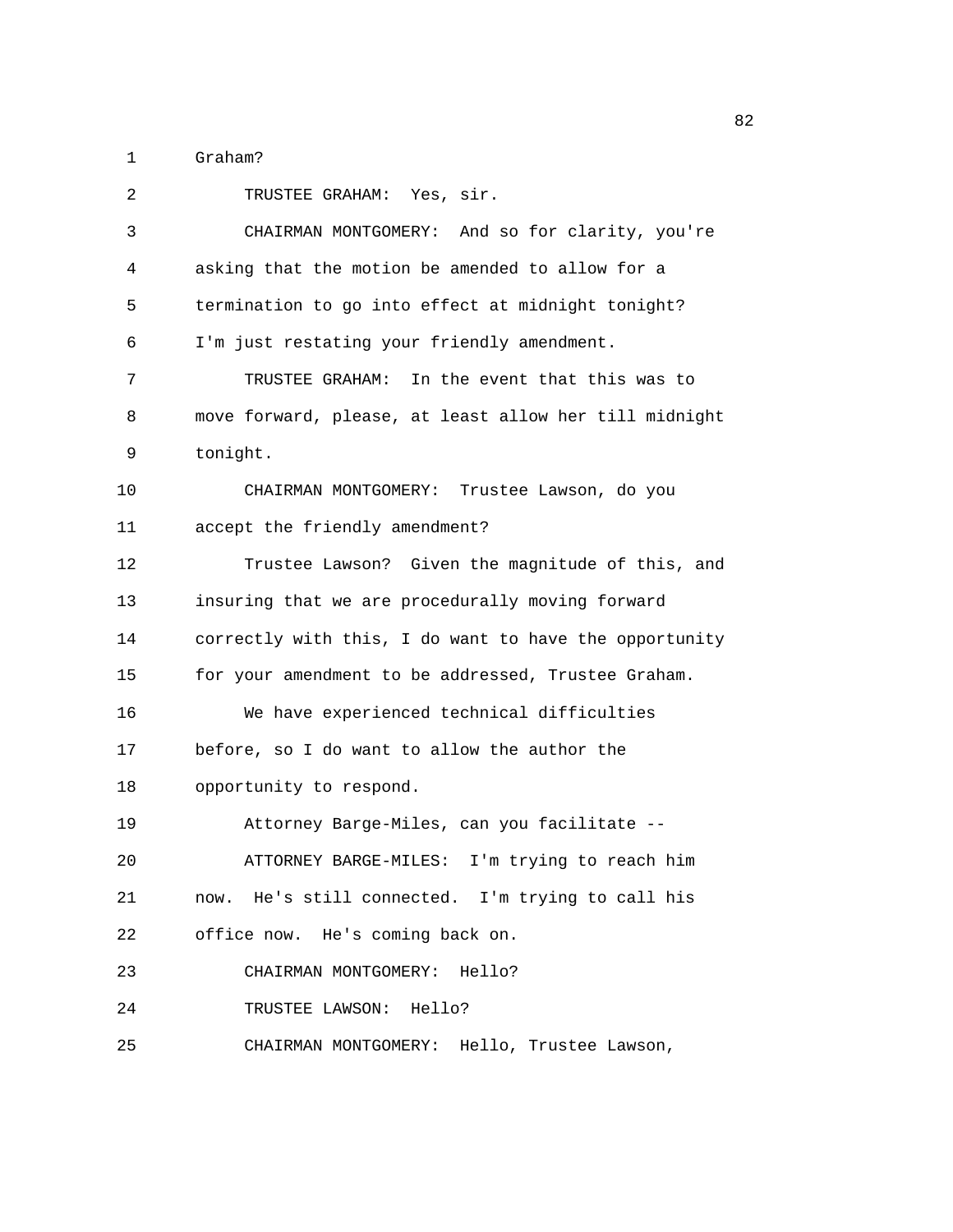1 there's been a proposed friendly amendment to your 2 motion.

3 Trustee Graham, will you please state your 4 proposed friendly amendment? 5 TRUSTEE GRAHAM: Trustee Lawson, would you accept 6 a friendly amendment that if this does move forward, 7 to terminate the President's contract, at least until 8 midnight tonight? 9 TRUSTEE LAWSON: Until midnight tonight, is the 10 question? Yes, I can accept that, Trustee Graham. 11 There's not an issue with that. 12 Sorry, again, Chairman, for being tardy. I had 13 15 people that I was trying to deal with. 14 CHAIRMAN MONTGOMERY: Okay. There's a motion 15 that's been made. I'm going to ask the Board Liaison 16 to restate the motion with the friendly amendment. 17 ATTORNEY BARGE-MILES: If Trustee Lawson could 18 restate his motion? 19 TRUSTEE LAWSON: Yes, ma'am, I can. 20 CHAIRMAN MONTGOMERY: If you'll restate your 21 motion and adding the friendly amendment. 22 TRUSTEE LAWSON: Yes, sir, Mr. Chair. Sorry for 23 over-talking you there. 24 I hereby move to terminate Dr. Mangum's 25 employment agreement, due to incurable cause, in

en andere de la constantin de la constantin de la constantin de la constantin de la constantin de la constantin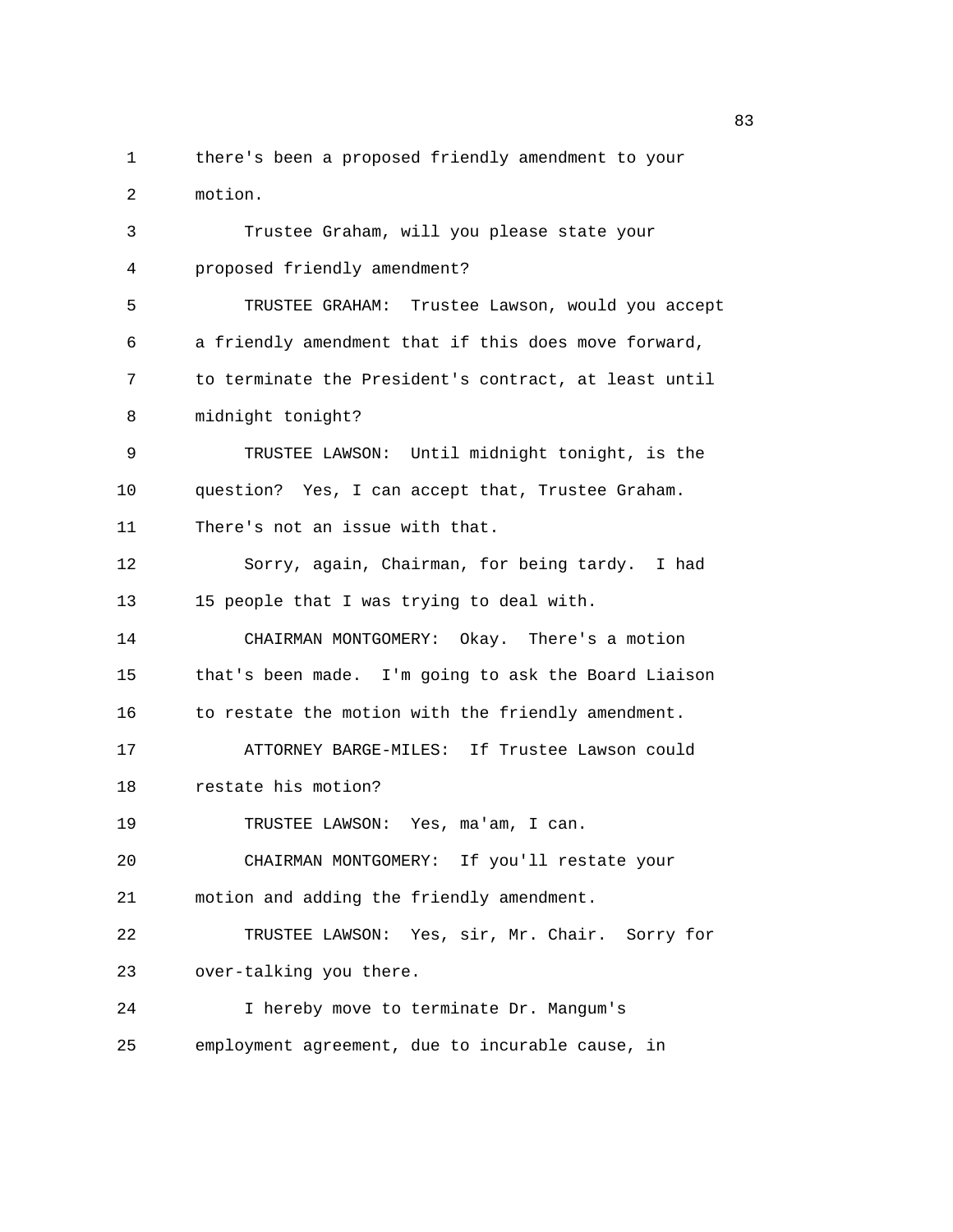1 accordance with portions 11.1 of sections D and E of 2 her employment agreement, with the additional friendly 3 amendment from Trustee Graham, of waiting until 4 midnight tonight. 5 CHAIRMAN MONTGOMERY: Point of information Vice-6 President McKnight, is this allowed in accordance with 7 the contract? Vice-President McKnight? 8 ATTORNEY McKNIGHT: To the extent that it's the 9 will of the Board, yes. 10 CHAIRMAN MONTGOMERY: Okay. So there's a motion 11 that's been made and properly seconded. 12 Are we ready for the question? The time is not 13 -- okay. Yes, the time to have the discussion is not 14 during the vote, and I'm telling you upfront it won't 15 be allowed once we get into the vote. So we're at the 16 point of calling for the question. The motion has 17 been made. There's been a proper second. We've 18 complete discussion phase. 19 With that said, we'll proceed with a vote. 20 Attorney Barge-Miles, will you please proceed. 21 ATTORNEY BARGE-MILES: Trustee Alston? 22 TRUSTEE ALSTON: No. 23 ATTORNEY BARGE-MILES: Trustee Grable? 24 TRUSTEE GRABLE: Yes. 25 ATTORNEY BARGE-MILES: Trustee Graham?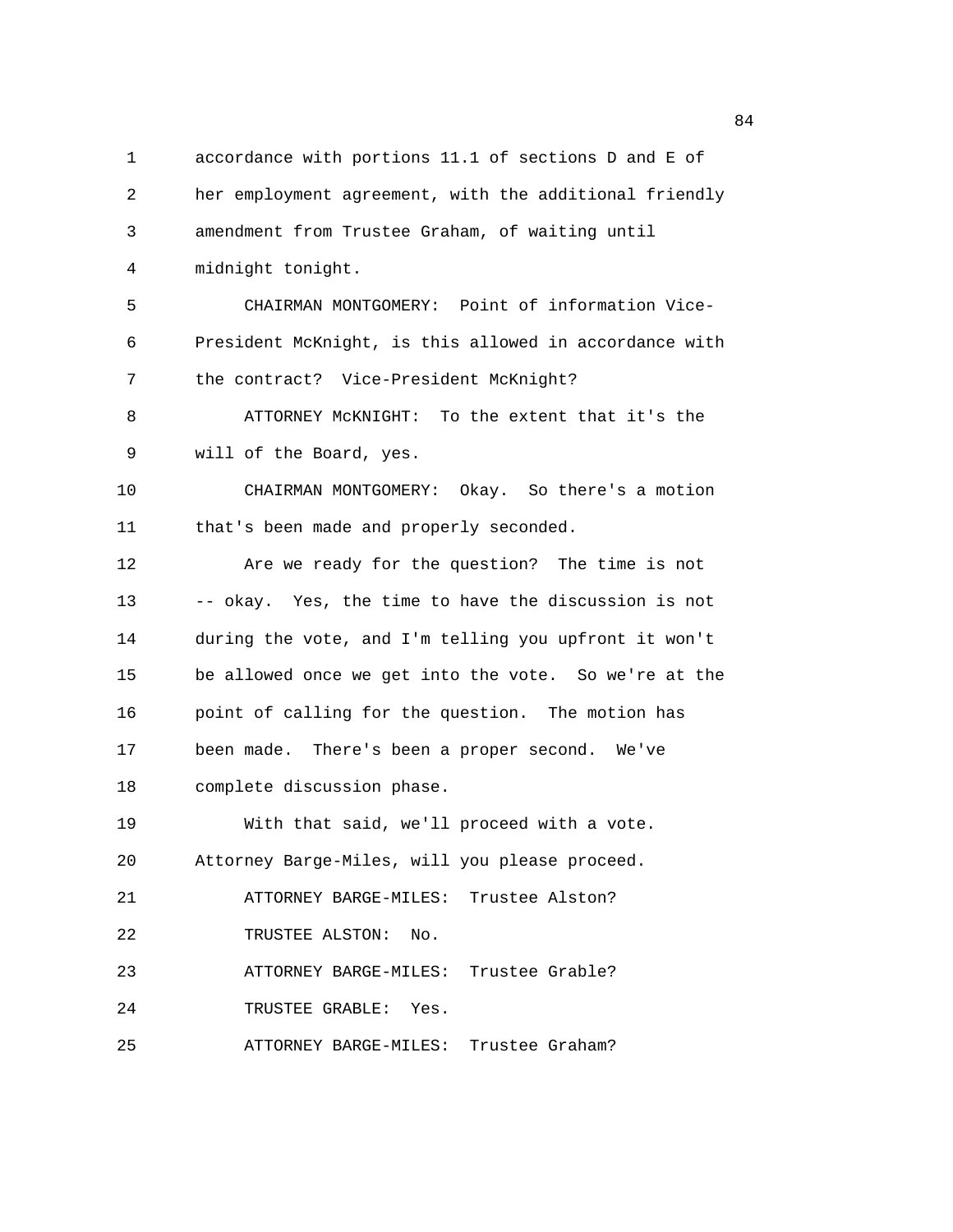- 1 TRUSTEE GRAHAM: No.
- 2 ATTORNEY BARGE-MILES: Trustee Lawson?
- 3 TRUSTEE LAWSON: Yes.
- 4 ATTORNEY BARGE-MILES: Trustee McWilliams?
- 5 TRUSTEE McWILLIAMS: Yes.
- 6 ATTORNEY BARGE-MILES: Trustee Montgomery?
- 7 CHAIRMAN MONTGOMERY: Yes.
- 8 ATTORNEY BARGE-MILES: Trustee Moore?
- 9 TRUSTEE MOORE: No.
- 10 ATTORNEY BARGE-MILES: Trustee Shannon?
- 11 TRUSTEE SHANNON: No.
- 12 ATTORNEY BARGE-MILES: Trustee Warren?
- 13 TRUSTEE WARREN: No.
- 14 ATTORNEY BARGE-MILES: Trustee Washington?
- 15 TRUSTEE WASHINGTON: No.
- 16 ATTORNEY BARGE-MILES: Trustee White?
- 17 TRUSTEE WHITE: No.
- 18 ATTORNEY BARGE-MILES: Trustee Woody?
- 19 TRUSTEE WOODY: Yes.
- 20 Mr. Chair? I would like to make a motion.
- 21 CHAIRMAN MONTGOMERY: I heard Trustee Woody. I
- 22 do need to complete the vote tally. What is the vote
- 23 tally, Attorney Barge-Miles?
- 24 ATTORNEY BARGE-MILES: Seven nos; five yes. 25 CHAIRMAN MONTGOMERY: So the motion fails by a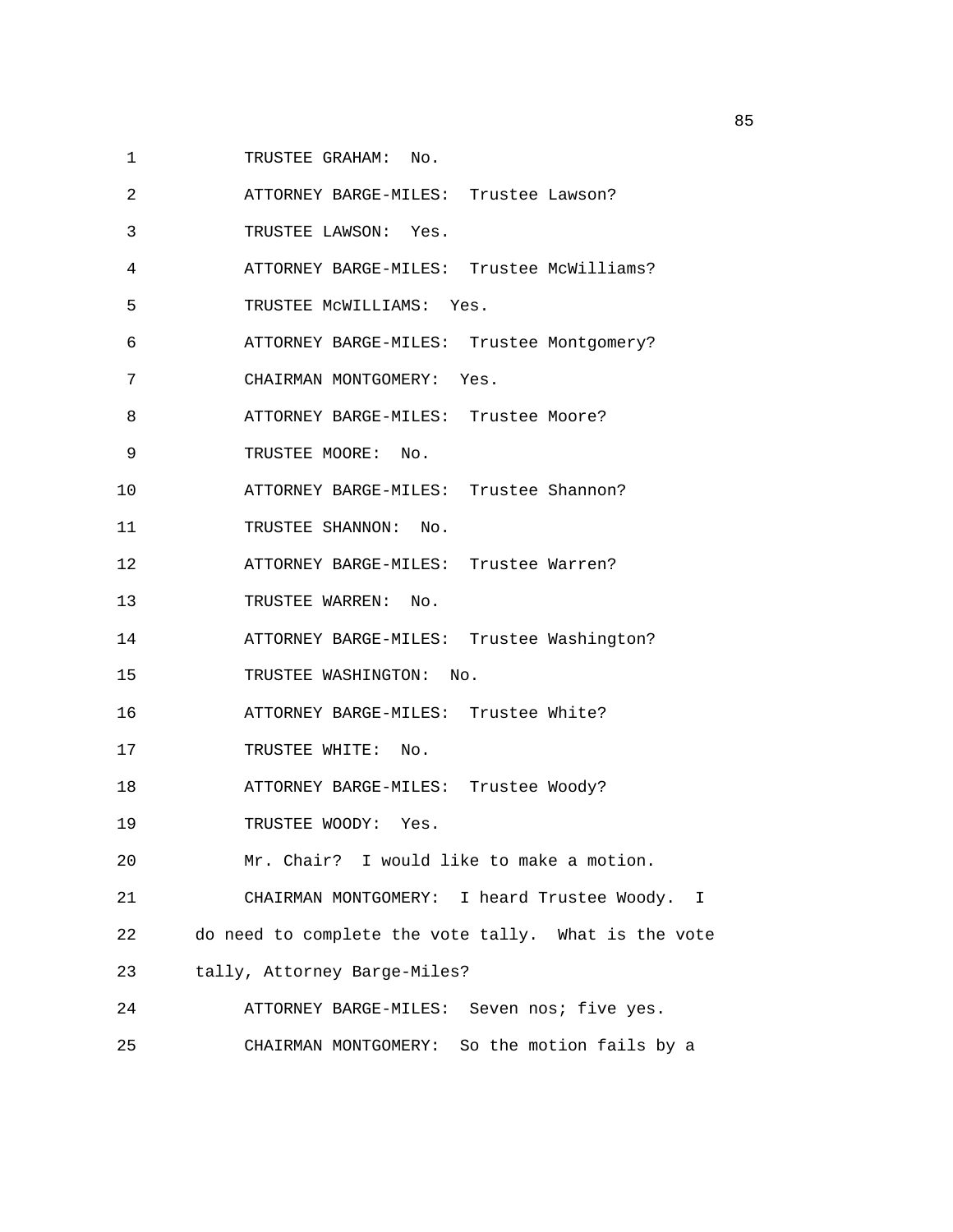1 vote of five to seven.

| 2  | And Trustee Woody, what is your motion?              |
|----|------------------------------------------------------|
| 3  | TRUSTEE WOODY: Yes, thank you.                       |
| 4  | Mr. Chairman, I would like to make a motion to       |
| 5  | terminate the President's contract with a vote of no |
| 6  | confidence.                                          |
| 7  | CHAIRMAN MONTGOMERY: For clarity's sake, and         |
| 8  | given where we have been, I would ask that you cite  |
| 9  | whether it would be for cause or without cause?      |
| 10 | TRUSTEE WOODY: Without cause.                        |
| 11 | CHAIRMAN MONTGOMERY: Okay. Would you please          |
| 12 | restate the motion?                                  |
| 13 | TRUSTEE WOODY: I would like to make a                |
| 14 | recommendation that we terminate the President's     |
| 15 | contract, without cause, for no confidence.          |
| 16 | CHAIRMAN MONTGOMERY: Motion that was been made.      |
| 17 | Is there a second?                                   |
| 18 | TRUSTEE LAWSON: Second.                              |
| 19 | CHAIRMAN MONTGOMERY: Motion has been made and        |
| 20 | properly seconded. Is there any discussion?          |
| 21 | Hearing none $-$ -                                   |
| 22 | TRUSTEE ALSTON: Yes, Mr. Chair, there's              |
| 23 | discussion.                                          |
| 24 | CHAIRMAN MONTGOMERY: Okay. Trustee Alston?           |
| 25 | TRUSTEE ALSTON: Yes, and thank you,                  |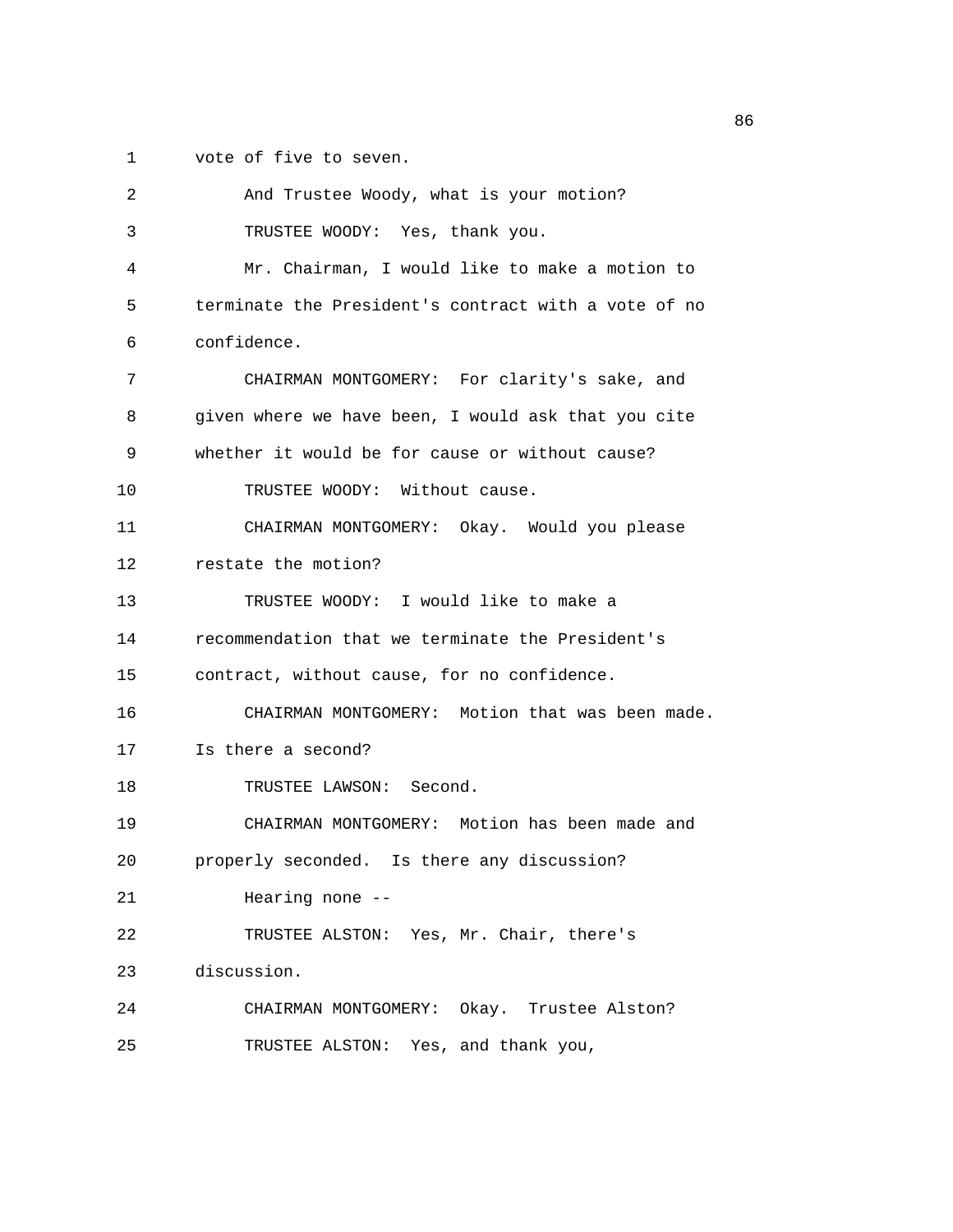1 Mr. Chairman, and I heard the motion from Trustee 2 Woody along with the second.

3 Similar to in line of, you know, my comments 4 initially, and this was very early on in our initial 5 conversation, you know. This has been on -- I get 6 this is a very difficult conversation, a very 7 difficult vote. We've been on for over two hours now, 8 you know, talking about the future of FAMU. You know, 9 for me as I said and I'm going to reiterate, the 10 headlines, the common chatter, has not been helpful to 11 the University. So before we just steamroll this 12 vote, I think that it's important for all of us to 13 really chime in and have this conversation openly now; 14 you know, that either, A, we are prepared to end this 15 friendly today so we can, you know, stop with the 16 negative headlines, we can stop with many of these 17 thing that in my opinion are truly harmfully impacting 18 the University; or B, you know, if there is another 19 option.

20 I think that we can't continue to have meeting 21 after meeting, you know, on this topic. I think we 22 have had several conversations previously about the 23 first year of the President's performance. We've just 24 had new information has come out recently over the 25 past, we'll call it past week or two.

en and the state of the state of the state of the state of the state of the state of the state of the state of the state of the state of the state of the state of the state of the state of the state of the state of the sta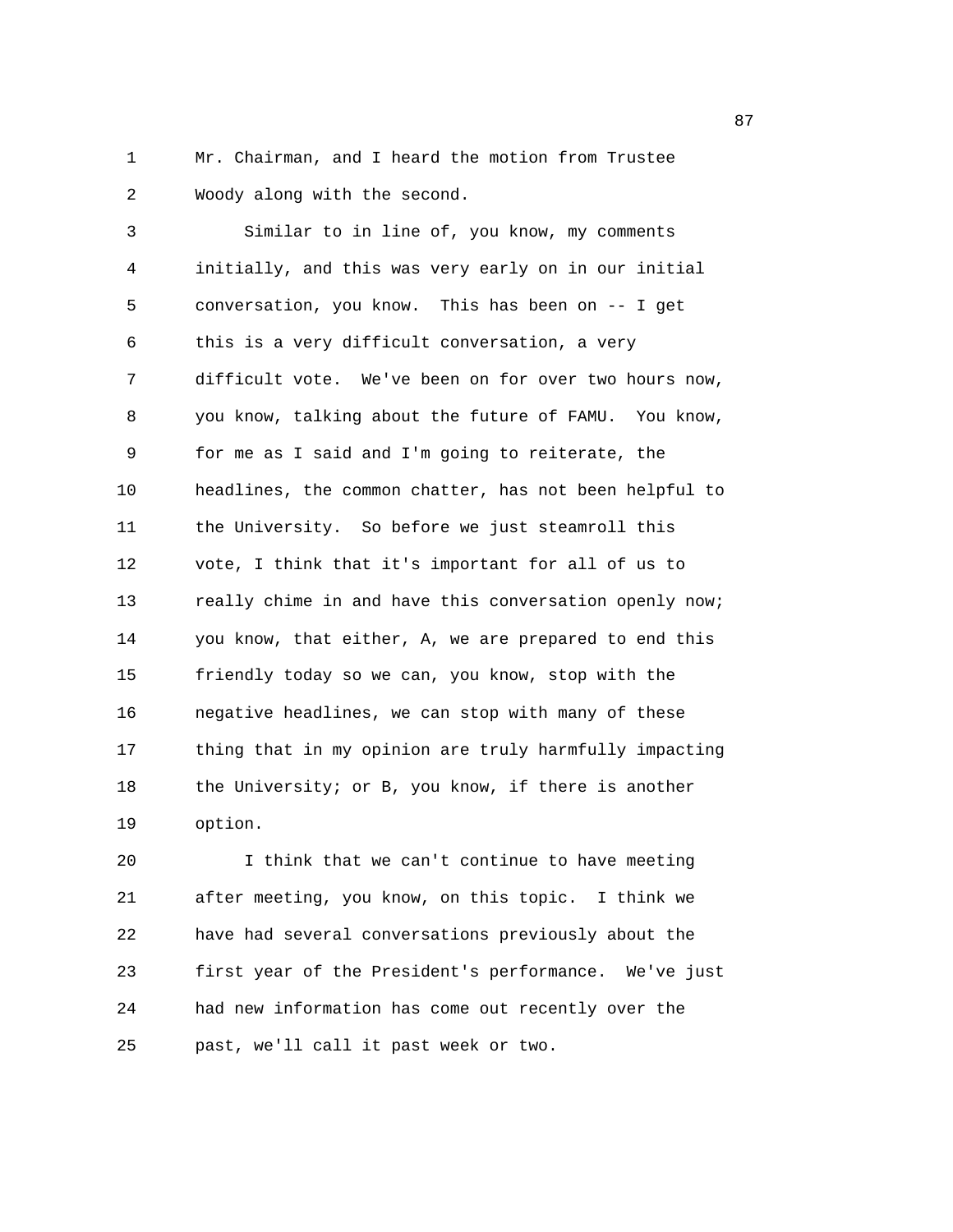1 I think the Board, we really need to engage in a 2 real dialogue now that this motion is on the floor, 3 and I really would encourage every trustee to truly 4 chime in, because this really is going to impact how 5 we move forward as a University. And Mr. Chair, if I 6 could, hopefully everyone does chime in; I would also 7 like to get back in the cue for a comment on the 8 second go-around. 9 CHAIRMAN MONTGOMERY: Any additional comments at 10 this time, Trustee Alston? Okay. We're in the 11 discussion phase. There's been a motion has been made 12 and there's a proper second. Are there any trustees 13 that wish to speak to the motion? 14 TRUSTEE LAWSON: This is Trustee Lawson. 15 CHAIRMAN MONTGOMERY: Okay. I hear Trustee 16 Lawson. Who was the second person? 17 TRUSTEE GRABLE: Trustee Grable. 18 CHAIRMAN MONTGOMERY: So I have Lawson and 19 Trustee Grable in the cue. 20 Trustee Lawson, you're recognized. 21 TRUSTEE LAWSON: Thank you, sir. First of all, I 22 apologize to my colleagues for having to step away, 23 but I didn't think it would take quite this long, but 24 obviously it's an important issue. 25 I just want to recant a couple of things, and I

e e seu a constante de la constante de la constante de la constante de la constante de la constante de la cons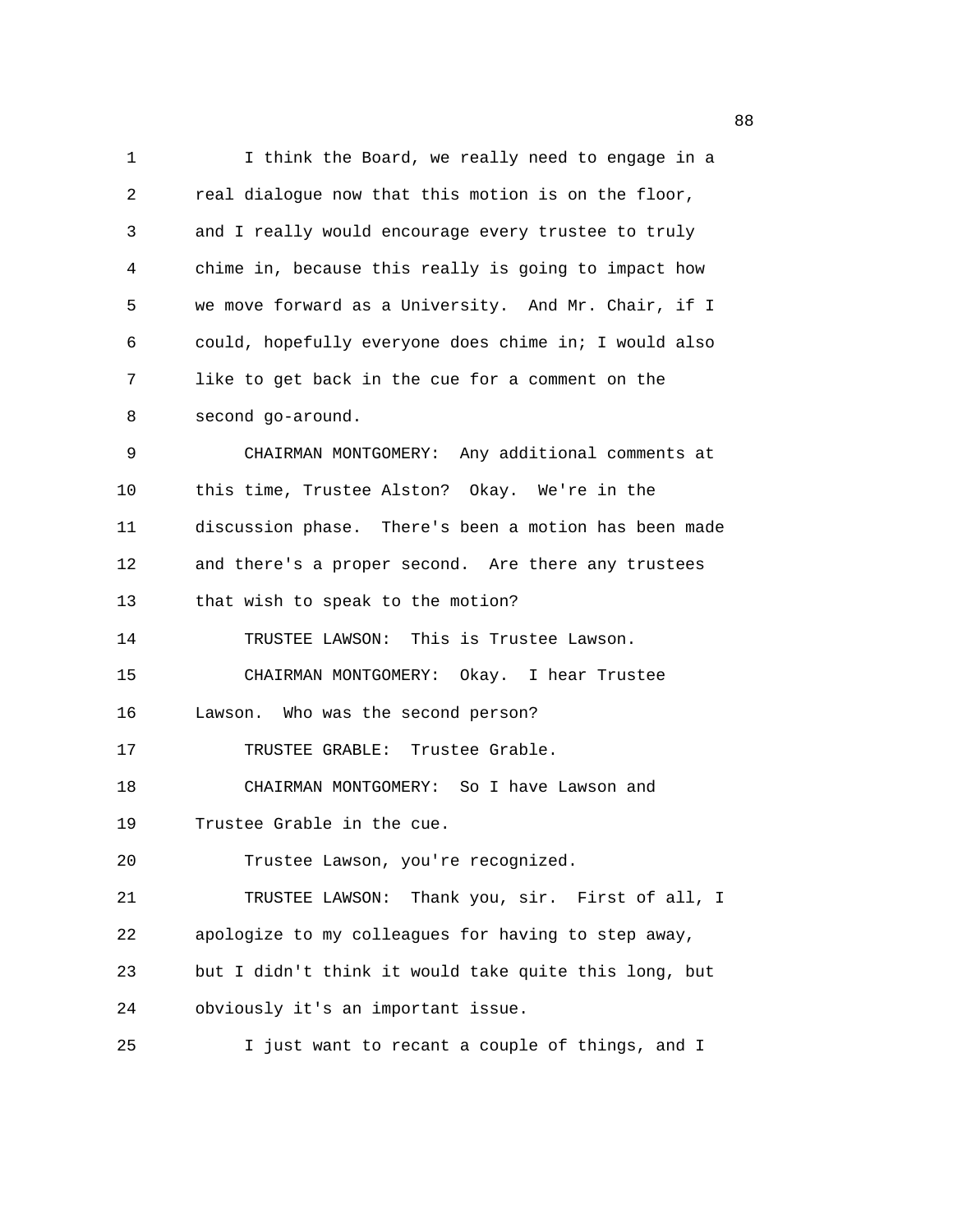1 know it's repetitive but I think it's worth repeating. 2 We're in a situation. We had kind of what I call the 3 big six challenges. Those big six are, we see where 4 this administration has been challenged by the Alumni 5 Association, nationally. We see where this 6 administration has had some issues with the students. 7 We see where this administration continues to have 8 challenges with the Board of Trustees. We saw where 9 there were some confusing points discussed with the 10 Board of Governors, that I think are still trying to 11 get our arms around. We talked about vindication. 12 And I don't want to beat that dead horse, and we've 13 had you're discussions around the engineering school. 14 Unfortunate for us, new issues have arisen around 15 fiduciary duties or overall responsibilities as it 16 relates to use of E&G funds, as it relates to items 17 that we painstakingly discussed in the employment 18 contract, that have reared themselves as recently as 19 this year in 2015.

20 So if we don't take action today, I think what 21 we're all saying is we're willing to live with that 22 less-than-stellar performance, and if that's the case 23 I have to agree with the body, but I am very much in 24 the posture of agreeing with a motion for Trustee 25 Woody, and I would just ask that you-all go deep down

e e seu a seu a constante de la constante de la constante de la constante de la constante de la constante de l<br>En 1990, en la constante de la constante de la constante de la constante de la constante de la constante de la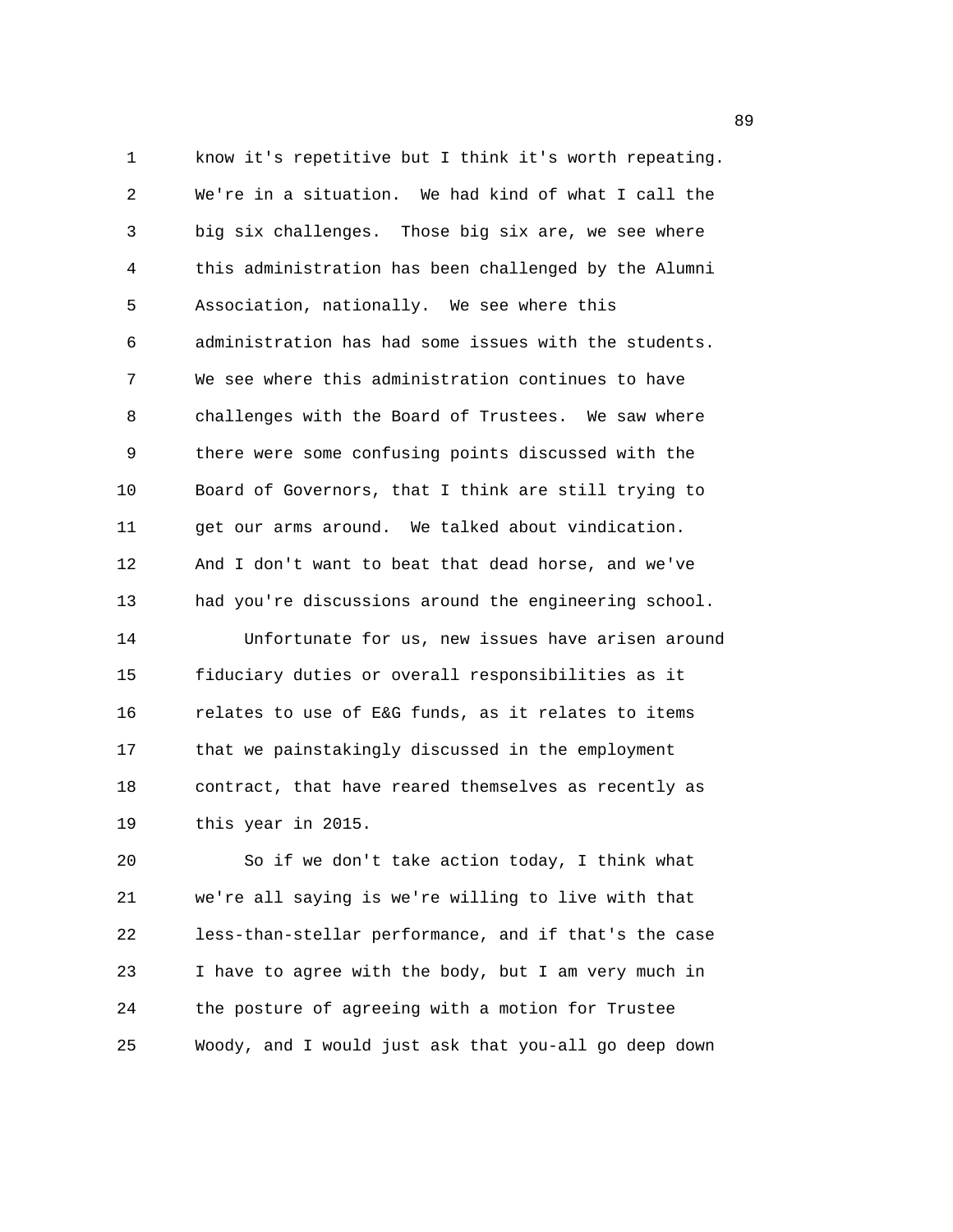1 in yourselves to decide whether you are willing to 2 continue with the way we are, or do we want to take a 3 step in a different direction that may allow us to 4 make some rapid progress.

5 I think this is bigger than me. It's bigger than 6 the chairman. It's bigger than any one trustee. It's 7 what's the right thing for our University. And 8 knowing that rules were broken -- let's just be really 9 clear, is that something we want to stand by? 10 CHAIRMAN MONTGOMERY: Trustee Shannon? Trustee 11 Grable?

12 TRUSTEE GRABLE: Thank you. I've been in the 13 mode of listening, and I also appreciate the comments 14 of Trustee Lawson and everyone who has spoken today. 15 I was not a member of the board last year when a 16 lot of the concerns that were discussed today were 17 brought forward; however, and I do believe that there 18 are a lot of mixed feelings. But I must honestly say 19 that the stress on campus, I think, is high.

20 I've been told that by many faculty members. 21 There are faculty members who would have rathered my 22 vote in the last vote be no. There are some who would 23 prefer that it be yes. I am trying to be consistent 24 in how I look at this situation that we're faced with 25 today, and I think all of the board members were

en de la construction de la construction de la construction de la construction de la construction de la constr<br>1900 : la construction de la construction de la construction de la construction de la construction de la const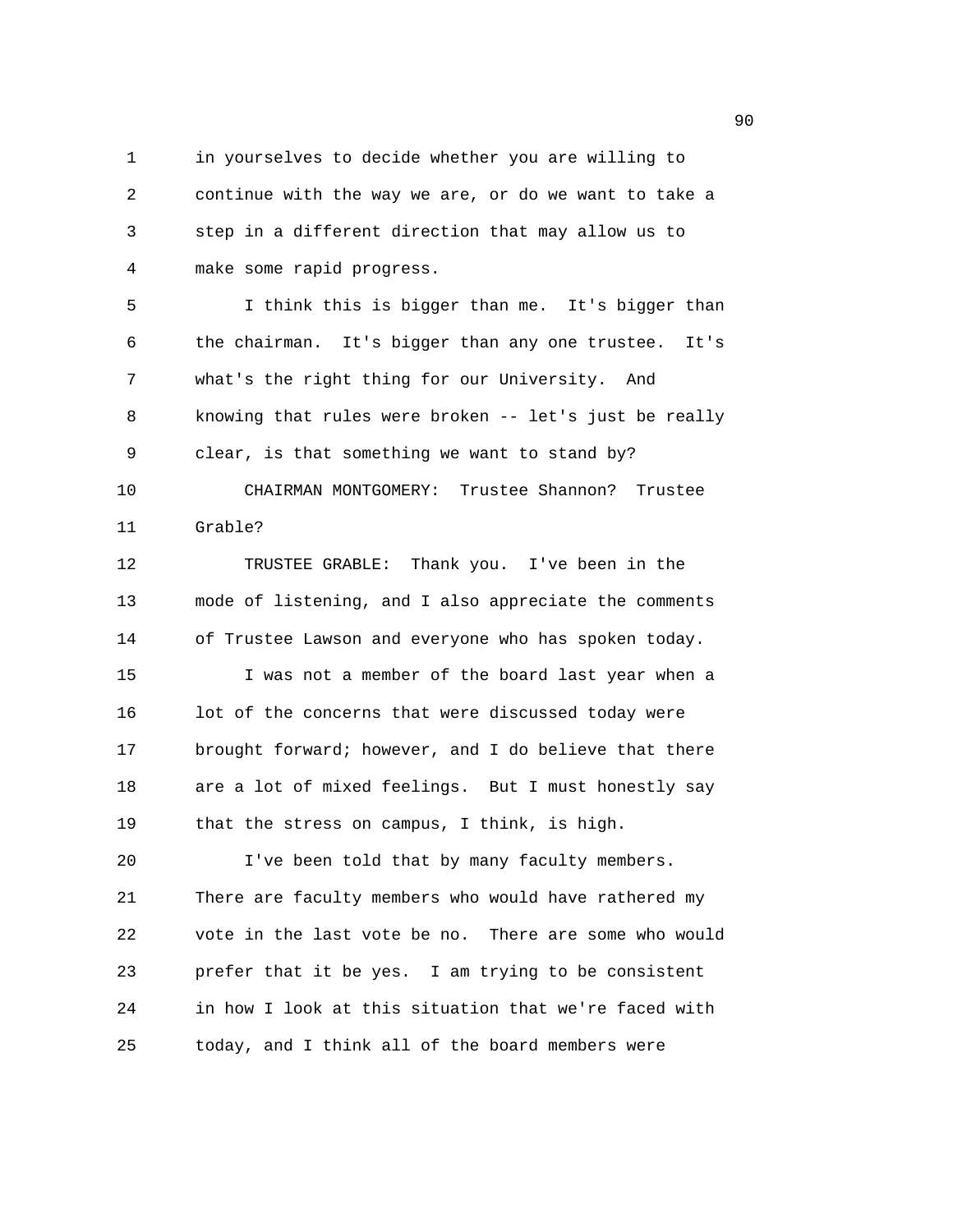1 seeking consistency. And I recognize and applaud each 2 board member for their comments, whether they voted 3 yes or no.

4 As a Board of Trustee member and as the Faculty 5 Senate President, I am really in a very rather 6 difficult position. I think when I go back to my 7 evaluation, I look at the documents that the President 8 offered in terms of whether or not she reached the 9 goals. In her own statements, on some of those 10 documents that we received, she only reached 4 out of 11 27 goals. That concerns me.

12 With that said, I would like to also add that her 13 response to the Board that we received later last 14 night, actually in my opinion, referenced shared 15 governance, and I see a lot of concerns about shared 16 governance. I expressed those on Sunday in our 17 discussion related to the Strategic Planning Task 18 Force, as well as related to the performance bonus. 19 The majority of the members voted against the 20 performance bonus and I think as board members we need 21 to remember that consistency is really the core of 22 creating credibility in our voting positions and in 23 any written comments or comments in previous meetings, 24 et cetera, that we have to remember consistency helps 25 to create credibility. And I wanted to offer those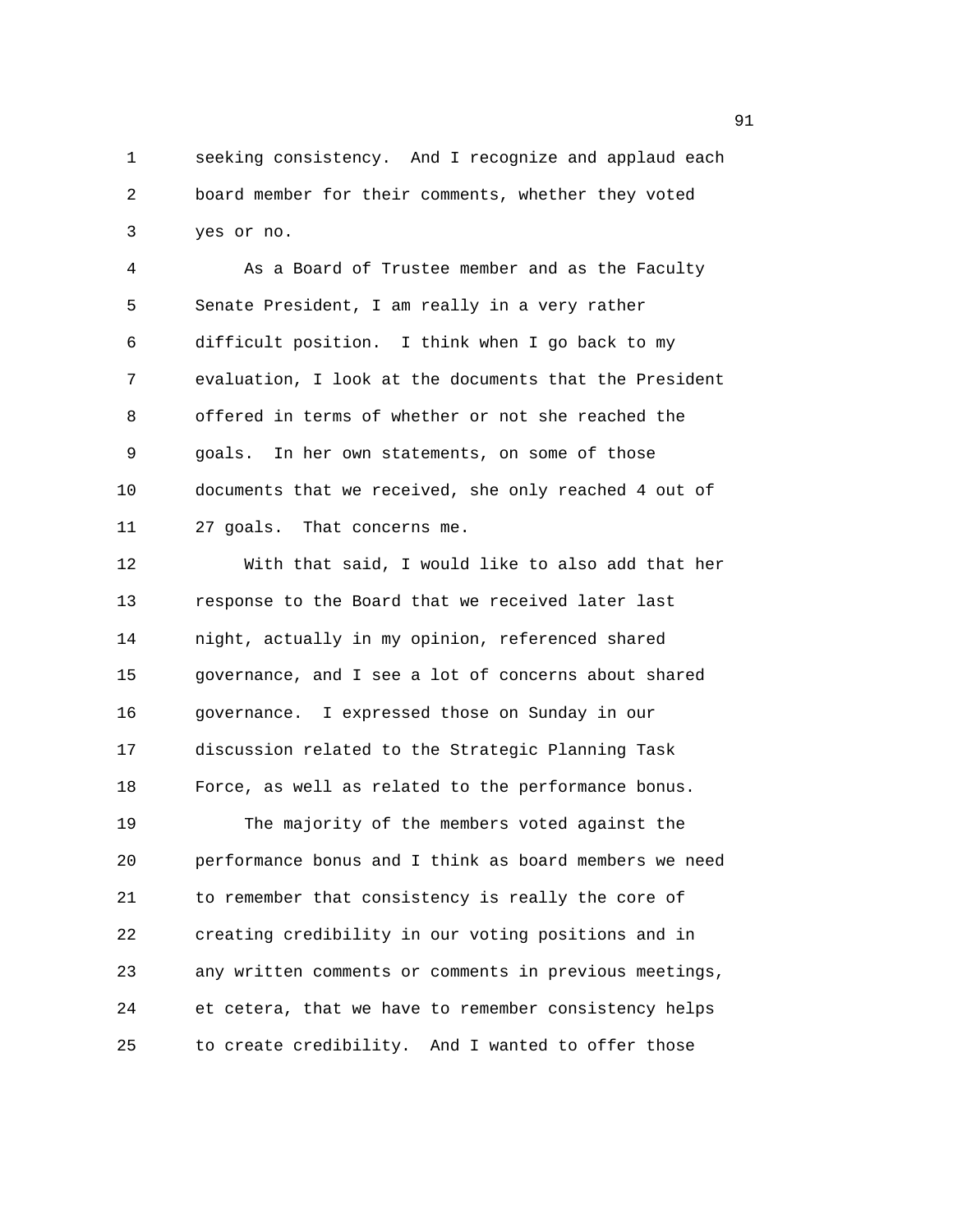1 thoughts to those who have texted me this morning, 2 saying vote one way or the other, and I want all of 3 those people who texted me to recognize I got 4 conflicting texts.

5 So I have not spoken. To that end, earlier today 6 because I was listening and trying to make sure that I 7 clearly understood. And at this point, I think that 8 the motion that's on the floor right now is one that 9 we should all consider before making a decision about 10 how you will vote.

```
11 Thank you, Mr. Chair.
```
12 CHAIRMAN MONTGOMERY: Trustee Shannon, you're 13 recognized.

14 TRUSTEE SHANNON: Thank you, Mr. Chair. I think 15 it's obvious that there have been problems and issues 16 between the Board and the administration, since very 17 early in this administration coming in to place. 18 However, I am not prepared at this time to place the 19 blame of the breakdown in that relationship, which has 20 impacted these issues that Trustee Lawson spoke of; 21 I'm not willing to place blame of that fully at the 22 feet of the President.

23 And therefore, I'm not supportive of a motion to 24 terminate her, because I don't think that we as a 25 Board have done everything that we could to support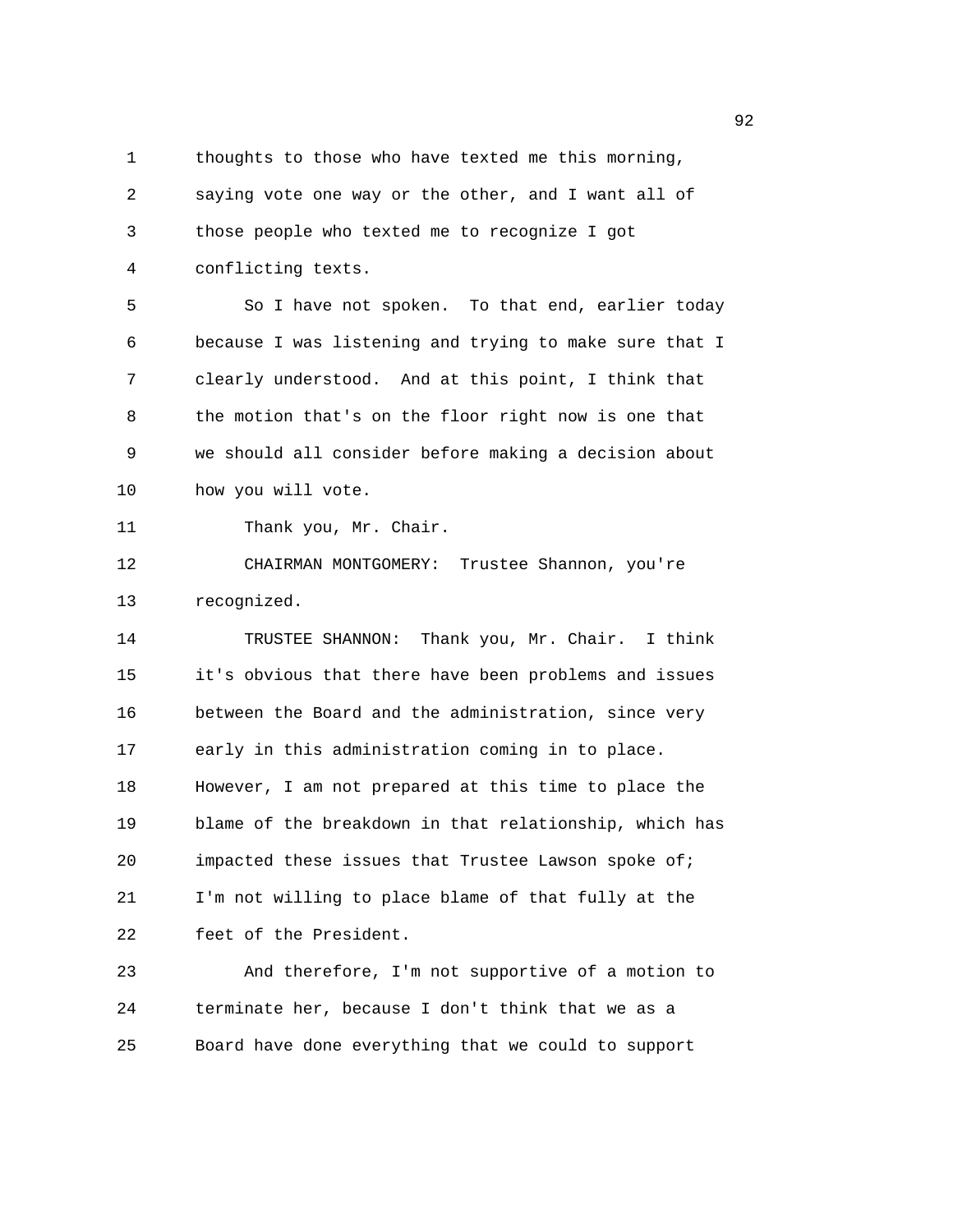1 this administration and to very proactively seek some 2 kind of objective assistance or otherwise to help 3 repair this relationship. 4 And so, I think it premature. I do not think 5 this is the right move for the Board. 6 TRUSTEE McWILLIAMS: Mr. Chairman? 7 CHAIRMAN MONTGOMERY: Trustee McWilliams? 8 TRUSTEE MCWILLIAMS: Thank you. 9 Mr. Chairman, personally, I think we have cause 10 and that's why I voted for termination with cause, but 11 I don't feel as comfortable doing that as I would 12 without cause because I just -- I think the Board 13 assumes -- hired President Mangum in good faith. 14 She's performed her duty in good faith -- not up to 15 the expectations that many of us would have for her -- 16 and I don't think this has been a good relationship at 17 all. 18 I think we need a change in leadership. I just 19 don't think this is going to get better between the 20 President and the Board, and particularly after the 21 comments this morning by the President and to the 22 press. 23 But I just -- I think it's better to allow 24 without cause the President retains, because when you 25 enter these relationships, you know things might not

experience of the contract of the contract of the contract of the contract of the contract of the contract of the contract of the contract of the contract of the contract of the contract of the contract of the contract of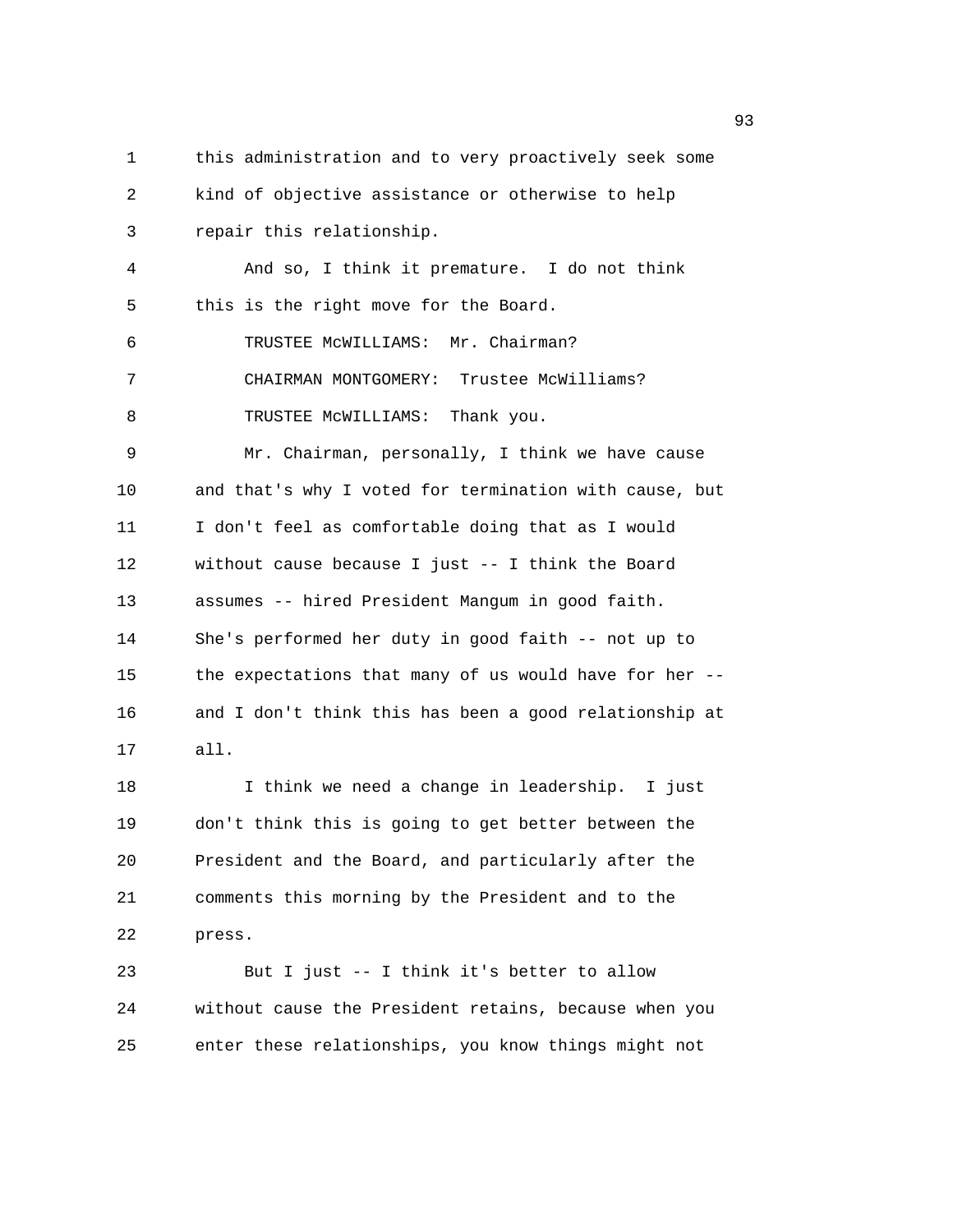1 work out, she gave it her best effort, I presume, and 2 I think she should have intact whatever the Board 3 promised when she was hired: If it doesn't work out 4 these are things that you are entitled to, and I'm 5 comfortable with that. I can live with that. 6 But I can't -- I'm not comfortable with a 7 continuation of this relationship. 8 TRUSTEE WOODY: Mr. President. (sic). 9 CHAIRMAN MONTGOMERY: Trustee Woody. 10 TRUSTEE WOODY: Yes. Mr. President, let me say, 11 first of all, in reference to the president, president 12 Mangum. I have nothing personally against president 13 Mangum, but it was obvious in the comments she made 14 this morning how she feels about the University, in 15 general, and also how she feels about the Board. 16 Another thing that in my number of years of 17 living, is that I understand that it's hard sometimes 18 being in leadership, and that's being in leadership 19 for everyone sitting on this Board. And sometimes we 20 have to make a decision that may not be popular, but 21 it's the right decision to do. 22 So I can sleep at night with my vote of voting in

23 reference to ending this relationship. I've been on a 24 number of boards for a number years, and I know -- and 25 I haven't been on this board, to be frank with you,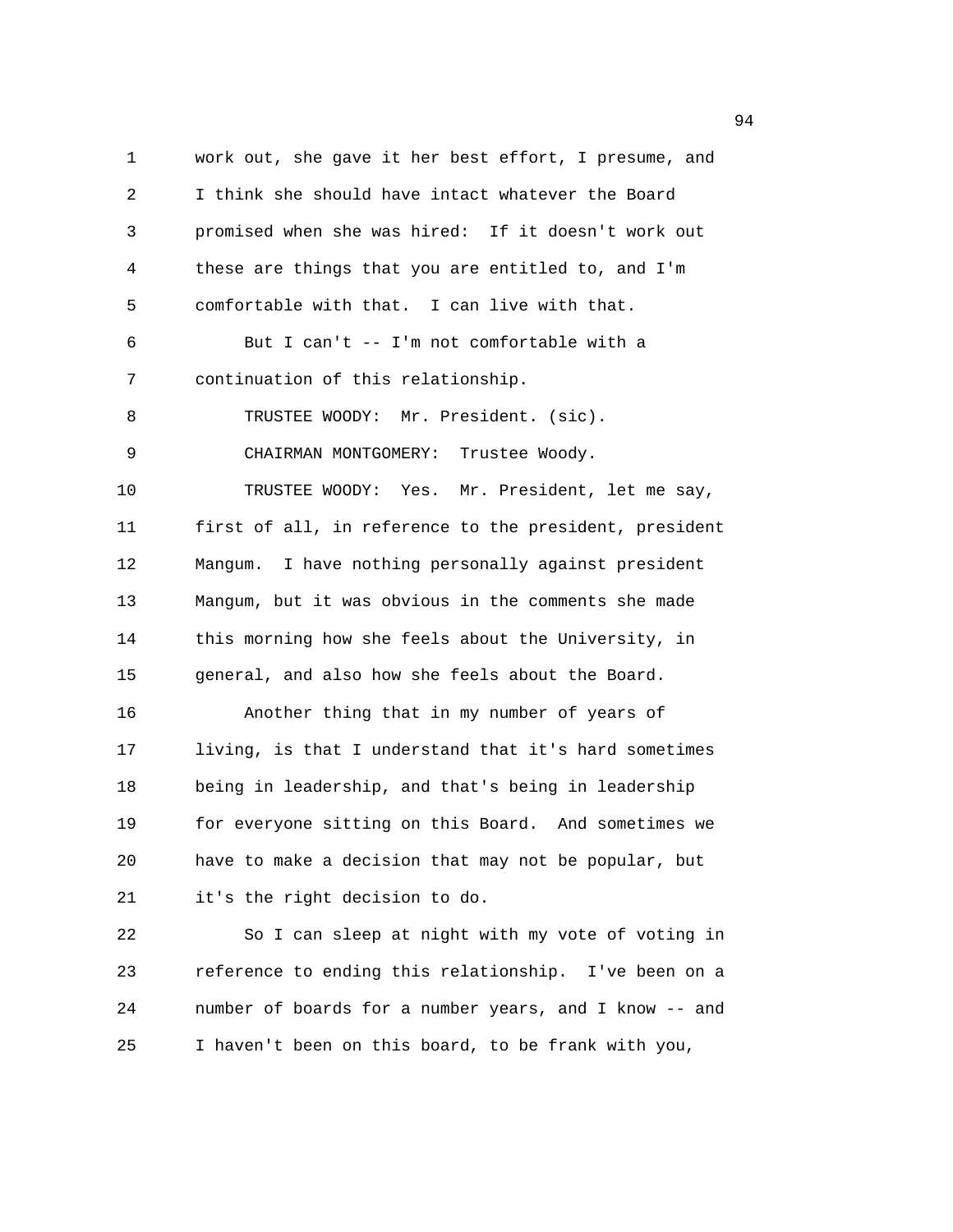1 but I know when there's a good board and the board is 2 working and this board is not working.

3 Thinking about the most important thing that we 4 all as Trustees must remember, the must important 5 thing is the students at this University and how 6 important this University is to the state and to this 7 country. We've got alumnus all over this nation doing 8 some amazing things, so that's why it's imperative 9 that the Board of Trustees, as well as the President, 10 working together like in hand and glove, and this 11 relationship is not working. 12 So my plea with my fellow board members is to 13 consider my recommendation and support me on this. 14 TRUSTEE WARREN: Mr. Chair, this is Trustee 15 Warren. 16 TRUSTEE WASHINGTON: Mr. Chair? 17 CHAIRMAN MONTGOMERY: Okay. I heard I believe 18 Warren, and I heard someone else. 19 TRUSTEE WASHINGTON: Washington. 20 CHAIRMAN MONTGOMERY: Okay, so I heard Trustee 21 Warren and Trustee Washington. Was there someone else 22 behind that? 23 All right. Trustee Warren, you're recognized. 24 TRUSTEE WARREN: Thank you, Mr. Chair. I would 25 join the course in agreeing this relationship that the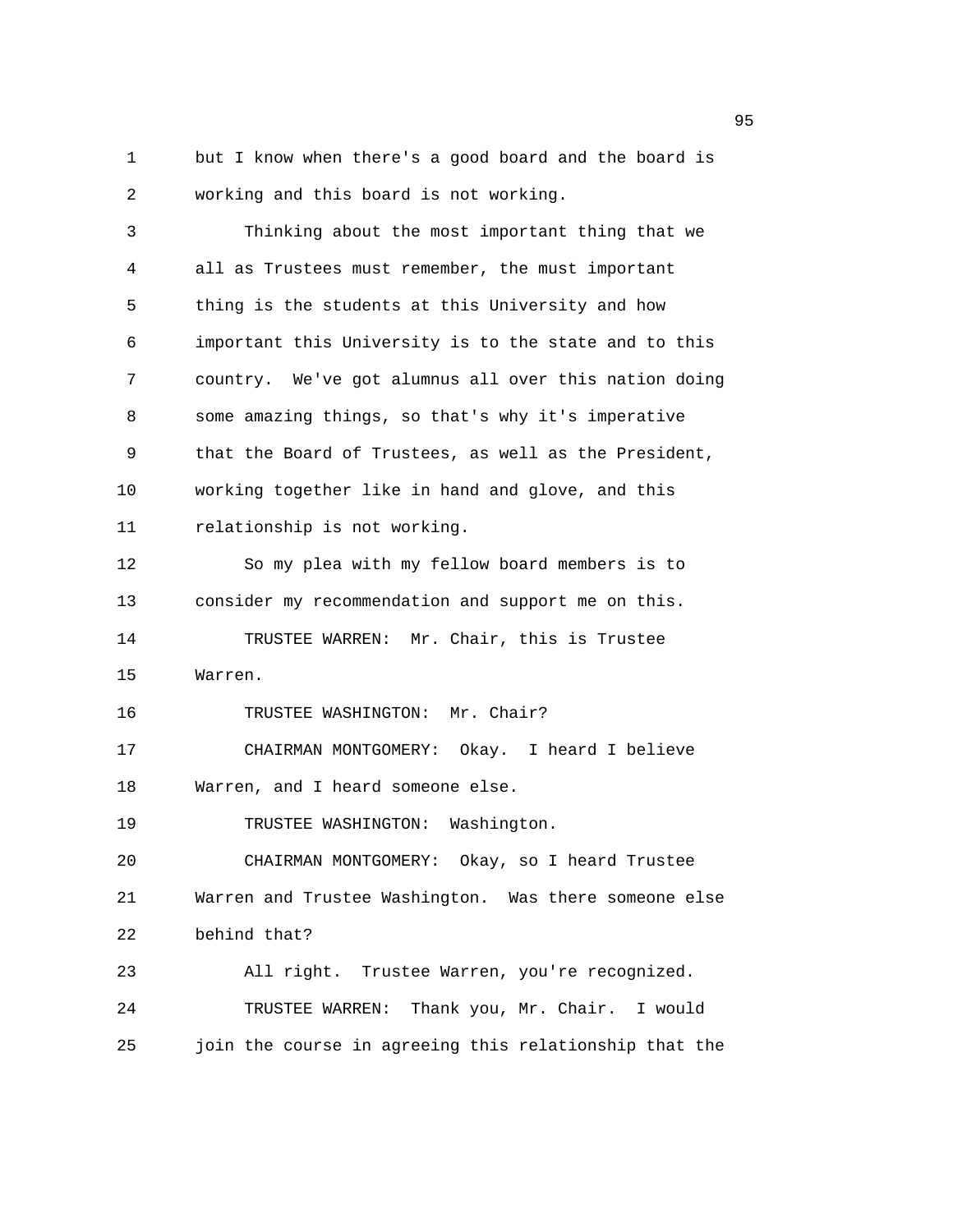1 Board has with our President is untenable. It's 2 embarrassing, it's disruptive, and quite frankly 3 destructive, but I think we are all culpable here. 4 It's not just President Mangum; it's been us as well 5 as her.

6 If there is an agreement to be made here, it is a 7 collective agreement by all of us: We go forward to 8 do better with how we get along for the benefit of the 9 University, and particularly the students, who are 10 there to learn.

11 We have done, in my mind, a very poor job of 12 welcoming Dr. Mangum to the role of President, that we 13 have done all we can either -- voluntarily or 14 involuntarily knowingly not knowingly -- to be 15 obstacles to that progress.

16 We owe the University the opportunity to escape 17 from all of this that we have been culprits to, we 18 have been instigators in. We are our worst enemies in 19 this process. And I would suspect that if the new 20 president was Dr. Acme, that we brought to Dr. Acme 21 the same attitude and approach that we have employed 22 here with Dr. Mangum, that we end up in the same spot 23 that we're in today.

24 This is absolute necessity for all of us to do as 25 Rodney King would say and all learn how to get along,

en de la construction de la construction de la construction de la construction de la construction de la constr<br>1960 : la construction de la construction de la construction de la construction de la construction de la const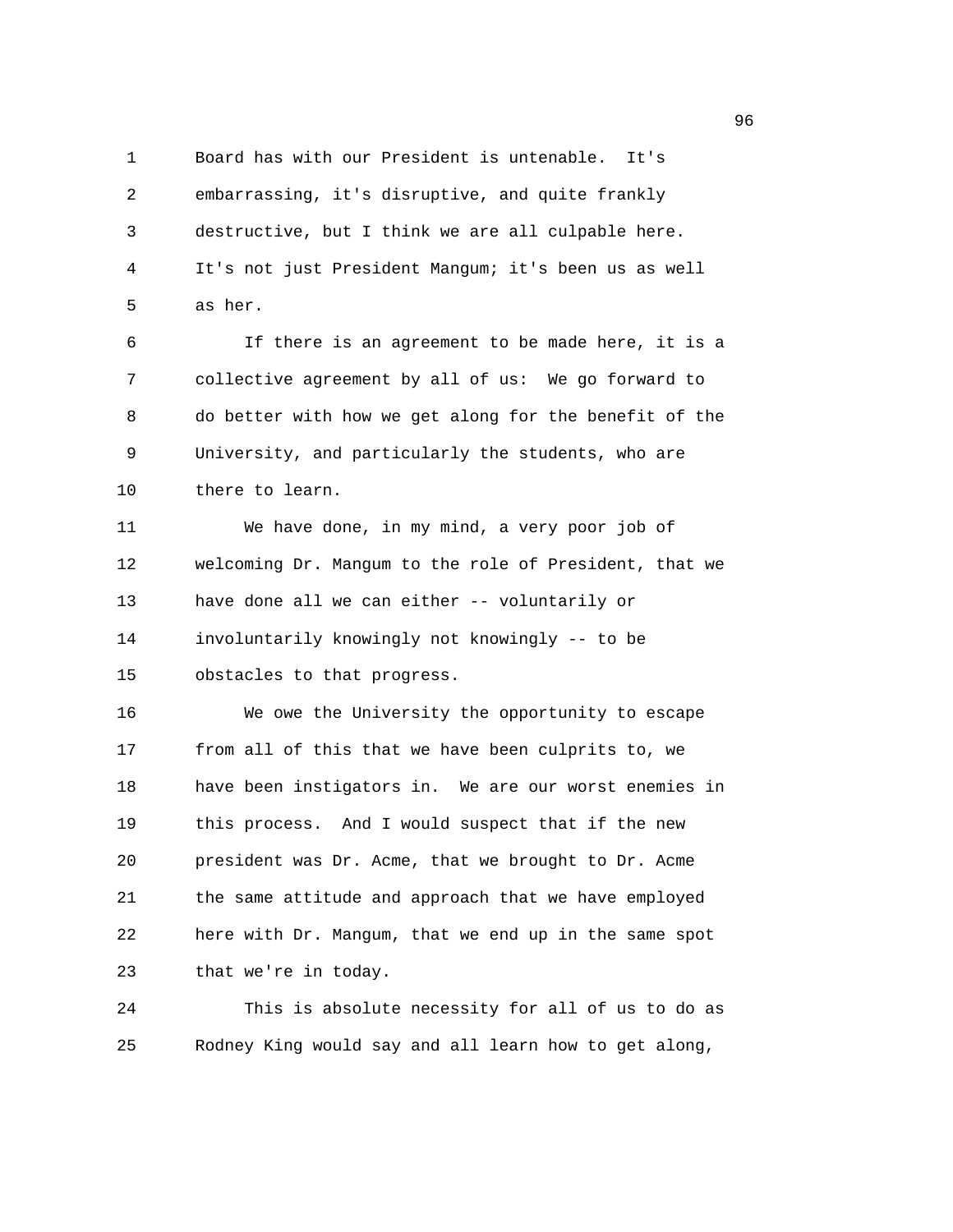1 for the benefit of the University. There is much 2 water that has passed under the bridge here and we 3 can't summons it back, but as we go forward with the 4 honest approach for us to do better -- all of us, not 5 just the President of the University. I think 6 contrary to what some would believe, there is hope for 7 us to do better; and in fact, better than better, if 8 there's such a thing; for the University to reach 9 their for greatness. 10 But the culpability here is a collective 11 culpability; that includes Dr. Mangum and us, and for 12 that reason, I would not be inclined to support the 13 motion. And we're not taking a vote right now, but I 14 would not be inclined to support the motion. 15 CHAIRMAN MONTGOMERY: Trustee Washington? 16 TRUSTEE WASHINGTON: Thank you, Chair. I have 17 been -- what I have noticed in the conversation is 18 that we have a very passionate Board and a very 19 passionate President. And I can appreciate that I 20 haven't been around for much of our leadership and the 21 conversations leading up to this point, but I will say 22 we all make mistakes, and the integrity that we gain 23 is by addressing those mistakes and moving forward. 24 I just want to add that this is bigger than a 25 President and a Board. It's bigger than -- FAMU, it's

е процесство в област 1972 година в 1972 година в 1972 година в 1972 година в 1973 година в 1973 година в 1973<br>В 1974 година в 1974 година в 1974 година в 1974 година в 1974 година в 1974 година в 1974 година в 1974 годин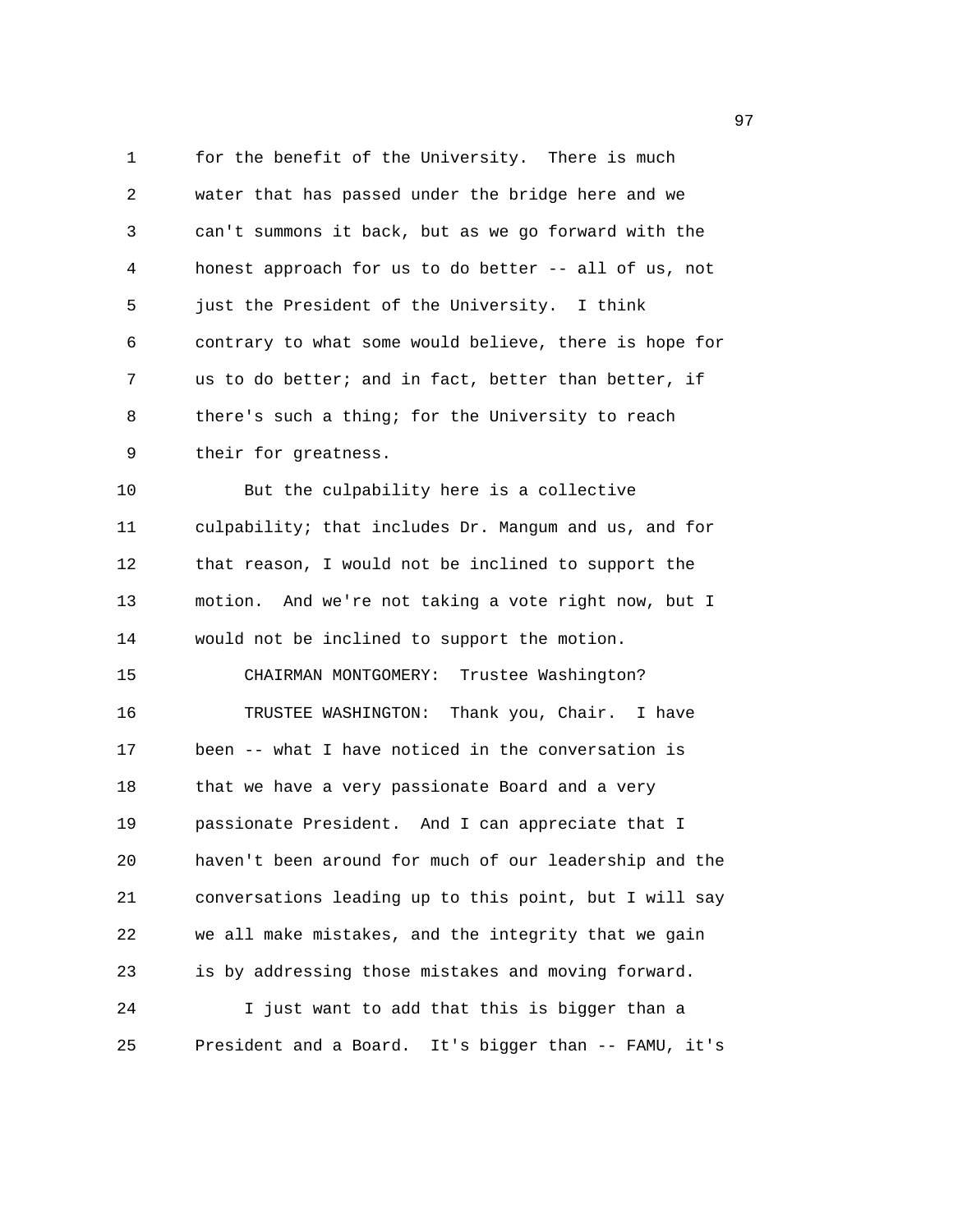1 the students, it's the alumni, it's the FAMUan which 2 adopted years ago and why I've been so grateful to be 3 appointed to this board.

4 I move to consider the timing of this discussion, 5 moving into a legislative session, and the potential 6 impact on the University. We know that there have 7 been funding challenges in the past and decisions made 8 around performance funding. I want to -- I would be 9 remiss if I did not point out the financial 10 obligations; that if this were to happen, would cause 11 a ripple effect and potential impact on us to maintain 12 and garner additional funding moving forward.

13 So I would just move to think of the timing. We 14 voted no bonus, and so, I think there should be a 15 strategy before we move to terminate, coming back with 16 a strategy for improvement and/or some sort of plan to 17 move forward and be heard.

18 And so with that being said, I really want us to 19 consider potential financial impact of this and really 20 think bigger about the impact on FAMU, not only now 21 but for years to come.

22 CHAIRMAN MONTGOMERY: We've heard from more than 23 half of the members of the Board. There is a request 24 that all board members chime in and have their say. 25 You're not obviously required to do so. There was a

en 1980 en 1980 en 1980 en 1980 en 1980 en 1980 en 1980 en 1980 en 1980 en 1980 en 1980 en 1980 en 1980 en 19<br>De grootste grootste grootste grootste grootste grootste grootste grootste grootste grootste grootste grootste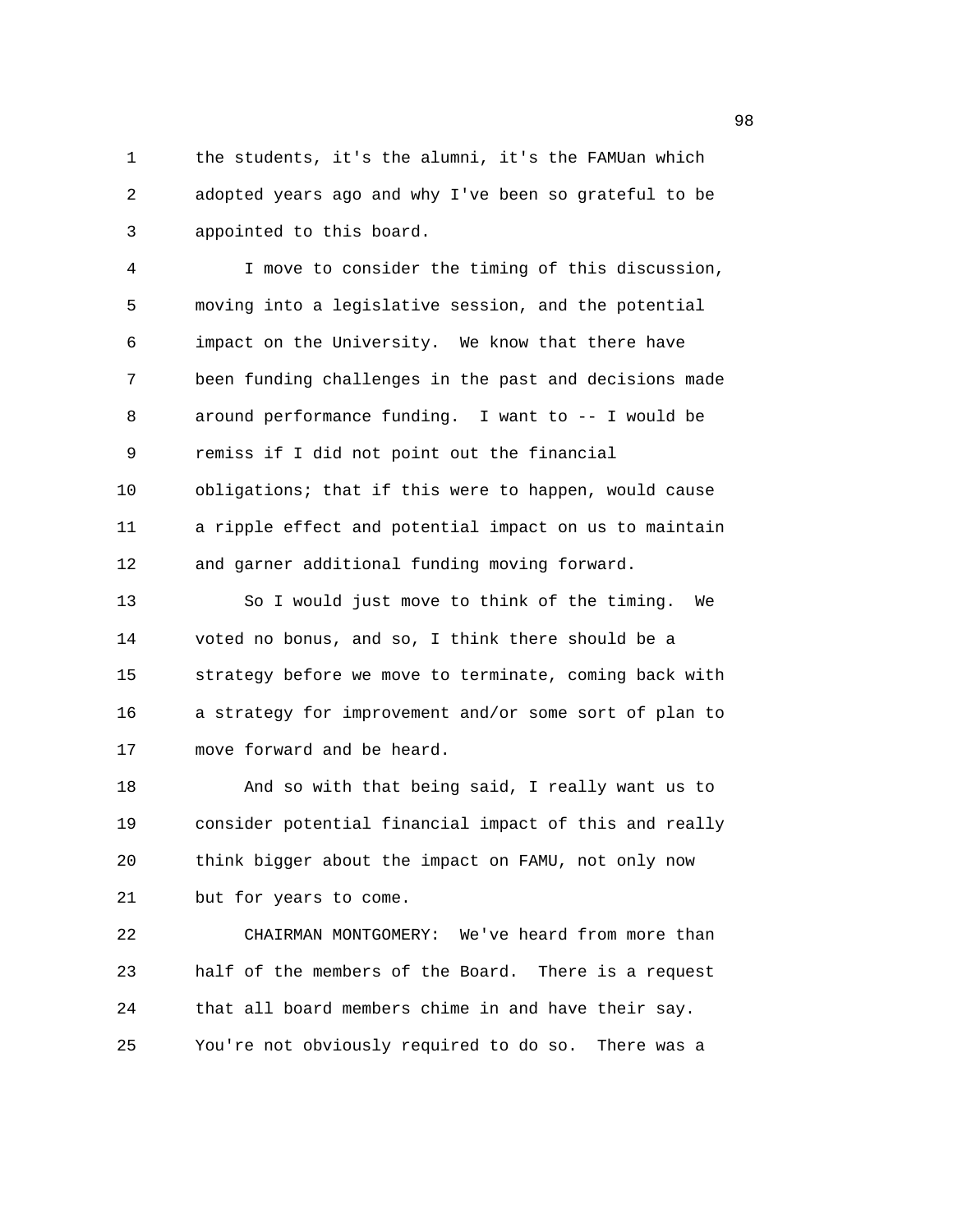2 Board who wish to speak to this motion? 3 TRUSTEE MOORE: Chair Montgomery? 4 CHAIRMAN MONTGOMERY: Yes. 5 TRUSTEE MOORE: This is Trustee Moore. 6 CHAIRMAN MONTGOMERY: Yes, you're recognized. 7 TRUSTEE MOORE: Thank you. I would echo the same

1 request for that, but are there any additional members

8 sentiments by Trustee Washington and some others. My 9 vote earlier, as well as my comments now, speak to an 10 issue that is much larger, again, as has been shared, 11 then what we're looking to do today because it does 12 speak to the future. The efforts and activities that 13 we engaged in over the weekend, over a long period of 14 time, was to look at the future and what could do 15 different.

16 I agree that there are challenges to vote the 17 relationships I belive both on the board side, as well 18 as the President Mangum, and we all have to, one, 19 accept responsibility, and I think sometimes we are 20 challenged in that regard.

21 Having said that, my comments relative to the 22 motion that's been put forward by Trustee Woody, there 23 are concerns, but I do believe at this juncture we 24 have to think holistically, and having spent over two 25 hours, plus, on the call already, I do not believe

99 and the state of the state of the state of the state of the state of the state of the state of the state of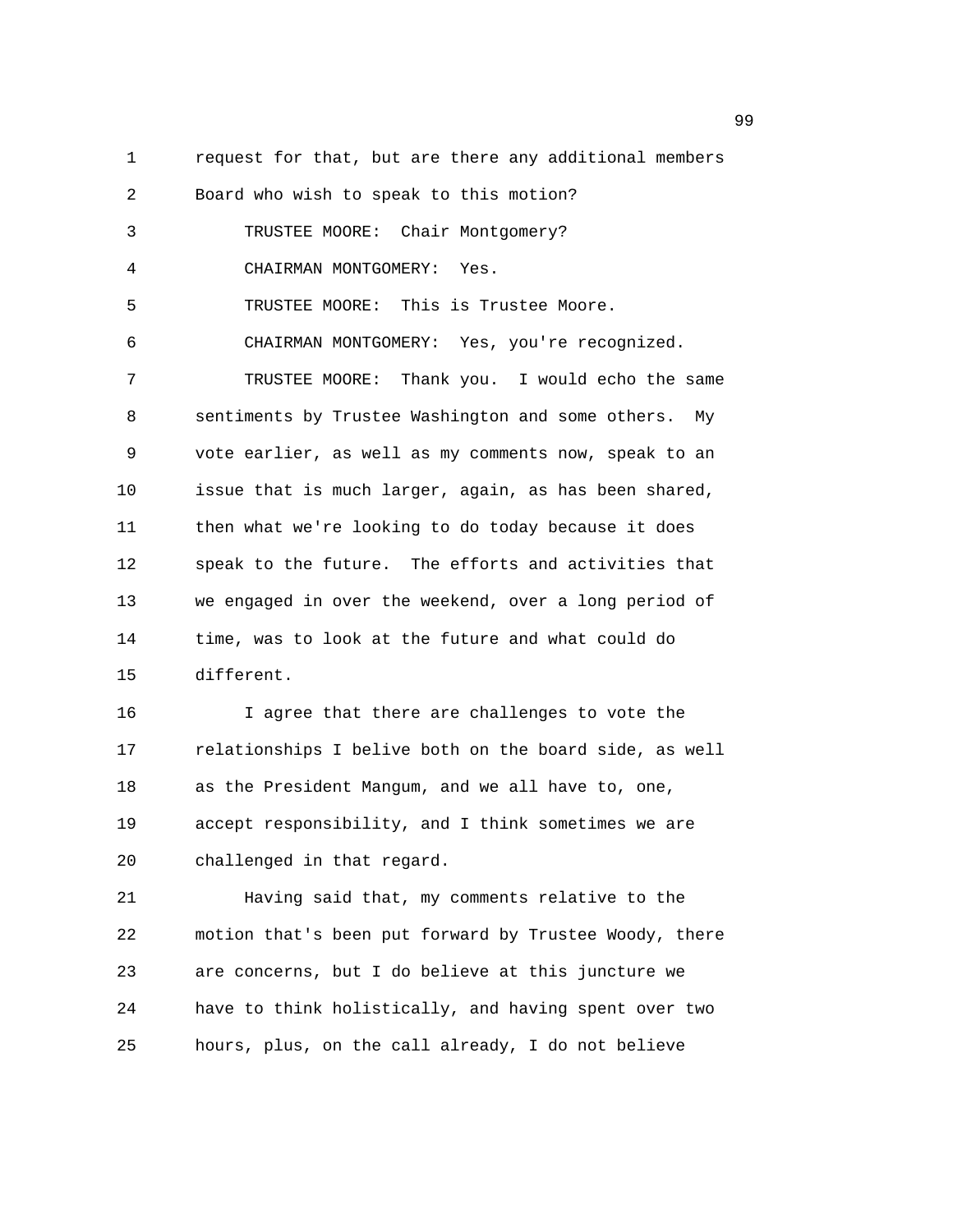1 that today -- that day is today.

| 2  | It is not to say that the communication should         |
|----|--------------------------------------------------------|
| 3  | not continue and that it should not be considered even |
| 4  | as we go forward in our board meetings in November,    |
| 5  | but I personally do not believe that moving forward    |
| 6  | with a rash action today, without a strategy and       |
| 7  | without looking at the impact, is not responsible.     |
| 8  | CHAIRMAN MONTGOMERY: Are there any additional          |
| 9  | members of the Board who wish to speak to the motion?  |
| 10 | TRUSTEE WARREN: I call a question, Mr. Chair.          |
| 11 | CHAIRMAN MONTGOMERY: I had a request from              |
| 12 | Trustee Alston to make an additional comment prior to  |
| 13 | the vote.                                              |
| 14 | Trustee Alston, you're recognized.                     |
| 15 | TRUSTEE ALSTON: Thank you. And my comments will        |
| 16 | be brief, and it's in line with many of the comments   |
| 17 | that have already been made. This is very clear that,  |
| 18 | you know, the Board is fragmented. The relationship    |
| 19 | on both sides is strained. My intent initially was to  |
| 20 | figure out how to stop the headlines -- daily,         |
| 21 | weekly -- how we stop being the constant chatter       |
| 22 | around the state and around the country, and I still   |
| 23 | don't know we have come to some consensus on what that |
| 24 | really means.                                          |
|    |                                                        |

25 I will speak to, I think, comments made from one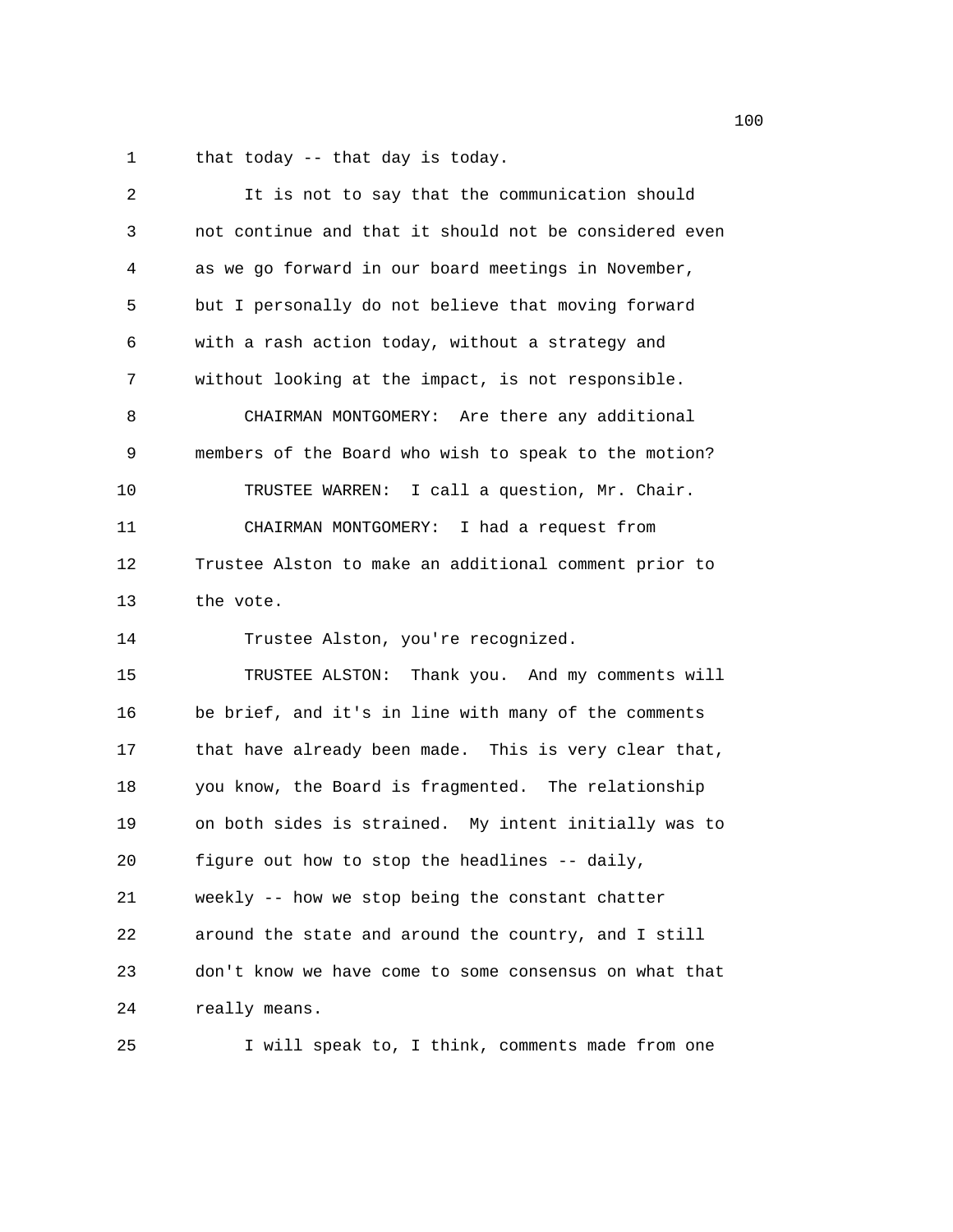1 of my colleagues regarding the previous vote or 2 regarding being consistent. I just talked to the 3 difference between and why I asked the original maker 4 of the first motion with or without cause, because I 5 think that if the real intent is for the Board to 6 truly move on, then there is a big difference between 7 with or without cause.

8 If the intent is for the Board to continue the 9 working relationship, then of course, that is another 10 action that the Board can take. So there's a big 11 difference on with or without cause, which is why I 12 ask that original question, and I am prepared to go 13 ahead and vote.

14 TRUSTEE GRAHAM: Mr. Chair, this is Trustee 15 Graham. I would like to speak, please.

16 CHAIRMAN MONTGOMERY: Trustee Graham, you're 17 recognized.

18 TRUSTEE GRAHAM: Thank you, sir.

19 I agree with Trustee Alston's sentiments, and 20 there's just a difference between cause and without 21 cause.

22 And I'm sorry, but there's a way to do 23 everything. Now, don't get me wrong, I have grave 24 concerns about Dr. Mangum and her administration, but 25 there is a way to handle this and do things and move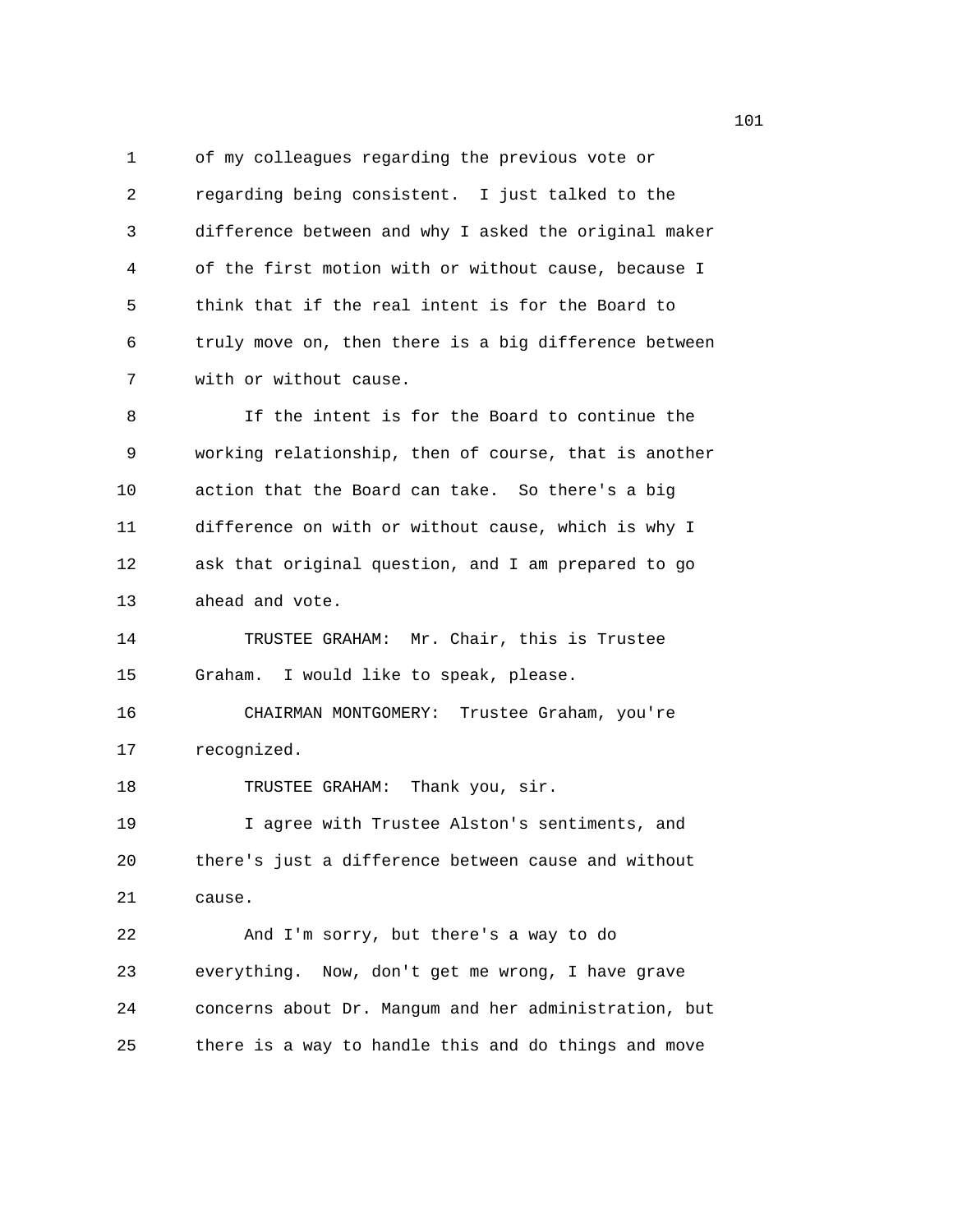1 the University forward.

| 2  | Trustee Lawson, you mentioned about student            |
|----|--------------------------------------------------------|
| 3  | concerns. Well, I assert that the student body -- and  |
| 4  | I can't say that students have been knocking down my   |
| 5  | door with issues regarding this administration;        |
| 6  | however, these last two hours, I've gotten over 200    |
| 7  | text messages from my constituents, so I'm             |
| 8  | uncomfortable in doing something in this such manner,  |
| 9  | and I just ask that we look at whatever that may be,   |
| 10 | whatever the decision of the Board is, that we look in |
| 11 | the decision and the best interest of the student body |
| 12 | and what's in the best interest of our university      |
| 13 | moving forward. I have 10,000 stakeholders behind me   |
| 14 | who all pay tuition to go to this institution and can  |
| 15 | be directly affected by this, and I also have to       |
| 16 | consider the students we're going to recruit. What do  |
| 17 | we want our message to be, and how do we how are we    |
| 18 | going to move forward?                                 |
| 19 | And public comment, will that be an option? I'm        |
| 20 | concerned at how this is being conducted, and if in    |
| 21 | fact that the board members feel the way they do, then |
| 22 | why not have a public meeting in the Grand Ballroom?   |

23 I don't see peoples' decisions are clear; everyone has 24 their mind made up. They have the documents or faxes 25 that they want is to allow; whatever information to be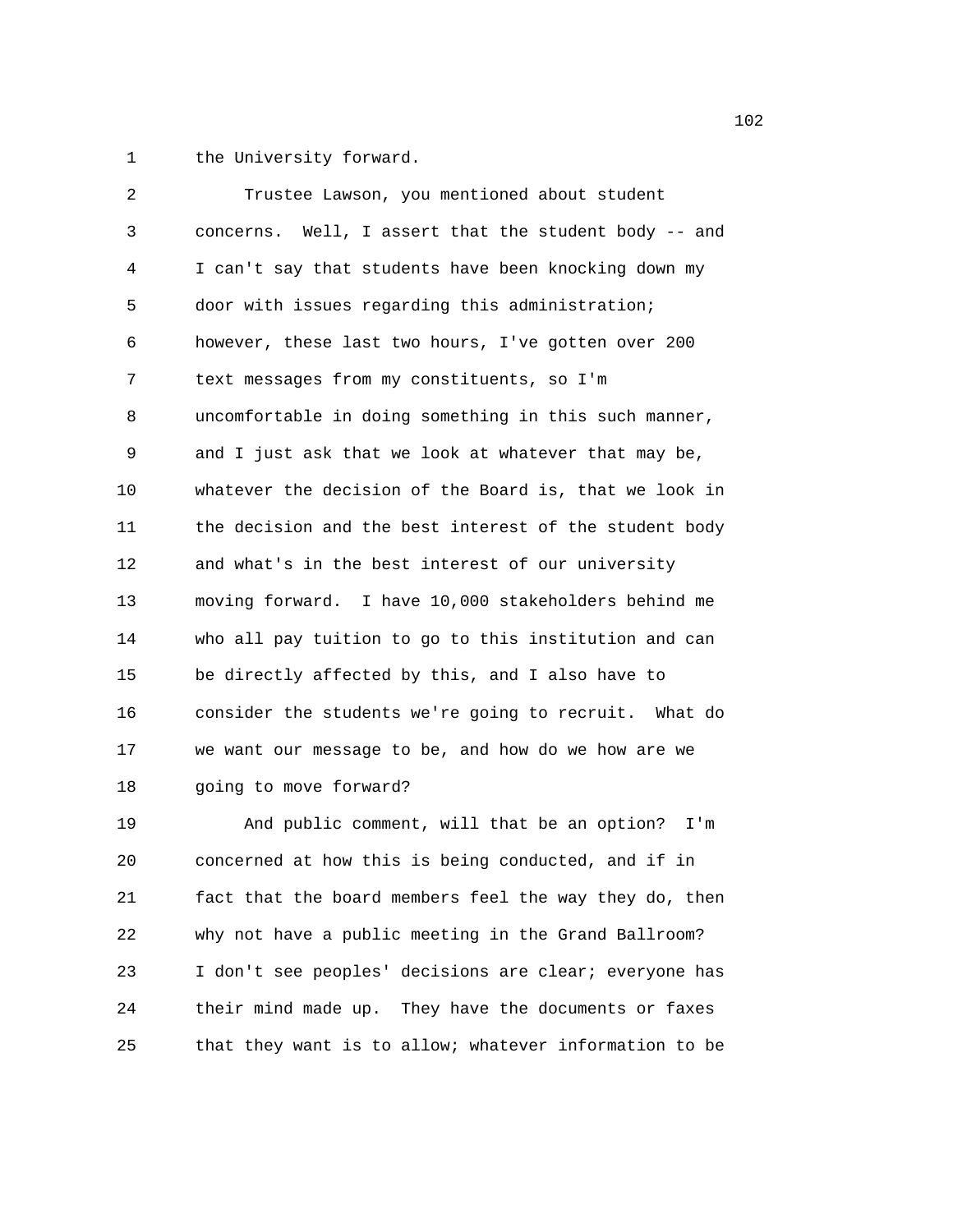1 provided in the Sunshine and move forward.

| 2  | I respect your leadership, Mr. Chair, but I've         |
|----|--------------------------------------------------------|
| 3  | been placed in a very difficult position serving as    |
| 4  | Student Body President and representing the            |
| 5  | stakeholders on campus at Florida A&M and deal with    |
| 6  | this on a day-to-day basis.                            |
| 7  | With all due respect, all of you get on here, get      |
| 8  | on the call, and go back to your regular lives and     |
| 9  | meet where we meet. But I, in fact, work with these    |
| 10 | students and have to go along with this on a           |
| 11 | day-to-day basis. So as Student Body President, if I   |
| 12 | fail to not have a town hall meeting and not tell      |
| 13 | these things about our University President, then I    |
| 14 | accept that responsibility. But there's just a way     |
| 15 | that you do things, and I just don't think this is it, |
| 16 | and I was not expecting this to come out of this       |
| 17 | meeting today.                                         |
| 18 | Thank you.                                             |
| 19 | CHAIRMAN MONTGOMERY: Any additional Trustees           |
| 20 | that wishes to speak to the motion?                    |
| 21 | Trustee Alston, you've made your comment?              |
| 22 | TRUSTEE ALSTON: No, my comments was made. I was        |
| 23 | not the maker of the motion. I believe that was        |
| 24 | Trustee --                                             |
| 25 | CHAIRMAN MONTGOMERY: You had asked to speak to         |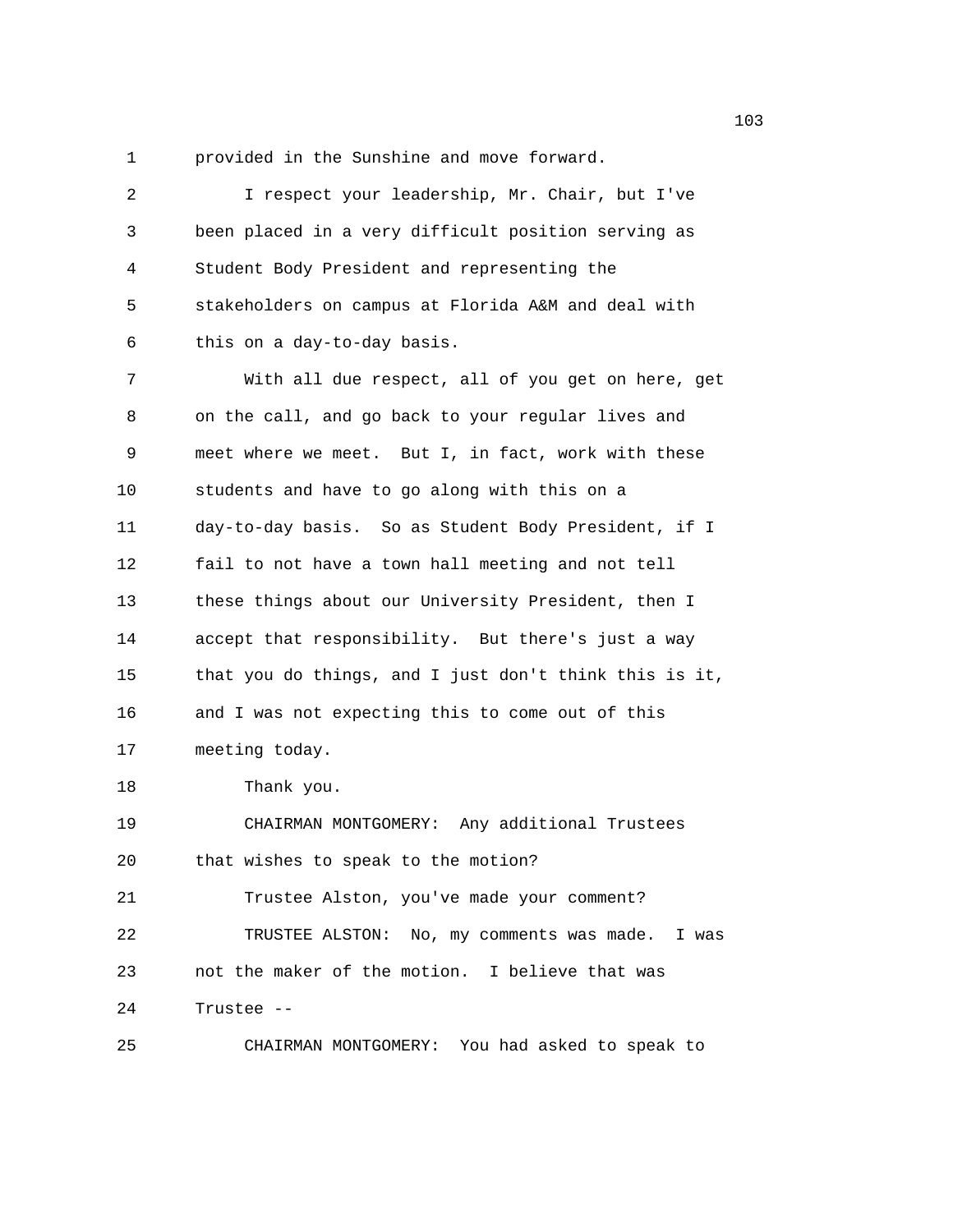1 the end. Does the author of the have additional

2 positions? If not, we'll move to a vote. 3 TRUSTEE WOODY: Mr. Chair, I think everybody had 4 an opportunity to and speak their mind and I respect 5 their opinion, and we'll proceed. 6 So I would like to call the question. 7 CHAIRMAN MONTGOMERY: Question has been called. 8 Motion has been made and properly seconded. We 9 completed the discussion phase. This will be a roll 10 call vote. All those in favor please indicate by 11 saying yes; those opposed, say no. 12 ATTORNEY BARGE-MILES: Trustee Alston? 13 TRUSTEE ALSTON: Yes. 14 ATTORNEY BARGE-MILES: Trustee Grable? 15 TRUSTEE GRABLE: Yes. 16 ATTORNEY BARGE-MILES: Trustee Graham? 17 TRUSTEE GRAHAM: Abstain. 18 ATTORNEY BARGE-MILES: You cannot abstain. 19 CHAIRMAN MONTGOMERY: Point of information. 20 Unless there is a financial conflict, all board 21 members present are required to cast a vote. 22 Attorney Barge-Miles? 23 ATTORNEY BARGE-MILES: Trustee Graham? 24 Trustee Lawson? 25 TRUSTEE LAWSON: I agree with the motion.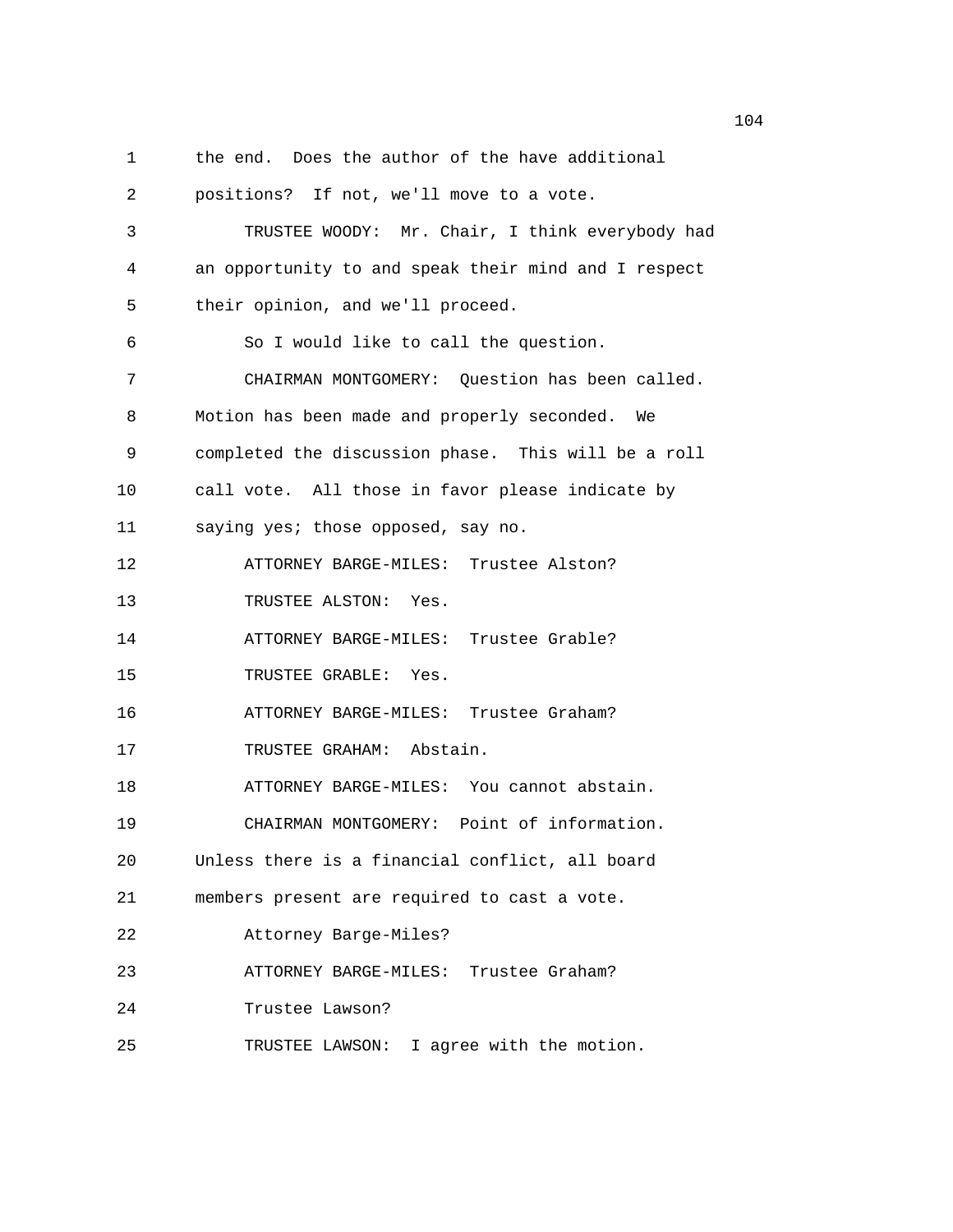- 1 ATTORNEY BARGE-MILES: Trustee McWilliams?
- 2 TRUSTEE McWILLIAMS: Yes.
- 3 ATTORNEY BARGE-MILES: Trustee Montgomery?
- 4 CHAIRMAN MONTGOMERY: Yes.
- 5 ATTORNEY BARGE-MILES: Trustee Moore?
- 6 TRUSTEE MOORE: No.
- 7 ATTORNEY BARGE-MILES: Trustee Shannon?
- 8 TRUSTEE SHANNON: No.
- 9 ATTORNEY BARGE-MILES: Trustee Warren?
- 10 TRUSTEE WARREN: No.
- 11 ATTORNEY BARGE-MILES: Trustee Washington?
- 12 TRUSTEE WASHINGTON: No.
- 13 ATTORNEY BARGE-MILES: Trustee White?
- 14 TRUSTEE WHITE: No.
- 15 ATTORNEY BARGE-MILES: Trustee Woody?
- 16 TRUSTEE WOODY: Yes.
- 17 CHAIRMAN MONTGOMERY: Chair Montgomery --
- 18 TRUSTEE GRAHAM: Attorney Barge-Miles, this is
- 19 Trustee Graham. I vote no.
- 20 ATTORNEY BARGE-MILES: Mr. Chair, the vote is six 21 yes, and six nos.
- 22 CHAIRMAN MONTGOMERY: Thank you, Attorney Barge-23 Miles. The motion is lost. The motion failed by a 24 vote of six to six.
- 25 Members of the Board, we're in a position where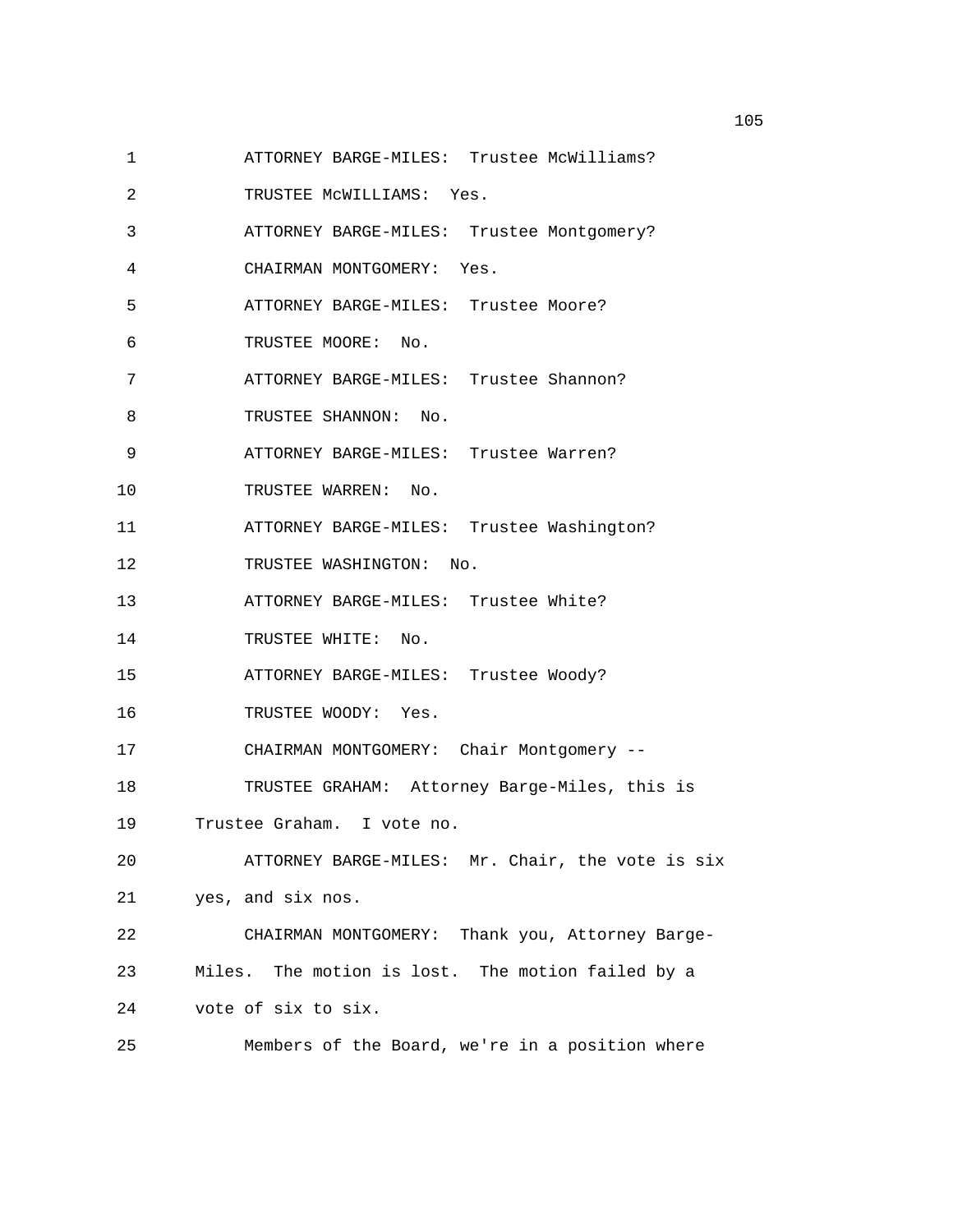1 we're not able to -- we've completed two votes and so 2 I'm putting a period there and moving it to the next 3 part of the discussion, which was the agenda item. 4 Given the information that we've been presented, 5 there has to be a way forward with regard to oversight 6 and accountability of this body given that we have 7 been present to information. So we're separating the 8 two.

9 One of the motions that were made with regard to 10 the employment status of the President. We've 11 completed these. Now, given the information that has 12 been presented and that it has been brought to our 13 attention, it would be irresponsible for us to fail to 14 insure that any irregularities and improprieties are 15 addressed. There are state laws concerned, there's 16 policies and procedures not only of the University but 17 the Board of Trustees and also the Board of Governors 18 that has to be addressed based on these irregularities 19 and improprieties.

20 So, we are not in a posture where we can just 21 simply fail to do anything, and I'm putting it out 22 there with regard to the pleasure of the Board. In 23 our response to the reported financial irregularities 24 and improprieties. I'm putting that out there for the 25 pleasure of the Board for discussion.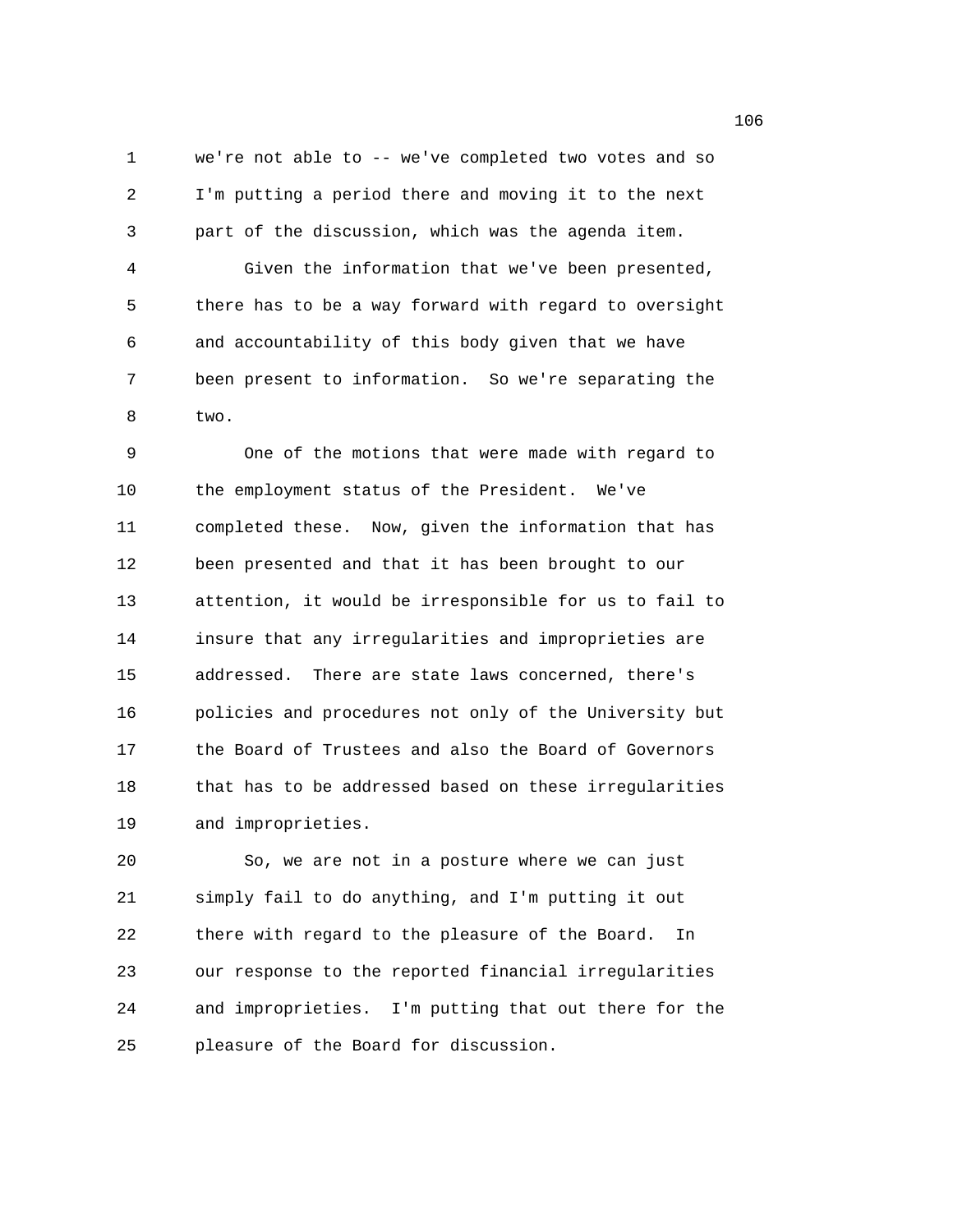1 TRUSTEE WHITE: Mr. Chair, if I may?

2 CHAIRMAN MONTGOMERY: Who is that?

3 TRUSTEE WHITE: This is Trustee White.

4 CHAIRMAN MONTGOMERY: Trustee White, you're 5 recognized.

6 TRUSTEE WHITE: So what we have thus far, to my 7 understanding, are some reports of information, but we 8 do not have, to the best of my knowledge, a finalized 9 set of reports and facts conducted with the Institute 10 of Internal Accounting. We have an audit function, I 11 believe, for the reason of providing us with this 12 information and providing consistent with that body 13 standard. So why don't we employ the Division of 14 Audit and Compliance as anticipated and direct them to 15 provide us with a finalized report to the issues? 16 TRUSTEE WARREN: Mr. Chair? 17 CHAIRMAN MONTGOMERY: Trustee Alston. 18 TRUSTEE WARREN: Trustee Warren. 19 CHAIRMAN MONTGOMERY: Excuse me, I'm sorry. 20 Trustee Warren? 21 TRUSTEE WARREN: I like the recommendation of 22 Trustee White, and if Trustee White wouldn't mind, I 23 would like to have him restate it in the form of a 24 motion. 25 TRUSTEE WHITE: I don't mind at all. Things a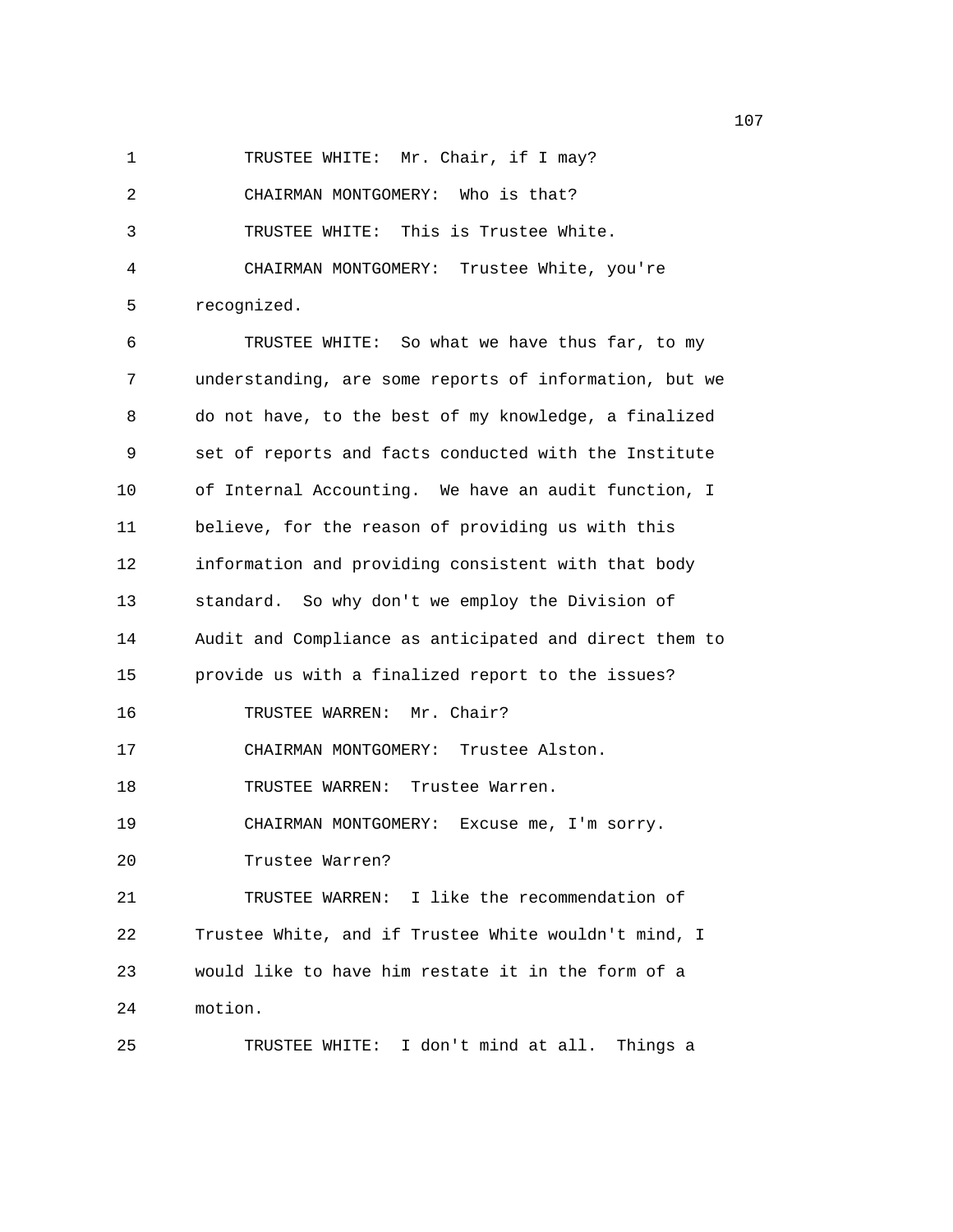1 little redundant, because it's what should happen 2 anyways, but I move that the Division of Audit and 3 Compliance provide to the Board, at its earliest 4 convenience, completed investigations on all of the 5 items identified for discussion at this meeting. 6 TRUSTEE WARREN: I second the motion. 7 CHAIRMAN MONTGOMERY: Motion has been made and 8 properly seconded. 9 Is there any discussion on this matter? 10 TRUSTEE LAWSON: Yes. Yes. 11 CHAIRMAN MONTGOMERY: Trustee Lawson. 12 TRUSTEE LAWSON: Yeah, I don't disagree with 13 Trustee White's motion; however, we have seen from 14 earlier this week an attempt to interfere with 15 Mr. Givens' work. So Trustee White, is it possible 16 for us to use an outside party to conduct the audit 17 exactly the way you outlined? Because I think, as 18 hard as Mr. Givens tried this week, there were road 19 blocks he had to hurdle, which given his position at 20 the University can make it difficult for him, and our 21 goal is to clearly not to put anyone in a difficult 22 situation.

23 I realize his role and that truly is his role; 24 however, I would feel personally more comfortable if 25 we were to give these issues -- some of which are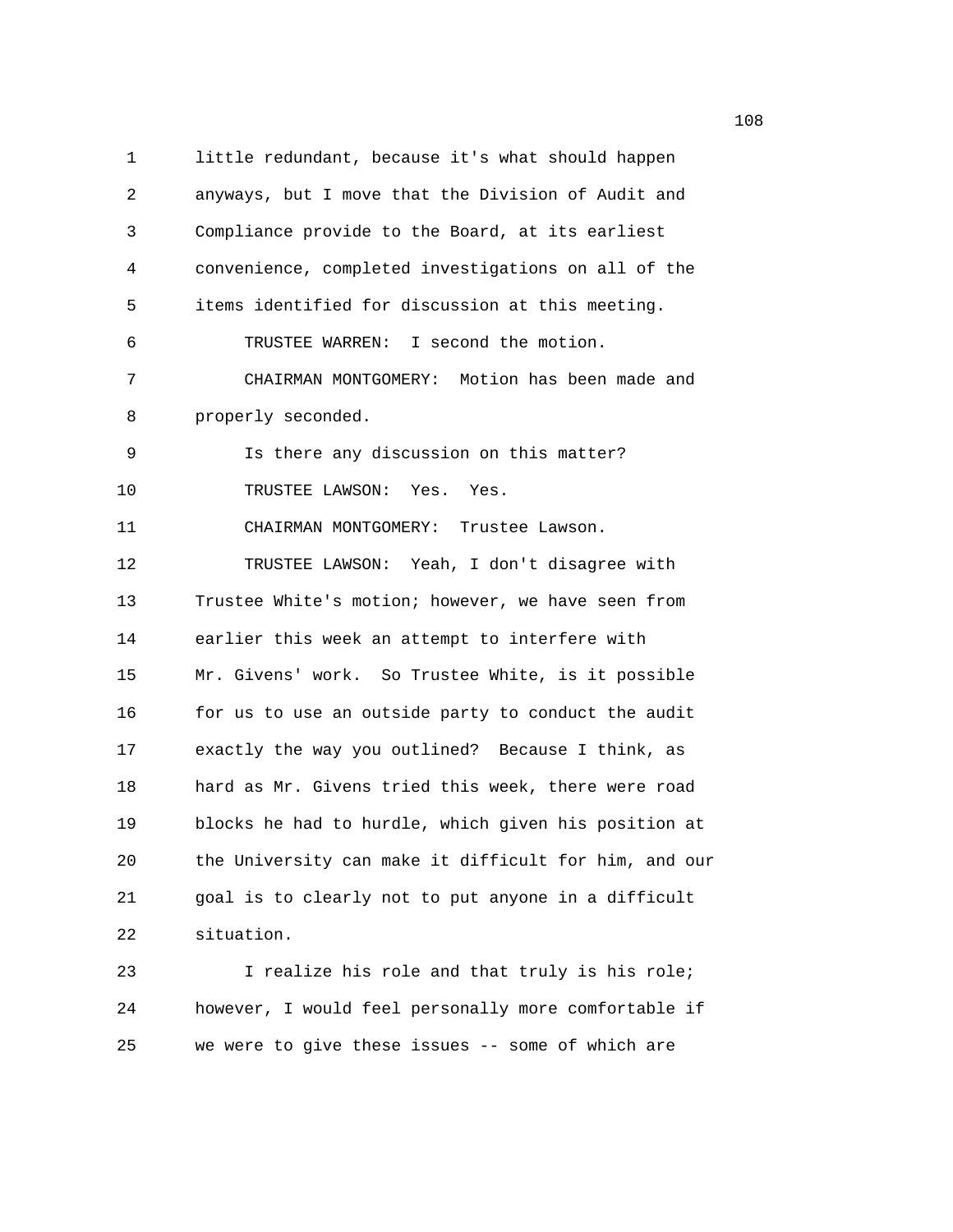1 really facts that we all should acknowledge -- to an 2 outside party.

3 CHAIRMAN MONTGOMERY: Is that in the form of a -- 4 hold on. If I believe I heard that in the form of an 5 amendment or friendly amendment? 6 TRUSTEE LAWSON: Yes. I'm asking the original 7 author of the motion, Trustee White, to consider 8 accepting that as a friendly amendment to his motion. 9 CHAIRMAN MONTGOMERY: Trustee White? 10 TRUSTEE WHITE: So I'm not opposed to the 11 friendly amendment. I would, however, simply suggest 12 that there are -- there are protocols throughout the 13 audit procedure in terms of when things should go out 14 and when they should not. And so, I don't want us 15 creating more procedures that we don't need to create 16 that would be inconsistent with what's currently on 17 the audit charter.

18 CHAIRMAN MONTGOMERY: Let me -- members of the 19 Board, I feel the need to interject this here. As the 20 Chairman of the Board, and you know, I became Chair in 21 April, one of the responsibilities is a direct 22 reporting function from the Vice-President for Audit 23 and Compliance, so that person reports to the Chairman 24 of the Board functionally and administratively to the 25 President of the institution.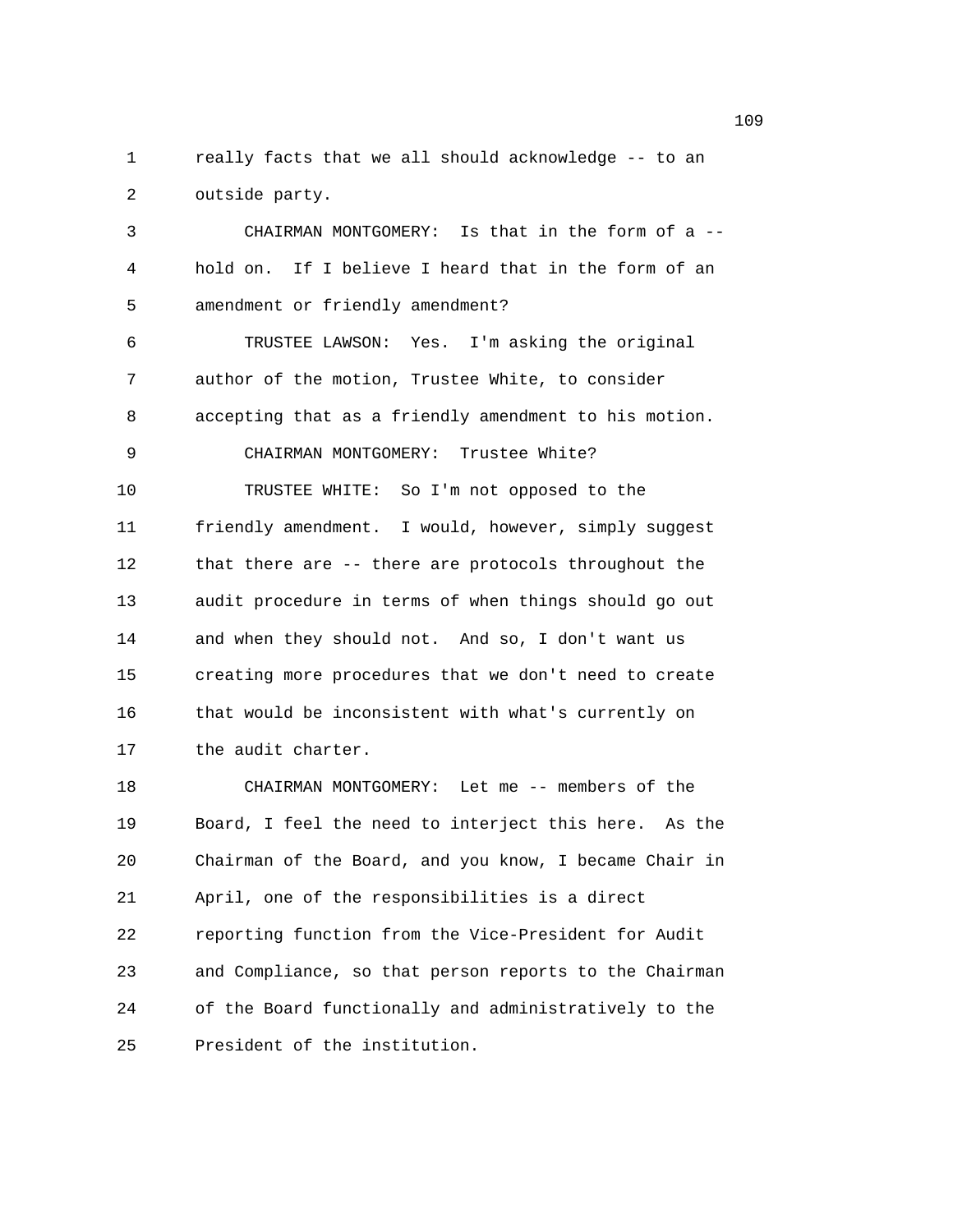1 Dr. Mangum has refused to sign the Board's audit 2 charter, and this was to be taken up at our next audit 3 and compliance meeting. But it was approved by the 4 committee, it was approved by the Board, but 5 Dr. Mangum refuses to sign it because she has problems 6 with the Board's decision, to my understanding.

7 I directed the VP for Audit and Compliance, in my 8 supervisory capacity, to notify me immediately if any 9 one or in any instance there's any interference that 10 could or would prohibit him from conducting his work 11 in line with the accepted professional standards of 12 practices of audit and compliance. Yesterday, I 13 received such a response and a complaint from the VP 14 for Audit and Compliance.

15 I appreciate Trustee White's intent to insure 16 that we allow this to go its normal course with regard 17 to audit and compliance, but I do believe that it 18 would better serve the institution if we were to have 19 an outside, independent voice, to look at this, given 20 that Audit and Compliance VP has experienced what we 21 perceived as interference.

22 We can put ourselves in a position where we did 23 not act accordingly to insure that the audit and 24 compliance function was being conducted properly. So 25 I would support having an outside compliance audit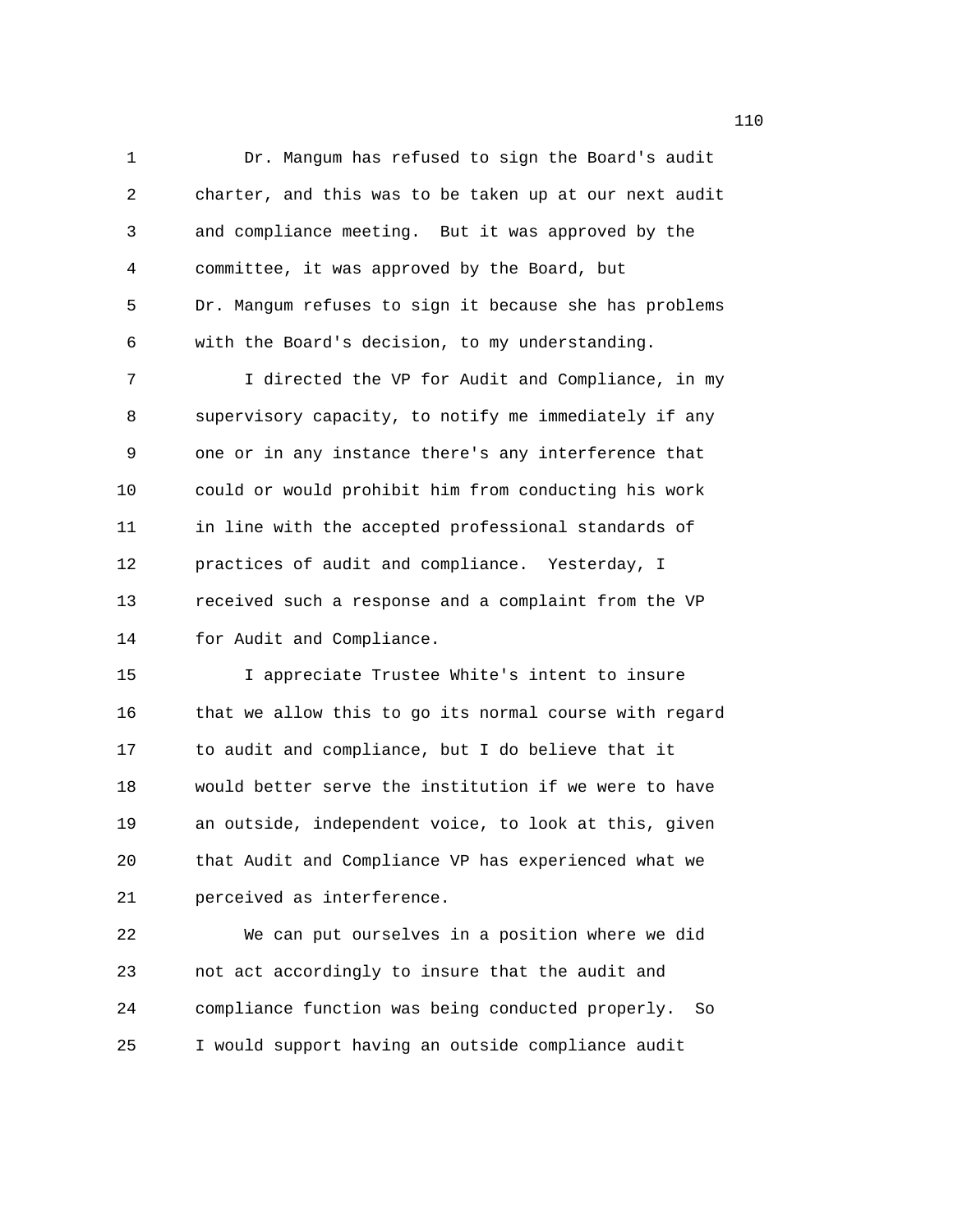1 function conducted.

| 2  | Also, encouraging the Board to consider and be          |
|----|---------------------------------------------------------|
| 3  | mindful of the fact that our internal procedures did    |
| 4  | not bring these things to the forefront. There was a    |
| 5  | \$398,000 capital outlay improvement plan on a building |
| 6  | and it never -- it was not properly bid, so there was   |
| 7  | a violation of the bid process. It was not brought to   |
| 8  | the Facilities Committee. It was not brought to the     |
| 9  | Board as it should have been.                           |
| 10 | And so, I heard the comment about casting blame,        |
| 11 | but this Board has to hold someone accountable because  |
| 12 | we're accountable. So wherever the board decides to     |
| 13 | hold that accountability function in place, if we did   |
| 14 | decide to hire an outside auditor, then that auditor    |
| 15 | has no internal agenda, no external agenda; they're     |
| 16 | simply being put in place to insure that Florida A&M    |
| 17 | is conducting itself along the lines of what are        |
| 18 | considered to be the professional standards in the      |
| 19 | audit and compliance profession.                        |
| 20 | Trustee White, you said it more specifically in         |
| 21 | terms of what's necessary, but I did feel it important  |
| 22 | that the Board know that we could potentially be        |
| 23 | putting the Vice President for Audit and Compliance in  |

25 we proceed with this motion to give that its due

24 a very compromising position, and I encourage you as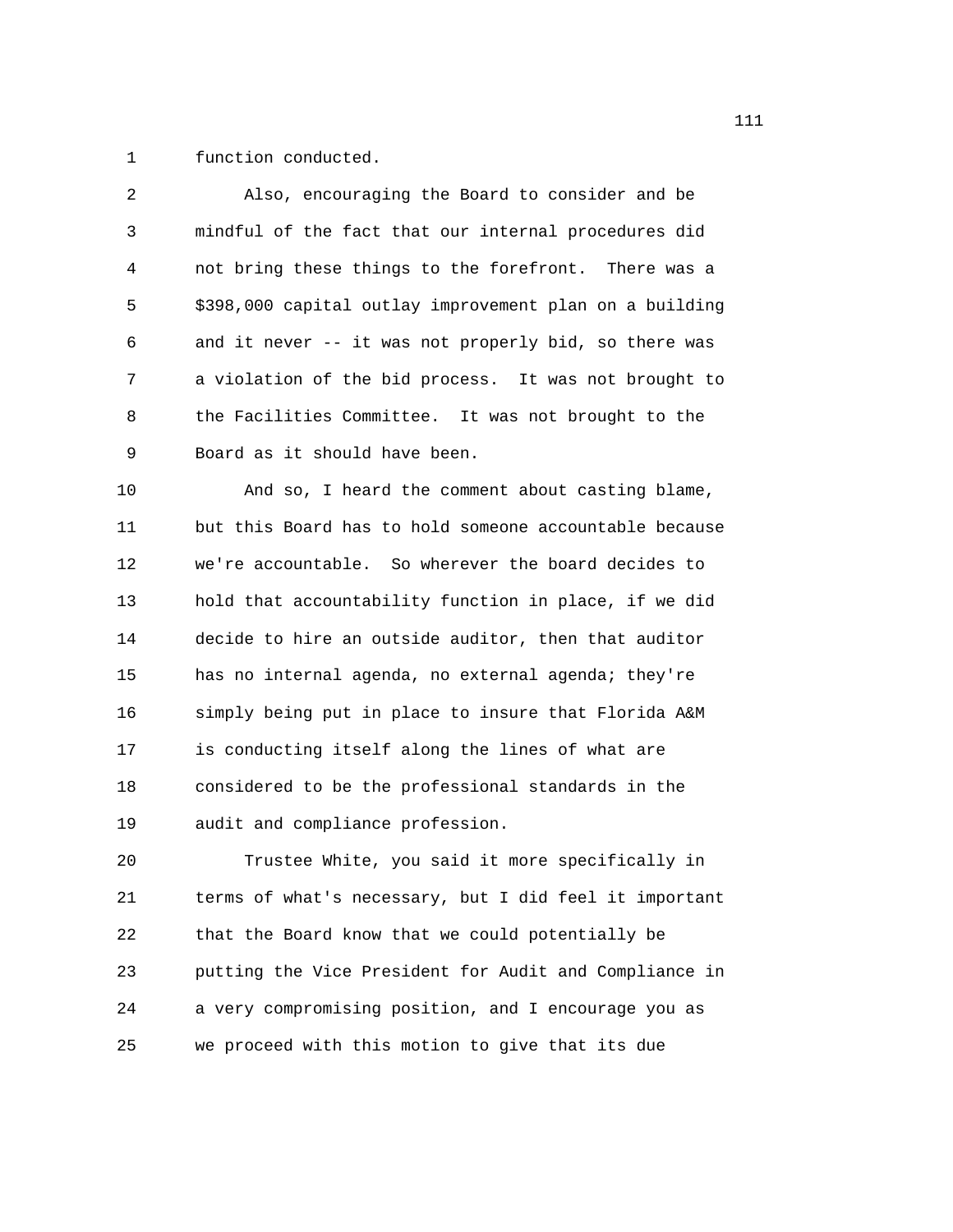1 consideration.

| 2  | PRESIDENT MANGUM:<br>Excuse me? Mr. Chair, may I       |
|----|--------------------------------------------------------|
| 3  | make comments regarding the allegations you just       |
| 4  | stated at some point?                                  |
| 5  | CHAIRMAN MONTGOMERY: I heard several voices. I         |
| 6  | think I heard three, and I also heard Dr. Mangum. So   |
| 7  | I heard Trustee Warren. Was there someone else who     |
| 8  | wishes to speak to the motion?                         |
| 9  | TRUSTEE WHITE: So this is Trustee White. Since         |
| 10 | the friendly amendment has been proposed to me, shall  |
| 11 | I respond?                                             |
| 12 | CHAIRMAN MONTGOMERY: Trustee Warren, I'm going         |
| 13 | to allow Trustee White to respond, please.             |
| 14 | TRUSTEE WHITE: So I am, for the sake of moving         |
| 15 | this process along, I am willing to accept the         |
| 16 | friendly amendment. I would simply point out as a      |
| 17 | matter of audit protocol, one of the issues is         |
| 18 | independence, so I know that we need to deal with      |
| 19 | this, but please, I'm happy to accept the amendment so |
| 20 | we can move along.                                     |
| 21 | CHAIRMAN MONTGOMERY: The friendly amendment has        |
| 22 | been accepted by Trustee White. Could you please       |
| 23 | restate the motion?                                    |
| 24 | TRUSTEE WHITE: The motion is that we direct the        |
| 25 | completion of audit work around the issues raised at   |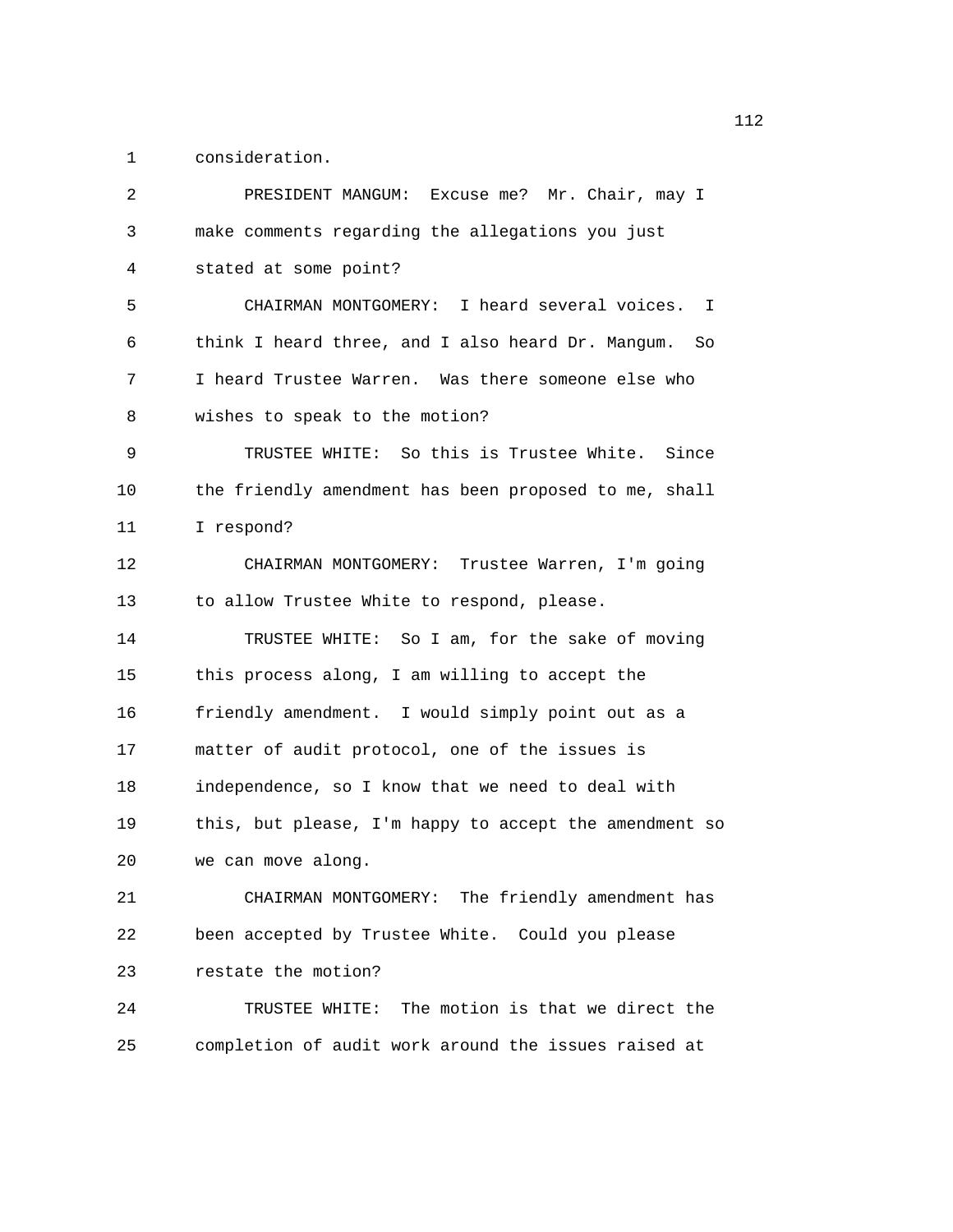1 the topic of this meeting and that work would be done 2 by an outside firm.

3 CHAIRMAN MONTGOMERY: Motion has been made and 4 properly seconded. Motion has been restated. I 5 believe I heard Trustee Warren. 6 Trustee Warren, you're recognized. 7 TRUSTEE WARREN: Chair, I would like to ask if we 8 resuppose that the work of this independent auditor 9 would flow, in our protocol for these kinds of issues, 10 to flow through the Audit Committee and be brought 11 back to us in that way, so we could have some 12 confidence that the items have been fully vetted for 13 conversation around them before we deal with them 14 collectively again. 15 One of the things we're suffering today is 16 actually a lack of confidence and the effort of the 17 background effort that has been done here. If we 18 expect that we're going to get that by engaging a 19 third-party auditor to do that work, then I would like 20 for us to also insure that it flows through the 21 labyrinth that we've established and that begins with 22 it first being reported to the Audit Committee. 23 And that's in effort to confirm that what we do 24 see, we had ample amount of discussion, it's been

25 thoroughly reviewed, and when it comes to us as either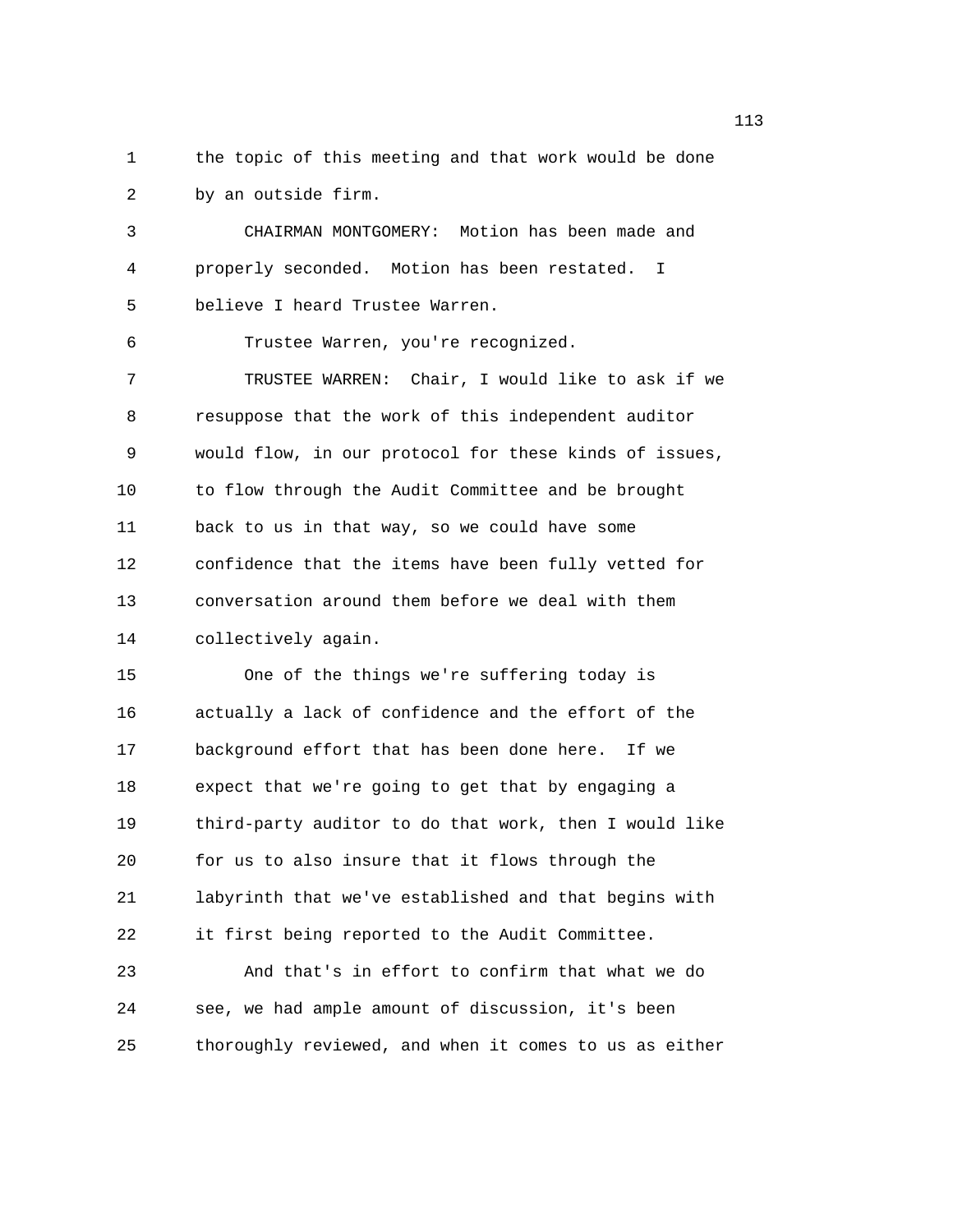1 an issue or non-issue to be dealt with by this Board.

2 TRUSTEE WHITE: That was the intent of my motion. 3 PRESIDENT MANGUM: Mr. Chair, when the Trustees 4 are finished, may I make a comment? 5 CHAIRMAN MONTGOMERY: Yes, we'll allow the 6 presentation of the comment. 7 Okay, so Trustee Warren, was that in the form of 8 an amendment or where are you going with that? 9 TRUSTEE WARREN: No, I think Trustee White just 10 reiterated that was his intent. As a part of his 11 motion, I guess implying in it, is that this process 12 would flow back to us through the Audit Committee. 13 CHAIRMAN MONTGOMERY: The question is to the 14 author of the friendly amendment and then also to the 15 author of the main motion: How would the outside 16 person be selected? 17 TRUSTEE WHITE: So, if I may, as a former chair 18 of the Audit Committee, there are numerous occasions 19 on which an outside firm has been selected to do work, 20 where the question of independence has arisen. So 21 this is a standard issue in the audit committee, and 22 so we've done this over and over, you know. And 23 generally speaking, the staff, audit staff, has, in 24 fact selected an outside firm to conduct a work. 25 So my point of the motion was that we have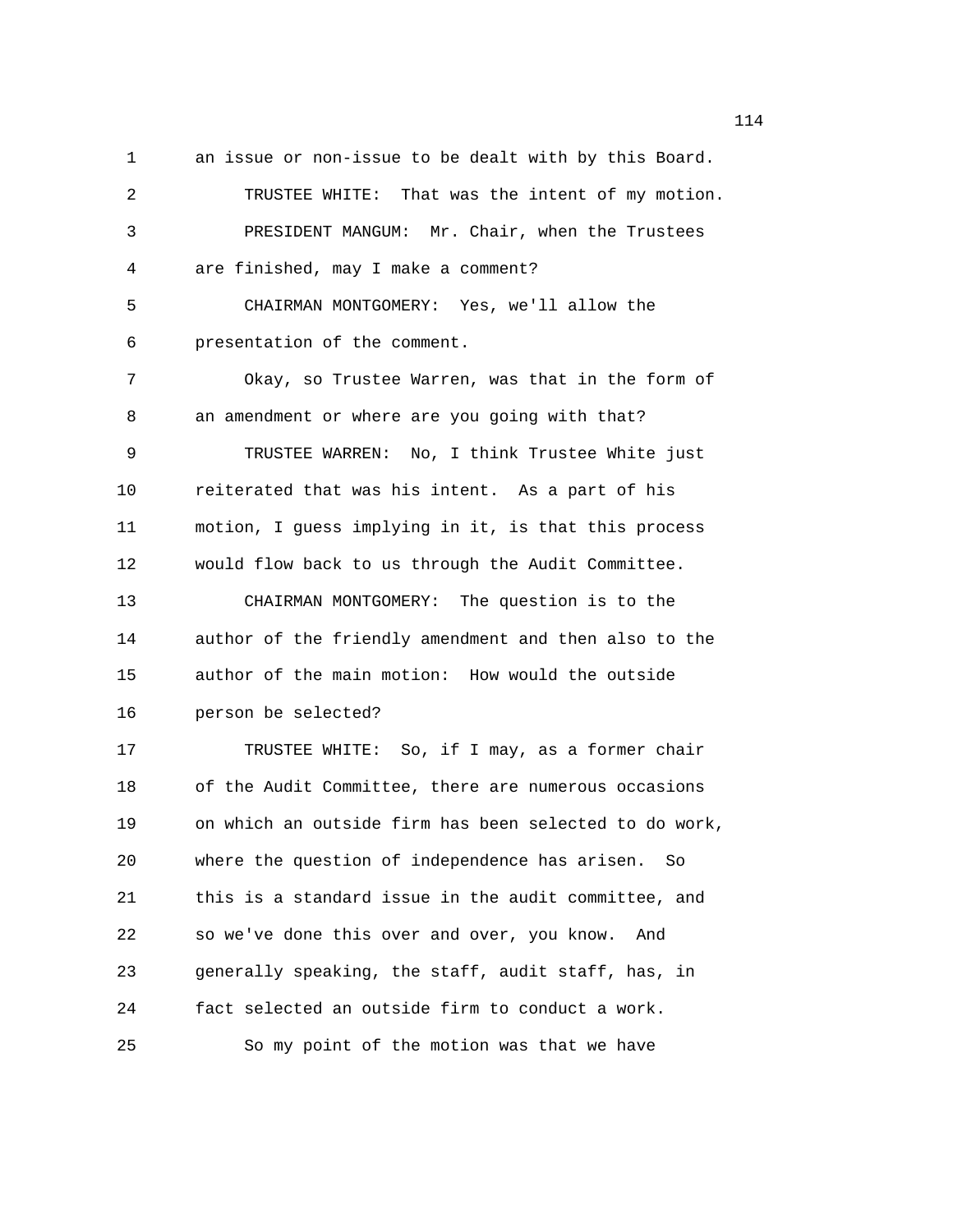1 mechanisms in place to deal with this, and so we 2 should use those as established through the audit 3 committee. 4 CHAIRMAN MONTGOMERY: So for clarity's sake, if 5 the motion passes, the next step would be for the 6 audit staff, at the direction of Mr. Givens, to select 7 an outside firm to look at the issues that have been 8 presented before the board and then to report back to 9 the Audit Committee. 10 Trustee White, is that your understanding? 11 TRUSTEE WHITE: Yes. 12 TRUSTEE WASHINGTON: Chair Montgomery, this is 13 Trustee Washington. 14 CHAIRMAN MONTGOMERY: Trustee Washington, you're 15 recognized. 16 TRUSTEE WASHINGTON: Thank you, Mr. Chair. I am 17 in agreement with the motion, and I believe that is it 18 protocol that if the issue concerns the President, 19 then it is standard power positive hire an outside 20 firm to conduct said investigation. 21 CHAIRMAN MONTGOMERY: Thank you Trustee 22 Washington. I'm going to, by the request of the 23 President to address, and Dr. Mangum, you are 24 recognized. 25 PRESIDENT MANGUM: Thank you, sir. With regard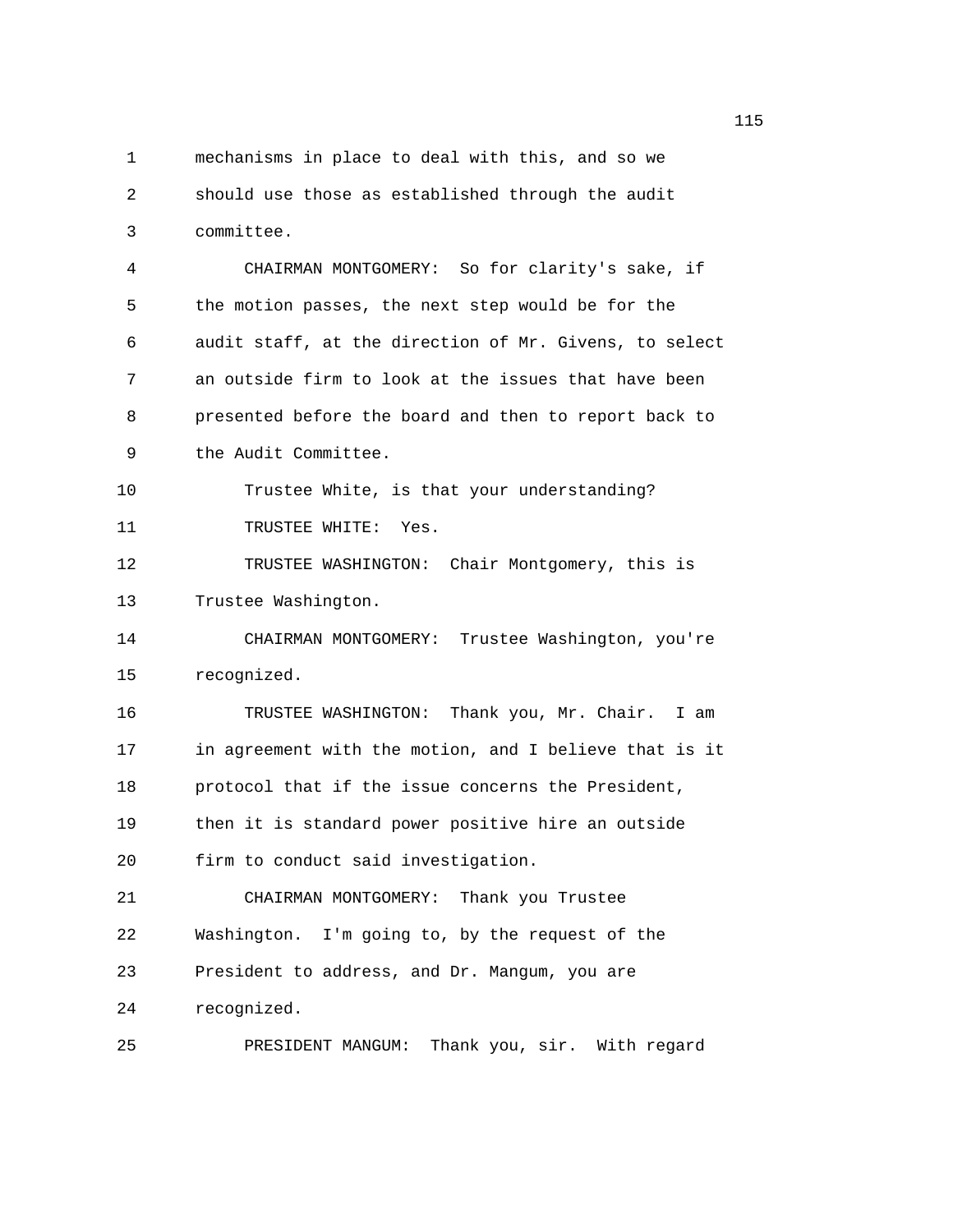1 to statements, with regard to the audit charter. I 2 did not agree to sign the audit charter because it 3 removed the -- it left the President with only 4 administrative responsibility for the VP for Audit, 5 and in order to keep the compliance at the University 6 and the University controls in place, typically a 7 President of a university is able to ask for 8 investigation and audits of different operational 9 activities on the University. I've explained that I 10 didn't sign the charter to the previous chair of the 11 Audit Committee last summer, because the operational 12 and functional responsibility was removed from the 13 Office of the President. 14 So there was no intent to do anything other than 15 make sure we had an ability to do on internal 16 operations, being that that's one of the primary 17 functions of an internal auditor. 18 With regard to interfering with the 19 investigation, that is wholly untrue. Yesterday 20 during a regular -- I have regular meetings with the 21 Vice-President of the University to talk about what's 22 happening and their operations. There has never been 23 any intent to interfere with anything that VP Givens 24 was doing; in fact, I didn't know what VP Givens was 25 doing in terms of his audit. The chair of the Audit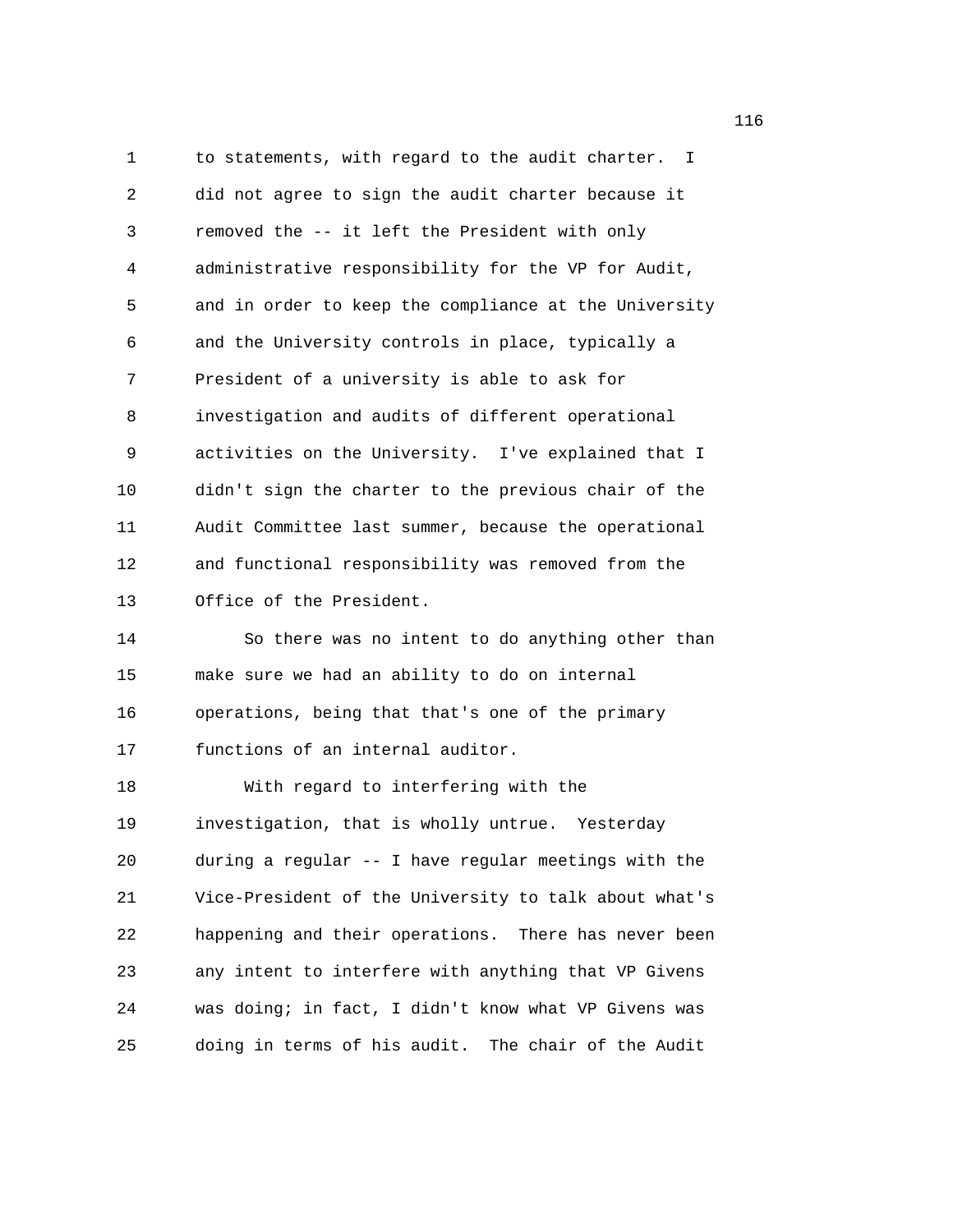1 Committee asked me to find out and engage him in the 2 conversation just to get a list of the items that were 3 under discussion.

4 So that is wholly untrue that I tried to 5 interfere with anything that he's doing with regard to 6 this particular issue. I learned the details of all 7 of this yesterday as a result of a conversation with 8 him and the information that Linda Barge-Miles sent to 9 the full Board of Trustees at the Chairman's request. 10 CHAIRMAN MONTGOMERY: Thank you, Dr. Mangum. For 11 clarity's sake, I don't believe there was an 12 allegation of your direct involvement with regard to 13 interference with the Vice-President. The information 14 I shared with the Board was the result of an e-mail 15 string that I received, and it is duly noted that the 16 complaint was received in writing from the Vice-17 President for Audit and Compliance. 18 So for clarity's sake, I don't believe there was

19 a direct allegation made towards you to substantiate a 20 claim of potential interference, from a member of that 21 leadership team.

22 With that said, is there any other -- Trustee 23 Alston and any other Trustee that wishes to speak to 24 the motion, we will recognize at this time. 25 TRUSTEE ALSTON: I would just like to bring this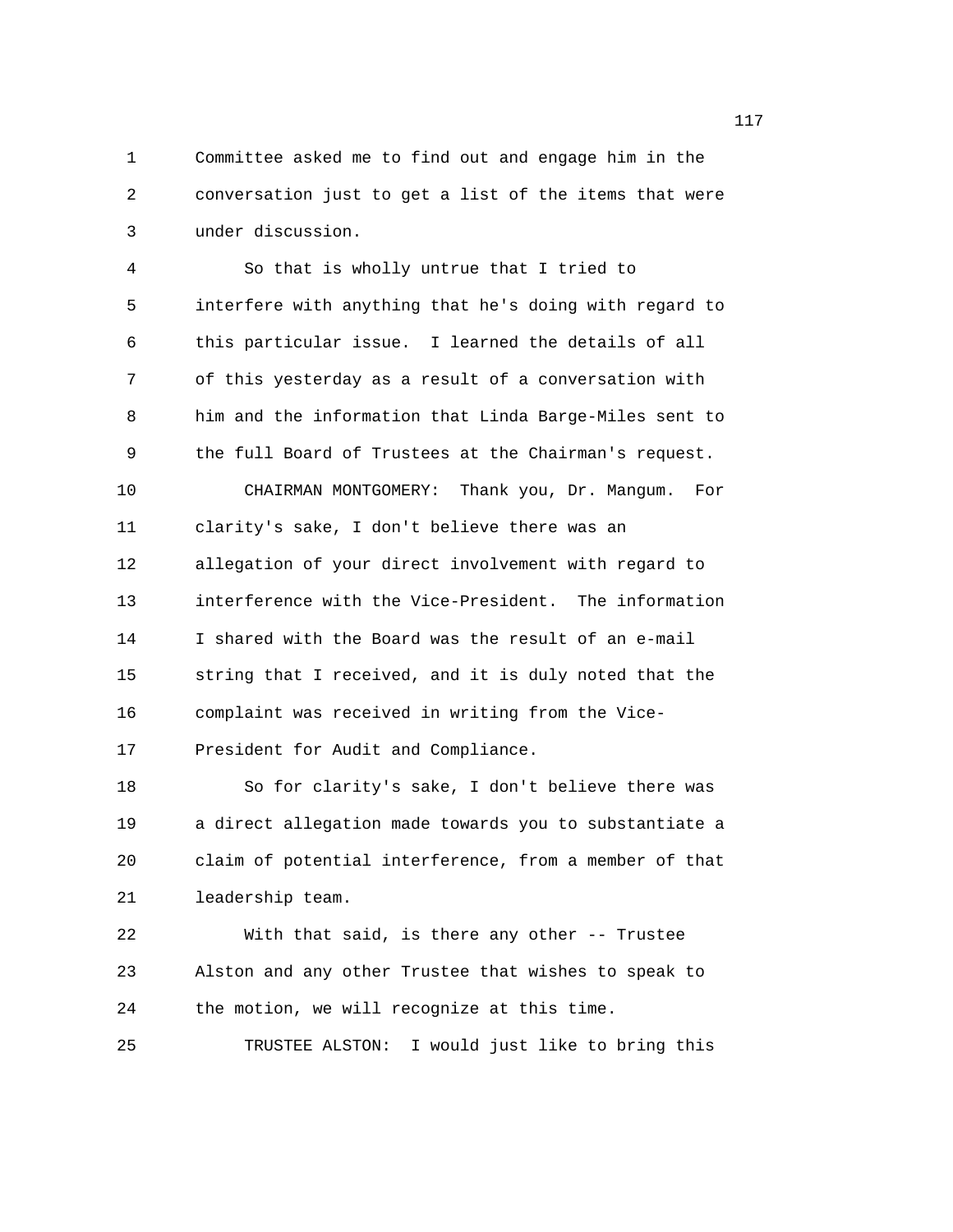1 to a close and call the question so we can proceed. 2 CHAIRMAN MONTGOMERY: Is there any other Trustee 3 that wishes to speak to the motion? Hearing none, the 4 question has been called. 5 Trustee White, will you restate the motion, 6 please? 7 TRUSTEE WHITE: So the items identified as the 8 subject of this emergency board meeting, move that the 9 division of Audit and Compliance for an external 10 review and reporting that to the Board of Trustees 11 through the Division of Audit and Compliance and 12 through the Audit Committee. I'm sorry. 13 CHAIRMAN MONTGOMERY: Motion has been made and 14 second. Completed discussion. We'll conduct a 15 roll-call vote. 16 Attorney Barge-Miles? 17 ATTORNEY BARGE-MILES: Trustee Alston? 18 TRUSTEE ALSTON: Yes. 19 ATTORNEY BARGE-MILES: Trustee Grable? 20 Trustee Grable? 21 TRUSTEE GRABLE: Yes. 22 ATTORNEY BARGE-MILES: Trustee Graham? Trustee 23 Graham? 24 Trustee Lawson? 25 TRUSTEE LAWSON: Yes.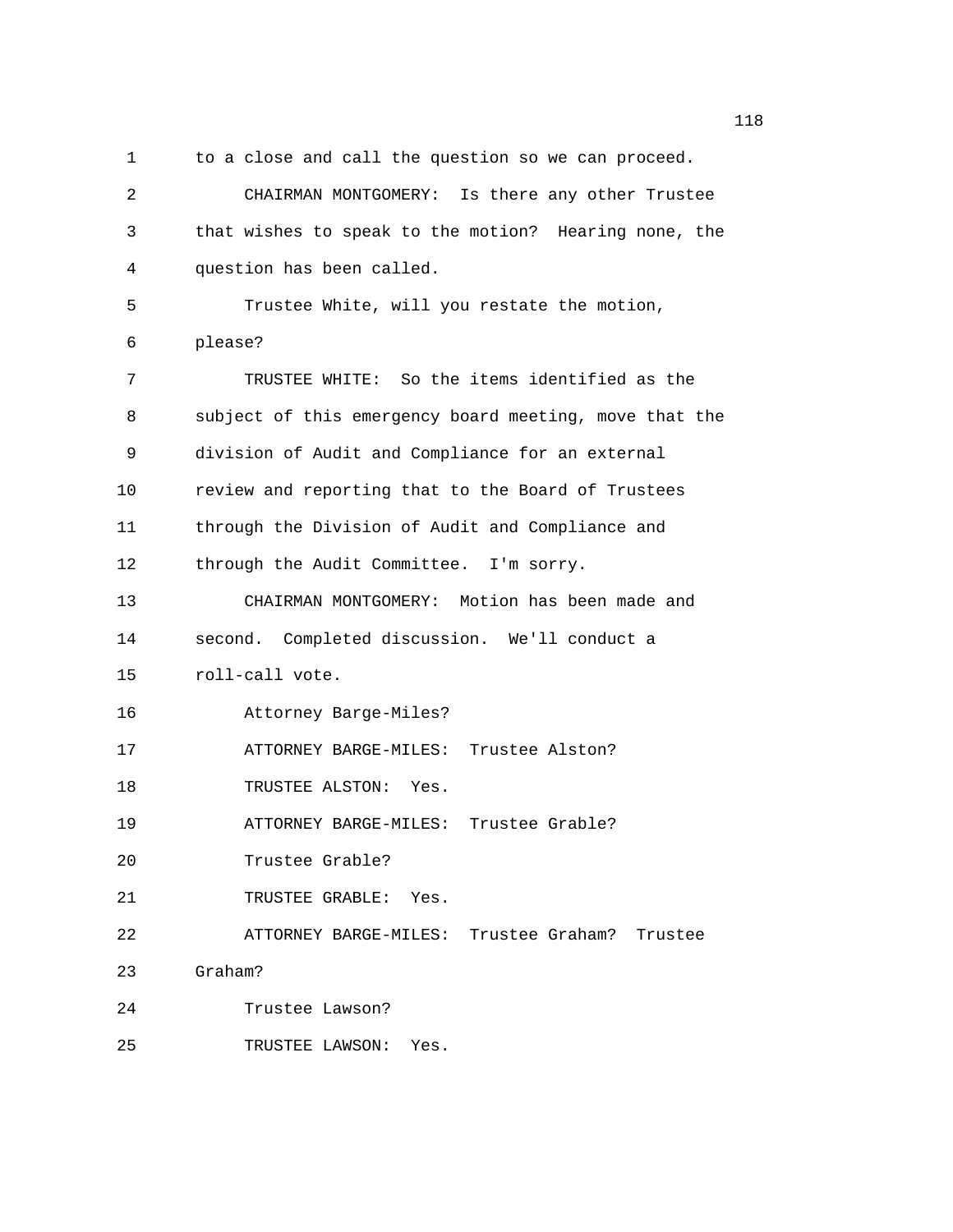- 1 ATTORNEY BARGE-MILES: Trustee McWilliams?
- 2 Trustee McWilliams?
- 3 Trustee Montgomery?
- 4 CHAIRMAN MONTGOMERY: Yes.
- 5 ATTORNEY BARGE-MILES: Trustee Moore? Trustee
- 6 Moore?
- 7 Trustee Shannon?
- 8 TRUSTEE SHANNON: Yes.
- 9 ATTORNEY BARGE-MILES: Trustee Warren?
- 10 TRUSTEE WARREN: Yes.
- 11 ATTORNEY BARGE-MILES: Trustee Washington?
- 12 TRUSTEE WASHINGTON: Yes.
- 13 ATTORNEY BARGE-MILES: Trustee White?
- 14 TRUSTEE WHITE: Yes.
- 15 ATTORNEY BARGE-MILES: Trustee Woody?
- 16 Trustee Woody?
- 17 Mr. Chair, you have eight yes.
- 18 TRUSTEE GRAHAM: Attorney Barge-Miles, this is
- 19 Trustee Graham. I'm sorry, I got disconnected.
- 20 That's a yes for me.
- 21 ATTORNEY BARGE-MILES: The vote is now revised to 22 nine yesses.
- 23 CHAIRMAN MONTGOMERY: Members of the Board, there 24 have been three votes taken today with regard to the 25 initial agenda item for this emergency meeting.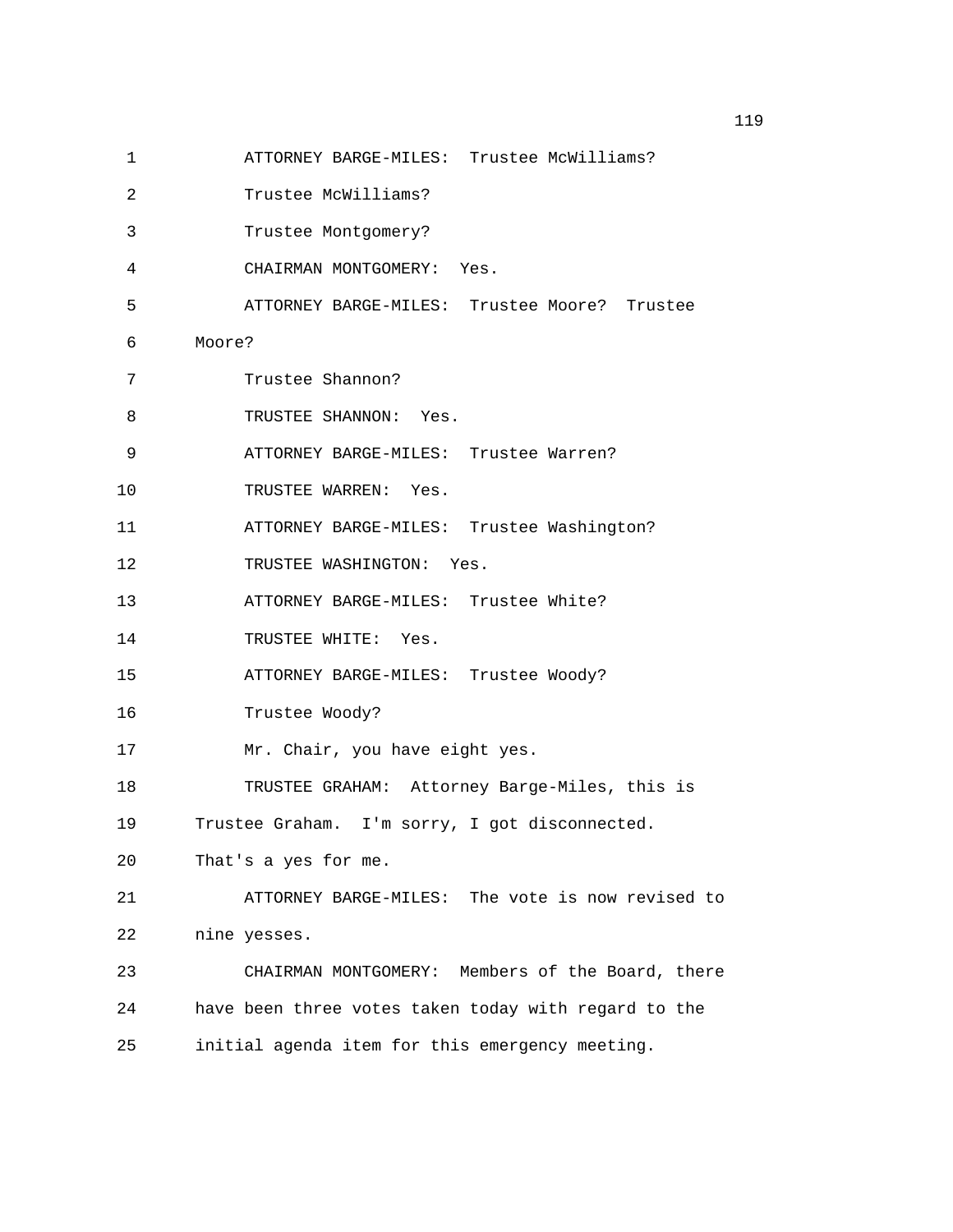| 1              | Are there any additional questions, comments,         |
|----------------|-------------------------------------------------------|
| 2              | concerns for a motion, potential motions, related to  |
| 3              | agenda item?                                          |
| $\overline{4}$ | TRUSTEE ALSTON: Move for adjournment.                 |
| 5              | TRUSTEE WHITE: Second.                                |
| 6              | CHAIRMAN MONTGOMERY: Hearing none, there being        |
| 7              | no business for the board, this meeting is adjourned. |
| 8              | (Meeting concluded at 10:35 a.m.)                     |
| 9              |                                                       |
| $10$           |                                                       |
| 11             |                                                       |
| 12             |                                                       |
| 13             |                                                       |
| 14             |                                                       |
| 15             |                                                       |
| 16             |                                                       |
| 17             |                                                       |
| 18             |                                                       |
| 19             |                                                       |
| 20             |                                                       |
| 21             |                                                       |
| 22             |                                                       |
| 23             |                                                       |
| 24             |                                                       |
| 25             |                                                       |